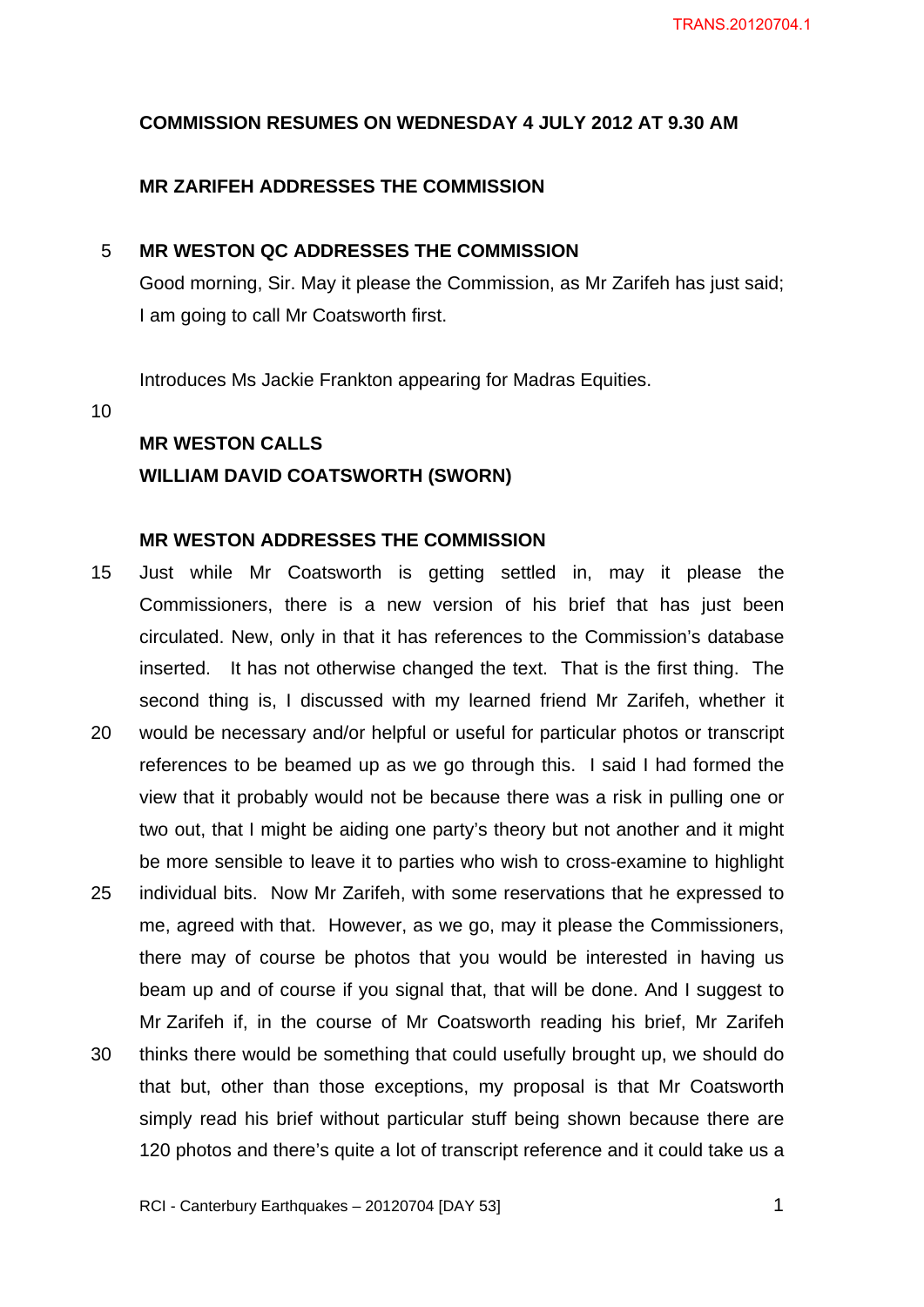long time without a great deal of benefit. (Commissioners confer and agree). And then there will be four extra quite small points that will be mentioned too during the course of the brief – two at the end – that have arisen from other evidence but that shouldn't take us very long at all. So, the two during the course of the briefs I'll just interrupt Mr Coatsworth at the appropriate point.

#### **EXAMINATION CONTINUES: MR WESTON**

Q. You are William David Coatsworth?

- A. Correct.
	- Q. You are an engineer practising in Christchurch?
- 10 A. Correct.

5

- Q. And you have in front of you a written statement of your evidence?
- A. Yes.

#### **WITNESS READS BRIEF OF EVIDENCE AT PARAGRAPH 1**

15 20 25 30 A. "My name is William David Coatsworth and I reside at 211 Jeffs Drain Road, R D 2, Kaiapoi. I am employed as a Senior Associate, Structural Engineer by CPG New Zealand. I have been employed by CPG since 2008. I have been practising as an engineer specialising in civil and structural engineering for approximately 40 years. I am a Chartered Professional Engineer and an International Professional Engineer and a Member of the Institute of Professional Engineers of New Zealand. By way of brief background summary, in 1971 I graduated from the University of Canterbury with a Bachelor of Engineering with Honours. From '73 to 1994 I worked as a civil and structural engineer for Sheppard Partners, becoming a partner in 1979. Sheppard Partners specialised in structural engineering and design with a particular focus on the health and education sectors. For example, between 1980 and 1994, I was responsible for much of the design of the Christchurch Hospital redevelopment. In 1994 Sheppard Partners merged with another company to become AC Consulting Group. I was a shareholder and a principal of AC Consulting Group until 2008, when the company was sold to the organisation that is now CPG. AC Consulting Group's principal focus was on the energy sector and during those years, I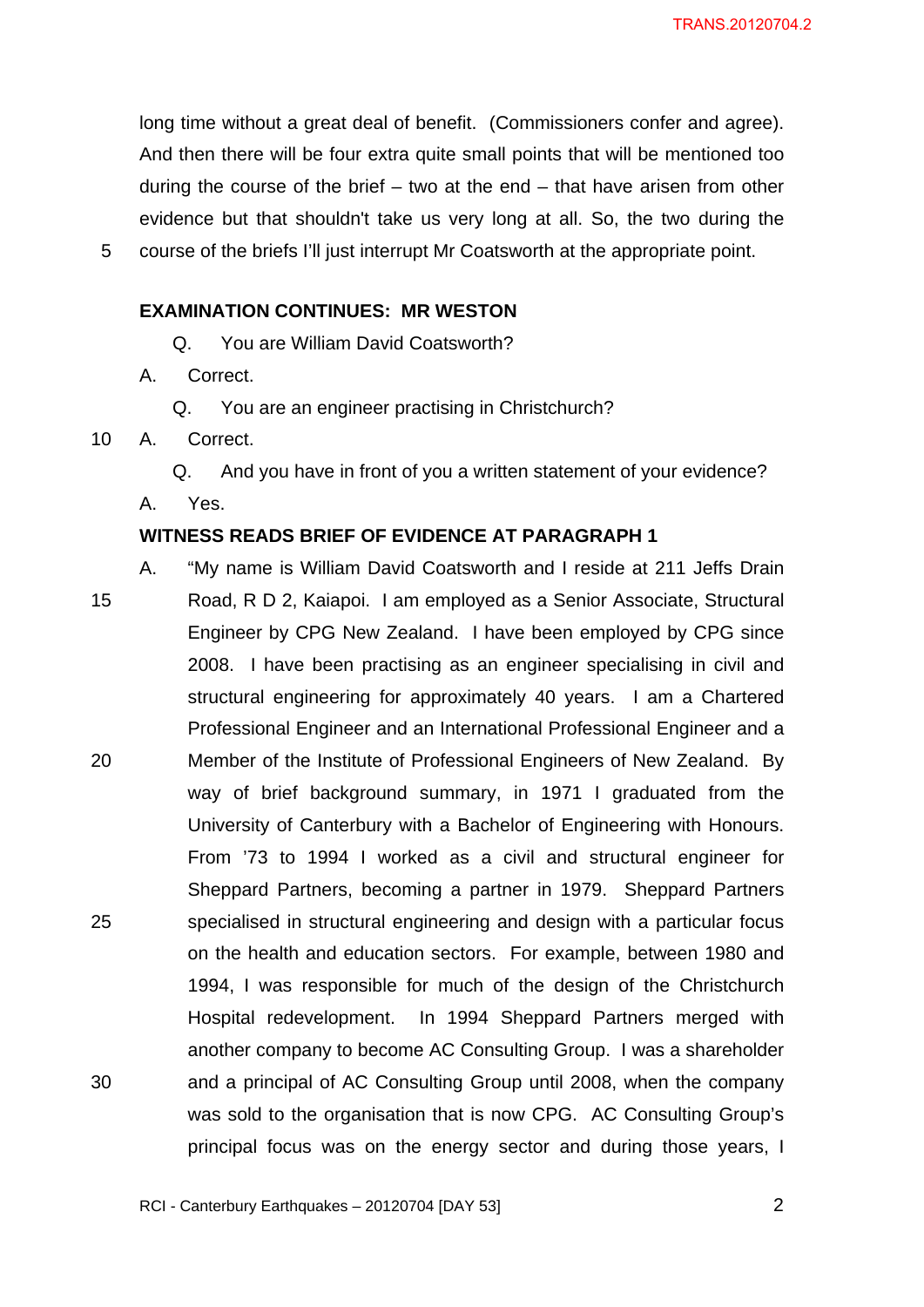performed structural engineering and design services for buildings and structures in that sector. As a structural engineer I have an understanding of failure mechanisms for structures – what can cause a building to collapse and why. Structural engineers are trained to design buildings to resist such failures, including failures induced by earthquake. In my career, I have designed many buildings. With our emphasis on the health sector, seismic design was a particularly important focus during my work with Sheppard Partners. All of the hospital structures we designed had to meet stringent earthquake design standards. In addition to the Christchurch Hospital redevelopment I designed buildings at Burwood Hospital, Wellington Hospital, Keneperu Hospital, Princess Margaret Hospital and at the Christchurch Training College. New Zealand's natural propensity to earthquakes and improvements in the understanding of how buildings respond to seismic events, have resulted in changes to earthquake design requirements. These changes have led to Government authorities requiring ongoing building seismic assessments and strengthening. Throughout my career I have undertaken numerous projects of this nature. One such project (while I was working for Sheppard Partners) was the Christchurch Women's Hospital built in the 1940s, for which I managed a seismic assessment in the late '80s or the early 1990s. During my tenure with AC Consulting Group, I performed seismic assessments on numerous fire stations throughout Canterbury and Westland. Other projects included the seismic securing of Waitaki Boys' High School Hall of Memories and the structural assessment and design of seismic strengthening works at many power stations for ECNZ, and at many substations for power distribution utilities such as Transpower. I have continued to perform assessments during my employment with CPG. For example, between February and May 2010, I inspected and prepared seismic assessments for approximately 60 commercial buildings in Kaiapoi and Rangiora for the Waimakariri District Council. During the course of my career I have also assessed and designed the repair of various damaged buildings and structures.

5

10

15

20

25

30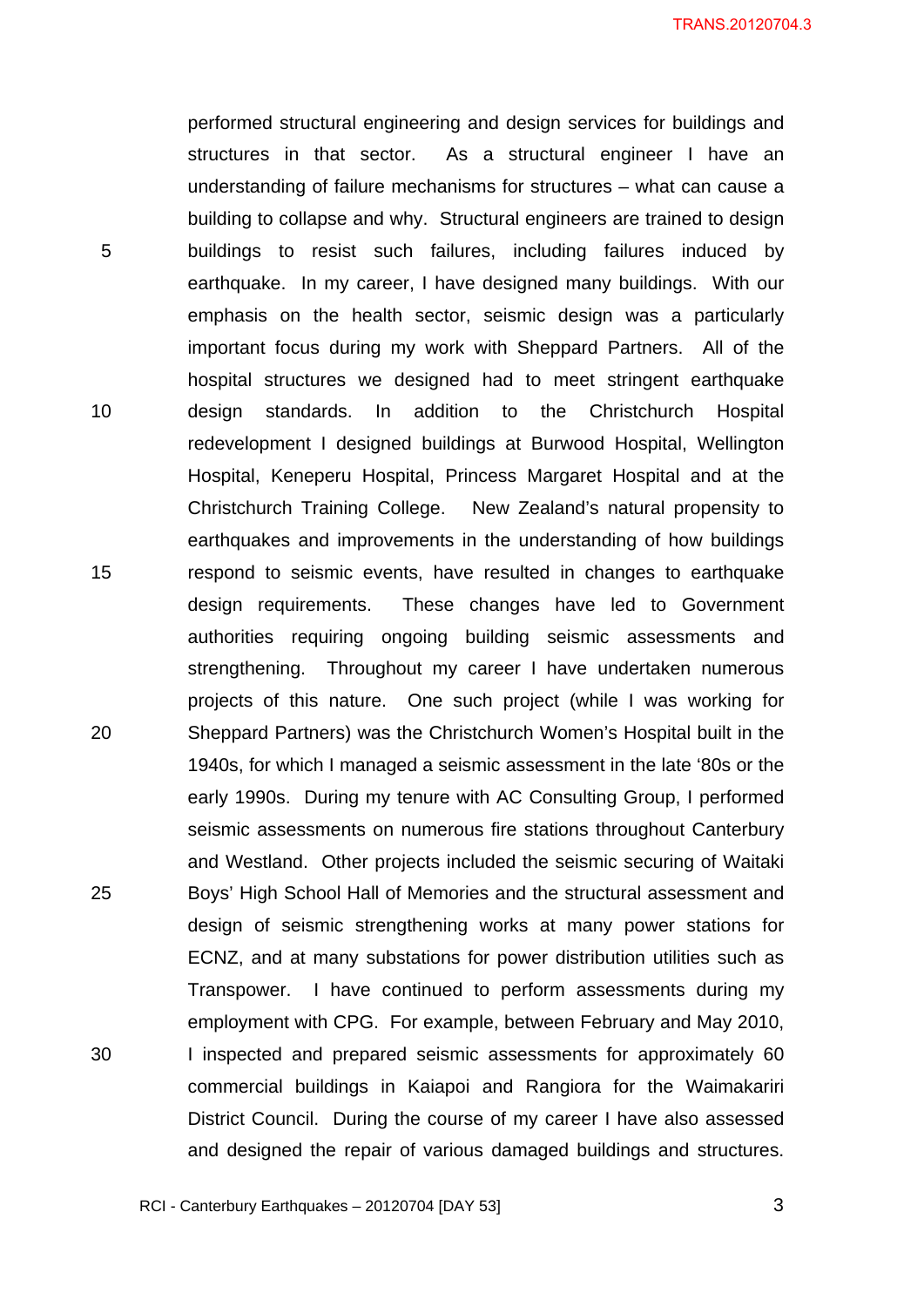5 10 15 One example is Burwood Hospital, where I designed repair and strengthening works for roof trusses on a building that had been damaged by snow loads. I've also designed remedial works for older buildings damaged by settlement at Christchurch Hospital and other places. The Christchurch Hospital work involved managing the underpinning and jacking of a two storey brick building that had suffered settlement caused by the construction of a new multi-storey building alongside. While I was with AC Consulting Group my damage assessment work included investigating and replacing braces in several large power transmission towers that had fractured due to fatigue caused by vibration of the braces in the wind. Also managed strengthening of piled foundations to power transmission towers that were affected by landslips. Prior to the 4 September 2010 Christchurch earthquake, I had not undertaken any post-earthquake building assessment. However, I believe that my training and experience (as summarised above) gave me a good understanding of structural failure mechanisms that could be caused by an earthquake and what to look for in assessing a damaged structure. As I shall detail in my evidence, I discussed some of my key conclusions with relevant colleagues and specialists before I finalised my report. This is standard engineering practice. In the present case these inquiries confirmed my own opinions. At the time of the September earthquake I was on leave, annual leave and travelling overseas. I returned to Christchurch on the  $19<sup>th</sup>$  of September 2010. In common with other structural engineers in Christchurch during the weeks following the September earthquake I became engaged in examining buildings for earthquake-related damage. The September quake was, and is, widely considered in the engineering profession, to be a design event; it is to say an event which generated seismic loads that reached design loads for many structures. One of my first inspections was of the CPG building in Armagh Street. Over the following week I inspected a number of residential properties, and the Papanui Substation buildings and equipment. Over the months that followed, and after the  $22<sup>nd</sup>$  of February 2011 aftershock, I

20

25

30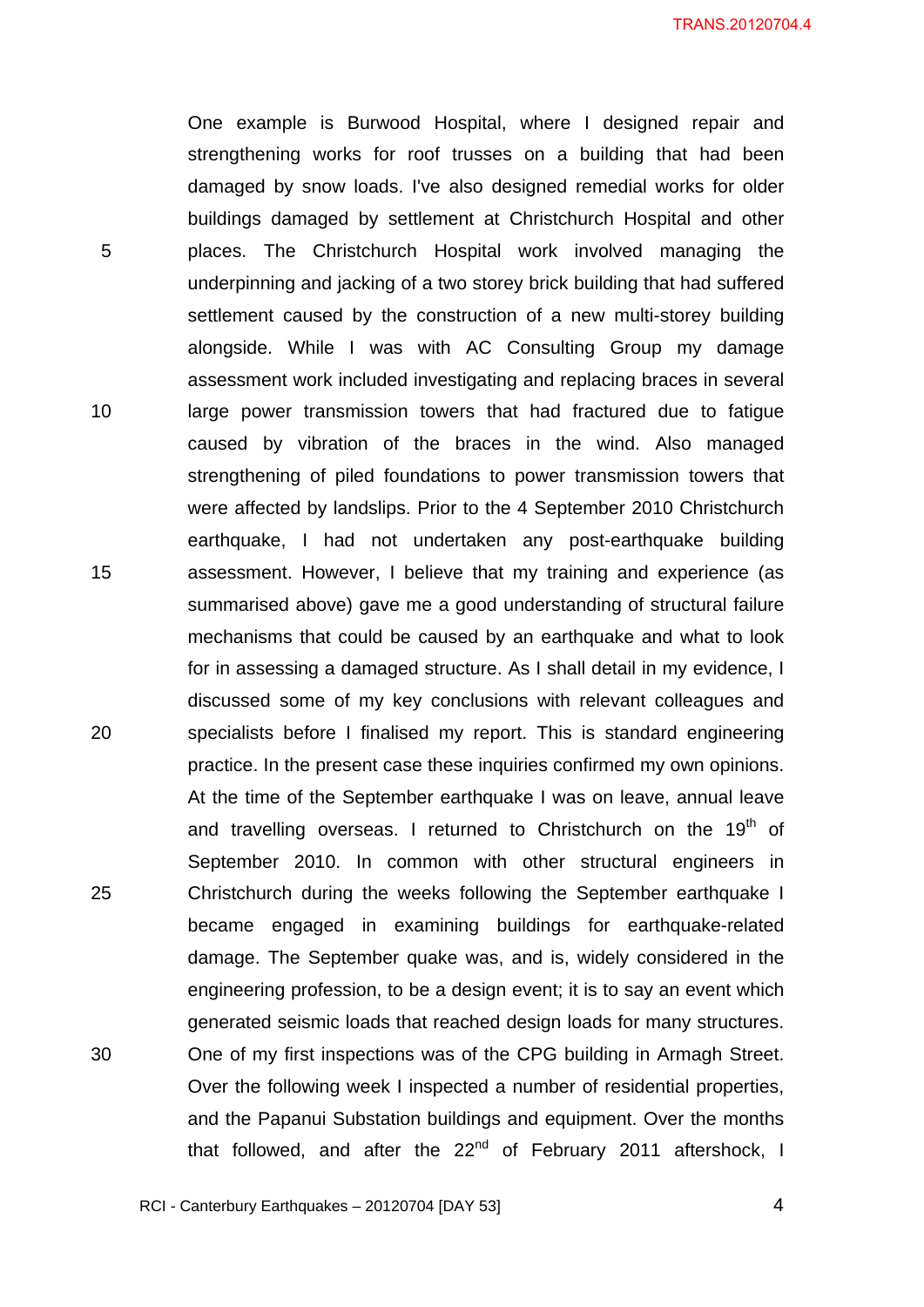inspected dozens of buildings and, indeed, am still continuing to devote significant time to ongoing assessment of damage to structures and design of remedial works. On or about the  $24<sup>th</sup>$  of September 2010, I spoke by telephone with John Drew, the building manager of 249 Madras Street, Christchurch, the CTV building. During the telephone call we discussed the possible damage inspection by CPG of the CTV building. I sent John Drew an email on the  $24<sup>th</sup>$  of September 2010 setting out CPG's proposal for the building inspection. A copy of the email that I sent to John Drew is annexed at attachment 1. As set out in the proposal, CPG proposed to conduct a visual inspection of the CTV building and determine whether there was any pattern to the damage observed that would explain any deficiencies observed in the performance of the building following the September earthquake. We would prepare a report describing the building and the damage observed, comment on any reasons for the observed damage, and briefly comment on possible remedial works. I quoted a price of \$3000 for the service. As I shall explain in more detail, we did not propose to remove any internal linings or to perform structural analysis. We did not receive any written instructions, however sometime over the following few days, John Drew telephoned me and confirmed that the building owner, Madras Equities Ltd, wanted to proceed with the inspection as set out in the proposal. We agreed that the inspection was to commence at 10.00 am on the  $29<sup>th</sup>$  of September 2010 and that I would be accompanied by Mr Drew and Leonard Pagan of Rawlinsons (Quantity Surveyors) who would assess the cost of repairs. Other than the proposal no formal contract or other document set out the scope of work. In the proposal, I asked Mr Drew whether any structural or architectural drawings of the CTV building were available. Mr Drew told me (I think during the second telephone conversation we had) that he did not have copies of the drawings. I then telephoned the Christchurch City Council to obtain drawings from them but they told me that their records were in disarray following the September earthquake and that they did not know when drawings would become available."

5

10

15

20

25

30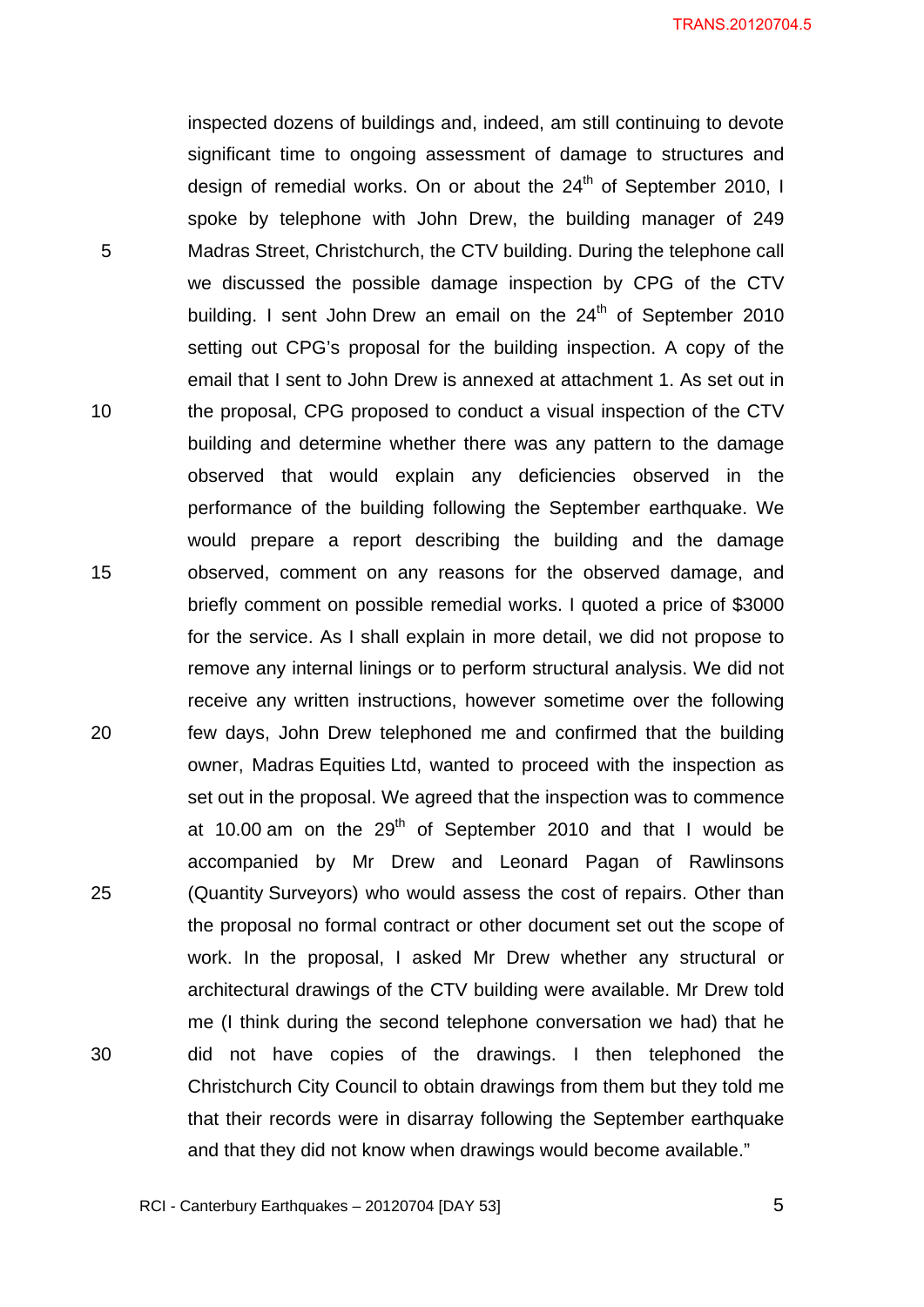#### **EXAMINATION CONTINUES: MR WESTON**

Q. Pause there Mr Coatsworth, the first additional matter I will have you address is that last sentence. There has been evidence that the City Council does not have record of you making such a call, you're aware of that?

5

A. I am.

- Q. Yes, who did you telephone at the City Council?
- A. I don't know.
	- Q. What number did you telephone to get hold of the City Council?
- 10 A. Just their general line I believe.
	- Q. And so you got someone that you might describe as a 'call centre'?
	- A. I imagine so.
		- Q. You didn't take the name of the person you spoke to?
	- A. No, I didn't.

15

- Q. And can you just tell the Commission please, the briefly, the nature of your request so that they understand what you did ask the Council for?
- A. I asked, or I said that I was requesting drawings for the CTV building, and they, and the person I was speaking to, made the reply that, that as
- 20 I said that their records were in disarray, I think there was reference to racking systems having fallen over and that they didn't know when the drawings would be available and from that I, the inference from that that I took, was that it was going to be some time before they were going to be available.
- 25 Q. Since you've learnt that the City Council's of the view that you did not make that call or they don't have a record of it, I should say. Have you endeavoured to search your own telephone records to see if they show that you did make such a call?
	- A. I have, but haven't succeeded in obtaining a record at this stage.

30 Q. You're going to continue making such efforts?

- A. Yes.
	- Q. And if they become available they'll be made available to the Commission?
- RCI Canterbury Earthquakes 20120704 [DAY 53]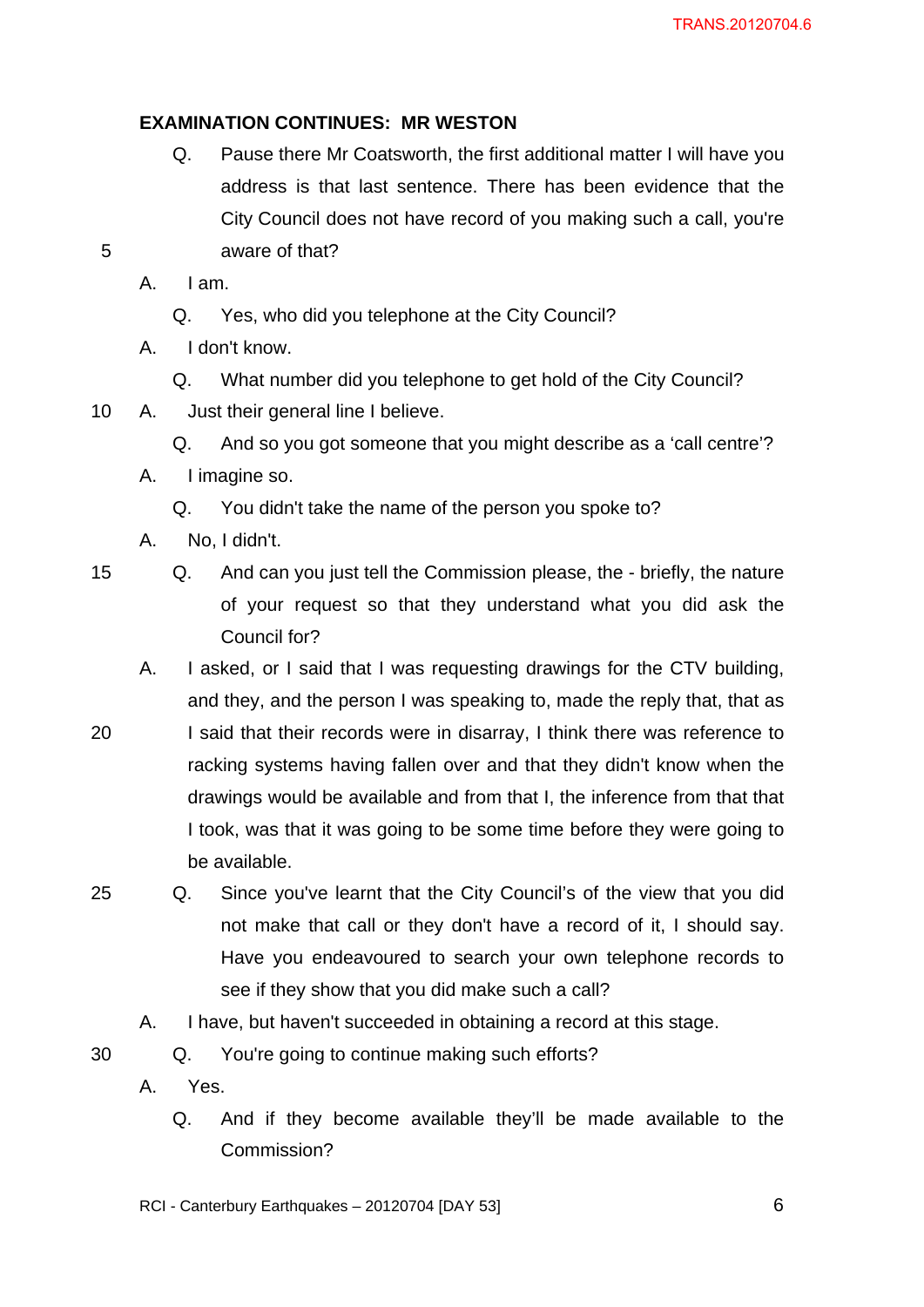A. Yes.

Q. If you keep going at 22 please?

## **WITNESS CONTINUES READING BRIEF OF EVIDENCE FROM PARAGRAPH 22**

10 15 20 25 30 5 A. "I considered that the structural and architectural drawings would have been useful for me to familiarise myself with the structural systems in place at the CTV building in advance of undertaking my visual inspection. Also, I generally prefer to have more information rather than less. Having said that, I did not (and do not) think the drawings were required for me to be able to conduct a meaningful inspection of the building. I believe that I was able to identify key structural systems from my visual inspection. After my visual inspection and subsequent report I did not make any further attempts to obtain the drawings. If I had observed significant structural damage I would have done so or recommended that the client do so, since information from the drawings would be necessary in order to perform a quantitative analysis of how the structure had responded to loads experienced in the September earthquake. However, as I shall explain, I saw no evidence of significant structural damage in the CTV building. I was able to obtain architectural plans of the ground and first floors from the CTV manager during my inspection. CTV occupied these two floors. These plans identified the locations of the structural elements including the shear walls and the columns. In the immediate aftermath of the September earthquake civil defence and council inspectors did some rapid assessments and applied a sticker system to structures. A red sticker meant the building was a hazard and could not be entered, green meant that the building represented no obvious structural damage or hazards or hazardous conditions, and therefore could be entered, and a yellow sticker indicated that there were some hazardous conditions or structural damage such that there should be only restricted access. The CTV building was green stickered. My assessment which occurred after the building was green stickered included a visual inspection of the damage to the structure. In accordance with my proposal I reported on the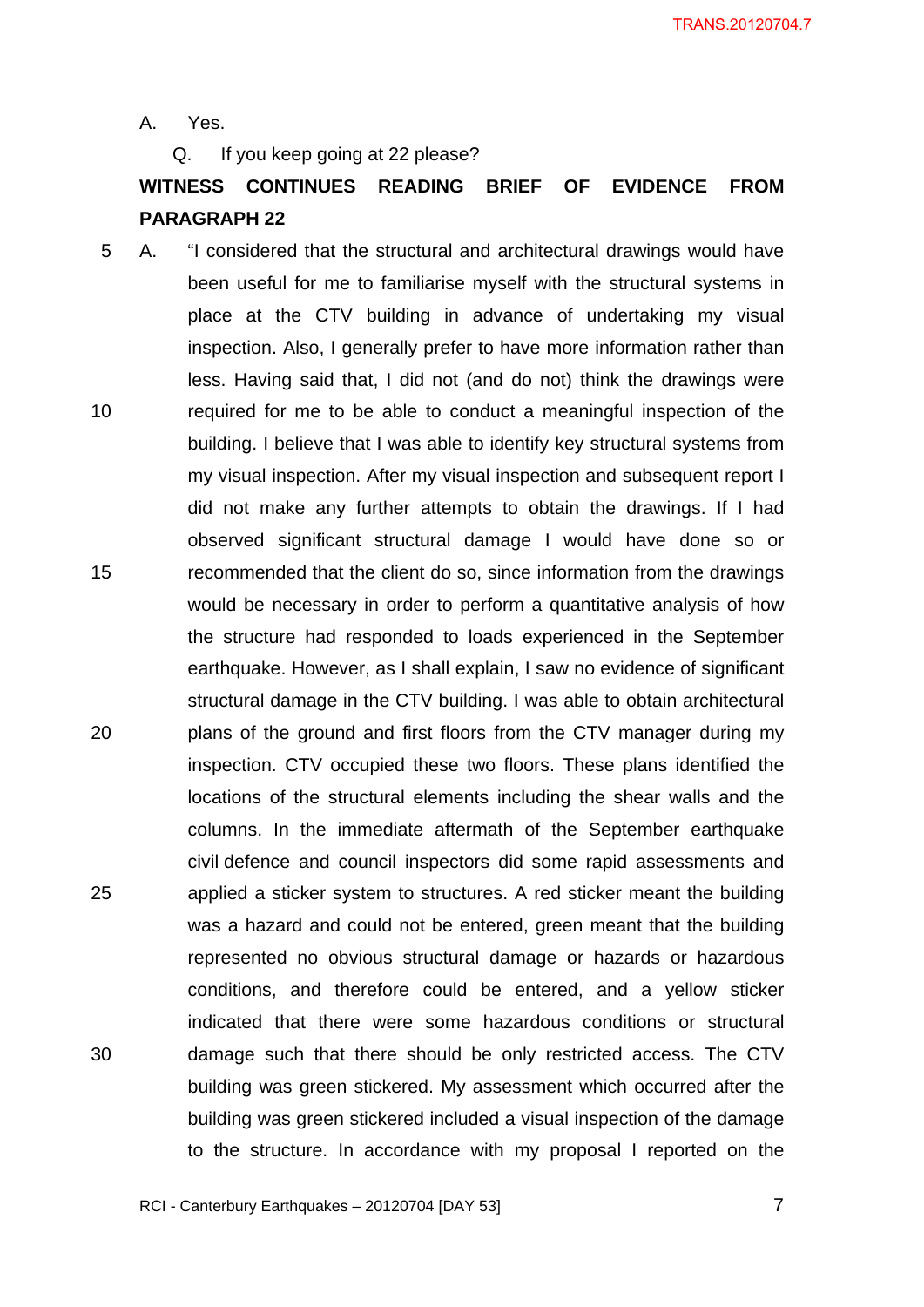5 10 15 20 25 damage observed, commented on the reasons for the observed damage, and briefly commented on possible remedial works. In my proposal I said that I would not suggest removing internal wall linings unless there was some obvious reason to do so. Consistent with this I did not remove all linings during my inspection. However, as explained in more detail later in my report, I did recommend as a follow up procedure, removal of some linings on the ground storey south shear wall and the first floor west end wall. I did not carry out an initial evaluation procedure assessment of the building. An IEP is a method of assessing the approximate capacity of a building as a percentage of New Building Standard. The procedure is described in the New Zealand Society of Earthquake Engineers document *Assessment and Improvement of the Structural Performance of Buildings in Earthquakes,* and is most commonly performed on buildings that are considered potentially earthquake-prone, i.e. less than 33% of new building standard. However, buildings designed to NZS4203 are not likely to be earthquake-prone. Because the CTV building was designed in the 1980s after the introduction of NZS4203, I considered it unlikely that the building was earthquake-prone and did not consider it necessary to perform an IEP assessment to verify this. I understand that the subsequent IEP undertaken by consultants to the Department of Building and Housing confirmed that the CTV was not earthquakeprone. I expressly excluded structural analysis from the scope of my investigation, thus, I stated in my proposal that we had not included an allowance for any analysis of the structure, although in the event of significant structural damage it would ultimately be necessary to carry out structural analysis to determine the strengthening and repair work requirements. If as a result of my investigation I had thought the building exhibited significant structural damage, I would have recommended further investigation, including structural analysis. The inspection took place on the  $29<sup>th</sup>$  of September 2010. At approximately 10.00 am I met John Drew and Leonard Pagan at the CTV building. Peter Brown of CTV accompanied us during the inspection of the first

30

 $\overline{\phantom{a}}$  8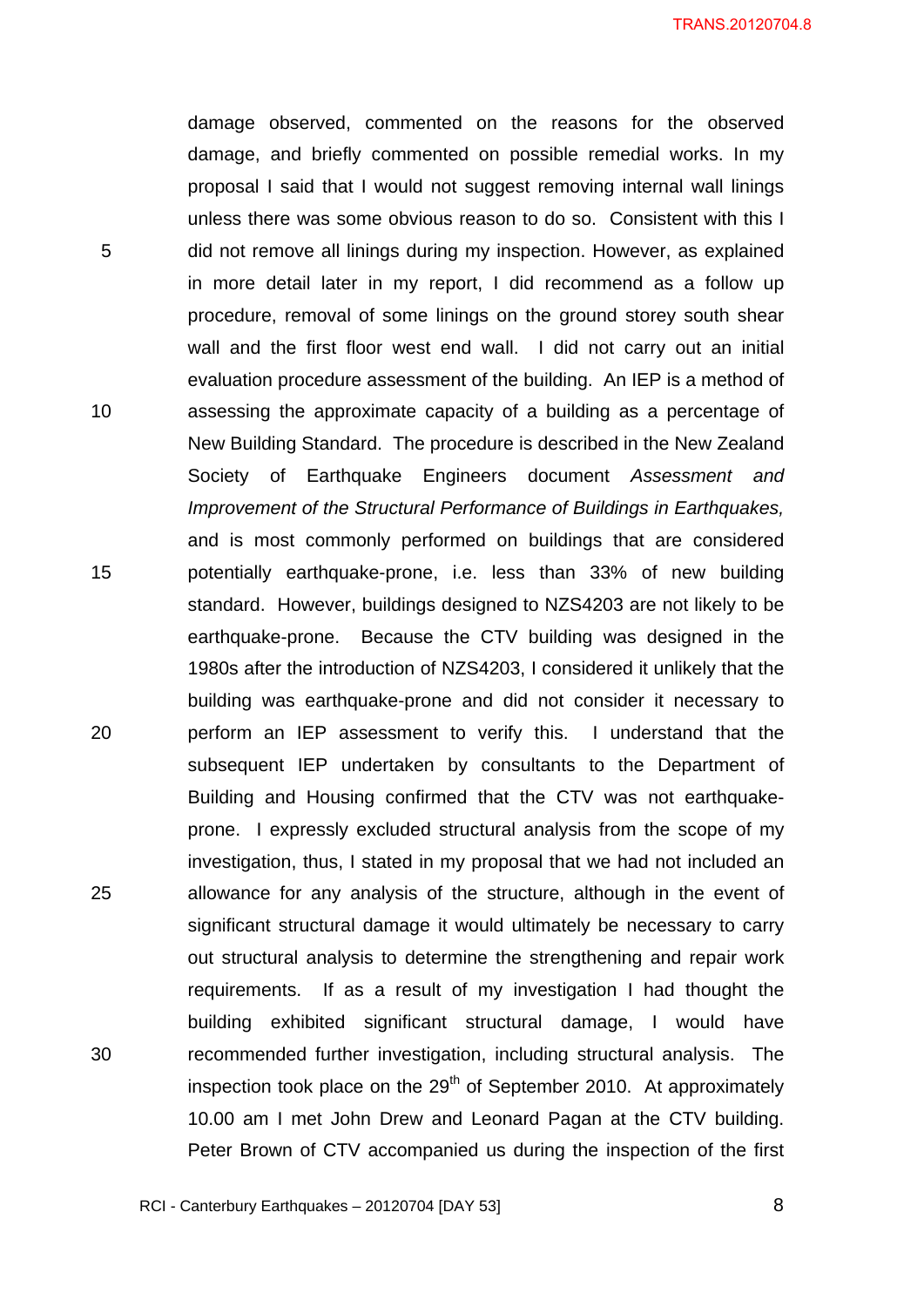two floors of the CTV building. These were the areas leased and occupied by CTV. During the course of the inspection I talked to a number of the occupants. I remember talking to two women on the top floor of the north-west corner of the building who pointed out damage to partition walls and cracking. On the third floor I talked to people from Kings Education concerning sagging in the floors and, of course, Peter Brown pointed out damage he was aware of when we were going through the floors occupied by CTV. There were other people that we talked to as we progressed through the building, although I no longer recall the specific individuals.

Q. Mr Coatsworth, pause there. The second matter I'll have you address arises out of Dr Mander's statement of evidence, which you've read since preparing this, haven't you?

Q. And in that he talks about what he calls the 'liveliness' of the building

- A. Yes.
- 15

20

25

10

5

- following the September earthquake, you recall that? A. I do.
	- Q. And in terms of the discussions that you had with occupants of the building, did you discuss the question of liveliness, as Dr Mander uses that term, with any of those people in the building?
- A. I don't believe they used the term 'liveliness'.
	- Q. But the concept that is incorporated within that term, was that discussed with any of them?
- A. Yes.
- Q. And can you tell the Commission what that was?
	- A. Um, they had, um, commented that the floors, um, well there was deflections in the floors and the vibrations in the floors.
		- Q. Now when you say "they" are we talking multiple people or one person?
- 30 A. Um, not sure, there was two or three people at the Kings Education level that I talked to about it.
	- Q. Now when you say "it". Are you talking about deflections in the floor or the movement in the floor?

RCI - Canterbury Earthquakes – 20120704 [DAY 53]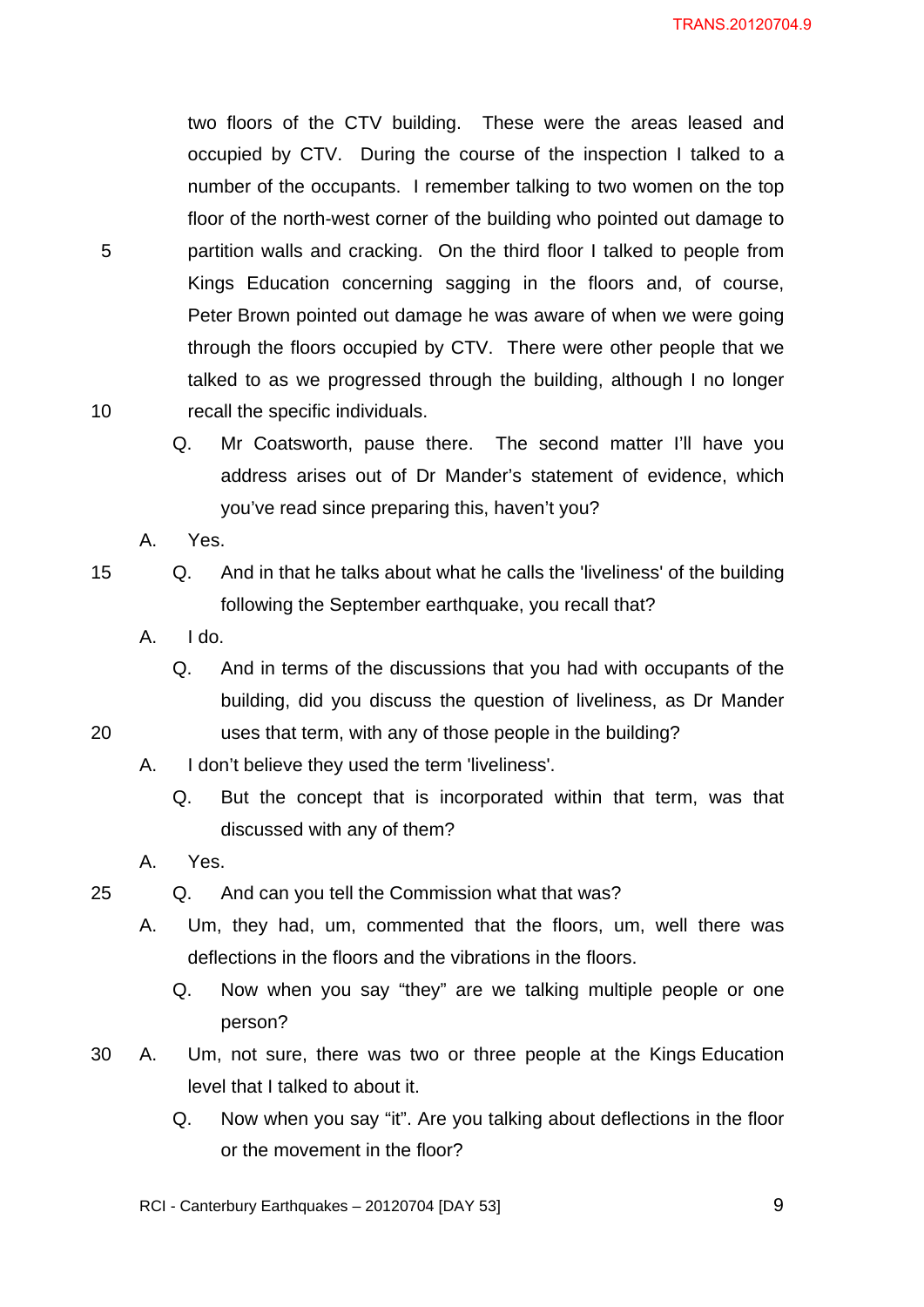- A. I think my recollection primarily was, um, was the deflections but, um, but they may have mentioned vibrations as well.
	- Q. I'd also understood you to tell me beforehand that one of the two women on the top floor that you spoke with mentioned the movement of the building during aftershocks, is that right?

A. Yes.

- Q. Can you tell the Commission about that?
- A. Um, she just simply said that the building moved quite a lot in an earthquake.
- 10 Q. Did she talk about –
	- A. Or an aftershock.
		- Q. any movement other than during an earthquake?
	- A. I don't think so.
		- Q. During the course of the time you were in the building did you make any personal observations about, again to use Dr Mander's terms, the liveliness of the building?

A. Um, yes. I was in the building for four hours and, um, like all relatively modern buildings, um, I was able to feel people walking, vibrations from people walking about the floors. Um, I don't specifically remember any effects from vehicles, heavy vehicles going past but, um, it wouldn't surprise me if that was possible because I know many buildings reflect that and our own CPG building in Armagh Street I used to feel the trucks going past on the street, and so, um, yes I was aware of these things but I didn't believe that there was anything out of the ordinary.

- Q. You got up to paragraph 32?
	- A. During the inspection I made notes and sketches of the damage that I observed and also took a number of photographs. This was my normal practice and it would assist me in later preparing my report. A copy of my notes and sketches are annexed at attachment 2, along with some diagrams of the north side shear walls that I made some days later to record cracks in the walls. The notes are very abbreviated and were, of course, created as an aide memoire rather than for publication. On occasions they are somewhat cryptic and have what, on subsequent

25

30

20

5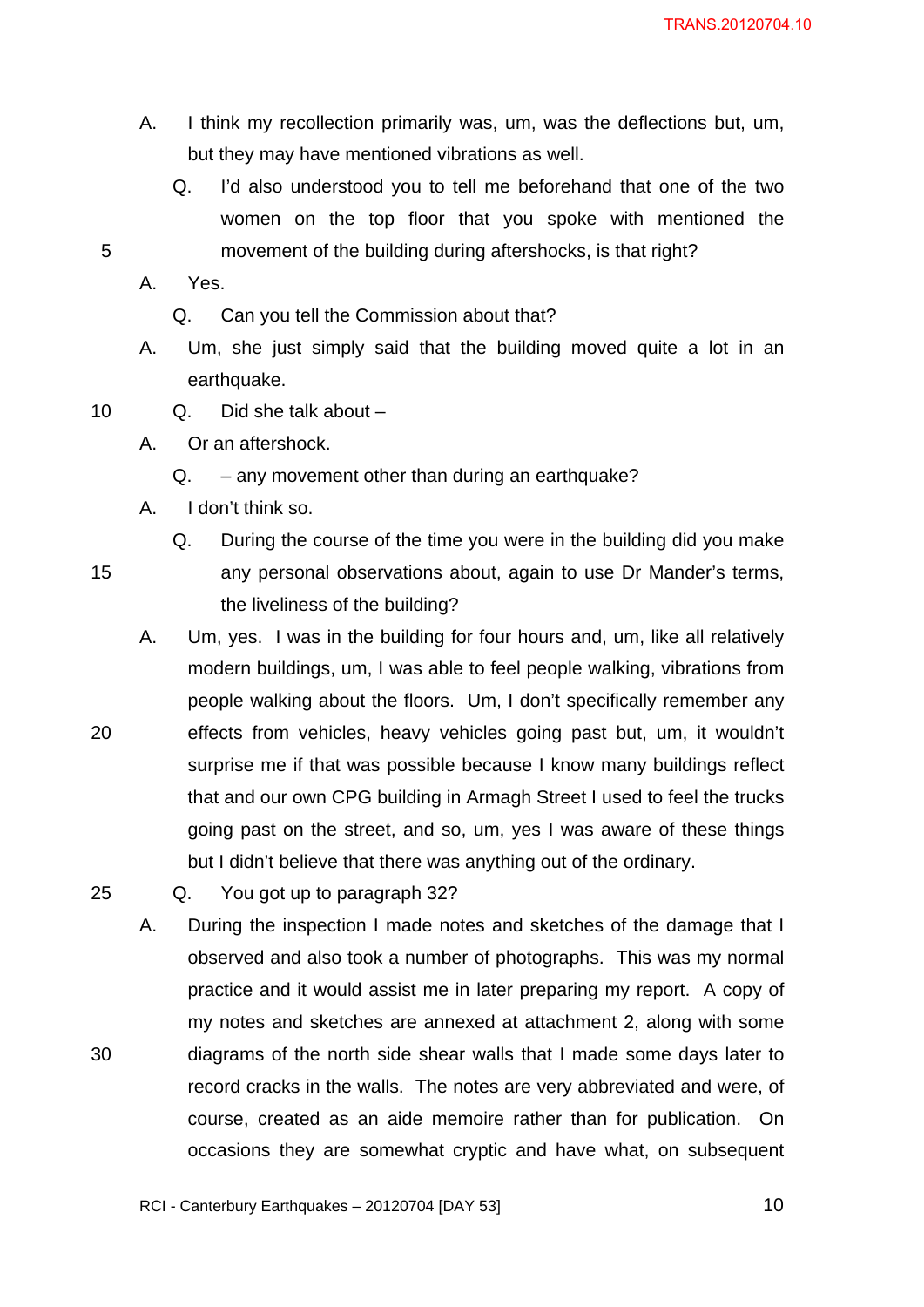review when preparing my report, appeared to me to be the odd error. Accordingly, I've also included in attachment 2 with reference to each note a more detailed description of the damage that I observed and clarification of any ambiguities or errors in what I wrote down. A copy of the photographs are annexed at attachment 3.

- Q. So have you, in the text that you've used in the typed version of your notes, highlighted the differences, drawn attention to the –
- A. Yes.

Q. – points where you're departing from the handwritten?

10 A. Yes.

5

- Q. I could see instances where you've done that. Did you? You've tried to do that in every case have you?
- A. Um, my handwriting on the handwritten notes at the site were probably not that legible for some people and so that was part of the reason for doing that.
	- Q. Yes.
- A. And I added a few explanations underneath.

Q. In cases where there was a change you've explained it?

20 25 30 A. Yes. I took a total of 109 photos during the inspection on the  $29<sup>th</sup>$  of September 2010, numbered 1 to 109. I included some of these in my subsequent report and also sent Mr Drew a full set. In addition I took two photographs of the south elevation of the building for use as cover photos for the report. These were designated A and B. The results of my inspection are summarised in my report dated the  $8<sup>th</sup>$  of October 2010. A copy of my report is annexed at attachment 4. In my following evidence I will refer to my notes and diagrams and photographs in my report. I began my inspection by walking around the outside of the building before moving inside on the ground floor and progressing to the roof on a room by room and floor by floor basis. The inspection took approximately four hours, concluding at about 2.00 pm. Although I asked Mr Drew, Mr Brown and others that I spoke to about areas of damage they had observed, I myself decided where I should look and what I should examine. The most obvious form of damage that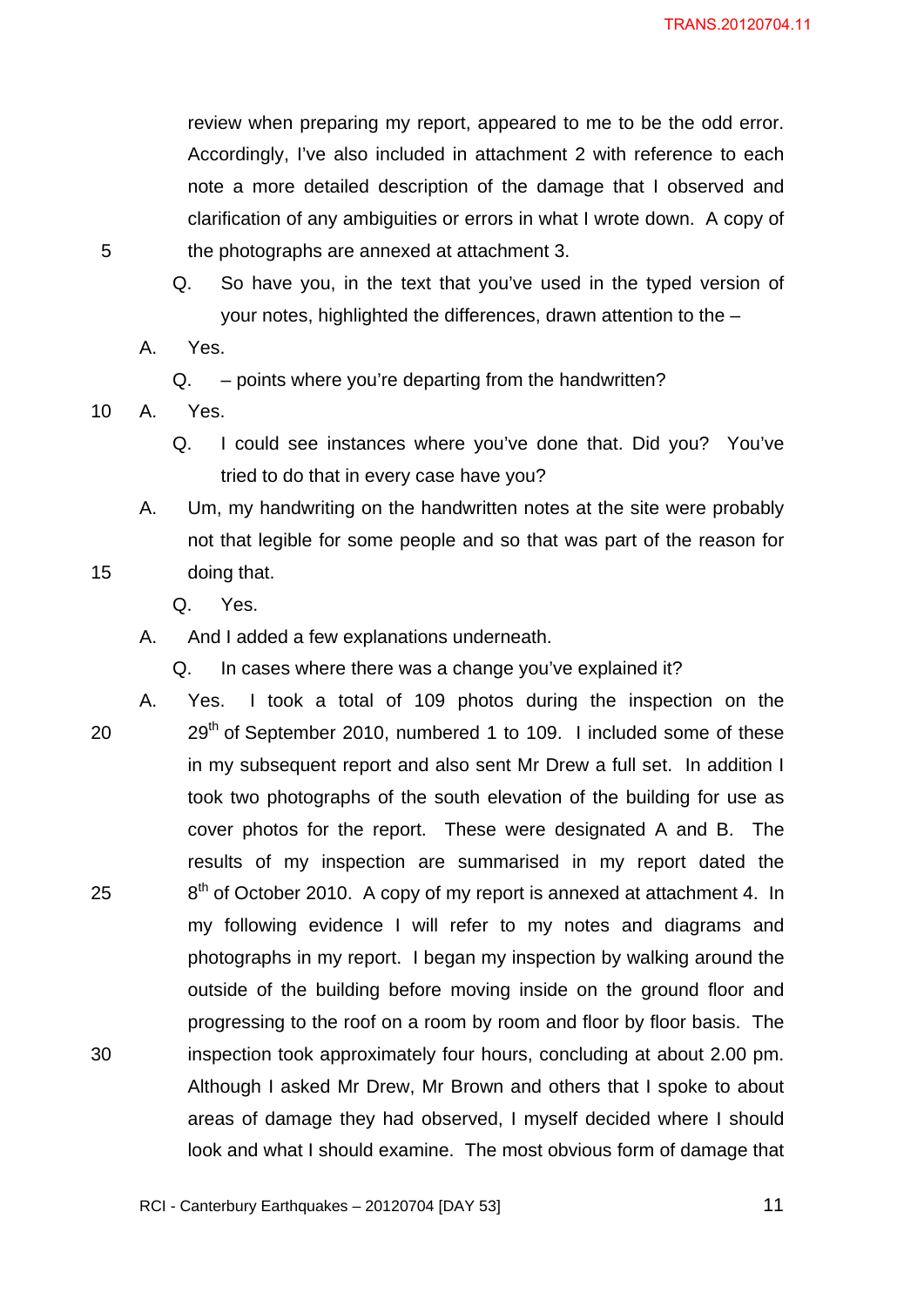I was looking for was cracking, particularly in the structural concrete, but also in other surfaces. I was also looking for evidence of alignment divergences, settlement and separations between structural elements. With respect to vertical alignment, although I made visual observations I did not perform a vertical alignment survey. This is something normally performed where there are signs of settlement or liquefaction, which was not the case with respect to the CTV building. As a result of my investigation I determined that the structure consisted of a reinforced concrete shear tower along the north side of the building and reinforced concrete coupled shear walls along the south side resisting lateral loads, reinforced concrete beams and columns resisting gravity loads and composite concrete topping and steel tray deck floors. I did not have any information about the foundations. I would have expected however that they were concrete strip and pad type. The drawings included in the DBH report show construction as described above. I observed that there was some plan irregularity eccentricity to the building. I understood that the concrete block infill panels on the west wall were not intended to play any part in lateral load resistance since these panels were isolated from the surrounding concrete frame. This meant that for loads in the north-south direction, the centre of stiffness was in line with the finger walls in the north shear tower and the centre of mass was some distance to the west, nearer the centre of the building. This difference between the centre of stiffness and the centre of mass introduced some eccentricity. The loads in the east-west direction were resisted by the north shear tower and the south side coupled shear walls. The north shear tower was stiffer than the south side coupled walls and this also introduced some eccentricity. Because eccentricities apply torsion, twisting loads to the structure, it is ideal to minimise these. However, it is unusual to have buildings with no eccentricities at all. Indeed Codes typically require designers to allow for some eccentricities. I did not do any calculations to assess the extent of the eccentricity in the CTV building but I was not alarmed by the amount of eccentricity that I perceived when inspecting the building.

5

10

15

20

25

30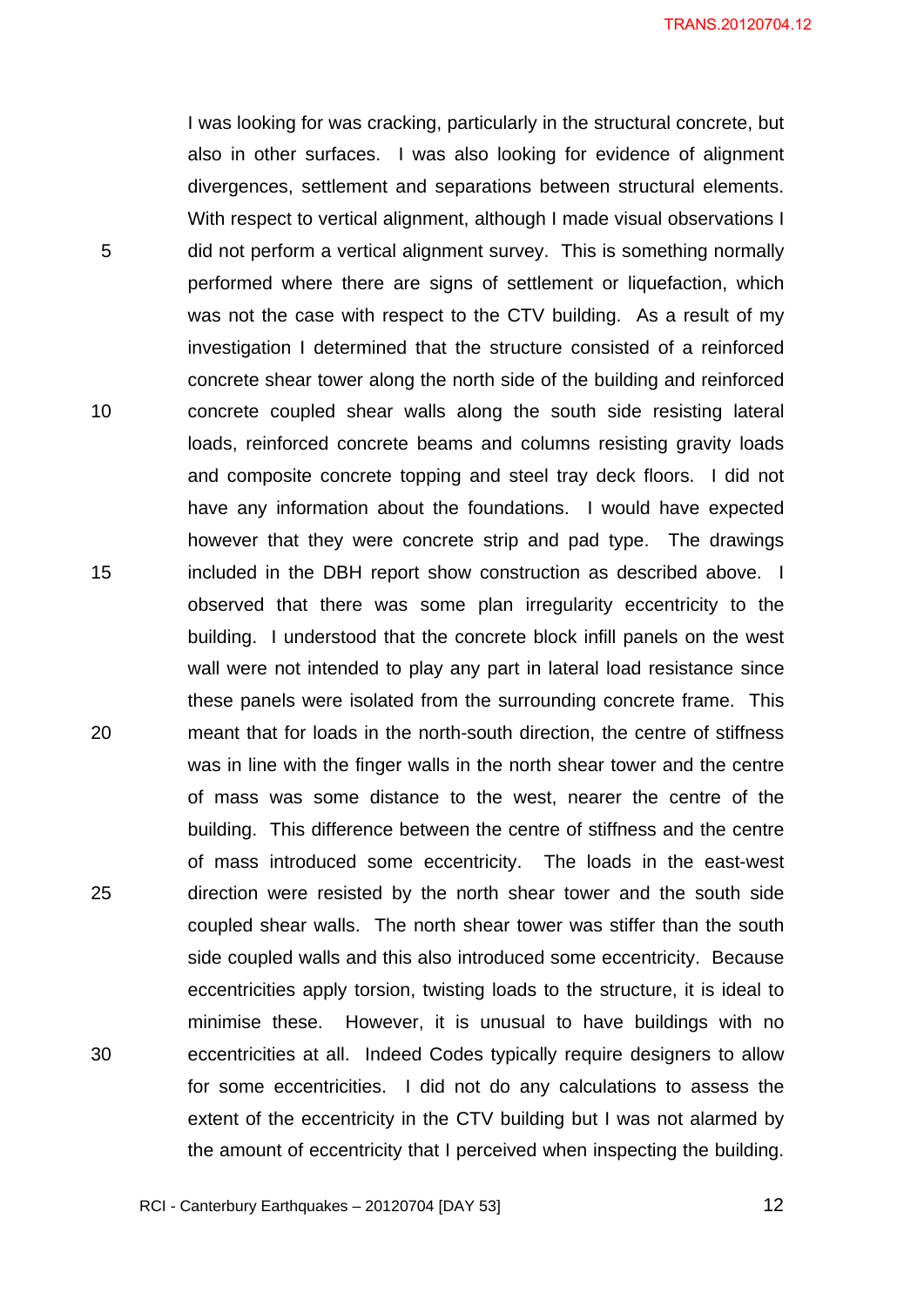The two car lift shaft stairwell and bathrooms projecting from the north side of the building, about half way along the north wall, projected, sorry; a concrete shear wall extended across the north side of these facilities. Finger walls projected at right angles to the north side wall at each end and between the facilities so there was four finger walls in total. The connection between the floor slabs and the north side shear walls was essential to the stability of the building. I understand it has been postulated that the retrofitted drag-bars connecting some of the floors to the north shear walls failed in the February aftershock or, indeed, possibly failed in the September earthquake. Although I was, at the time of my inspection in late September 2010, unaware of either the original or the retrofit detail, I was aware of the importance of connection of the floor slabs to the shear walls. Any separation of the floors from the shear walls would have caused significant cracking, separation that would have been apparent. As I now explain I expressly looked for such cracking. With respect to the north core shear wall and the areas of connection between it and the floors; I looked for cracking in the shear walls and signs of separation between the floors and the shear walls. On the inside of the building I made observations from the bathrooms, the stairwells and the lift lobby, on each floor, as well as in the tank room and plant rooms. From the exterior of the building I observed the north shear wall from the ground and from the roof. I looked at the floors of the bathrooms where they extended out into the main part of the building. Had there been separation of the horizontal floor slab at this point it would have shown up as a crack in the floor that I would have expected to see reflecting in floor coverings, or as a separation of the floor covering from the skirtings. I did not observe any of these signs. In the stairwell, in the bathrooms, in the tank room and the plant room, I was looking for cracking or misalignment in the walls. In the tank room I observed minor cracking in the north and west walls. Some of these cracks showed efflorescence indicating that they had been there for some time and certainly pre-dated the September earthquake. None of

5

10

15

20

25

30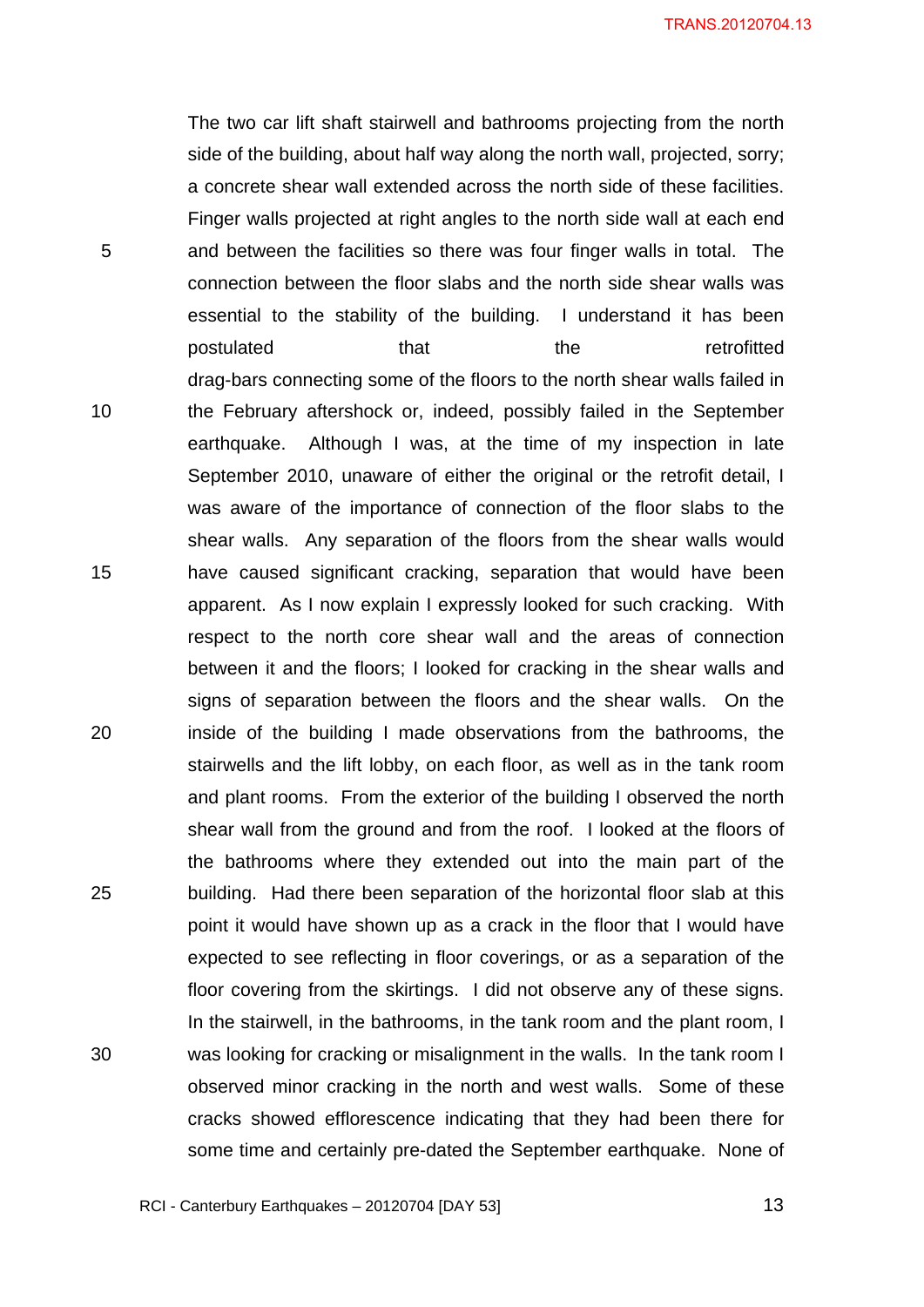them was structurally significant. The same was true for the plant room. At most levels there were some diagonal shear cracks in the walls around the bathrooms and stairwell, for the most part measuring less than 0.2 millimetres in width, but with three measuring up to 0.3 millimetres. For example, in the toilets in the north shear tower on the fifth floor I saw a single fine diagonal crack on each of the east and west walls. None of the cracks I observed in these areas was large enough to indicate failure or yielding of the wall. Except for a thin gypsum plaster coat applied directly to the concrete the stairwell walls were unlined. The stair flights were of pre-cast concrete treads on steel stringers bolted under the landings. Am I allowed to make a correction here?

#### **JUSTICE COOPER:**

- 15 Q. Yes, corrections are encouraged.
	- A. I don't believe the treads on the stairs were in fact pre-cast concrete, I believe they were timber.
		- Q. So how should we recast this the stairwells where timber treads on steel stringers?
- 20 A. Yes.

5

10

#### **EXAMINATION CONTINUES: MR WESTON**

25 30 A. The mid-height landings were in situ concrete slabs cast against the shear walls. The floor level landings were part of the main floors of the buildings. There were construction joints in the walls immediately above and below each floor level. From the stairwell, facing the wall that separates the stairwell from the bathroom, the construction joints were above and below the bathroom floor slab. For the most part, however, these were not visible because of the gypsum plaster coating. I was looking to see if the construction joints had opened up or if there was any misalignment in the plane of the wall or at right angles to the plane of the wall that would have been indicative of shear sliding failure. I observed minor cracking along part of the length of the construction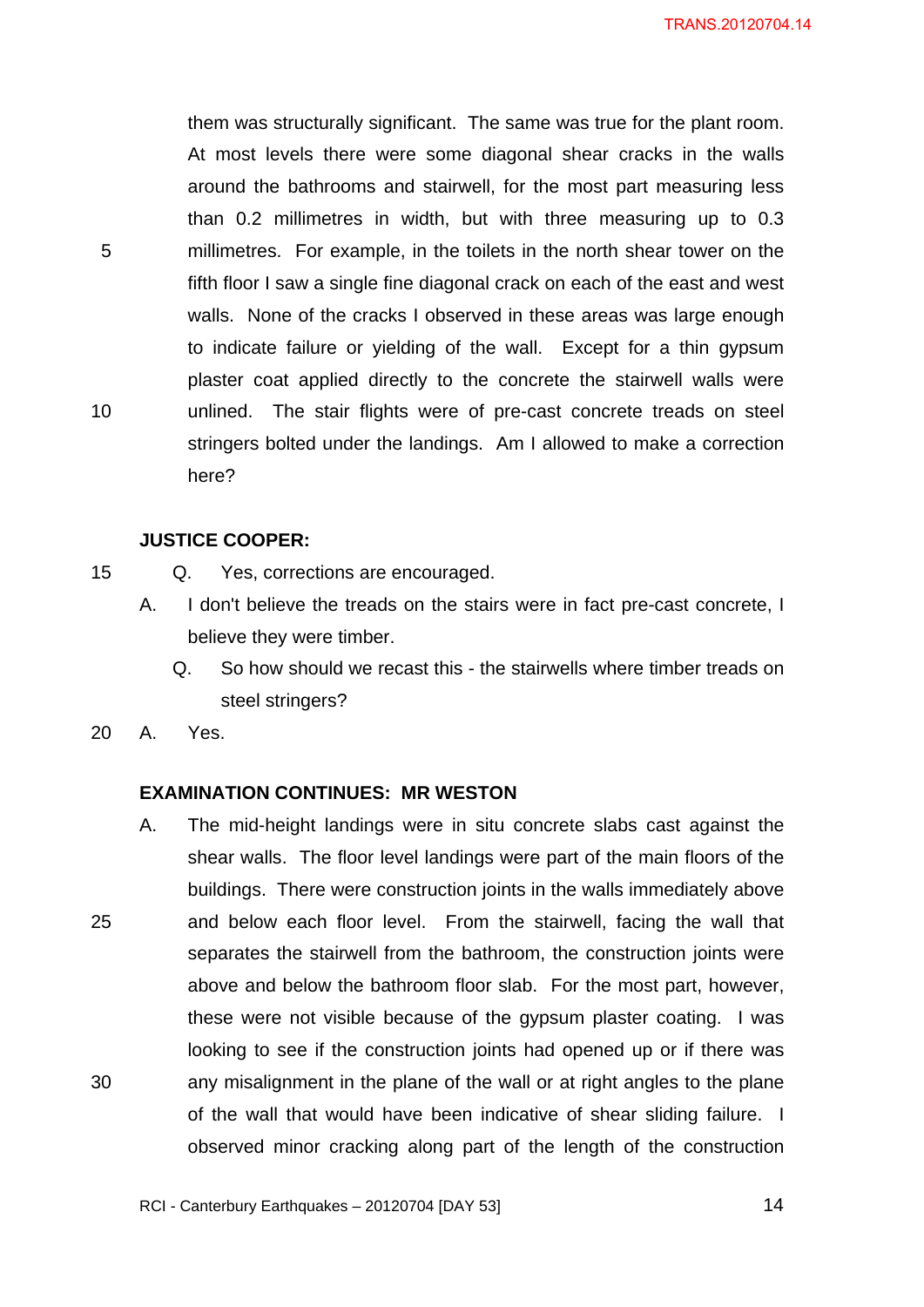joints in the walls and stairwells at several floor levels. However these cracks measured generally less than 0.2 millimetres in width but with a few up to 0.35 millimetres in width. While this constituted minor structural damage, once again, it was not of an order that would signify yielding of the shear wall. I observed minor cracking in the stairwell walls at most levels. For example, I saw horizontal cracking in three of the walls of the stairwell between the fourth and fifth floors. There was also a minor diagonal crack in the northern wall approximately 500 millimetres below the roof level. Although the cracking that I observed was indicative of minor structural damage, because the cracks were very fine I consider that the reinforcing steel had not yielded, that the aggregate in the concrete was still interlocking and that the general integrity of the concrete walls was not compromised. From the ground and from the roof, I looked at the outside of the shear walls. I was looking for misalignment or separation of shear walls from the rest of the structure and for separations of windows or cladding materials from the underlying structure. I saw no signs of any such damage. In summary, none of the damage that I observed indicated yielding or other failure of the north shear wall or separation of the floor slab from the shear wall. I summarised these findings at page 4 of my report. The CTV building had circular and square columns of reinforced concrete. The function of the columns and beams was primarily to support gravity vertical loads rather than to resist lateral horizontal loads. However they did have some stiffness and when the building moved horizontally would attract some load. In response to the lateral loads of the earthquake I was looking for shear and/or flexural bending cracking in the concrete at beam column joints or in the columns and beams themselves. The size of any cracking would reveal whether it indicated elastic or inelastic movement. I was also looking for signs of compression failure in the columns as a result of vertical loading. I examined some columns on all floors. With a few exceptions, I observed very little damage. My findings are summarised on page 4 of my report. I now expand on those findings. Maybe another clarification on that point 54, I'd said

RCI - Canterbury Earthquakes – 20120704 [DAY 53]

5

10

15

20

25

30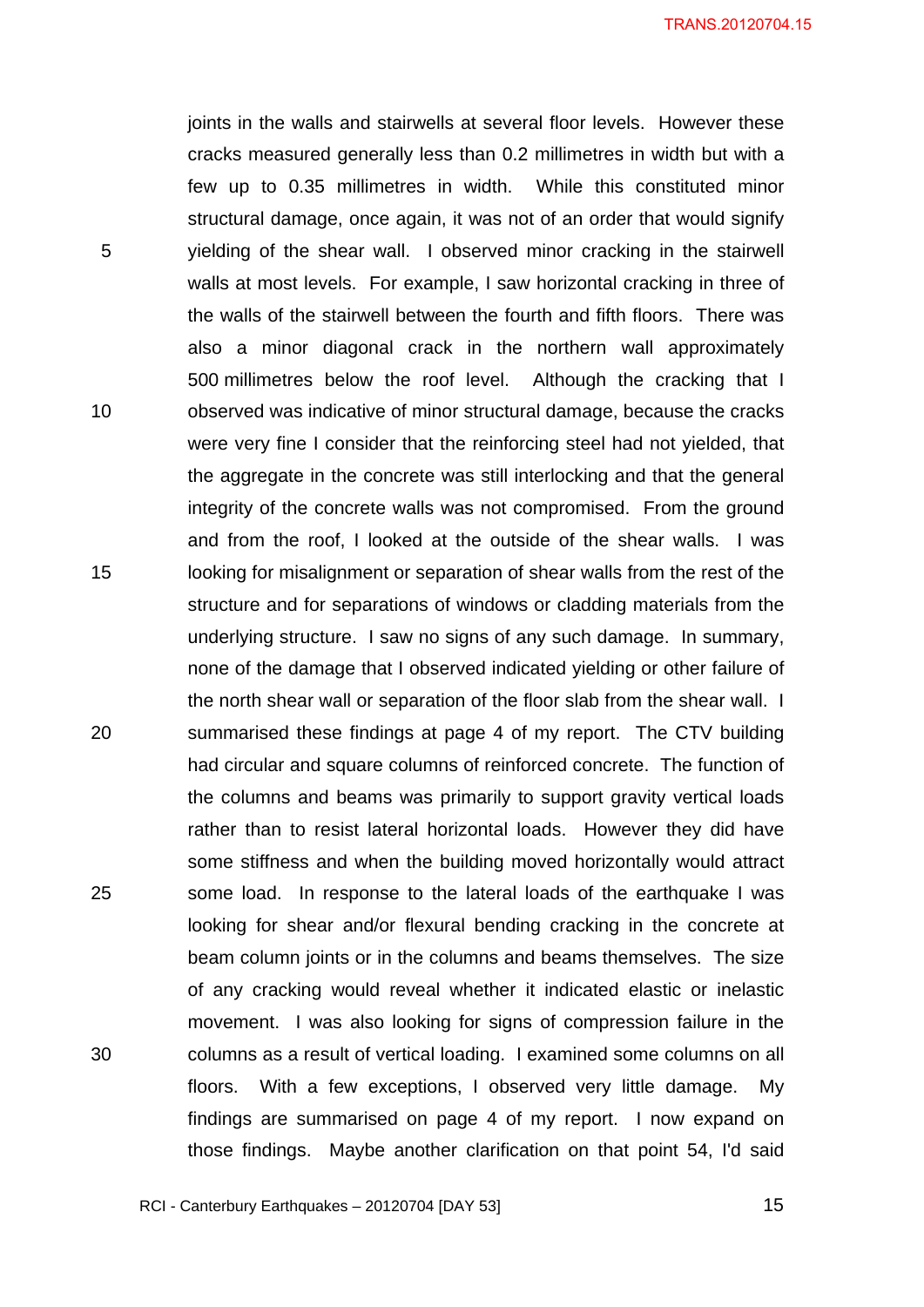there that I examined some columns on all floors but in reality I believe I saw every column on every floor.

#### **QUESTIONS JUSTICE COOPER:**

Q. Did you say, "I *saw* every column on every floor"?

- 5 A. Yes.
	- Q. And are you contrasting that with examining them?
	- A. Um, I guess I meant the same thing, um, you know I was standing within a metre of each of these columns and was able to see if there was any damage to them.
- 10

## **WITNESS CONTINUES READING BRIEF OF EVIDENCE AT PARAGRAPH 55**

15 20 25 30 A. "The north-east corner column immediately above the third floor spandrel exhibited some very fine, minor cracking. Similar hairline flexural cracking was evident in the north-east column above the fourth floor spandrel panel. As a result of observing this damage, I further inspected the column in the north east corner at other floors but observed no damage. At the top storey, the first column west of the north-east corner of the building exhibited some cracking, the appearance of which was accentuated because the paint had chipped off at the cracks. I did not record the width of these cracks, but my recollection is that they were less than 0.2mm. I took photographs of the column and the cracks. The first column in from the south west corner on the south side of the building at the top storey also exhibited some fine cracking. I recall these also as being less than 0.2mm and, again, I took photographs of the column and cracks. In a number of places I observed gaps of approximately 7-8mm at ceiling level between the plasterboard wall and structural columns. At the floor level however there was no gap. The movement of the plasterboard was, in my view, caused by building sway. At floor level the plasterboard was fixed to the floor slab, which was fixed to the column. When the column leaned during the earthquake it pushed on the plasterboard wall, causing the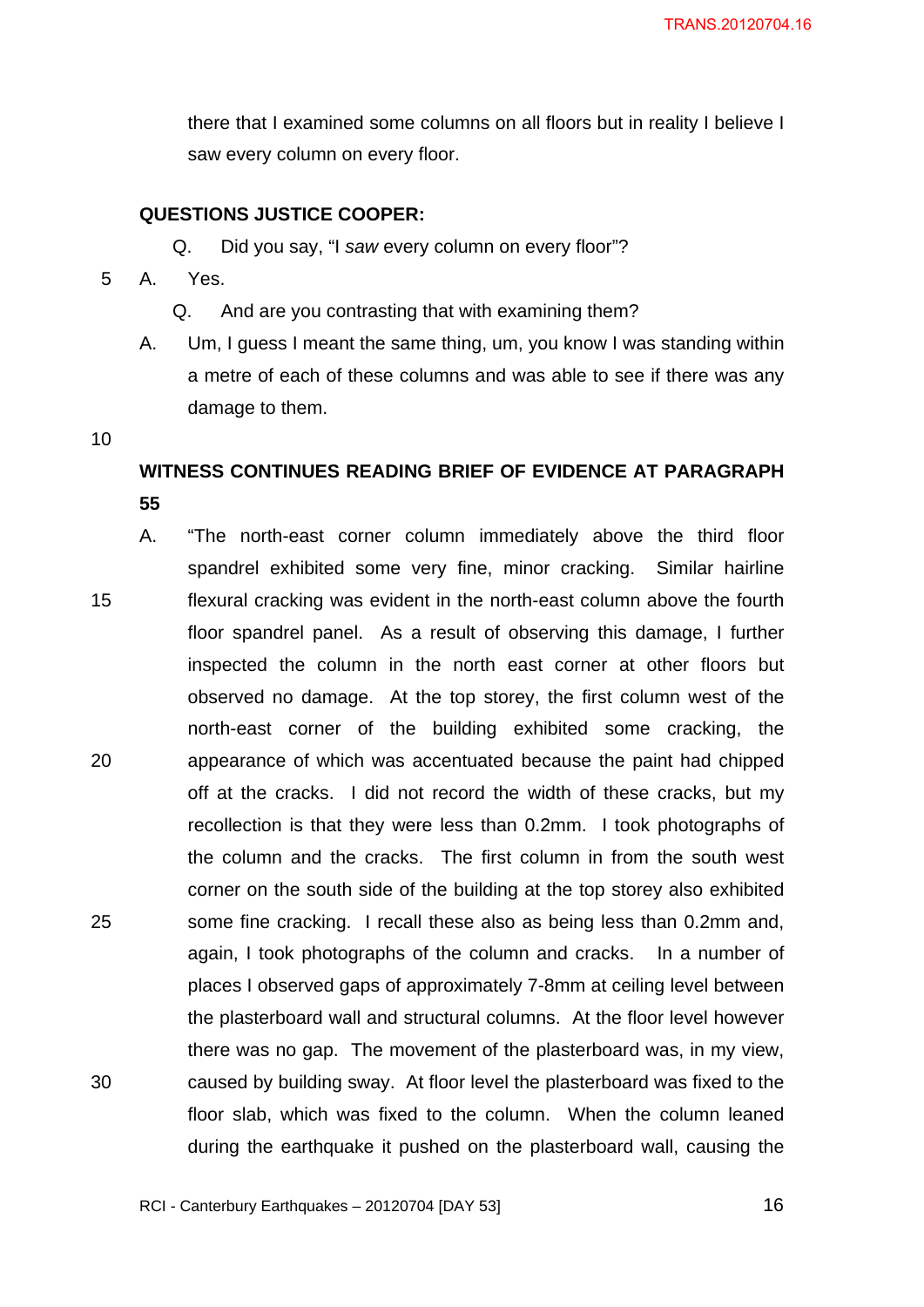gaps that I saw at ceiling level. Similar effects but to a lesser extent were evident where partition walls adjoined the shear walls. This was not evidence of structural damage. The first floor beam on the north face of the building in the span between the north east column of the building and the adjacent column had two fine diagonal cracks. Because these were so fine I did not consider yielding had taken place. The interior beam column joints were for the most part, behind the suspended ceilings. However, as I shall explain later in my evidence, I removed ceiling tiles from several locations and could observe the joints in areas where there was no suspended ceiling. The underside of the beam column joints around the perimeter of the building were visible from the ground and from the building, through the windows. I did not see any signs of distress in the beam column joints that I observed. In short, I saw no evidence of anything other than occasional minor structural damage to the columns and beams. This indicated to me that the steel in the columns and beams had not yielded and that the integrity of the beams and columns had not been compromised. The south elevation contained a coupled shear wall. It had door holes in the middle of the wall at each storey providing access to the external fire escape. Beams across the door heads coupled the walls on each side of the doors together. Coupled shear walls are designed to yield in the beams over the door-heads. I was accordingly looking for cracks in the coupling beams. I found no evidence of this. I examined the southern shear wall from the ground floor and from the external fire escape at every other floor. The inside face of the south shear wall was finished with a thin coating of gypsum plaster at all levels except the ground floor. At the ground floor the wall was lined with plasterboard. That is, it was on a timber frame, plasterboard on a timber frame. The exterior of the shear wall was finished in a plaster splash. The plaster splash surface of the exterior wall made fine cracking less obvious than on the gypsum plaster interior walls. However, in spite of the plaster splash, in my opinion cracks in the concrete wall that might have indicated yielding would have been visible. I did not see any. During my inspection I

5

10

15

20

25

30

 $\overline{\phantom{a}}$  17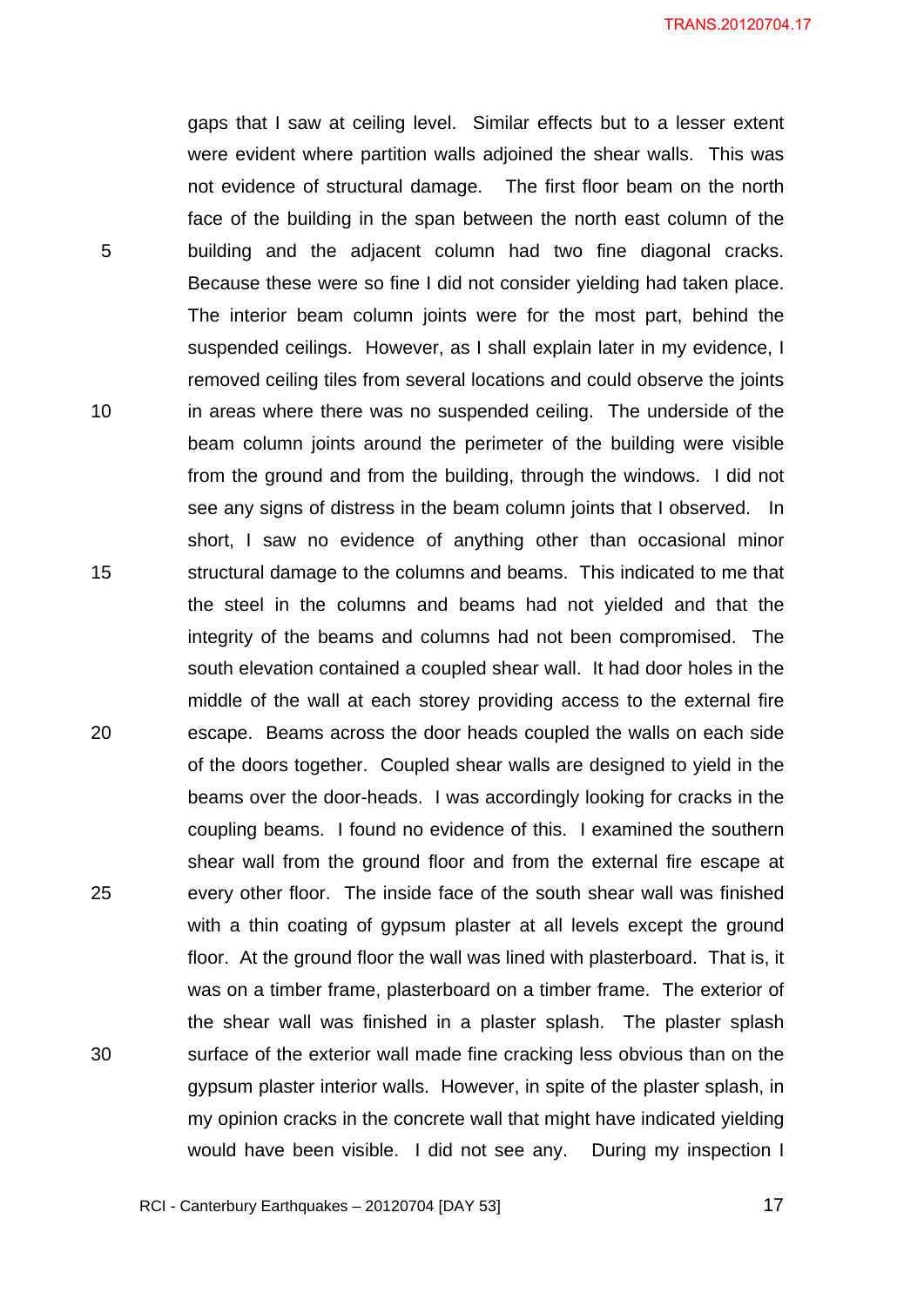observed very fine diagonal hairline cracking in the gypsum plaster on the inside of the south shear wall at the first floor level of the building. At the ground floor I saw significant cracks in the plasterboard lining. I was also able to identify a fine diagonal crack on the outside of the south shear wall at the ground storey. This crack was quite fine so I did not consider it to indicate structural yielding. Given that the only crack I observed on the outside of the wall was of no structural significance, I considered it unlikely that the south shear wall behind the linings had been compromised. However, I considered it prudent to remove a ceiling tile from the ground storey so as to inspect a portion of the inside of the shear wall itself. This also enabled me to inspect the first floor connections to the shear wall at that location. These areas revealed no signs of distress. Secondly, I recommended that the ground storey plasterboard linings be removed to provide further confirmation as to whether there had been any damage to the structural shear wall. I anticipated that, if there were any cracks in the structural wall, these would be similar to the cracks on the inside of the shear wall at the first floor and to the single exterior crack I had observed on the outside of the wall at ground level, which were of no structural significance. I do not specifically remember discussing my recommendations to remove the linings with Mr Drew or any other representative of the building owner but I think it likely that I did. It was included in my report at page 3 in my discussion of the south elevation shear wall. I do not know whether my recommendation was followed and if so what the results were. In the CTV building the floor construction consisted of composite concrete topping and a steel tray deck system spanning north to south between concrete beams. Because these types of floor systems are relatively light and flexible, it is common for them to exhibit some deflection and indeed most of the floors in the CTV building had high points over the supporting beams and sags in between. This was not earthquake damage but was a fairly normal and acceptable effect of this type of construction. As I have previously mentioned, I remember talking with some of the staff at Kings Education about the deflections in

RCI - Canterbury Earthquakes – 20120704 [DAY 53]

5

10

15

20

25

30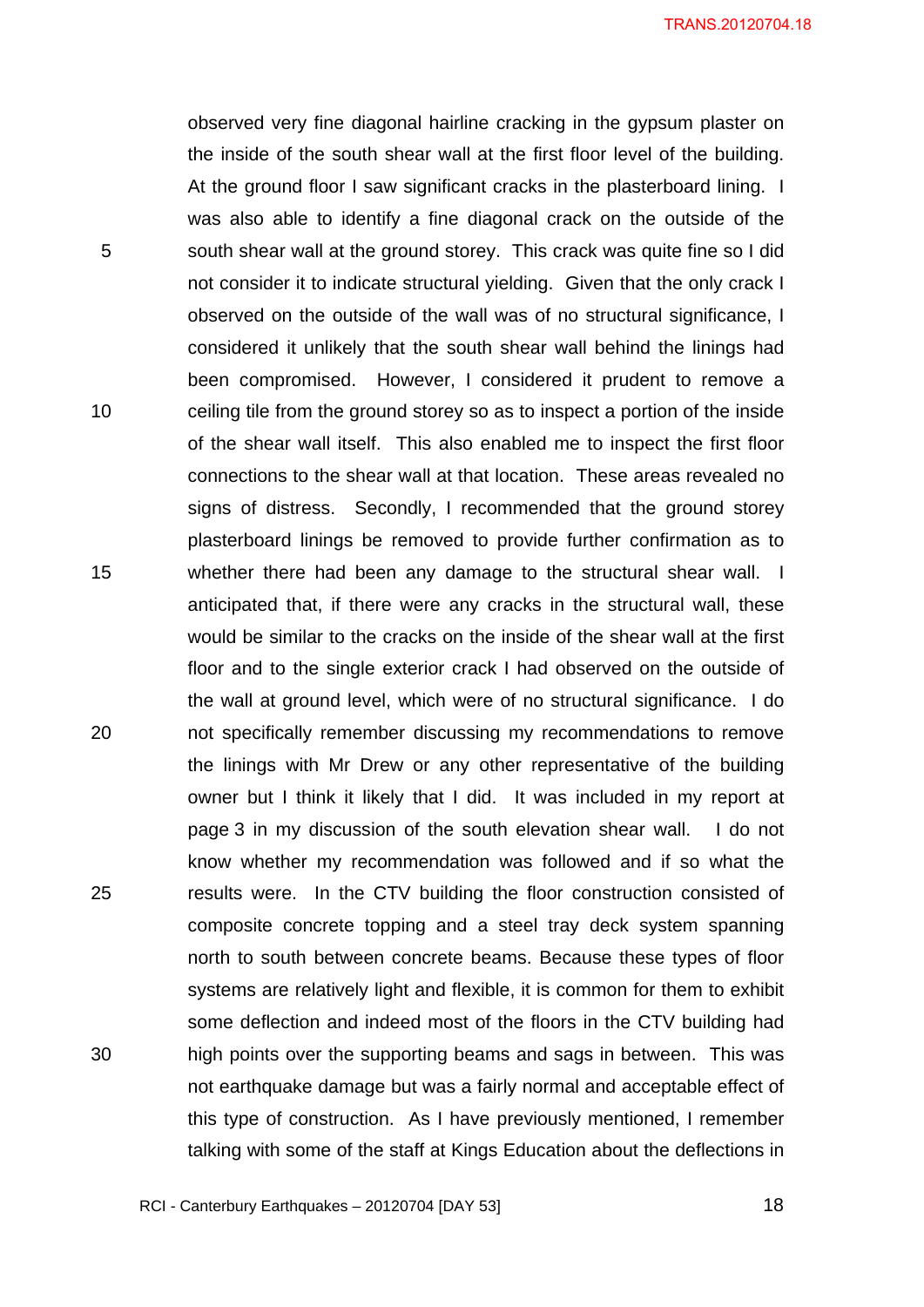the floor and walking over the floor to see what they were talking about. I noticed the high points over the beams and the sags in between but I would have expected to have seen more significant deflections if the floor had yielded. For the reasons I have just mentioned, I removed a ceiling tile from the ground floor ceiling adjacent to the south side coupled shear wall which revealed no damage above the ceiling lining, ah, above the suspended ceiling. In addition I removed a ceiling tile from the ground storey ceiling in the CTV store room adjacent to the stair lobby. I did this in order to view the underside of the first floor and its support beams and beam/column joints to check for damage. I observed no structural damage. I was also able to observe the underside of the first floor slab, the support beams and the beam column joints from the ground floor CTV studio and from the garage, neither of which had a suspended ceiling lining. Again I saw no structural damage. I also removed a ceiling tile from the second floor ceiling. I believe this was in the lift lobby. I did this for the purpose of viewing the underside of the third floor and its support beams and beam/column joints to check for any damage. Again, I observed no structural damage. I note that when providing responses to questions from the Royal Commission last year I mistakenly identified this tile as having come from the first floor ceiling. That was an error. I did not remove ceiling tiles from any additional locations in the building. This was a judgment call on my part. In the elements that were visible without removing ceiling tiles, e.g. columns, structural walls, non-structural walls and floors, I saw no evidence that the damage to the upper levels was any worse than that at lower levels. In addition I closely looked at the tops of columns at ceiling level and saw no evidence of damage. In addition to the structural elements described above, I also observed the spandrel panels, the non-loading bearing concrete block walls, the internal framing and linings and the windows. Details of my inspection of these areas are set out at pages 4-6 in my report. Spandrel panels were on the north, east and south faces of the building and weatherproofed the building under the windows. I observed

5

10

15

20

25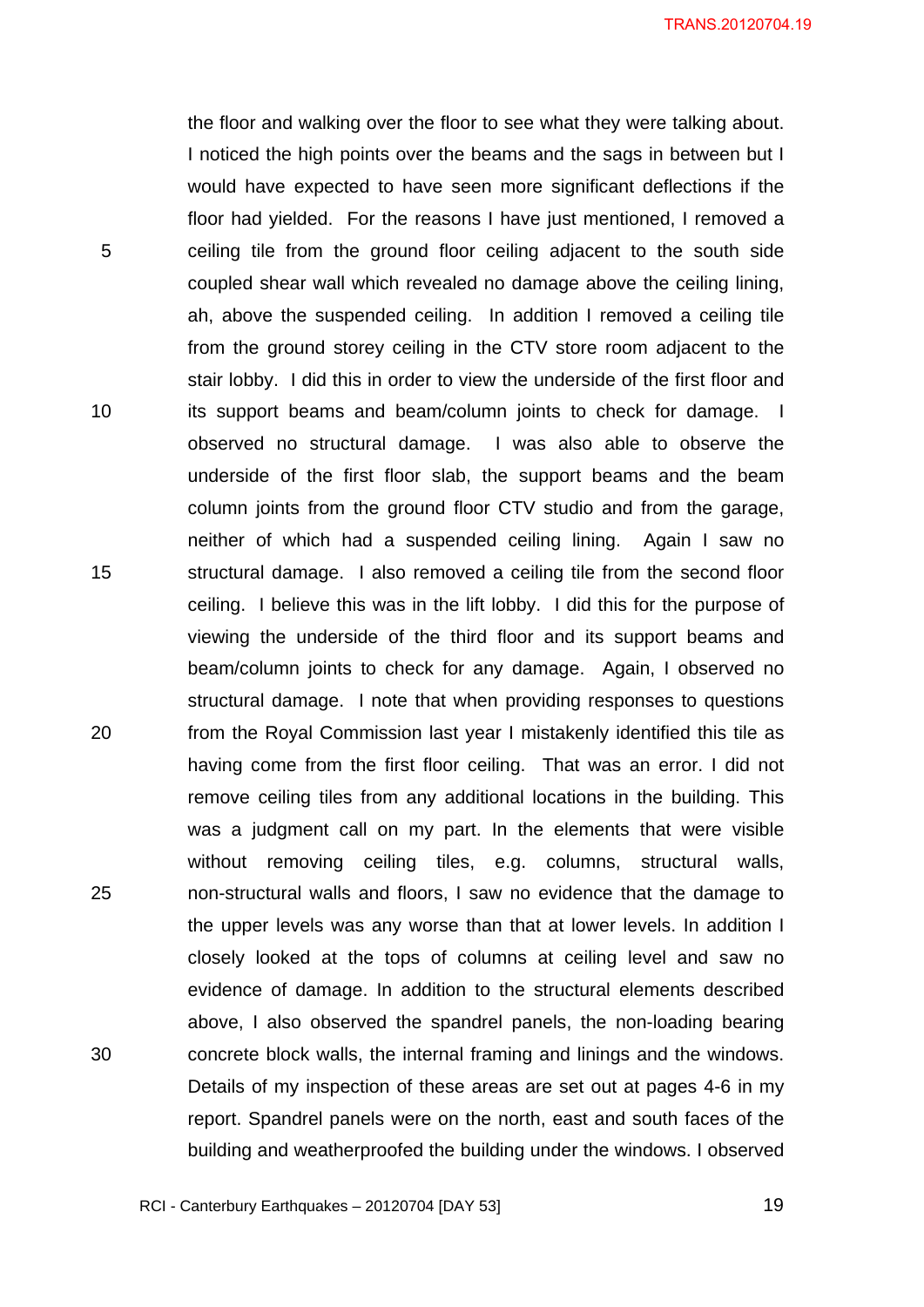the panels from the ground, from the fire escape and through the windows on each level. I could not observe the connection of the panels to the structure since this was obscured from sight behind the panels themselves. There were only two areas where I observed any damage to the panels. First, at each side of the south shear wall the ends of the panels had been plastered. The plaster was spalling off due to differential movement in the earthquake. Since this was a hazard to people below I recommended that the spalling plaster be removed and a strong bonding epoxy plaster reapplied." I think I need to make a correction here as well. On looking at the photographs, my photographs since preparing this brief, I believe that the plaster was actually on the ends of the beams rather than on the spandrel panels.

Q. Does that otherwise alter the burden of your evidence?

A. No.

5

10

15

Q. Thank you, right, so that's all you want to say about that?

- A. Yes.
	- Q. Right, 81?

## **WITNESS CONTINUES READING BRIEF OF EVIDENCE AT PARAGRAPH 81**

25 30 20 A. "Secondly, at the  $5<sup>th</sup>$  floor level the end of the spandrel panel on the north elevation adjacent to the lift lobby showed signs of corrosion of the reinforcement. While this was not a structural problem (the spandrel panels were not structural elements) and had not been caused by the earthquake." Sorry, I've just lost the context of this little bit, I'll read it again. "While this was not a structural problem (the spandrel panels were not structural elements) and had not been caused by the earthquake, I recommended that it be treated. Apart from what I have just said I observed no damage to the spandrel panels. I understand there is some suggestion that the columns may have impacted the spandrel panels at some locations. If this had occurred I would have expected to see chipping at the corners and edges of the spandrel panels. I saw no evidence of this. The west wall at the ground, first and second floors had concrete block in-fill panels between the concrete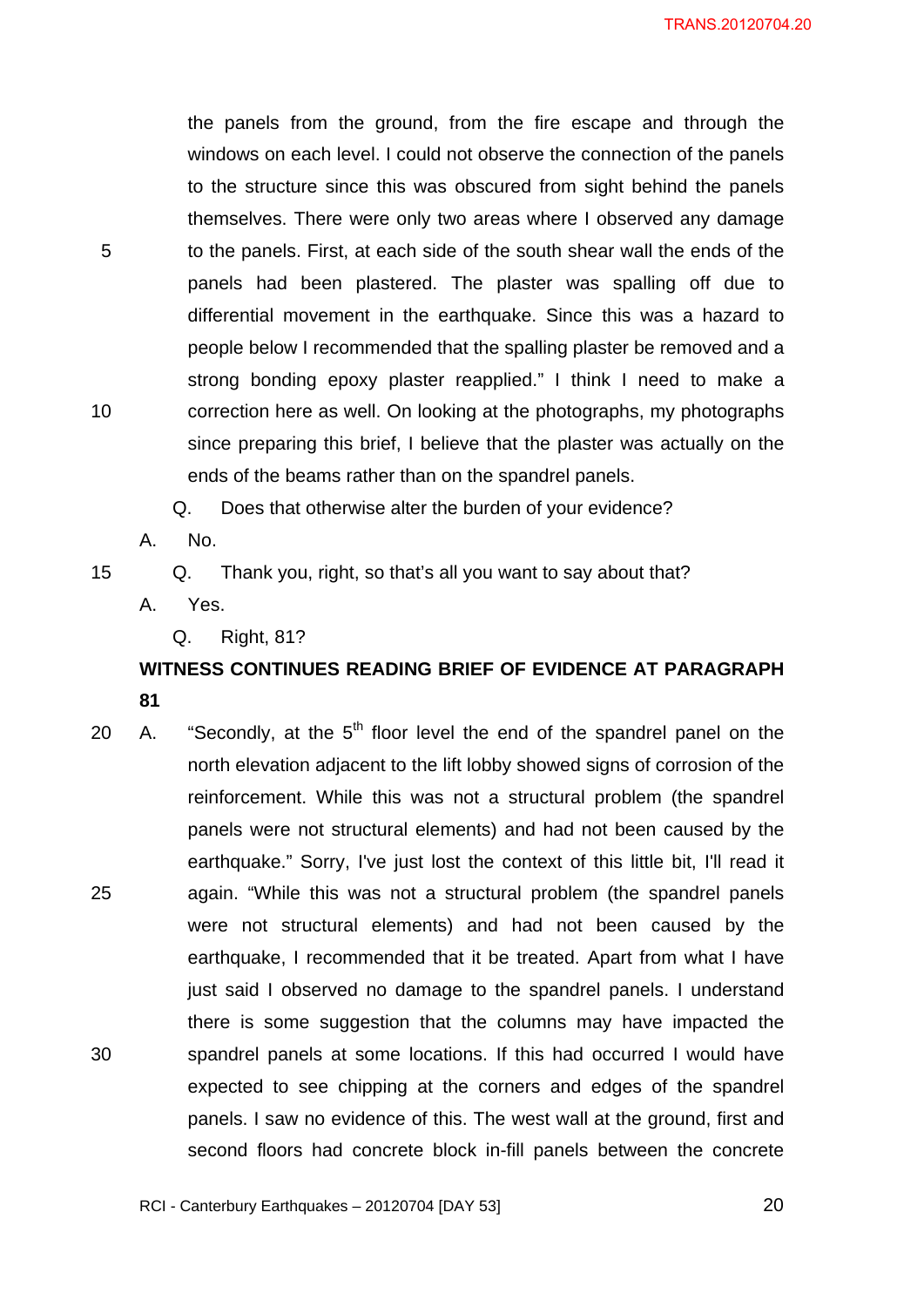beam and column frames. As observed from inside the garage, there generally was a gap of approximately 30 millimetres between the columns and the ends of the block panels. The back of this gap (recessed into the joint) appeared to be filled with sealant or possibly foam. I do not believe there was a significant gap (if any) between the top of the block in-fill panels and the underside of the concrete floor beam above." Can I go back to my comment about the plaster and the spandrel panels and the beam?

Q. So this is going back to paragraph 80?

10 A. Yes.

Q. What do you want to say?

A. I'm trying to describe how this looked. In general the spandrel panels had a sloping top surface that was at the windowsill level and the outer face of the spandrel panel came down the front of the building and lapped over the beams, the floor beams.

#### 15

5

#### **JUSTICE COOPER:**

Q. I wonder if in this case we might be assisted by the display of photograph 52, which is the one referred to in paragraph 80?

A. Yes.

20 Q. And that is WIT.COATSWORTH.01D.12

#### **WITNESS REFERRED TO PHOTOGRAPH 52**

#### **EXAMINATION CONTINUES: MR WESTON**

Q. By reference to this photo Mr Coatsworth perhaps you could –

25 30 A. Yes. So you can see that the sloping top of the spandrel came along there and down the face of the building, right? Now in here you can see the end of the concrete beam and this portion down here is a narrow skirt on the bottom of the spandrel panel. Now what I believe is that the end of the concrete beam didn't line up perfectly with the end of the spandrel panel and so the builder had plastered this end of the beam to match the alignment of the end of the spandrel panel and, as you can see in this photograph, the plaster is spalling off at the intersection of the spandrel and the beam, and I believe that the reason for the plaster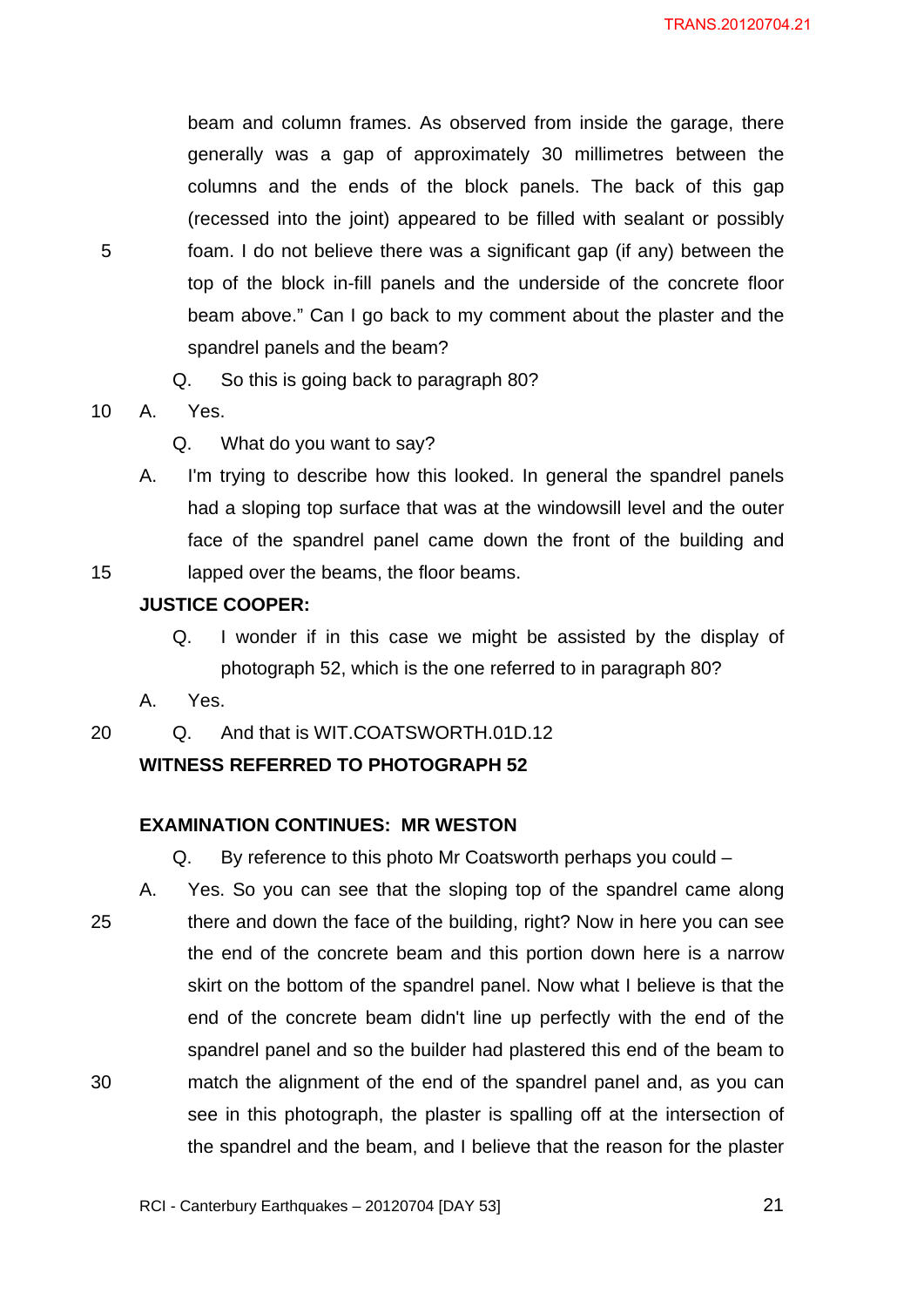falling off was minor interaction going on between the beam and the panel.

- Q. Just for clarification Mr Coatsworth, all of what you have just said relates to paragraph 80. You'd jumped back to that from paragraph 83. There is nothing of significance in 83 that relates to this additional explanation you've just given us, is there?
- A. No, it was just my recollection going on in my head while I was continuing to read.
	- Q. All right. So now we've cleared away all of those?

10 A. Yes.

### **JUSTICE COOPER:**

Q. Just to make it plain Mr Coatsworth, that if there is any part of your evidence where you do really think there would be assisted in explaining the position by reference to a photograph just say so and we'll get it displayed, all right?

15

5

A. Yes.

#### **EXAMINATION CONTINUES: MR WESTON**

Q. So I think we've got to the end of 83 Mr Coatsworth so if you could start now at 84?

#### 20 **WITNESS CONTINUES READING BRIEF OF EVIDENCE AT PARAGRAPH 84**

25 30 A. "I understand there is evidence from workers who observed the exterior of the building once the adjacent building had been taken down," this we're talking about the west wall of the CTV building now, "that mortar rather than sealant filled the gap between the panels to the columns and horizontal beams. I have rechecked my photograph taken from inside the garage and it still appears to me to show sealant or foam. However my view was limited since at the time of my inspection there was an old brick building against the west wall so I was not able to see the block work from the outside. As noted, I observed the block panels from inside the garage. If they had impacted the columns to any extent I would have expected to see some damage at the top corners of the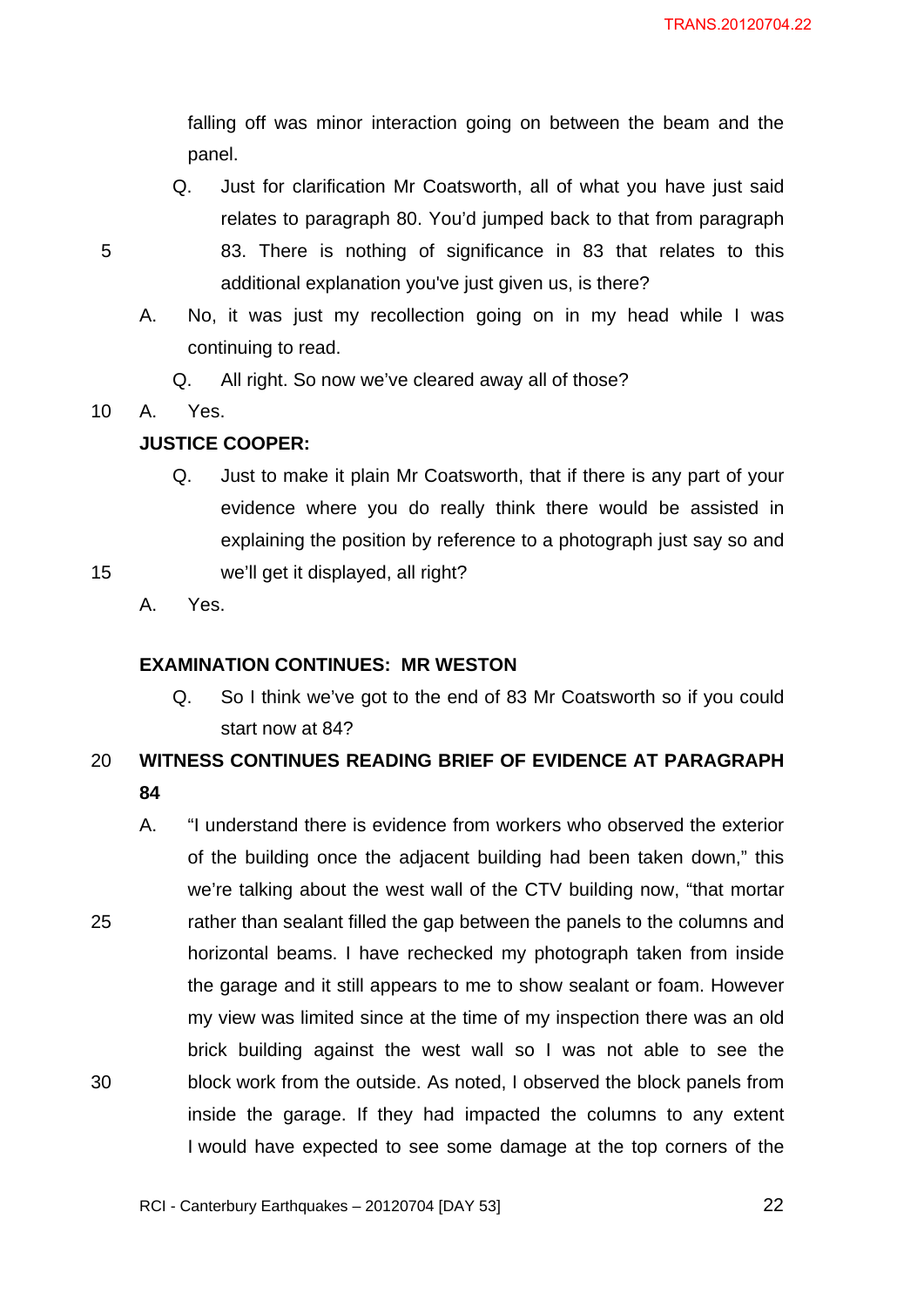block panels. I saw no evidence of this. I also had some limited observation of the block panel separation from the north-west corner concrete column at the first floor. There was a gap between the internal framing/lining and the column at this point through which it was possible to see daylight. It appeared that whatever had been used to fill in the separation between the block and the concrete column (I believed sealant) had fallen out. I saw no evidence of impacting between the block panel and the column, although my notes reflect that in this location there was only an 8 millimetre space between the column and the panel, so my view was limited. Because I had only a very limited view of this area I advised that it needed further investigation (which would have entailed removing internal linings). I also advised that the gap needed to be repaired. That's the gap between the block wall and the concrete column. The non-load bearing at ground storey in the stairwell exhibited some non-structural damage. Differential movements between the block wall and the structure had peeled off the gypsum plaster lining on the block wall. There was damage to internal framing and linings on all floors which varied from minor cracking in joints between plasterboard sheets to diagonal cracks in the sheets. There was one broken window on the east wall at the third floor most likely due to the earthquake, and the rubber seal had come loose on another east wall window at the ground floor. I observed no other damage to the windows. None of the damage to the spandrel panels, the concrete block panels, the internal framing and lining or the windows was of structural significance. Following my inspection I made some further notes to myself concerning my observations and preliminary thoughts. A copy of these is annexed as attachment 5. On, or about the 1<sup>st</sup> of October 2010, I telephoned John Drew and advised him that a security fence should be erected around the bottom of the fire stairs on the south face of the building to prevent injury to people walking beneath the stairs should any of the plaster fall away from the damaged spandrel panels." Which should probably now read, "beam-end."

5

10

15

20

25

30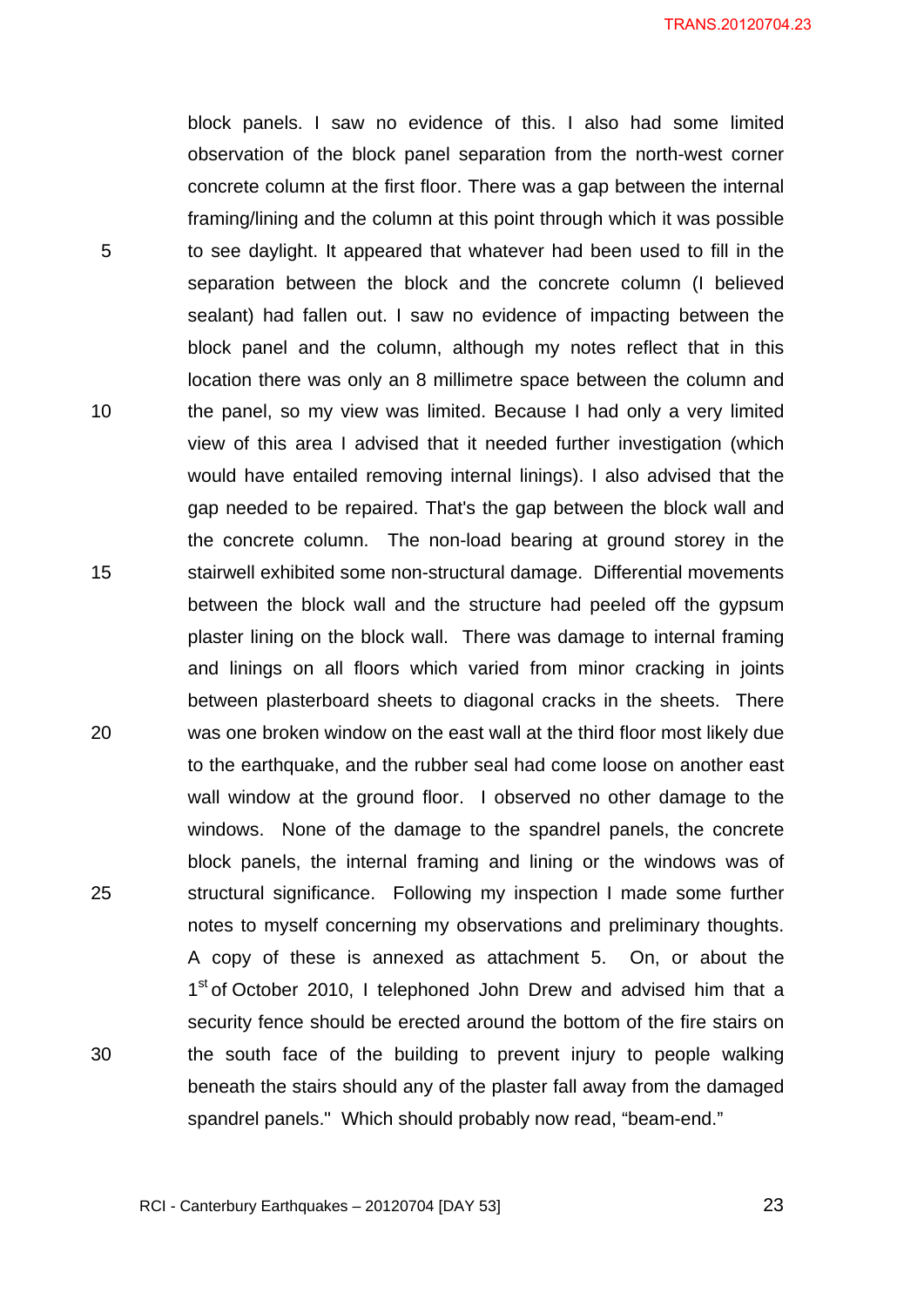### **JUSTICE COOPER:**

- Q. What do you want that to say? Damaged?
- A. Beam, um, (inaudible 10:36:50).
	- Q. Beam-end?
- 5 A. Well the beam-end wasn't damaged it was just the plaster that was...

#### **EXAMINATION CONTINUES: MR WESTON**

- Q. Well, can we cross reference it Your Honour just back to his description in paragraph 80. So perhaps to recast this, from the damage discussed in paragraph 80 above, would that be an easier
- 10 shorthand? Would that be satisfactory Mr Coatsworth?

### A. Sorry?

- Q. Well you wanted to make a change in 93?
- A. Yes.

15

- Q. And that change relates back to the description you gave us back in paragraph 80 in the additional description by reference to paragraph 80. You understand that?
- A. Mmm, oh, I was going to suggest that it might be just as simple to amend a couple of words in that sentence and just say, "To prevent injury to people walking beneath the stairs should any of the plaster fall away from the beam-ends." Not damage beam-ends but just from the
- 20
- beam-ends.
- Q. And we are to understand from that, that that is the damage you are talking about in paragraph 80?
- A. Yes.

25

#### **JUSTICE COOPER:**

- Q. So we omit the words, "spandrel panels," there?
- A. And, "damaged."
	- Q. Yeah.

#### 30 **EXAMINATION CONTINUES: MR WESTON**

- Q. All right, 94?
- RCI Canterbury Earthquakes 20120704 [DAY 53]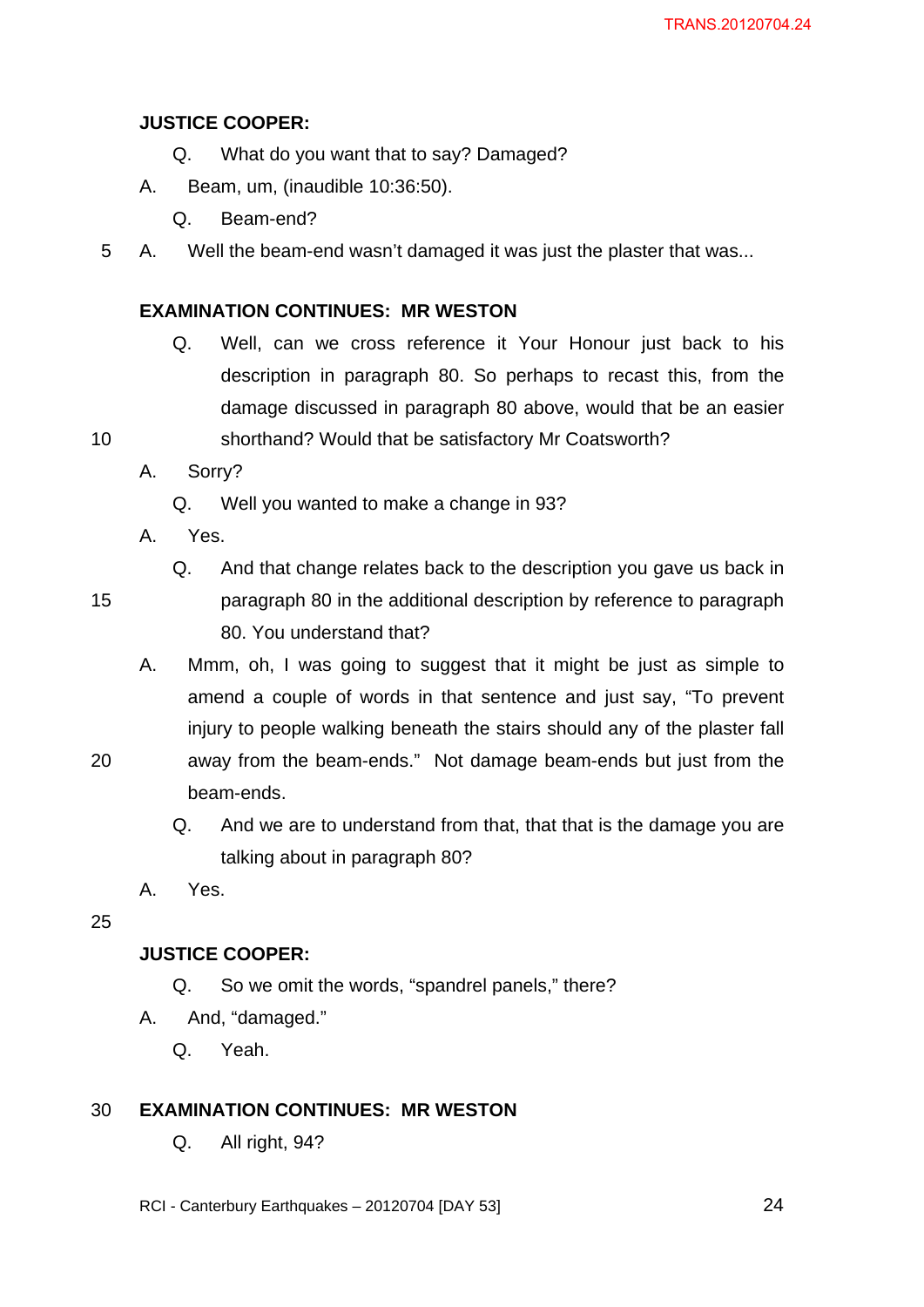A. I do not know whether this was undertaken. On the  $6<sup>th</sup>$  of October I returned to the CTV building in order to complete elevation sketches of the inside of the north shear tower walls as I did not complete a full sketch during my initial inspection. A copy of these seven sketches are included in the diagrams at attachment 2. I also re-checked the width of the cracking in the shear walls. It is my normal practice to discuss –

#### **MR WESTON ADDRESSES JUSTICE COOPER – RE: ATTACHMENT**

#### **JUSTICE COOPER:**

- 10 Q. Something is being displayed. Can you see that on the screen in front of you Mr Coatsworth; is that what we are talking about?
	- A. That is the key plan that I prepared. It is the key to the wall elevations that I also prepared, so you can see there, see the main northern side wall, northern wall of the shear towers is on grid A as I have nominated

15

5

#### **EXAMINATION CONTINUES: MR WESTON**

Q. And indeed that's the first of the seven sketches that you mention in your paragraph 94?

it there and the finger walls are on grids 1, 2, 3 and 4. So that is a plan.

- A. Yes.
- 20

#### **JUSTICE COOPER ADDRESSES MR WESTON**

#### **EXAMINATION CONTINUES: MR WESTON**

- Q. So we are back to 95, Mr Coatsworth?
- A. Yes.

25

30

- Q. You can keep reading.
- A. "It is my normal practice to discuss my preliminary conclusions from an inspection with colleagues or other specialists in related fields. This form of peer review is useful in checking my own opinions and is a matter of risk mitigation. This is common across most engineering practices. With respect to my review of the CTV building I consulted a

RCI - Canterbury Earthquakes – 20120704 [DAY 53]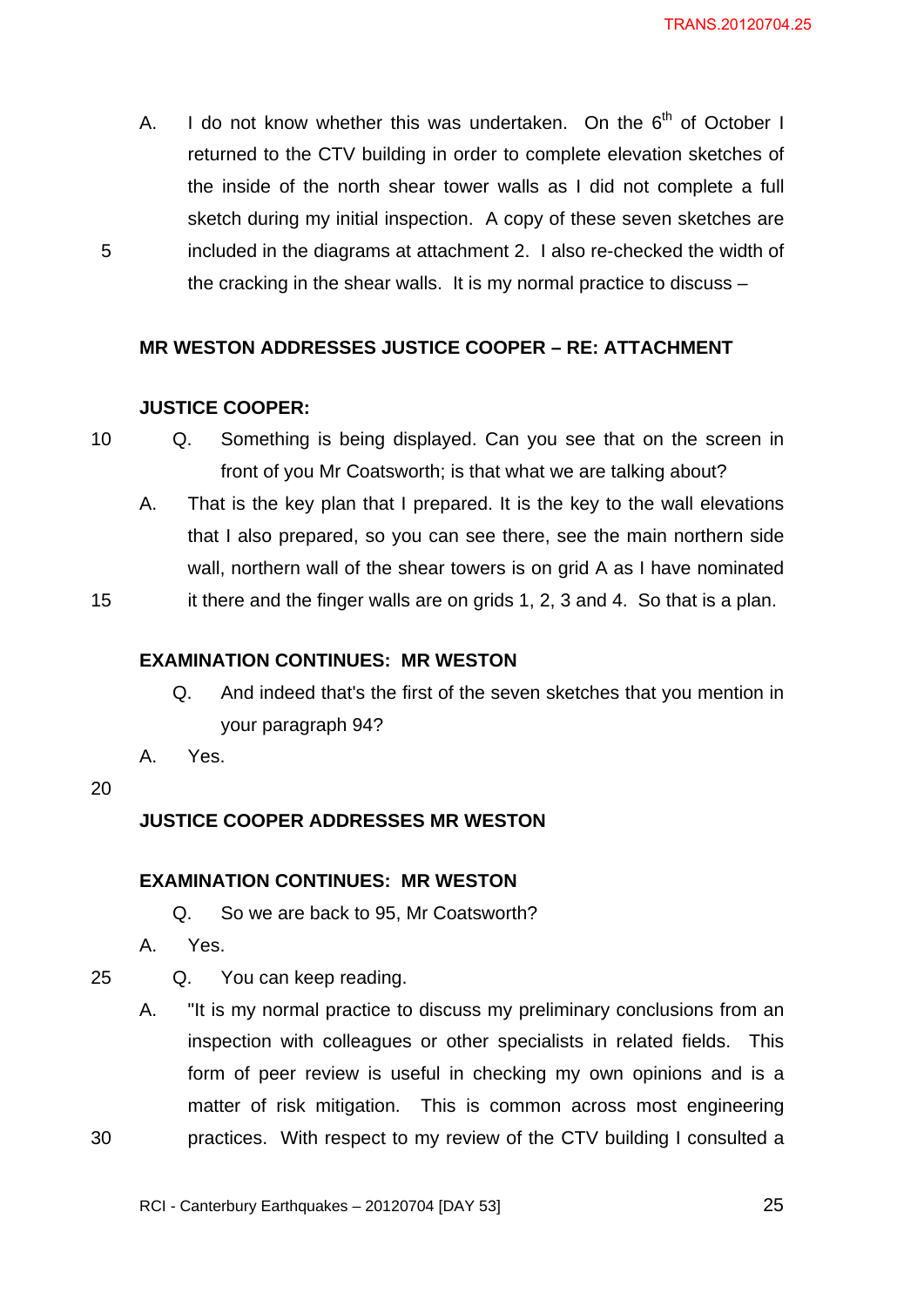number of people in particular on the  $1<sup>st</sup>$  of October 2010 I telephoned Dene Cook of Firth Concrete. Mr Cook is an expert in concrete performance. I described the general level of cracking that I had seen in the shear walls. My notes of that conversation reflect that Mr Cook confirmed that, at 0.2 millimetre crack width the steel would not have yielded and the walls should be good for the same earthquake again. He also agreed that their stiffness might however be lower  $-$  that is, during a seismic event the deflections would be greater in the pre-cracked section and the period of vibration might be a little longer than previously. A copy of my record of the telephone conversation with Dene Cook is annexed at attachment 6. On 6 October 2010 I telephoned Des Bull. Des Bull is a senior structural engineer" and, another correction I would like to make here he is a lecturer at the University of Canterbury but that reference should have read, "Holmes Consulting Group."

- Q. So where do we put Holmes Consulting Group in?
- A. Just instead of, "A lecturer at the University of Canterbury," will be fine.
	- Q. So we delete the words, "A lecturer at the University of Canterbury," and put, "He is  $a...$ "  $-$
- 20 A. "Senior structural engineer at Holmes,"
	- Q. So the word and also is deleted?
	- A. Yes.

5

10

15

#### **JUSTICE COOPER ADDRESSES MR WESTON**

#### 25 **EXAMINATION CONTINUES: MR WESTON**

- Q. And just by way of explanation, may I please the Commission, this change has been made at his expressed request to reflect the fact that the capacity in which he believes he gave this advice to Mr Coatsworth –
- $30 \quad A \quad Was as a -$ 
	- Q. Member of Holmes.
	- A. A member of Holmes.
	- RCI Canterbury Earthquakes 20120704 [DAY 53]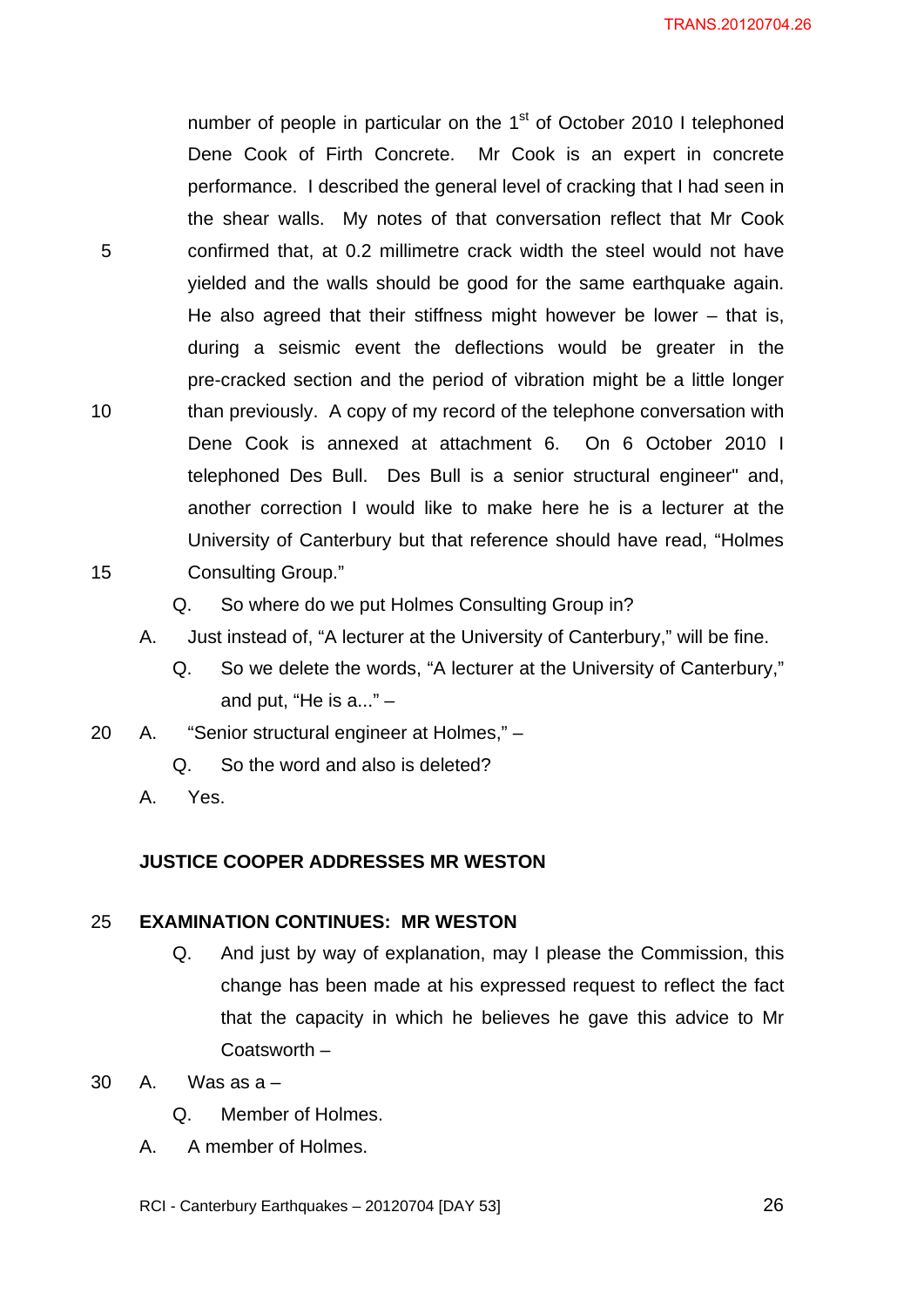- Q. Okay, next sentence thanks Mr Coatsworth.
- 5 10 15 20 25 30 A. "He is also a key member of the civil defence response team in the Christchurch earthquakes. During this telephone call I discussed with Mr Bull my observations of the cracking present within the CTV building and in particular the diagonal shear cracks in the order of 0.05 millimetres to 0.35 millimetres as well as the cracking in the horizontal construction joints above and below floor slabs. Mr Bull advised that cracks of less than 0.4 millimetres still retain aggregate interlock within the concrete and observed that code designs allow for some cracking. He was not surprised that there was cracking at the construction joints. He said he thought that cracks of the type I had described should be fine but agreed that for peace of mind cracks larger than 0.2 millimetres should be injected with an epoxy resin. A copy of my note of this telephone conversation is annexed at attachment 7. I also telephoned Peter Higgins of Construction Techniques. The purpose of my call was to discuss injection of epoxy resin into the concrete cracks. Mr Higgins said that he thought that the smallest cracks that could be effectively filled would be approximately 0.1 millimetres. A copy of my note of my conversation with Mr Higgins is annexed at attachment 8. I discussed the matter with Jerry Kearney, a structural engineer in CPG's Dunedin office. Jerry recommended that I also speak with Steven Moody, of Adhesion Sealing, who were also experts in epoxy injection of cracks in concrete. I accordingly telephoned Mr Moody. He too confirmed that epoxy injection repair of these cracks was appropriate but said that anything less than 0.1 millimetre could not effectively be filled. A copy of my note of my conversation with Mr Moody is annexed at attachment 8. I also generally discussed the damage I had observed in the CTV building and its effect on the structural integrity of the building with Jerry, as well as with Tony Crang, who is a senior structural engineer in CPG's Auckland office. I sent an email to both Tony and Jerry on the afternoon of the  $6<sup>th</sup>$  of October 2010 in which I summarised the opinions of both Dene Cook and Des Bull, which confirmed my own views. This email is annexed at Attachment 9. I started writing my report on or about the  $6<sup>th</sup>$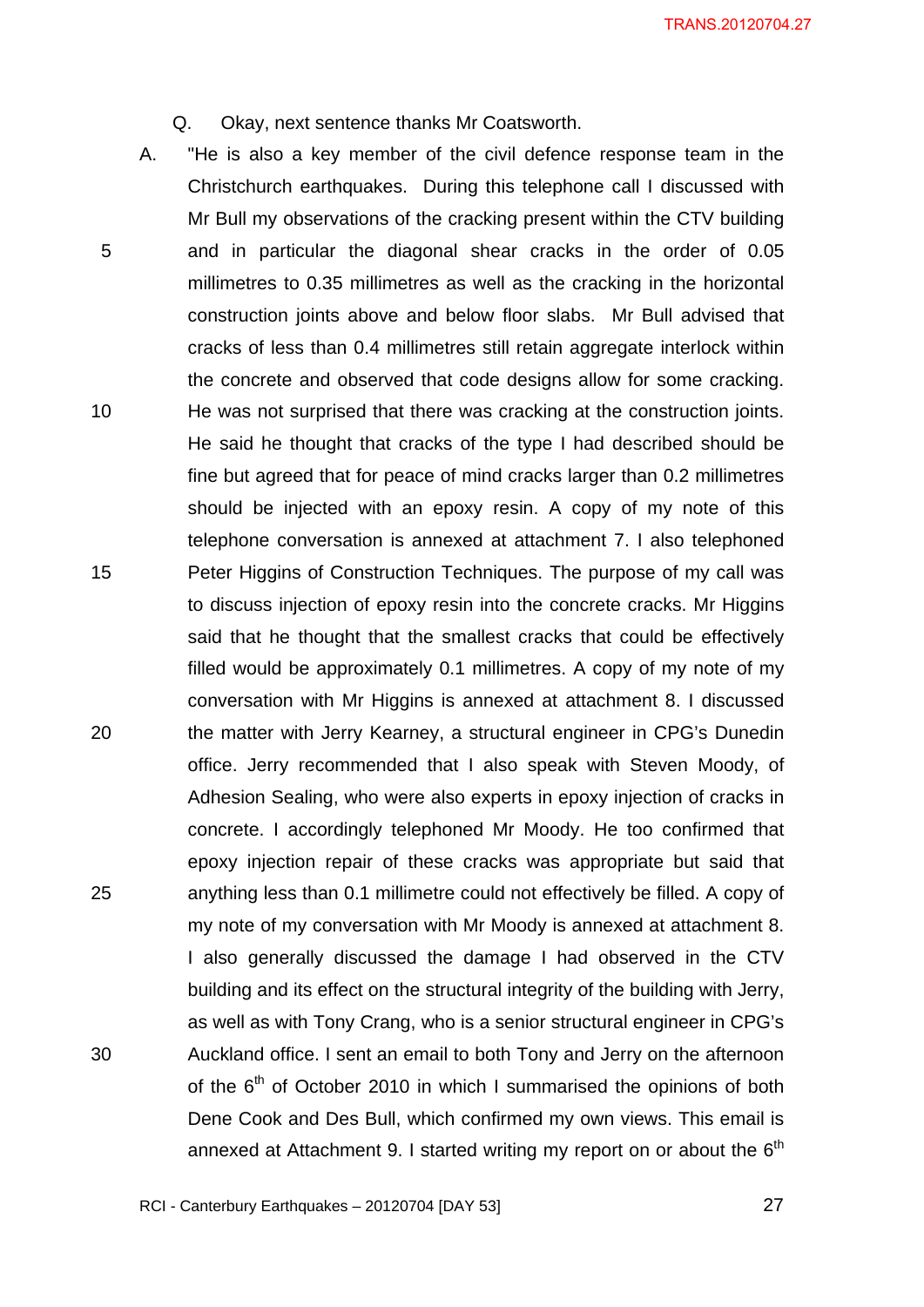of October. The report was emailed to John Drew on the  $8<sup>th</sup>$  of October 2010. Accepted design practice requires that buildings remain standing after a design event but it is expected that some damage will be inflicted. The CTV building showed noticeable damage to non-structural elements such as linings and finishes. It demonstrated some minor structural damage, as already outlined, but no evidence of structural failure. Based on my own knowledge and experience as an engineer as well as the checking I had done with other specialists, I concluded that the fine cracking I had observed was not indicative of yielding of the reinforcement in the shear walls or in the columns. I also do not believe that there was any evidence of separation of the floor slabs from the north or south shear walls. However, the effect of the cracking would be to reduce the overall stiffness of the building slightly. I accordingly recommended that cracks with more than a width of 0.2 millimetres should be repaired by epoxy injection. In some places this would also assist in weatherproofing the building. On the  $19<sup>th</sup>$  of October 2010 there was an aftershock of magnitude 5.0. The aftershock was quite shallow being 9 kilometres deep and at 10 kilometres south-west of Christchurch —was quite close to the city. The day it happened, John Drew telephoned and asked me to take another look at the building that same afternoon, which I did. Starting on the ground floor I had a general look around the building including walking up the stairs in the north shear tower. Peter Brown accompanied me on my inspection of the ground floor. I also spoke with the receptionists on the  $5<sup>th</sup>$  floor. Apart from the two cracks in the north stairwell shear walls being possibly slightly larger, I saw no additional damage to the building. I drew a sketch that reflected the damage I observed in the north shear tower, a copy of which is annexed at attachment 10. In addition, I took nine more photographs which I have numbered 19Oct10 001-009, a copy of which are annexed at attachment 11. Included among these is the fifth floor column in the lift lobby that I had photographed during my initial inspection. As far as I could tell the cracks in this column had not increased in size."

5

10

15

20

25

30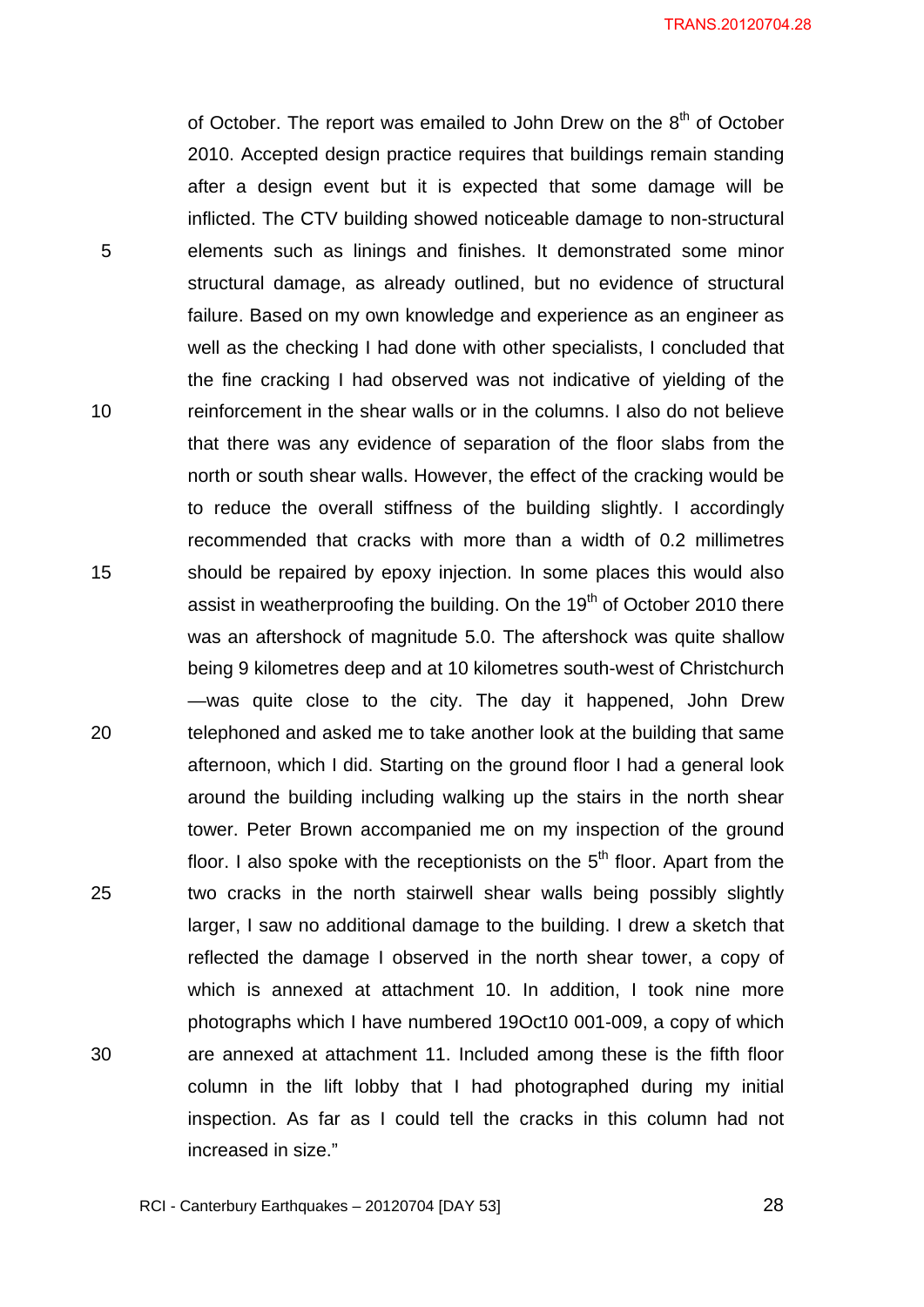### **JUSTICE COOPER REQUESTS PHOTOGRAPHS TO BE DISPLAYED**

### **EXAMINATION CONTINUES: MR WESTON**

- A. The one that is showing on the screen now is correct. It is the correct column and it is the photograph I took on the  $29<sup>th</sup>$  of September.
- 5

### **JUSTICE COOPER:**

- Q. What is the —I can't see the red number?
- A.  $0875<sup>th</sup>$  floor lobby column.
	- Q. The numbering of the photographs is consecutive from September and the October sequence starts –
- A. Starts from 1 again but it's prescripted with the date.

## **THE COURT ADDRESSES MR WESTON – SEQUENTIAL PHOTOGRAPHS COMMISSIONER FENWICK TO THE WITNESS:**

15

20

10

- Q. What we see there is mainly chipping, the plaster having chipped off the column?
- A. Yes.
	- Q. Which is around about a centimetre in width but it doesn't represent a crack going into -- it represents a crack but the crack will be very fine in the concrete?
- A. Correct.
	- Q. Thank you, I'm just raising that because it arose in earlier issues where people were saying they saw cracks of about a centimetre in width.
- 25 A. Yes. If you zoom in on that photograph because it's a high resolution photograph you can actually see the crack and it's only a small fraction of the, of the grey surface that you're seeing on the face of the column.

#### **JUSTICE COOPER TO MR WESTON:**

30

Q. Now these photographs are the October photographs, not the September photographs?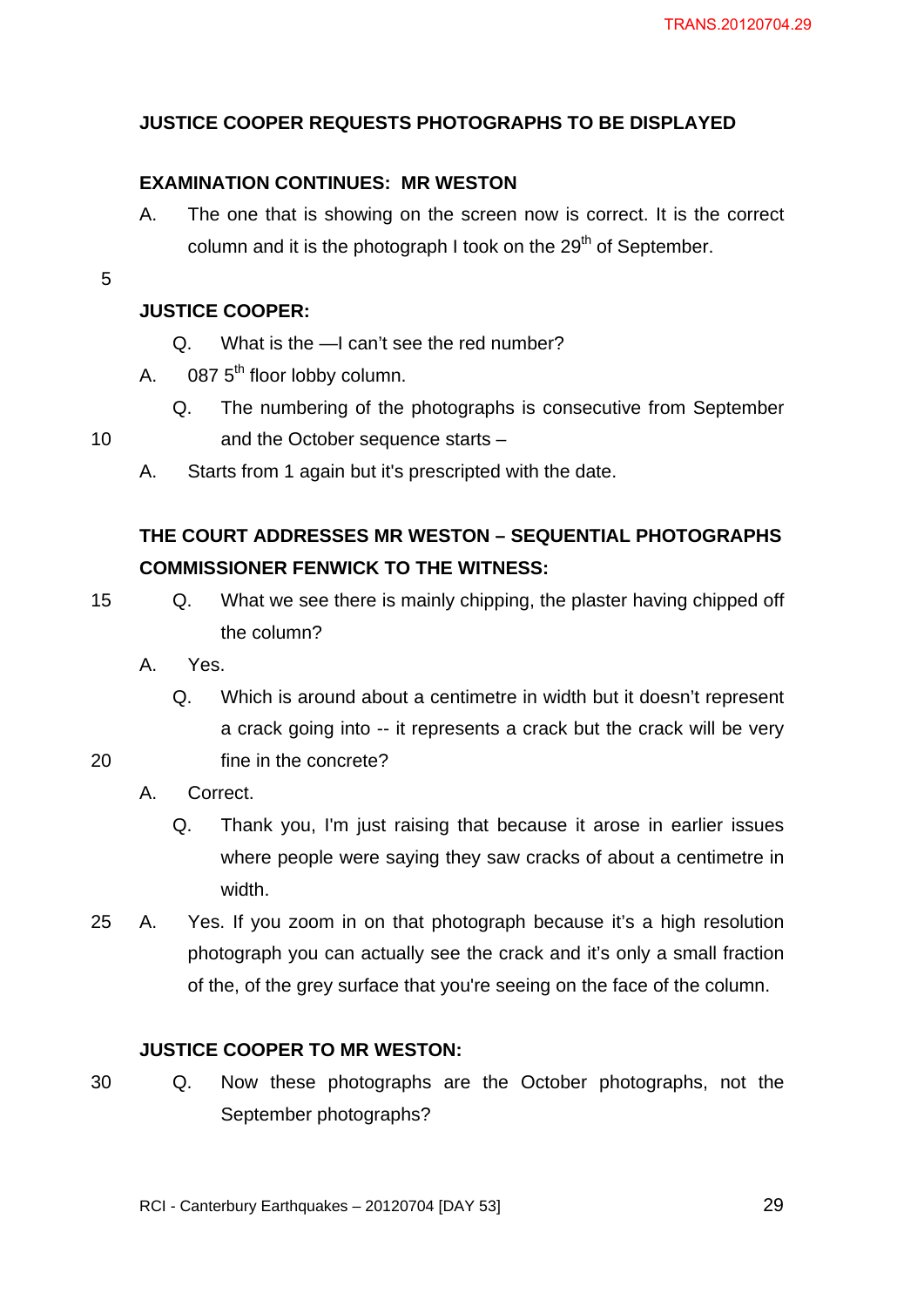- A. No, no, Your Honour, these are the September ones that we've got here now.
	- Q. Well then, I am confused because they've got the numbers 87 and 88 and if you have a look at paragraph 102 of the witnesses' evidence he says –
- A. There's a comparison intended in the reference in the third and fourth lines, Your Honour, so refer paragraphs 87 and 88, that's from September and then the photograph –
	- Q. Yes but the numbers referred to say 1F.7-8?
- 10 A. That's right Your Honour because that's from September so he's comparing those numbered 87 and 88 using his numbering sequence –
	- Q. Yes.
	- A. with which he did in September, with what he then did when he came back in October, which is the next photograph if Your Honour wants that one shown on the screen, 1H.34.
		- Q. So is there only one  $-$  I've got it, I think if you look at the white writing. Maybe what has confused me is it talks about similar September '10 photo 088 and I've just gone to the end of that line rather than reading the whole thing. So sorry about that.

#### 20 **QUESTIONS FROM JUSTICE COOPER:**

- Q. So we're now looking at the photo with the suffix IH.34 which is the 19<sup>th</sup> of October photograph of the same column?
- A. Correct.
	- Q. So would it be useful if we Commissioner Fenwick's questions about the nature of that crack, that's true on the  $19<sup>th</sup>$  of October as well?
- A. Yes.

#### **EXAMINATION CONTINUES: MR WESTON**

Q. All right, that's enough on that Mr Coatsworth. If you go back to your writing statement of evidence at paragraph 103.

15

25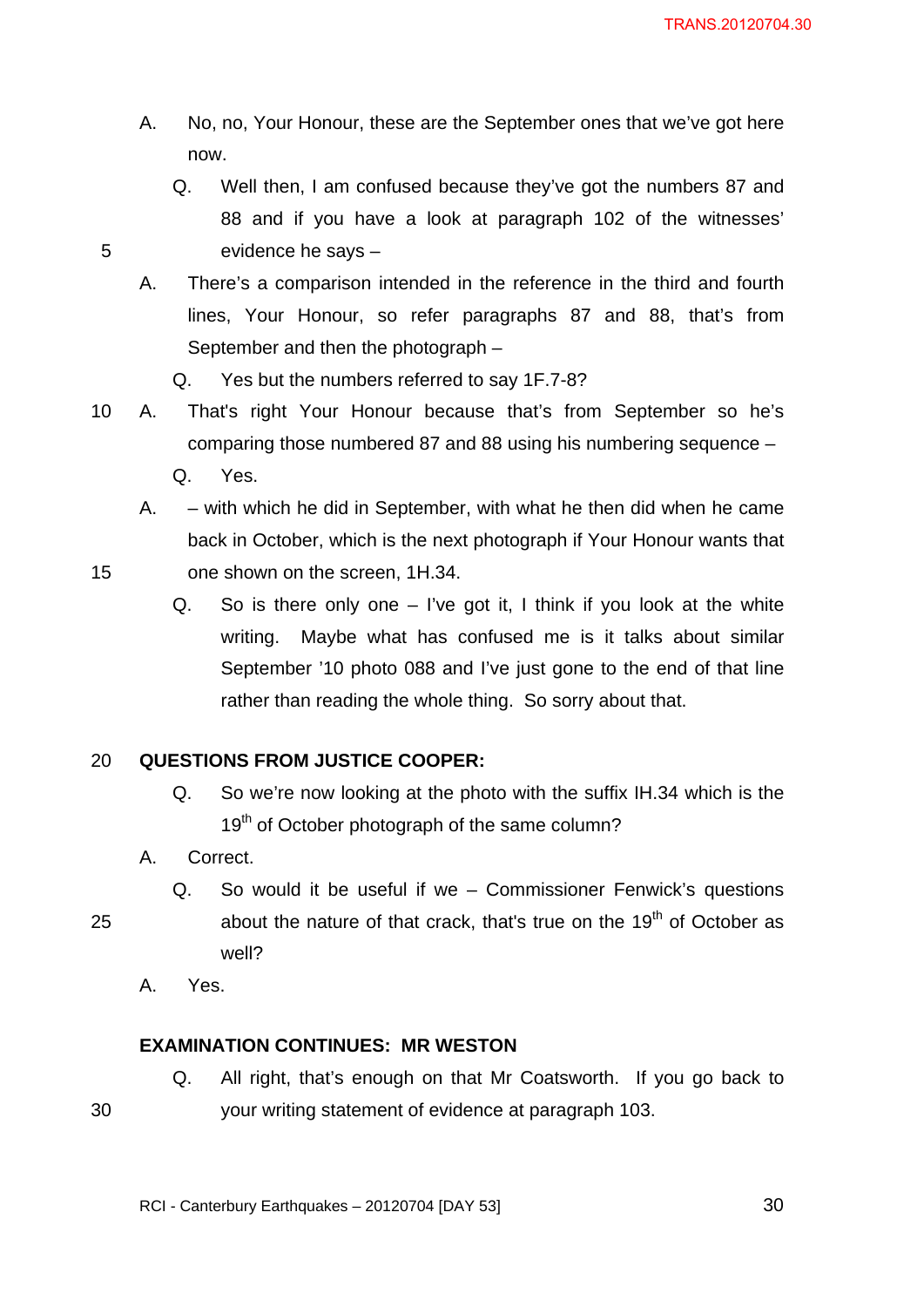# **WITNESS CONTINUES READING BRIEF OF EVIDENCE AT PARAGRAPH**

- **103**
- 5 10 15 20 25 30 A. "I emailed John Drew that afternoon confirming my findings and my view that the CTV building remained structurally sound. By this I meant that the capacity of the building to resist gravity and lateral loads had not been significantly reduced. I emphasised, however, that it was inevitable that where cracks had been opened by the initial earthquake, subsequent shocks would work the joints and open them further. I accordingly recommended that arrangements to repair the walls by epoxy injection be made as soon as practical. A copy of this email is annexed at attachment 12. Following my inspection on the  $19<sup>th</sup>$  of October 2010 I had no further contact with John Drew. I was not requested to provide any further inspections of the building and did not provide any further inspections. So far as I am aware, I had no further contact with anyone in relation to the CTV building prior to the  $22<sup>nd</sup>$  of February 2011 aftershock. I have been asked to address whether my instructions included a request for any advice on whether the CTV building was safe to occupy and whether or not my inspection amounted to stating this, nevertheless. The answer to the first question is no. To the best of my recollection I was not asked if the building was safe to occupy. However I did state in my report that there were no obvious structural failures. In my email to John Drew, dated the 19<sup>th</sup> of October 2010, I said that the building was still structurally sound. I did not in either my report or my email recommend that it be vacated. I saw no reason to do so. I considered that with the limited damage observed, the capacity of the building to resist gravity and lateral loads had not been significantly reduced. In my opinion the building performed well in the September earthquake, sustaining only minor structural damage. As an engineer, however, I do not use the term 'safe' because it is too broad and imprecise. It is simply not possible to say a building will be safe under all circumstances. While I understand that a concern has been raised during the Royal Commission's hearings that a layperson might misconstrue a finding that a building had not been damaged as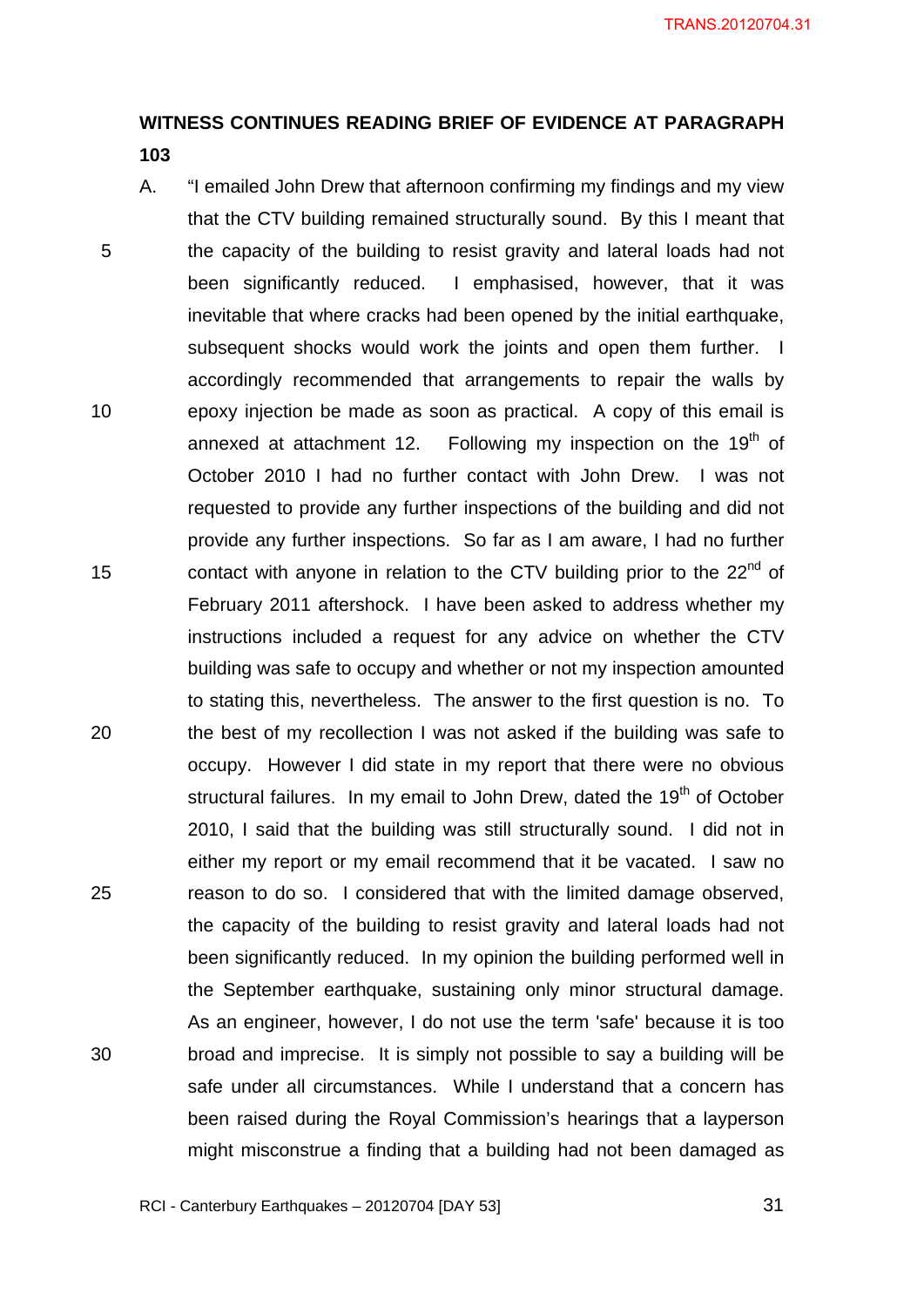meaning that the building was safe in this broad sense, it was not my intention to imply this. I have been asked whether in inspecting the building and coming to my conclusions I gave any consideration to: (a) the impact of the September earthquake and any subsequent aftershocks on the structural integrity of the building and, in particular, whether the building's capacity to withstand future aftershocks was diminished as a result, and (b) that in the aftershock sequence there could well be an aftershock of approximately one magnitude less than the September earthquake, that is approximately magnitude 6.1, and the effect that might have on the structural integrity of the building. With respect to part (a) of this question, I did consider the impact of the September earthquake and the aftershocks that had occurred as of the date of my inspections on the CTV building, including the aftershock that occurred on the 19<sup>th</sup> of October 2010, after my report was submitted. As I have said I submitted a follow up email report to cover my considerations relating to that event. I also considered the effect of future aftershocks as evidenced by my discussion with Dene Cook whose conclusion with respect to the cracks in the shear wall was the same as my own - that the walls should be good for the same earthquake again, although their stiffness might be reduced, leading to a longer period of vibration to the building. It was in part to remedy this reduced stiffness that I recommended the epoxy injections. Given the limited amount of minor structural damage resulting from the September earthquake and given the minimal additional damage that resulted from the subsequent aftershocks up to the time of my final inspection on the  $19<sup>th</sup>$  of October 2010, I concluded that the capacity of the building at that stage had not been significantly diminished. With respect to part (b) of the above question, I did expect that there would be aftershocks and that one of these might have a magnitude of one less than the September earthquake. What I did not expect (and I do not believe that anyone including the specialist seismologists expected) was an earthquake with the accelerations and resulting forces that accompanied the 22 February aftershock, which were substantially

RCI - Canterbury Earthquakes – 20120704 [DAY 53]

5

10

15

20

25

30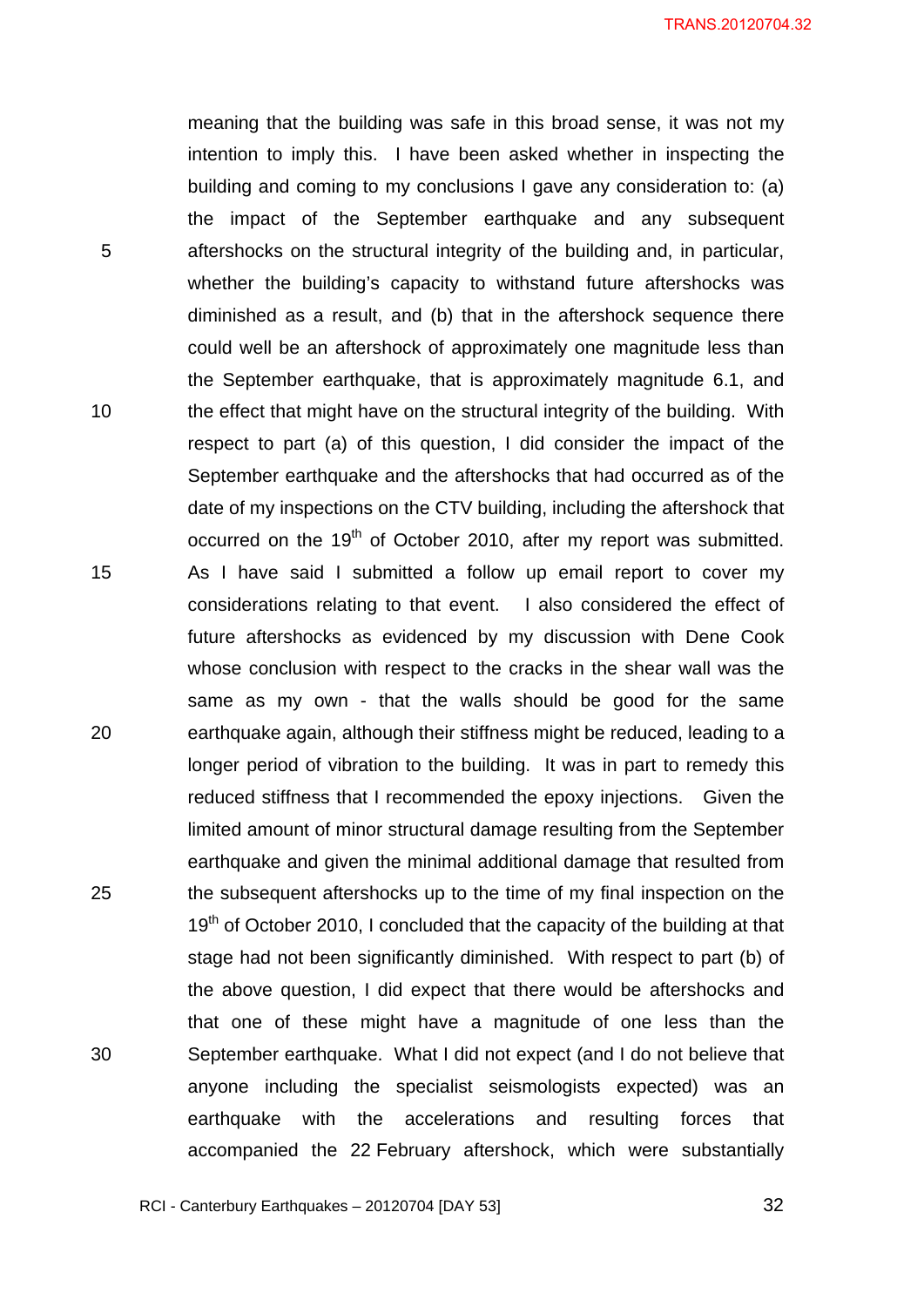greater than those of the September event. Having not done any calculations or structural analysis I had no way of knowing how the CTV building would perform in an earthquake or aftershock which exceeded the accelerations of the September earthquake. I have been asked to comment on whether in inspecting the building and reaching my conclusions, I gave any consideration to the following: (a) Any information from GNS or any other source about the likelihood, location and extent of further aftershocks? I was aware that aftershocks were likely. I did not, however, seek out information from GNS or others concerning the likelihood, location or anticipated extent of further aftershocks. As I have said, although I expected aftershocks to occur, I did not expect (and I don't believe other engineers or seismologists expected) an aftershock to have the accelerations of the 22 February 2011 event. (b) Any information from the Christchurch City Council relating to building standards or the inspection of buildings following an earthquake. If so, please provide details of this information. Save for the fact that the CTV building was green stickered, I do not recall having any other information from the Christchurch City Council at the time of my initial or follow up inspections of the building. And (c) Any information from any other party relating to building standards and the inspection of buildings following an earthquake. I was aware of the requirements of the New Zealand Building Code and the various associated designs and materials standards. I was also familiar with the New Zealand Society of Earthquake Engineering document "*Assessment and Improvement of the Structural Performance of Buildings in Earthquakes".* And (d) Whether there had been any structural modifications or alterations to the building since its construction. I was unaware of whether there had been any structural modifications or alterations to the building since its construction. I, along with everyone in Christchurch, live with the consequences of the February 2011 aftershock every day. It would be fair to say that I have re-lived the inspection that I did of the CTV building over and over in my mind wondering whether there was anything I missed or misinterpreted.

RCI - Canterbury Earthquakes – 20120704 [DAY 53]

5

10

15

20

25

30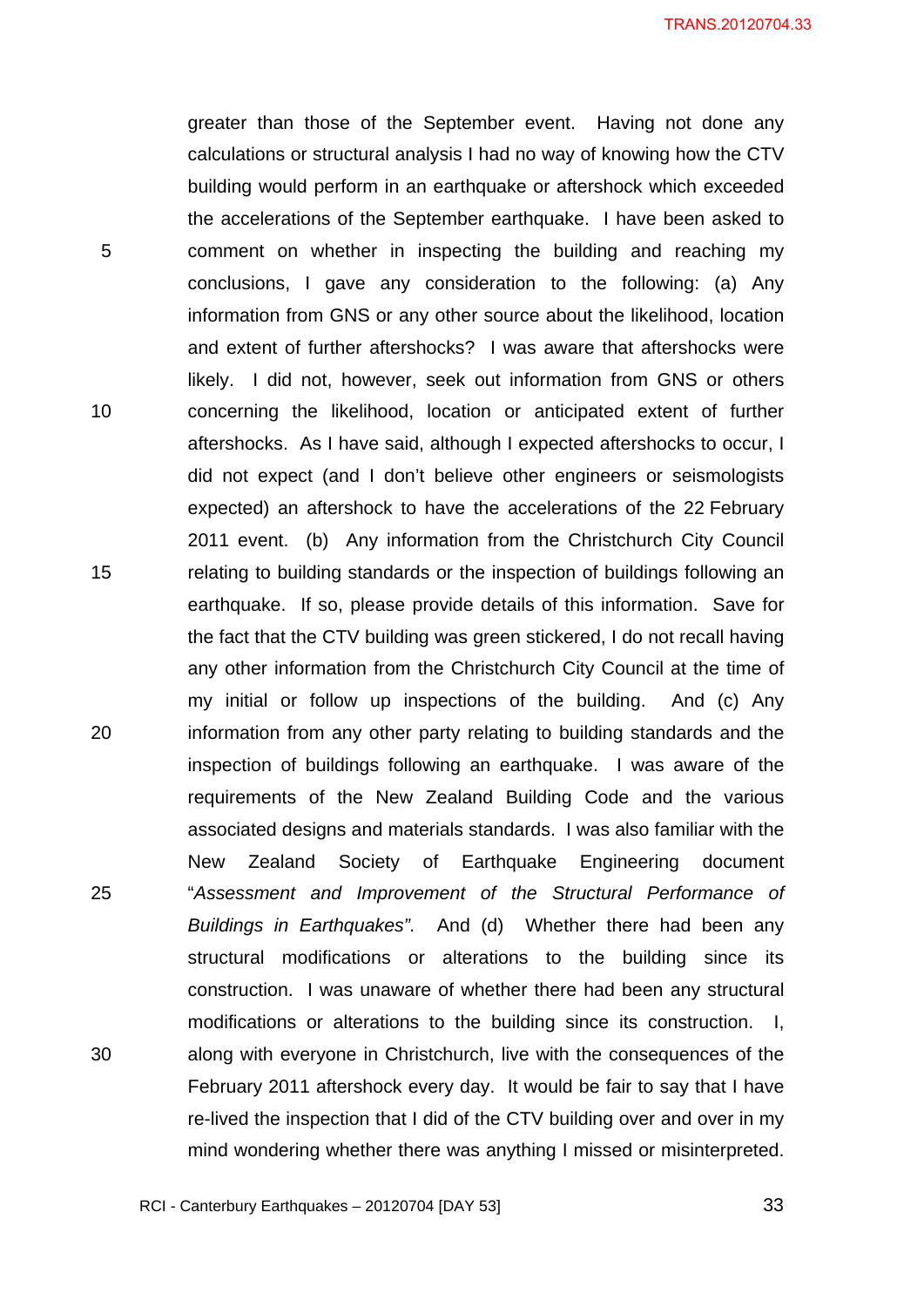I have examined and re-examined the 120 photographs that I took and read and re-read my notes and my report. I have asked myself whether there was anything that I could or should have done differently that might have changed the outcome. In the end, I have to fall back on my professional judgement as an engineer. I have told you what I did, the conclusions I came to and the reasons for those conclusions. In closing my evidence I'd like to offer my sincere sympathies to the families of the people who died in the CTV building that day."

#### **EXAMINATION CONTINUES: MR WESTON**

- 10 15 20 Q. Now Mr Coatsworth, two matters that have come out from the evidence of other people. As I mentioned at the outset we would now need to attend to, and one of these concerns evidence that Mr Drew gave and Your Honour, Commissioners, this can be found in the draft transcript from day 51 at page 62. It may of course change, but at the moment at line, about 9, Mr Drew said that he had a conversation with you on the phone in relation to the demolition of the building to the west of the CTV building. Now you were not present in the hearing when that evidence was given but it's been mentioned to you subsequently that Mr Drew gave that evidence hasn't it?
	- A. Yes.

25

30

5

- Q. And your position in relation to whether you had such a telephone conversation with Mr Drew is what?
- A. I do not recall any discussion regarding the demolition of the building next door. In fact, I don't believe I was aware that it was going to be demolished.
	- Q. And the second and final matter; there was evidence given by a witness about cracking in the lift shaft, and as you have said already you did not get into the lift shaft yourself, so you have not given any evidence thus far about what, or was not, in the lift shaft have you?
	- A. No.

<u>34</u>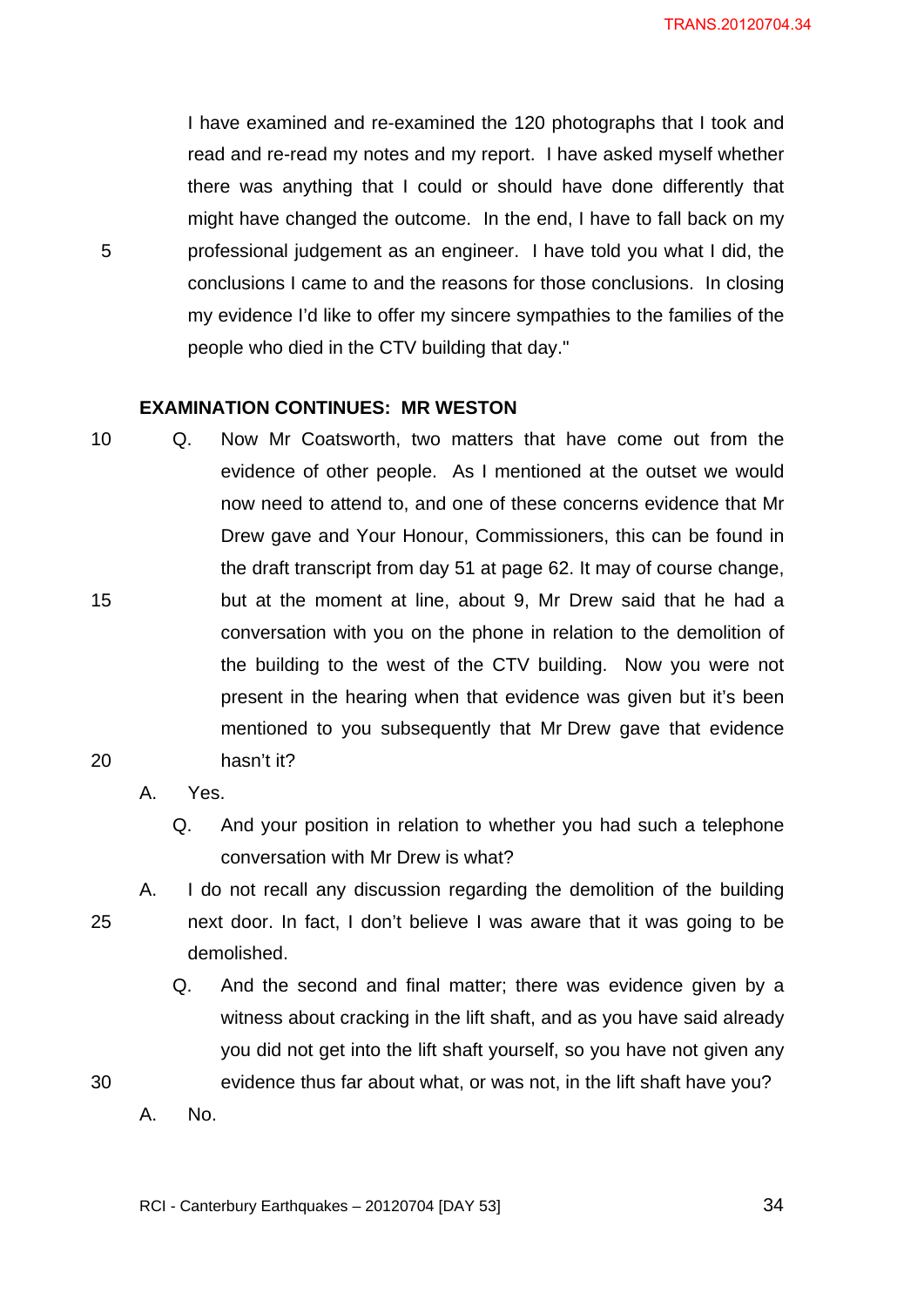Q. No. Now having learned that that evidence was given, however, you have since looked at some photographs that you took subsequent to the demolition of the building and up till now these photographs have not been made available to the Commission because you didn't understand what –

#### **JUSTICE COOPER:**

Subject to the demolition of?

#### 10 **MR WESTON:**

5

The CTV building, sorry, Your Honour. So the lift well's still standing but the building has otherwise been removed. This is a photograph

#### **JUSTICE COOPER:**

15 The word "demolition" is an interesting one to use but anyway I am with you now, yes.

#### **EXAMINATION CONTINUES: MR WESTON**

- Q. Now, you took a photo subsequent to the partial demolition of the CTV building didn't you?
- 20 A. I did, yes.
	- Q. And it shows the lift well still standing doesn't it?
	- A. Yes.

25

Q. And a copy this morning was given to Mr Zarifeh, and will need to be entered into the Commission's records properly, but in front of you Mr Coatsworth is a copy of this photograph and on it you have hand marked with arrows what you believe to be the two cracks that could be observed, the one on the right-hand side running more or less right up the length of the lift shaft, and then one on the left up near the top of the lift shaft?

#### 30 **WITNESS REFERRED TO PHOTOGRAPH**

- A. Yes.
	- Q. That's a quick summary?
- RCI Canterbury Earthquakes 20120704 [DAY 53]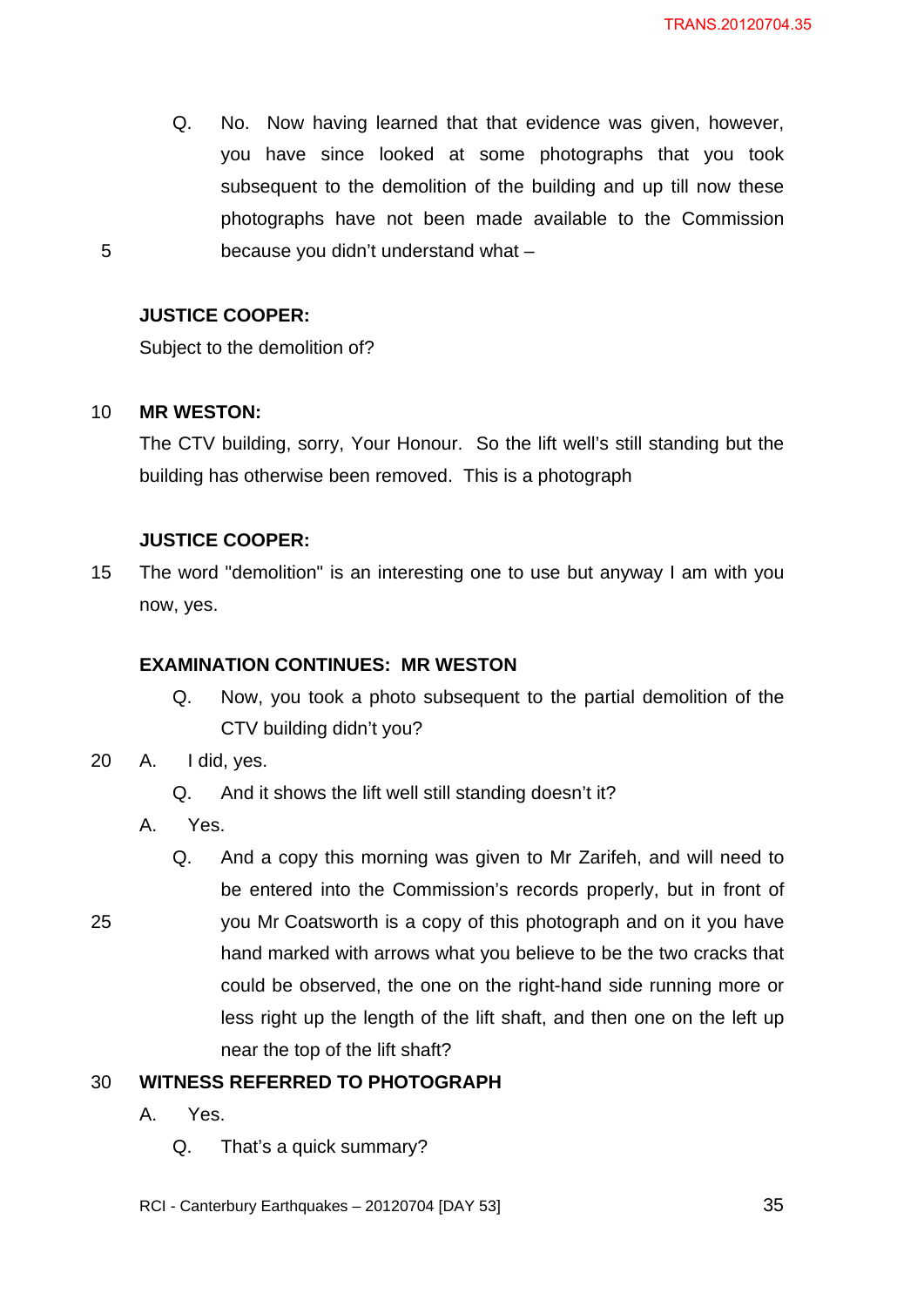- A. Yes.
	- Q. And your opinion of what these cracks might be is what?
- A. I believe they're something to do with the construction of the building. You can, um, on the line that actually -- and I wouldn't describe it as a crack, um, cracks don't form in a straight line like this, um, but on the photograph you can actually see little black marks, little black dots all the way up the line, um, which I interpret as being she-bolt holes which were used with the -- for the holding the formwork in place during the construction of the building.
- 10

5

#### **JUSTICE COOPER:**

We can't make much of this, I'm sorry Mr Weston. We can't really see it.

#### **MR WESTON:**

15 No, and indeed Your Honour, I'm not quite – presumably you've just been given the one Mr Zarifeh had have you?

#### **JUSTICE COOPER:**

20 We have just been given something which looks like this but as to discerning, well, I am speaking for myself, I am simply not following this evidence.

#### **MR WESTON:**

Perhaps, and this may be simplified if the copies of the photographs in front of Mr Coatsworth could now given to the Commission as the handwritten arrows appear on those and they may not appear on the one that Your Honour has.

25

#### **JUSTICE COOPER:**

Well, I have something that looks like, no; there is nothing that really fits the description of a handwritten arrow on this.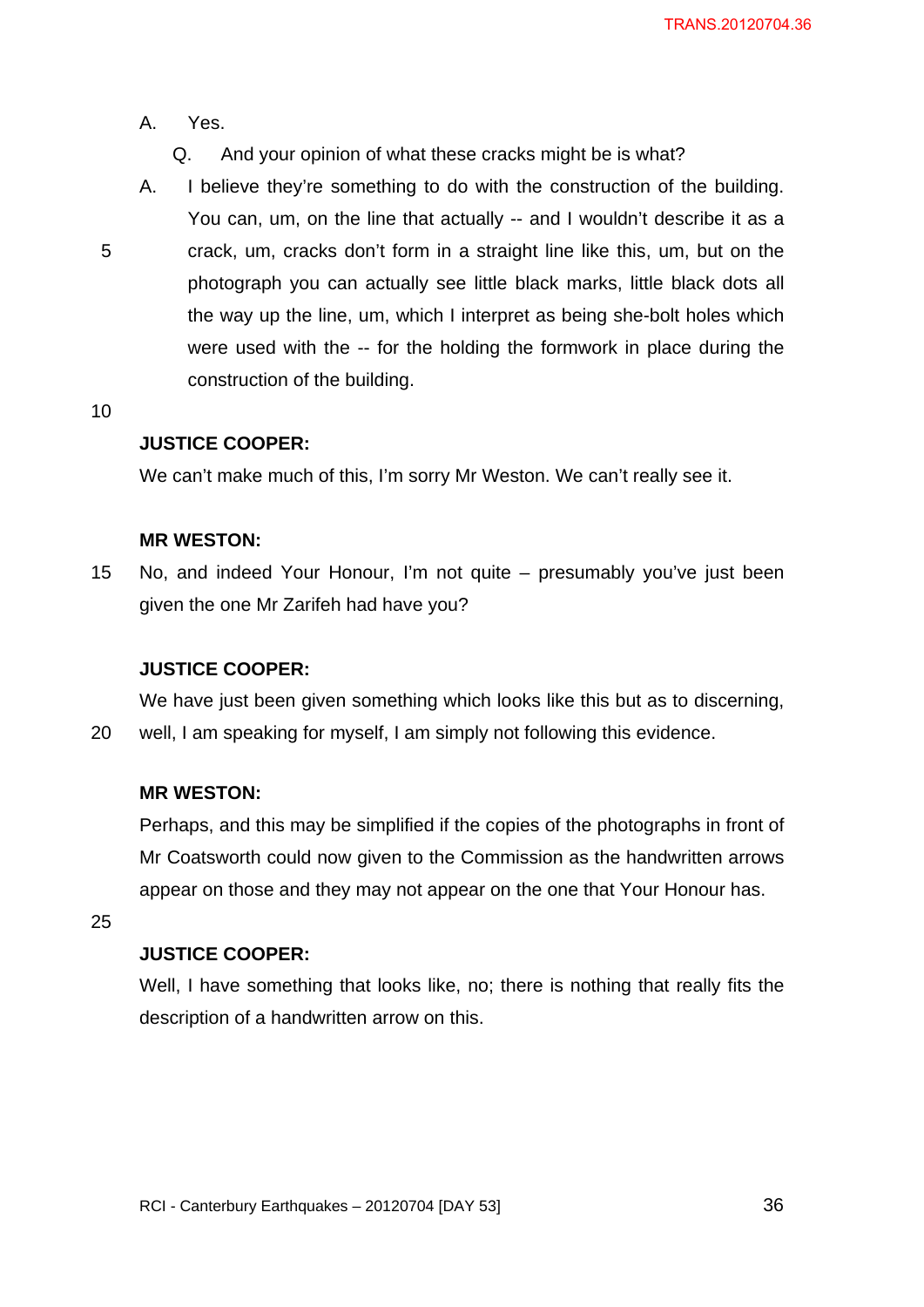#### **MR WESTON:**

Well hopefully this may now clarify. The first photo should be a copy the same photograph that Your Honour, Commissioner Fenwick, will have had and then the second one is an enlarged version of a portion of that.

5

## **JUSTICE COOPER:**

There are three? How many photos are there?

#### **MR WESTON:**

10 There are two. Mr Zarifeh, Your Honour, had a copy of one which is the large scale version if I can call it that. And then there is a second one which is an extract, as it were, of the same photo but an enlarged version taken near where the lift car can be seen with the counter balance on it.

## **COMMISSIONER FENWICK:**

15 Well my understanding was those cracks were measured at 0.3 to 0.5 millimetres in width. I think it was – trying to remember. Was it Graeme Smith who measured, went in and measured them?

## **MR WESTON:**

25

20 I understand it was Mr Smith, Sir, yes.

## **QUESTIONS FROM COMMISSIONER FENWICK:**

- Q. And he tracked them the whole way up the tiles. I am still wondering if you think that lines up with your theory of attachment to boxing? He was very definite and he was looking at this in terms of the cost of sealing them, so he would need to have some idea of the width. He was quite definite. He went up and measured in, in the lift.
- 30 A. My concern was that the picture was painted of this crack running all the way up the height of the shear wall, um, in my experience a crack formed by, well I don't think earthquake loads would form a crack like that anyway, but if it had been by some outside chance the result of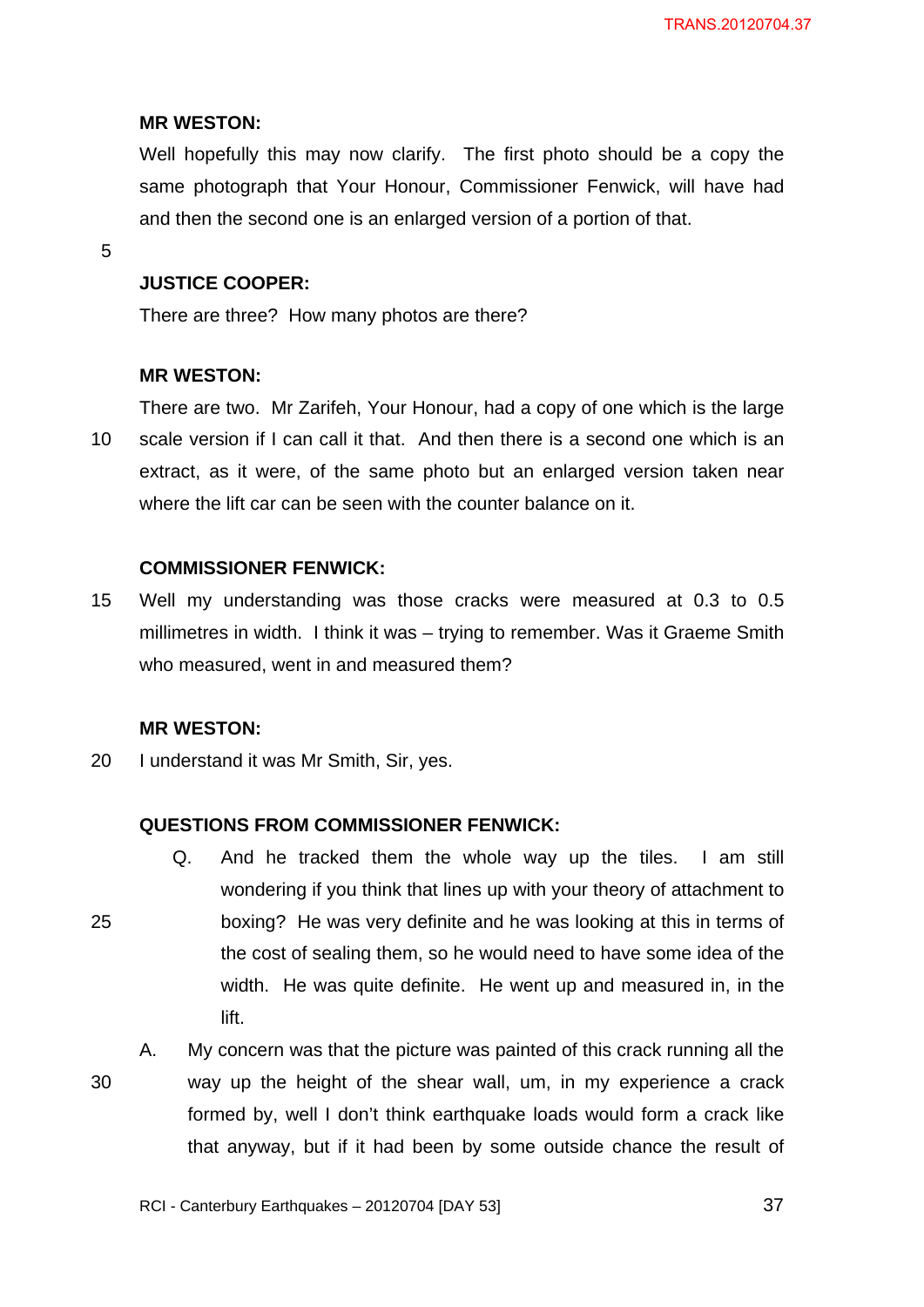earthquake loading. It I, you know, it just would not have formed in a straight line like this.

Q. You are familiar with the general shape of the core outside the building and the fact that the toilet area was where the shear can be transferred into that core?

A. Yes.

5

- Q. So do you consider this could have been a sort of warping of that core due to the eccentric nature of the loading going into it?
- 10 A. I don't believe it would have failed in a dead straight line. That was what he described I think, wasn't it? He talked about it being a metre out –
	- Q. Yes.
	- A. from it, in fact, two cracks
		- Q. Two cracks, one (inaudible 11:12:07)

A. – being a metre out from the wall and another one a metre and a half out from the wall.

- Q. That's correct.
- A. My interpretation is that they would've been construction joints or some blemish in the formwork as it was lifted up each storey. But having said that, I didn't go inside the lift shaft.

20

15

# **JUSTICE COOPER ADDRESSES MR WESTON – ELECTRONIC VERSIONS OF PHOTOS INCLUDING ARROWS**

## **MR WESTON:**

- 25 I wonder Sir whether it would be sensible whether we can perhaps just have the two photos that are, as it were, are the official set. Call one A and the other B. B will be the blown up version of the segment. I will write that on it. Other than attending to that homework that would be substantially what I was intending to cover with Mr Coatsworth. Can I make one clarification which led
- 30 to the confusion over paragraph 94 where I said the reference here, which is written in as attachment 2, should be attachment 3. The reason I confused myself Sir is the version that up till yesterday was the one in front of the Commission had it the other way round, so when I said to you at the outset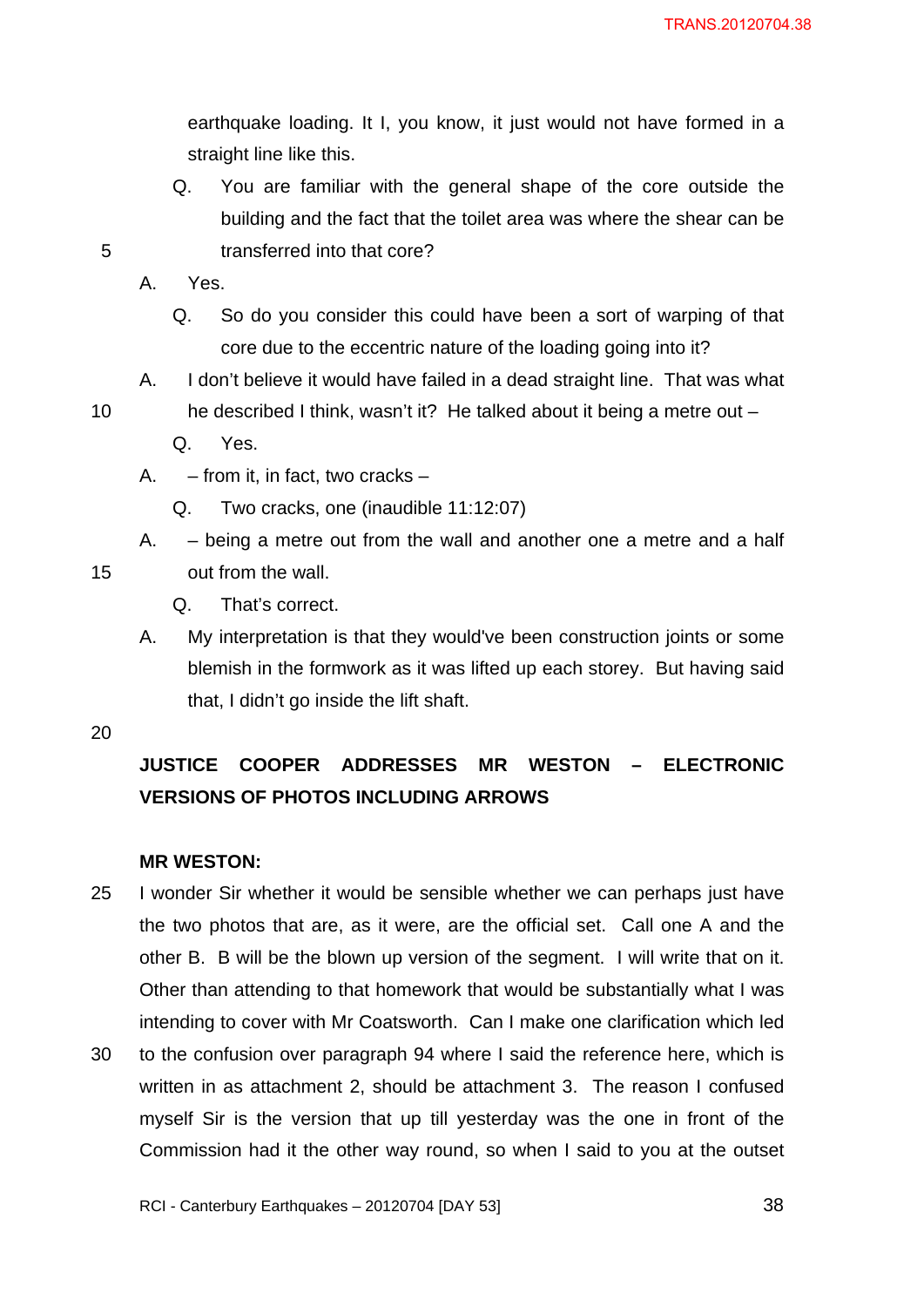that the only changes that had been introduced by this new version of Mr Coatsworth's brief were to put in the references was not strictly true. The error that was there also got tidied up and I hadn't –

#### 5 **JUSTICE COOPER:**

Which paragraph?

#### **MR WESTON:**

10 In 94, Your Honour. You may recall you said to me that was the one I tried to clarify and it turned out that I was making the hole bigger. The reason I had made the hole bigger was the change had already been made and I hadn't caught up with that.

1115

## **CROSS-EXAMINATION: MS FRAMPTON – NIL**

#### 15 **CROSS-EXAMINATION: MR REID – NIL**

## **CROSS-EXAMINATION: MR PALMER**

- Q. Mr Coatsworth, as I understand it, you were out of New Zealand on the 4 September earthquake?
- A. Yes.

25

#### 20 Q. And you didn't return until the 19<sup>th</sup> of September did you?

- A. Correct.
- Q. During that period there were several magnitude 5.0 and above earthquakes, of course you missed them all by not being here. As I understand it from the records that are going to be introduced into evidence by either Mr Rogers or Mr Mander, after your return from overseas, in the period up until when you did the inspection on the  $29<sup>th</sup>$  of September, there were no magnitude 5.0 or above earthquakes in the CBD or in Christchurch at that time. Would you accept that from me or would you like me to show you the records?
- 30 A. Well, I don't know the answer but I accept it from you.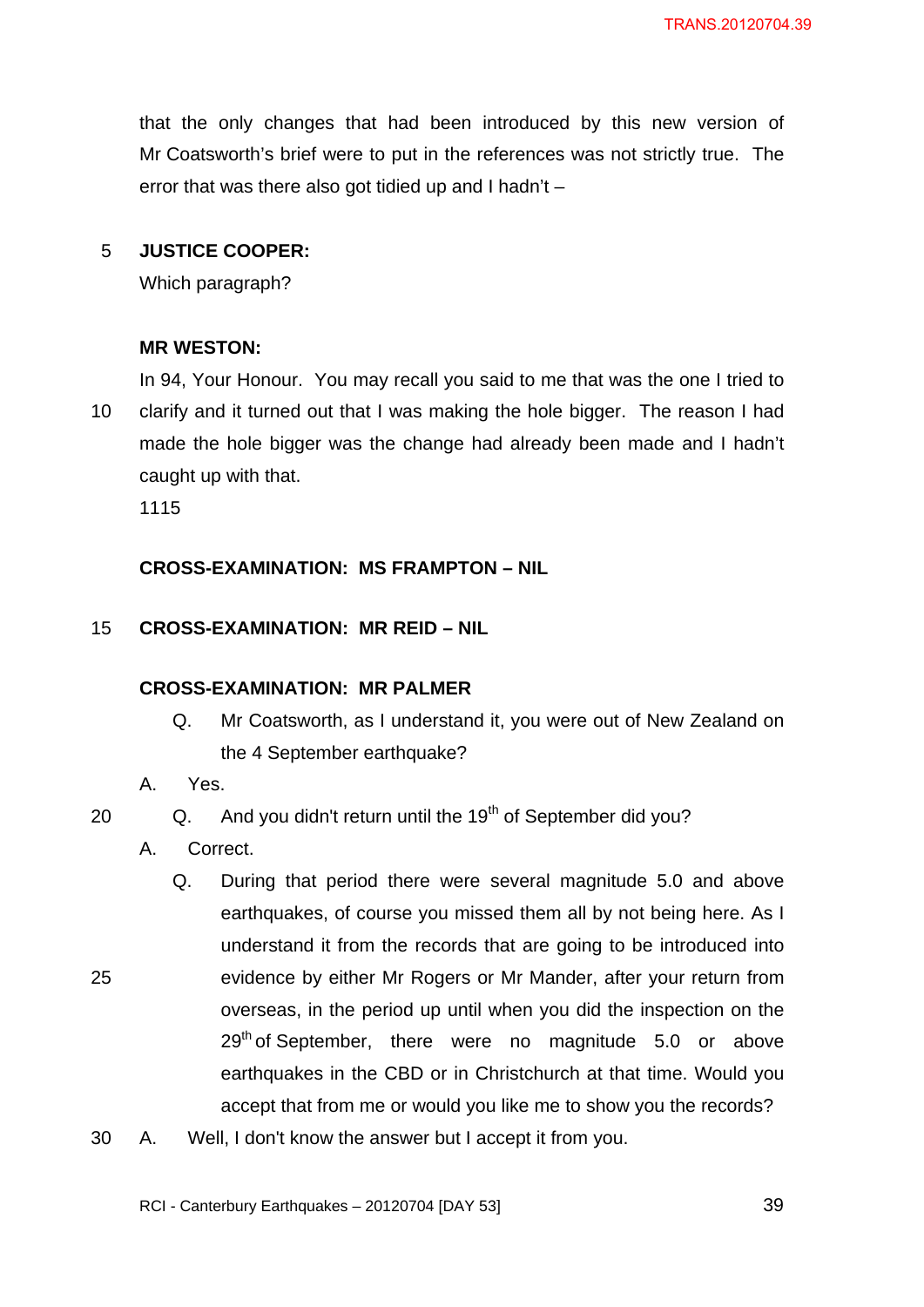- $Q.$  So when you came to inspect the building on the 29<sup>th</sup> of September you had really not experienced the nature of the shaking experienced in Christchurch up until that period had you? You hadn't personally experienced it?
- 5 A. I can't remember. I presumed there were earthquakes between the time I returned and my inspection of the  $29<sup>th</sup>$  of September. Is that, is that correct? There were earthquakes?
	- Q. Yes there were earthquakes but not significant ones.
	- A. Okay.

10 Q. You're employed by CPG, that's as I understand it a part of a Downer EDI, a global firm with some 3500 employees and the CPG subsidiary is a multi-disciplinary practice as I think you've said in your evidence with a range of engineering and other disciplines?

- A. Correct.
- 15 Q. And, indeed, you've just said in evidence that you discussed many of the issues with your colleagues in Auckland and Dunedin before you completed your report. I'm interested in how you came to inspect the CTV building. Had you worked for the CTV owners before?
- 20 A. No.
	- $Q.$  When you returned from overseas on the 19<sup>th</sup> of September were you directed in some way by your employers to make proposals to parties in relation to earthquake assessment and repair work?
	- A. Yes we were offering services, yes.

25 Q. So can I take it from that that you made it your business to approach the CTV building manager and/or owners and others with a view to offering your services?

A. I can't remember that, I do not know the answer but another option, another alternative, might have been that somebody from the

30 CTV building or ownership or tenants or whatever had contacted our office and the enquiry had come to me. That line of approach wasn't uncommon.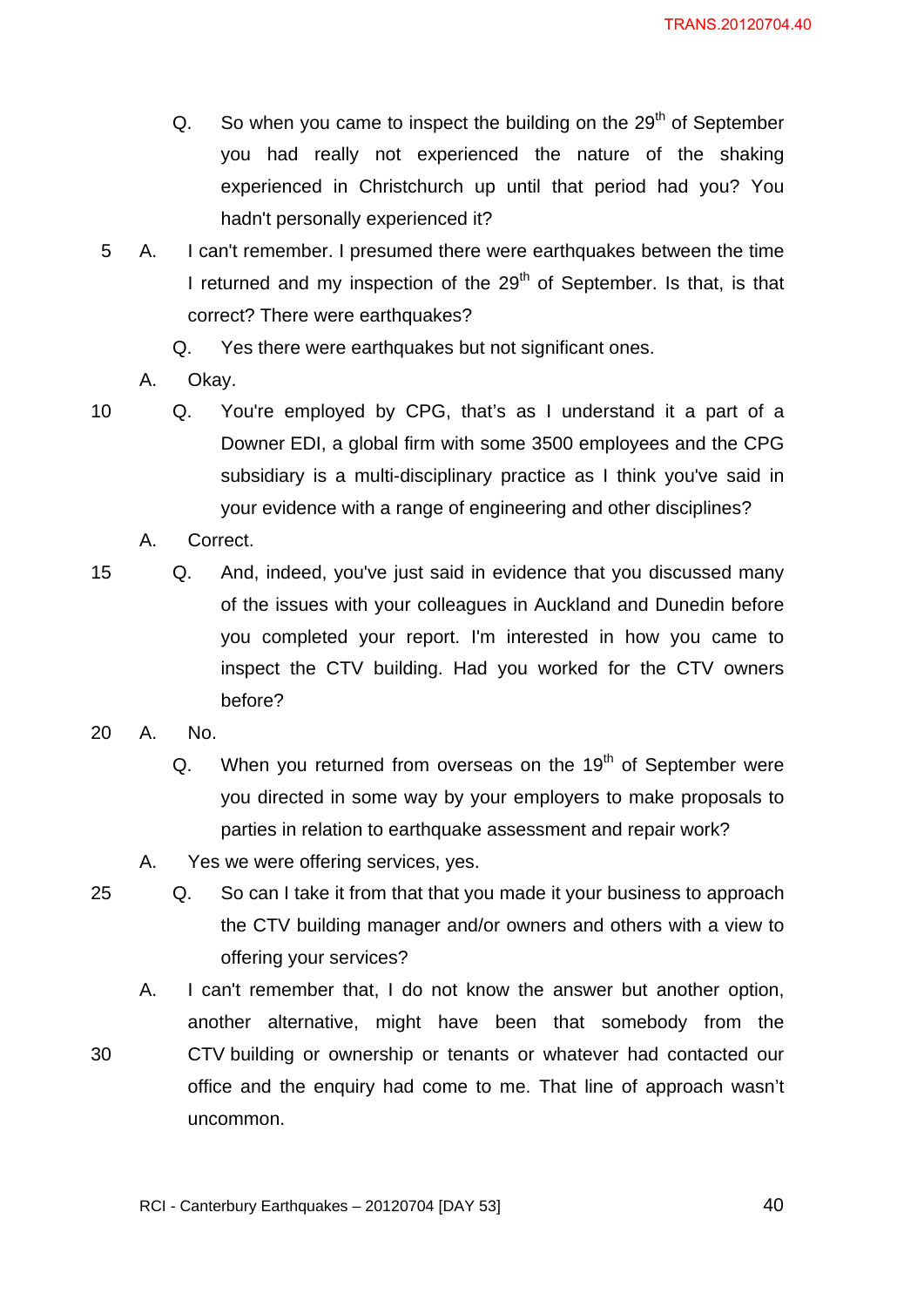TRANS.20120704.41

- Q. It's just that your evidence talks about speaking with Mr Drew at the outset but, it – you don't make it clear about whether he called you or you called him and I was just wondering how that came about?
- A. I don't know the answer to that.
- 5 Q. You certainly hadn't worked for the CTV owners before had you?
	- A. No.
		- Q. Now having spoken to Mr Drew you then followed that up with a proposal, a possible damage inspection which you called a proposal and that's your email of the 24<sup>th</sup> of September isn't it?

10 A. Yes.

15

20

25

30

Q. Now if you could just please bring that email up? It's document 1A, there it is there on the screen. The language that's used in this is interesting. I note that you start off by referring to Mr Drew's interest in an independent structural assessment in the first paragraph which will involve I think in the fifth paragraph, what you call a thorough inspection of the building. In that same paragraph you go on to mention that structural and architectural drawings of the building would be very helpful for an understanding of the structural systems within the building. You would say that you would then consider the information obtained to determine if there were any patterns to the damage observed that might explain any deficiencies in the performance of the building. However what's missing here is the scope of the report that you're proposing here in your email of the  $24<sup>th</sup>$  of September. It doesn't appear to include and, it specifically doesn't include, any analysis of the structure although I accept you noted that if significant structural damage was found it would ultimately be necessary to carry out structural analysis to determine strengthening and repair work, and for that you estimated some \$3000 plus GST which you considered would be a reasonably detailed inspection and you would prepare a report which would be useful to the owners.

## **JUSTICE COOPER:**

You are coming to a question are you Mr Palmer?

RCI - Canterbury Earthquakes – 20120704 [DAY 53]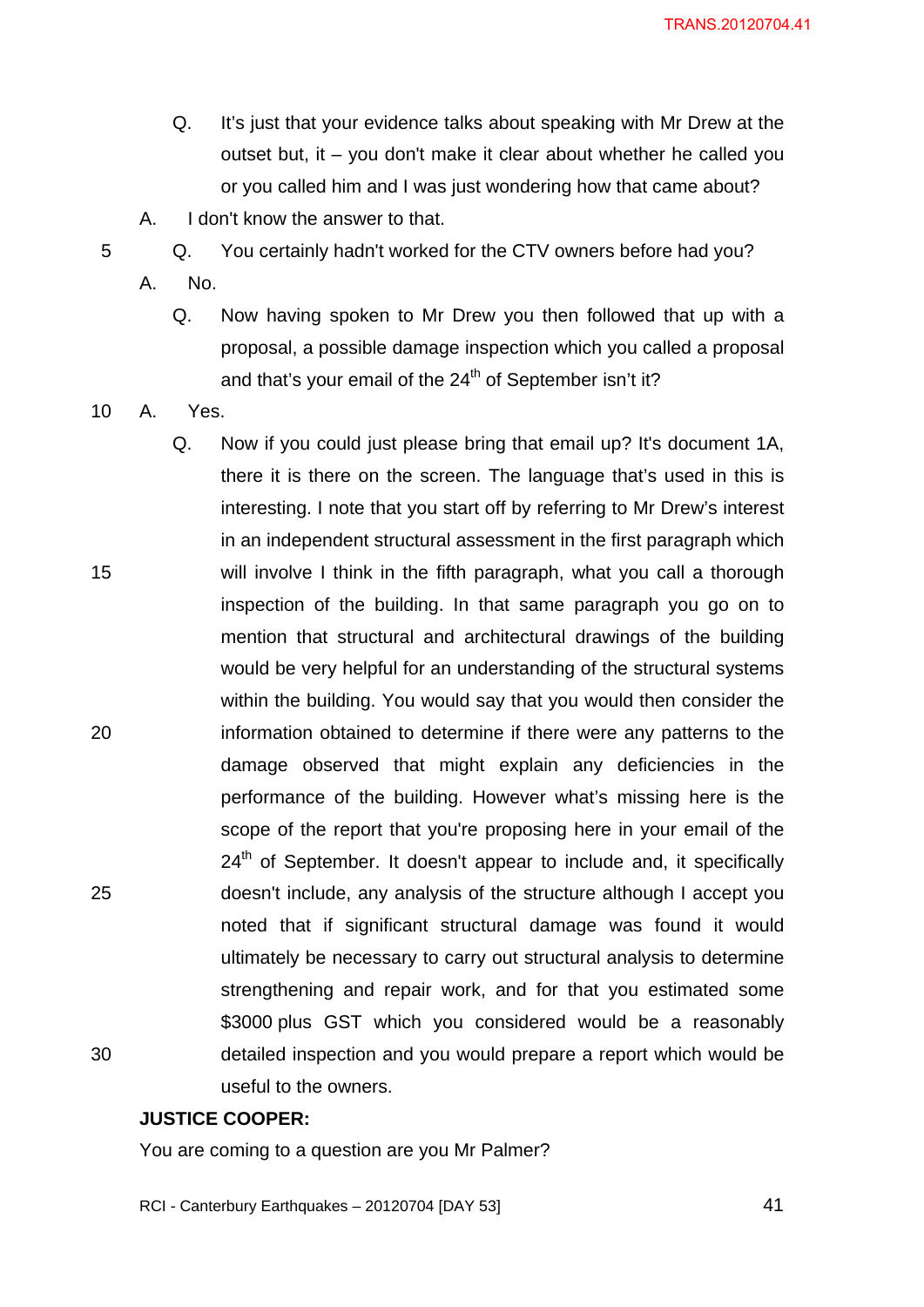## **MR PALMER:**

I am just putting, the question is about to come.

## **CROSS-EXAMINATION CONTINUES: MR PALMER**

- 5 Q. So with all of that, and, am I correct that you were very careful not to pitch this work as the performance of a structural analysis?
	- A. Yes.
		- Q. If it wasn't going to be a structural analysis would you have used the drawings solely to, if you had them, the drawings and plans, solely
	- to orientate, orientate yourself to the building in terms of its structural elements?
	- A. Yes.
		- Q. Now you've said that those plans were not made available by Mr Drew and you couldn't, on your enquiries, get them from the City Council? Did you consider approaching the design engineers?
- 15

10

- A. I didn't know who the design engineer was.
	- Q. Did you ask Mr Drew?
- A. I believe I did.
	- Q. And he didn't know either?
- 20 A. No.
	- Q. Did he make his files available to you?
	- A. No.
		- Q. You gained an understanding of the structural elements of the building and you've given evidence about that. Are you confident that your understanding of the structural elements was as good as it could be had you had the structural plans available to you?
	- A. By my inspection I gained a general understanding of the structural systems of the building. I didn't have any details.
		- Q. Did you make any enquiries about alterations that had been made to the building?
- 30

25

A. I don't recall.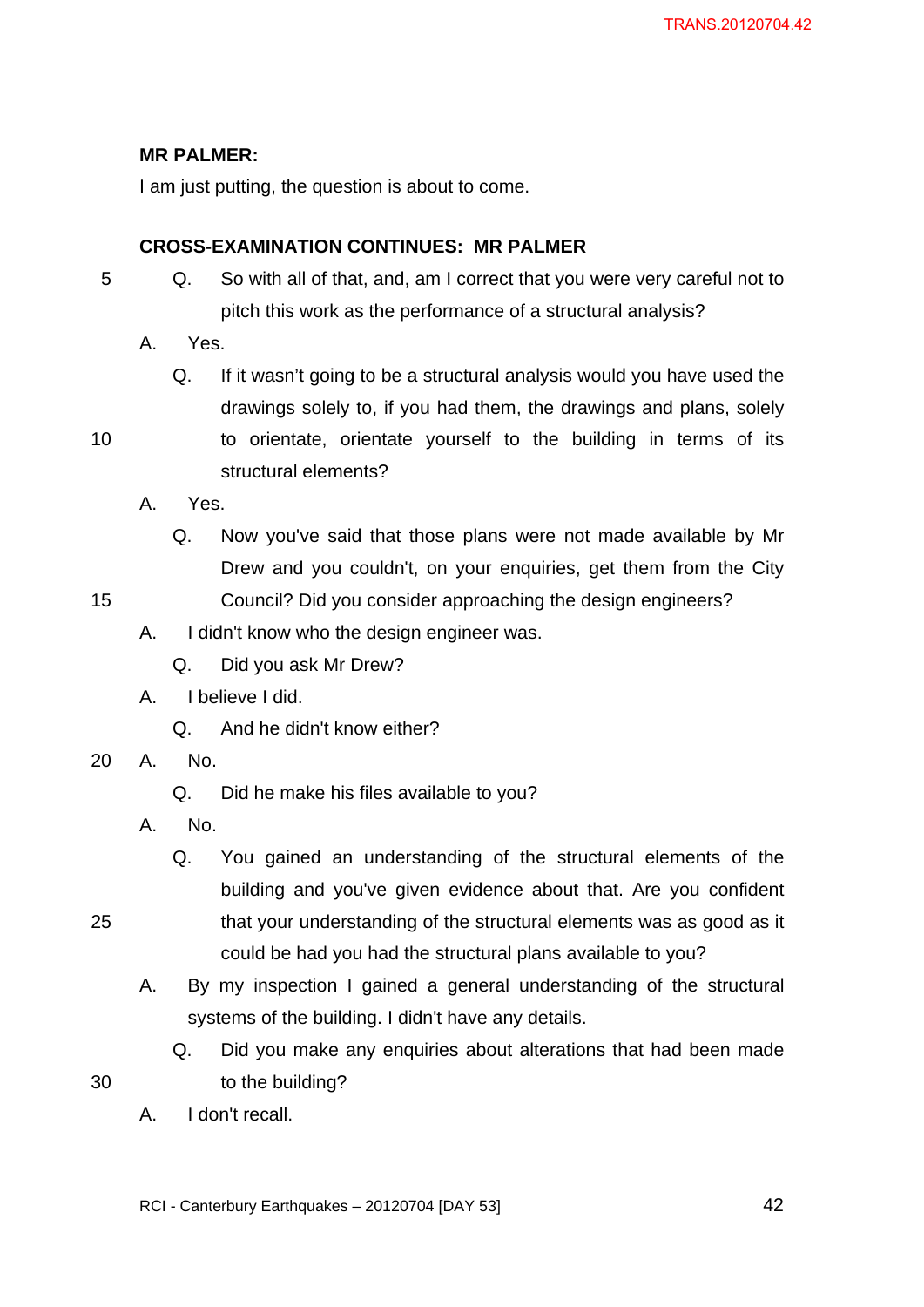- Q. Did you make any enquiries about the loadings of the building relevant to its occupancy?
- A. What do you mean by that?
	- Q. Well did you make an assessment of where the heavy loads in the building were located?
- A. To my knowledge this was an office building and it had, I don't believe it had any significant floor loadings in any particular area.
	- Q. You're aware that there was a language school in the building?
- A. Yes.

15

20

30

- 10 Q. Did you ask how many people would be in that, on that floor at any one time?
	- A. No.
		- Q. So, as I understand it and correct me if I'm wrong, what you were proposing was an independent structural inspection but without any analysis of the structure? Is that correct?
	- A. Yes.
		- Q. Now there was no, you've said there was no letter of engagement other than the 24 September email? So it must be correct then that the work that you did was really governed by what you proposed to do rather than what you were asked to do?
	- A. I suppose that's fair comment.

- Q. And the parameters that you were working to, were those set out in your 24 September email that we have just looked at?
- 25 A. Yes.
	- Q. Now when Mr Drew gave evidence on Monday, he said that he told you, well, he said that it was incredulous to him if it wasn't part of the discussion that he might have had with you, and this is at day 51, page 14 at lines 8 and following, he said it would be incredulous to him that he did not ask you to give a report that would ensure that the building was safe to occupy. Do you recall a discussion about that?
	- A. I don't recall being asked if the building was safe at any time.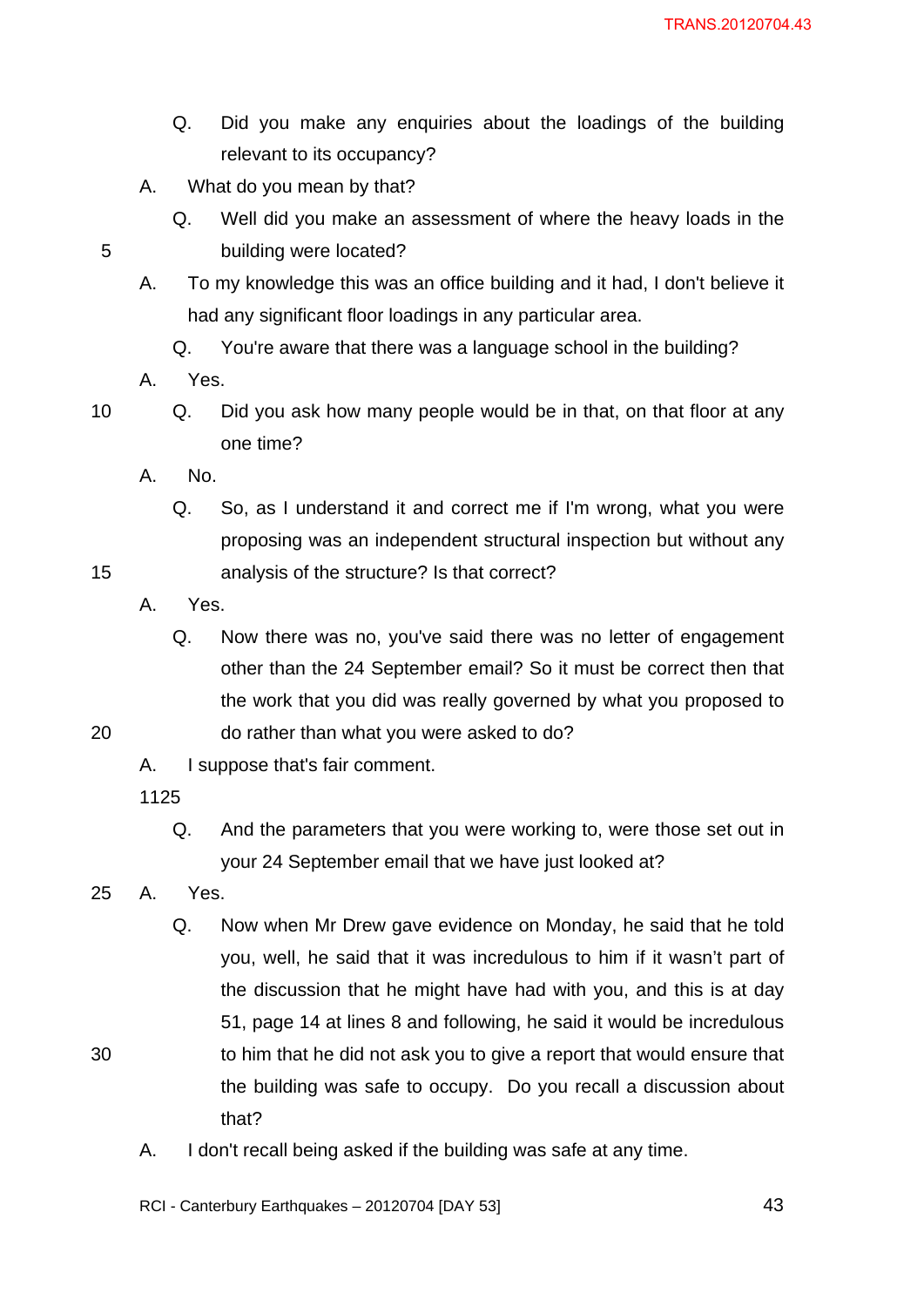Q. Could he have said that to you?

- A. I don't know if he did. I would have said, well, I would have gone through what I have said in my brief of evidence that, you know, that as an engineer, I wouldn't say it was safe.
- 5 Q. I think he added that he asked you also to identify for him what repairs and investigations were required as part of that objective?
	- A. Mmm.

Q. Can you recall that discussion?

10

15

20

- A. Well I made the offer in my proposal to briefly outline what repairs I thought were appropriate and Mr Pagan who, from the quantity surveyors who accompanied me around the building, was to schedule those works and I believe to get an estimate of cost.
	- Q. So in effect you gave a report which identified repairs that considered necessary, but you did so without undertaking or performing a structural analysis. Is that correct?
- A. These were damage repairs I was talking about, not strengthening of the building works.
- Q. In your evidence you then when you went about the task you say that the building was green stickered, you don't in paragraphs 25 and 26 of your evidence, when you say that right at the end of 25 and at the beginning of 26, you don't say whether you were aware at the time that the building was green stickered. Can we just clarify that, were you aware at the time that the building was green stickered?

## 25 A. I believe so.

- Q. What are the grounds for that belief?
- A. Um, I may have seen the sticker on the building, I do not recall.
	- Q. So you don't recall whether you did or you didn't?
- A. No.
- 30 Q. And would that apply to both level 1 and level 2 assessment stickers. You don't know whether you did or didn't see them?
	- A. I don't know.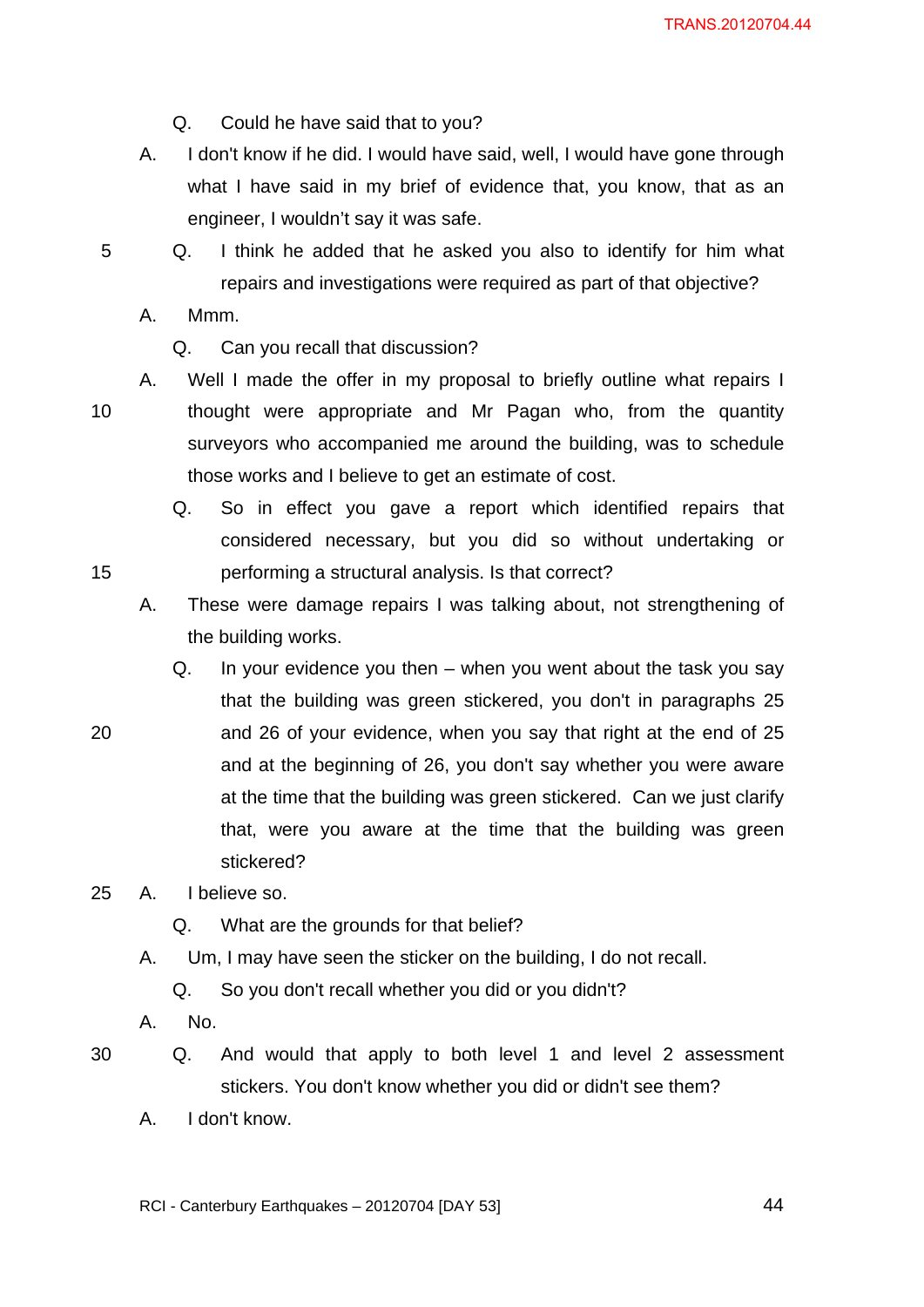- Q. If the building had been red stickered would your approach to your investigation have been different?
- A. If it had been red stickered?
	- Q. Yeah, if you are aware that it had been red stickered?
- 5 A. I believe so, yes.
	- Q. Would you have been more careful?
	- A. I don't think careful is the right word for it. It would have been a different investigation. I would have known that that building had been seriously damaged if it was red stickered and so it would have warranted a different type of investigation.
		- Q. Would you then have proposed or recommended that you carry out a structural analysis?
	- A. Yes.
		- Q. When you spoke to the tenants as part of your inspection, do you recall how many tenants you spoke to?
	- A. Not specifically.
		- Q. Do you recall you don't recall any conversations either do you with them?
- 20 A. I recall the lady on the top floor making the comment that the building moved quite a bit and I recall not the exact words but the essence of what the Kings Education people were talking about with regards to floor deflection.
	- Q. Did Mr Drew –

Leonard Pagan –

A. And Mr Brown of course who as tenant was with me and John Drew and

25

10

15

## Q. I was going to  $ask -$

A. Around the first floors and second floors.

Q. – was Mr Drew with you throughout the inspection?

A. Basically, yes.

- Q. So you walked around as a group of four did you?
- A. Um, I think Leonard Pagan made a comment in his evidence that I had been off looking at something somewhere but primarily John Drew stayed with me virtually all the time.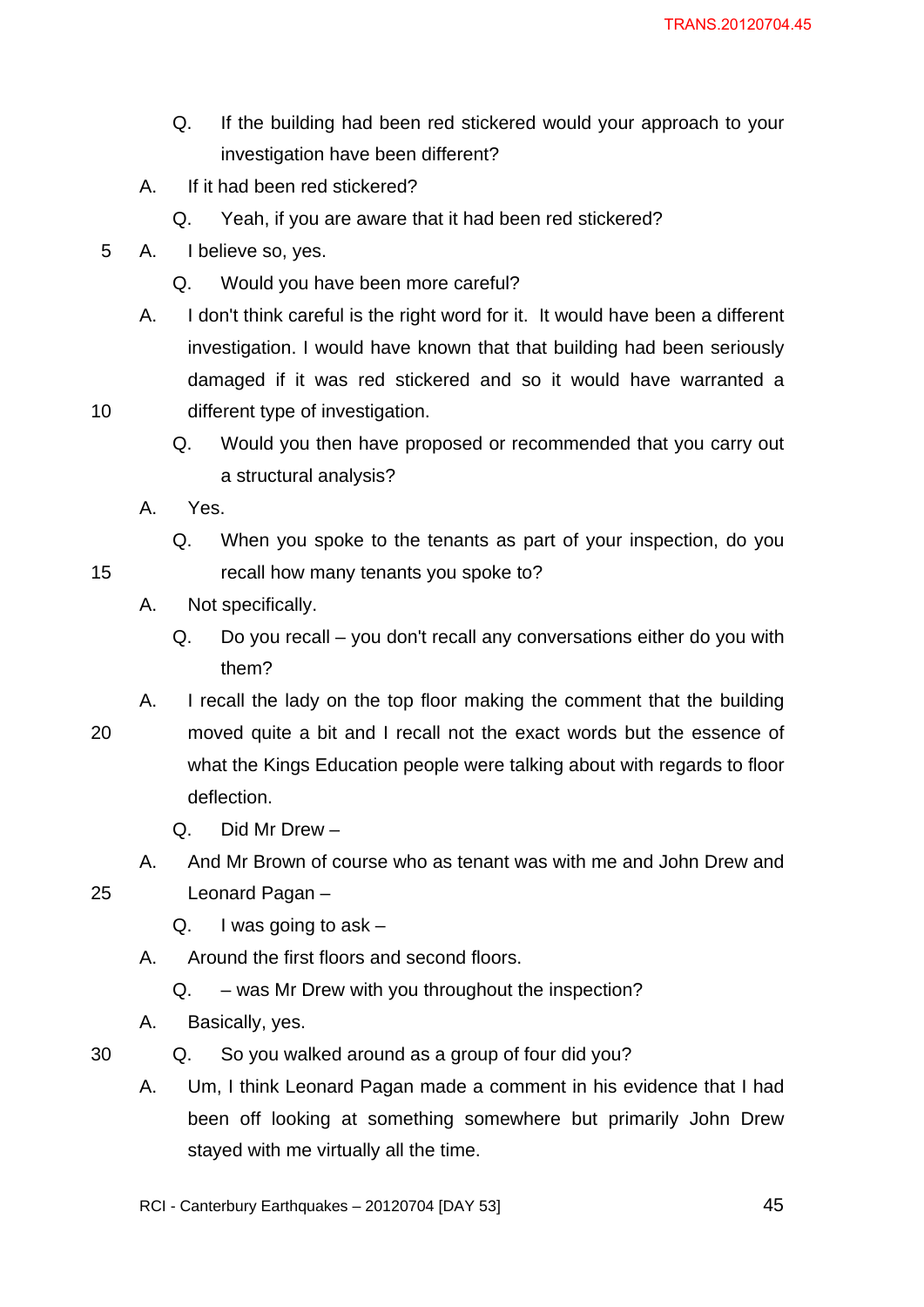- Q. What were your expectations of Mr Drew once you had completed your inspection and provided your report? Did you expect he would action it?
- A. Ah, yes.

10

15

20

- Q. Did you have any did you find him somebody that was knowledgeable about the engineering issues that you were considering?
	- A. Um, he I believe he understood what I was saying.
		- Q. Your report doesn't specify any timing for the carrying out of the repairs but did you have any discussion with Mr Drew about the timing of the repairs that you were recommending?
- A. Well my understanding was that Mr Pagan was going to prepare the schedule of damage because my report only talks generally about damage, it doesn't actually quantify or, you know, the actual length of cracking or the quantity of plasterboard that needed to be replaced or the length, the total length of an epoxy injection that was required and he was going to do that and I believe provide an estimate of cost, which would then have led to requests for contract prices.
	- Q. So as you went about your inspection without and making it very clear at the outset that you weren't undertaking a structural analysis – is it fair to say what you were really looking for was damage requiring repair?

A. Yes.

25 30 Q. So you set the parameters to look for the sort of things that you have identified in your evidence and I think you have mentioned cracking in the structural concrete and other surfaces, evidence of alignment divergence, settlement separations between the structural elements and so on. Considering those issues that you were looking, which is really an observation inspection, is it fair to say that you really weren't able to observe the building with the sophistication that you might have had if you'd had the structural drawings?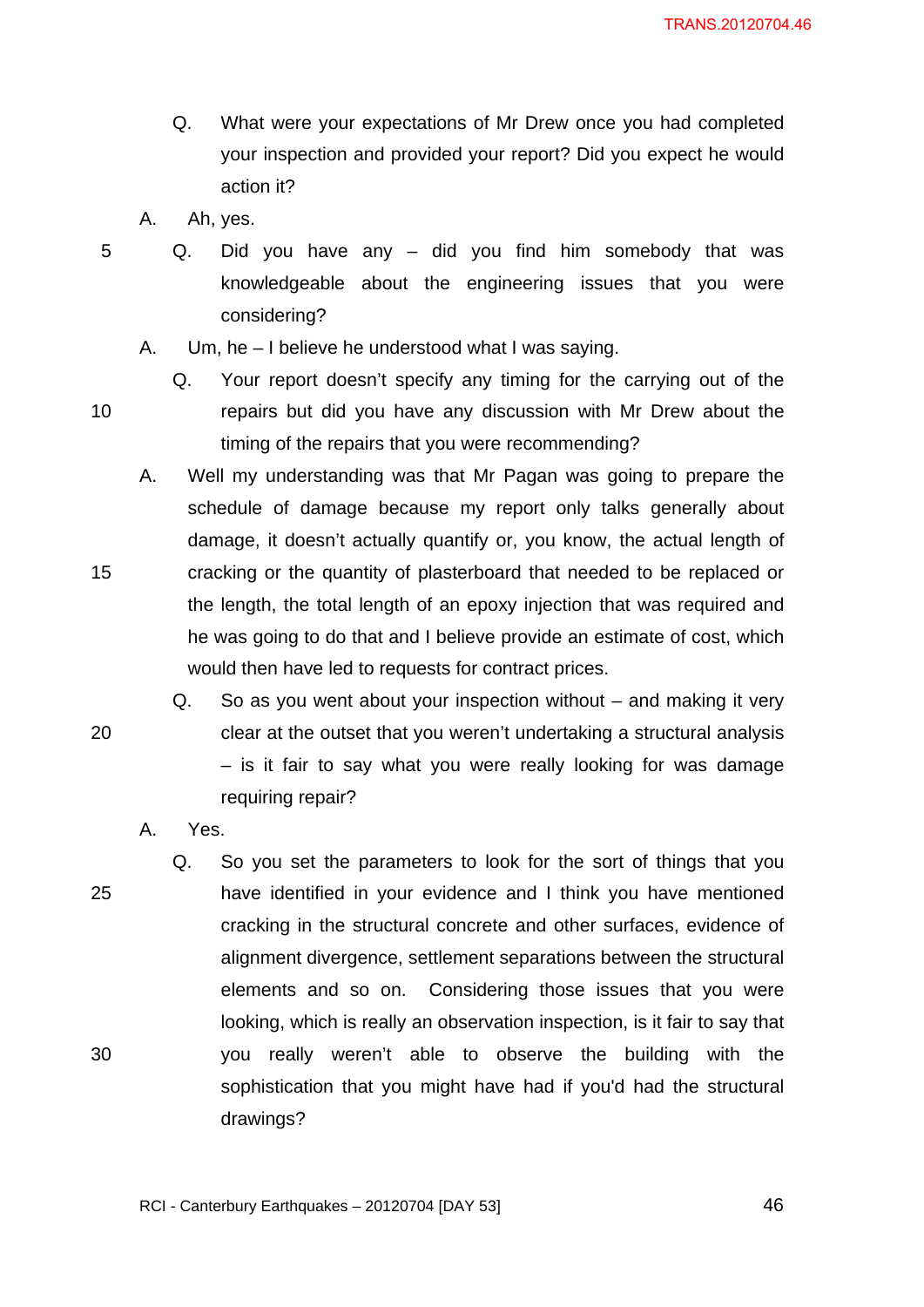- A. I think, as I said, I was able to identify the elements of the building but I didn't have knowledge of the details of – hidden details.
	- Q. And equally same question, would your inspection have had more sophistication if you had knowledge of the Council file as regards consents given to the building and other work that might have been carried out on it in the period since its design and construction?
- A. Sorry, I am not aware of work being carried out?
	- Q. Well you didn't have the Council file, did you?
- A. No.

30

- 10 Q. You weren't aware of any consents that were given for the occupation of the building, were you, or for any repair work?
	- A. No.
		- Q. If you had that material would you have approached your task differently?
- 15 A. I believe that what I saw was a good representative, representation of the structural elements in the building.

## **COMMISSION ADJOURNS: 11.35 AM**

## **COMMISSION RESUMES: 11.51 AM**

## **CROSS-EXAMINATION CONTINUES: MR PALMER**

- 20 Q. Mr Coatsworth, what do you recall of the occupancy of the various levels when you did your inspection? Can you just run through each level as to what you observed the tenancies to be?
	- A. Ground storey and the first floor were CTV.
		- Q. Was that fully occupied?
- 25 A. I think it was reasonably fully occupied.
	- Q. Second floor or the third floor rather, level 3?
	- A. Bit confusing the difference in  $-$ 
		- Q. I think we've been using ground floor as level 1, top floor as level 6, so if levels 1 and 2 were occupied by level, by CTV, level 3 should have been the vacant floor. Is that your understanding?

RCI - Canterbury Earthquakes – 20120704 [DAY 53]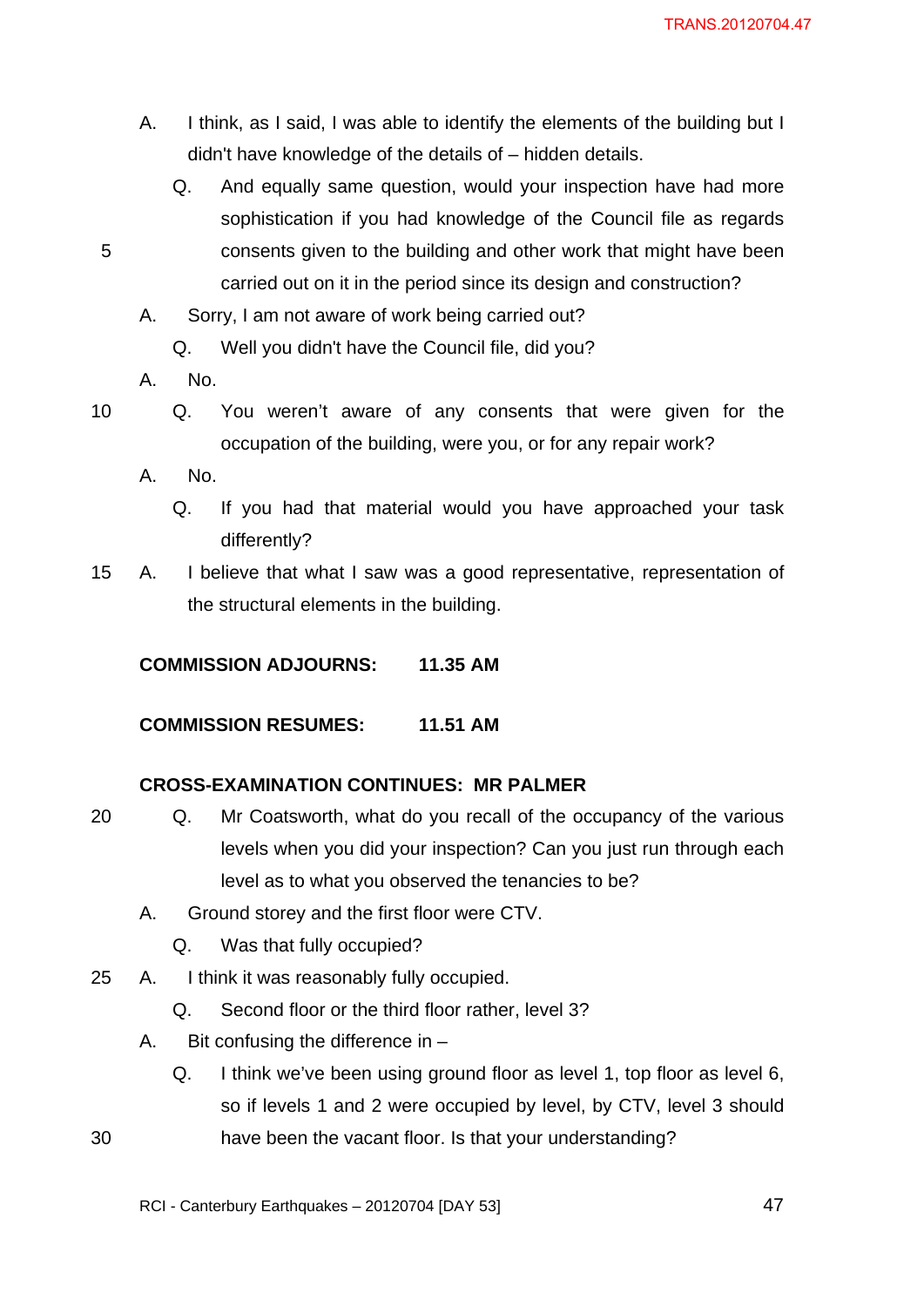- A. Possibly, I couldn't say that categorically.
	- Q. You went in –
- A. And I think Kings Education was on the next floor up.
	- Q. Yes.
- 5 A. And
	- Q. What did you find on level 5?
	- A. That's Kings Education level as you're describing it is it?
		- Q. I think that would be the  $4<sup>th</sup>$  floor or level 5 would be Kings, above that would you have found Mr Drew's office? On level 5?
- 10 A. I don't believe I knew that Mr Drew had an office there.
	- Q. What did you, what was the tenancy in level 5?
	- A. I can't remember.
		- Q. And level 6, you'll recall that was the Relationship Services? The top level.
- 15 A. Yes.
	- Q. And some of it was vacant, do you recall that?
	- A. I think that's right.
		- Q. Did you have access to the entire building? Did you go through all the tenancies?
- 20 A. I believe so.
	- Q. Your evidence says that you didn't look at any GNS records. Did you look at any other seismic records as part of your inspection?
	- A. With regard to?
		- Q. To the accelerations that might have been experienced on the CTV site?
	- A. I don't recall.
		- Q. When you went about your just, this is drawing upon evidence given by others in the hearing – when you went about your inspection did you see any holes drilled in the beams or the floors for services or otherwise?
- 30

- A. Possibly, but I don't specifically remember.
	- Q. Did you see any indication of concrete that you might have during your inspection have considered to be substandard?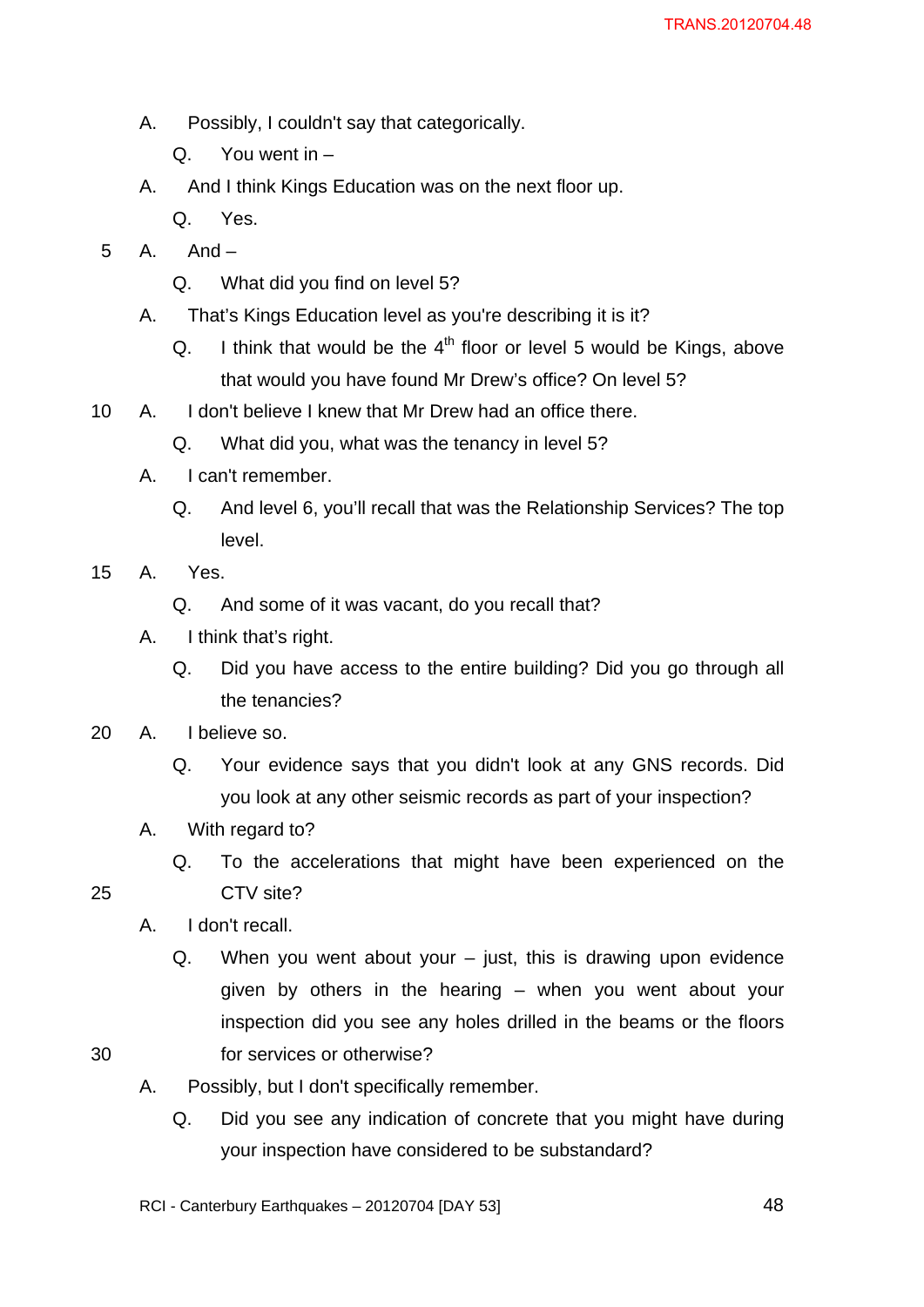A. No.

Q. Now I'm going to ask you a few questions about the extent of your inspections and I'm going to refer you to a few photographs relating to various aspects of the building. I'm going to start with the columns. You say, I think now in your evidence you've clarified that you saw every column on every floor?

- A. I think that's true.
	- Q. So that implies that you had full access to the entire building doesn't it?

10 A. Yes.

- Q. As to the beams you only mention, as I read your evidence at paragraph 58, you really only mention one beam specifically and you say that that beam required an epoxy injection on the 1<sup>st</sup> floor, level, which is level 2? I just want to ask you what other beams were inspected by you, that you can recall?
- A. I was able to see the interior beams under the  $1<sup>st</sup>$  floor, under level 2.

Q. There was no ceiling panels there were there?

A. Correct. In the studio and in the garage, and I was able to see the perimeter beams around the perimeter of the building at every level.

- 20 Q. And on, above, on other floors, do I take it that you didn't make a comprehensive inspection of the beams and you said you did with the columns?
	- A. Apart from the ceiling tile that I removed from the  $2^{nd}$  or  $3^{rd}$  floor lobby, depending on which system you're talking about, lift lobby.
	- Q. So would it be fair to say from that that apart from the areas that you've described on the accessible on the areas where beams were readily accessible you looked at a very, very few beams?
		- A. I think when you, if you add it up, it's probably half of the beams on every floor and more than that on the, on level 2.
- 30 Q. So that again implies, and correct me if I'm wrong, that if you looked at half the beams on every floor you must have gone into the ceiling on many, many occasions on the levels above level 2?
	- A. Must have, sorry?

RCI - Canterbury Earthquakes – 20120704 [DAY 53]

<u>1994 - Paris Carl Barbara, poeta e a 19</u>

25

15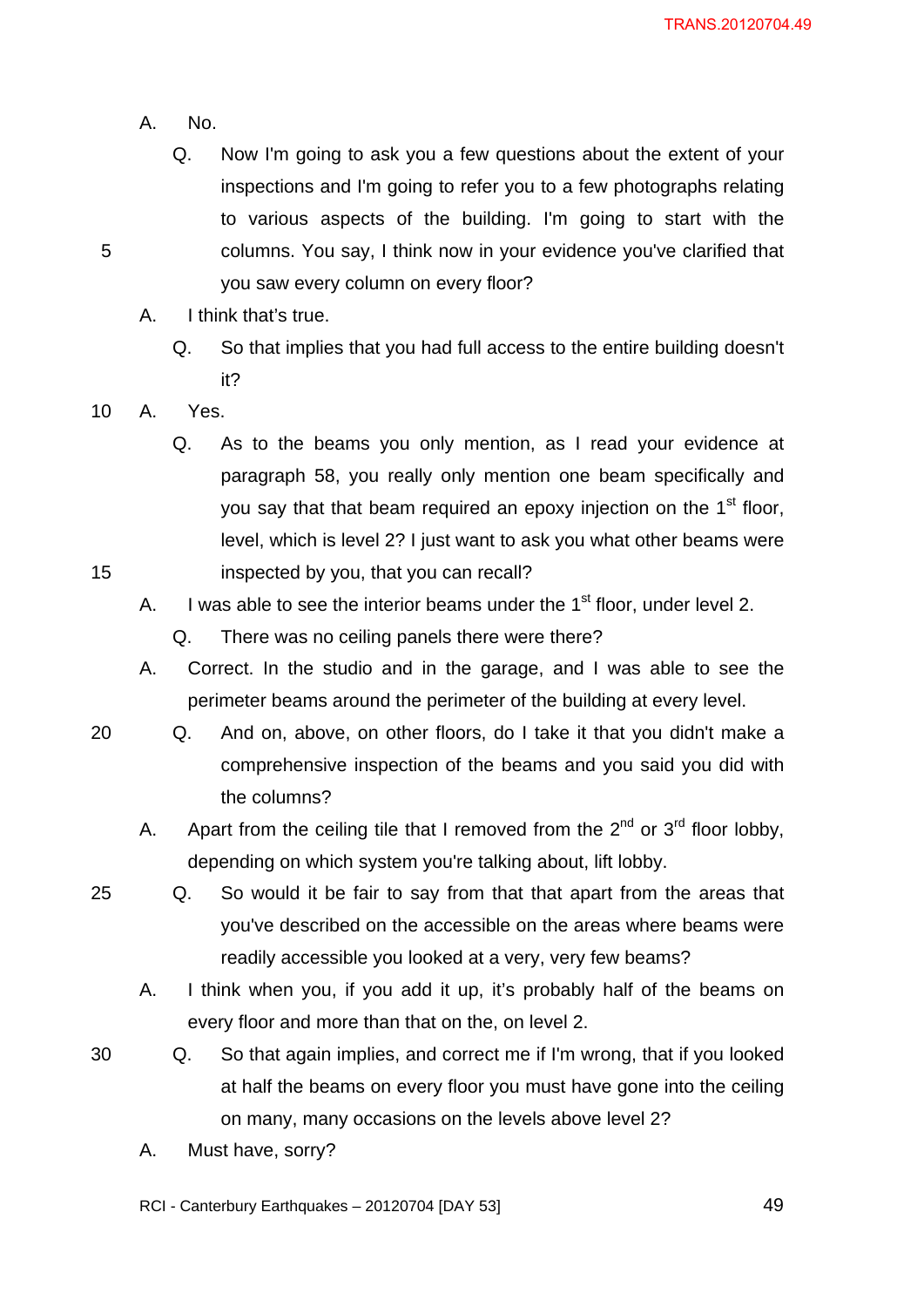- Q. You must have gone into the ceiling panels to inspect the beams on levels 3, 4, 5 and 6 on 30 or 40 occasions?
- A. No, the reason I make that statement is that the perimeter beams were visible.
- 5 Q. Ah, but what about the internal beams?
	- A. Not visible.
		- $Q.$  So –
	- A. Without removing the ceiling panels.
		- Q. So you needed to remove ceiling panels to see the internal beams.
- 10 Can you give us an approximation of how many times you did that on levels 3, 4, 5 and 6?
	- A. Just the once at the lift lobby on level 2 or 3.
		- Q. On level 2?
	- A. Mmm.
- 15 Q. And that beam that you looked at you saw required epoxy injection for the cracking?
	- A. No, that was a different beam.
		- Q. Different beam? And where was that other one that required the injection?
- 20 A. It was on the north side at level 2.
	- Q. So just to be clear, above level 2 you looked at one beam? You went into the ceiling panel to look at one beam, as I understand it?
	- A. In the internal –

- Q. In the interior?
- 25 A. in the interior of the building, yeah.
	- Q. In your evidence at paragraphs 72 and 73 you make reference to the removal of three ceiling panels to inspect the floor beam connections and also at paragraph 75 in relation to the level 3 lift lobby. Can I take it that that really was the extent of your review of the floor beam connections above on level 3 and above? In the internal beam floor connections?
	- A. Can you repeat the question?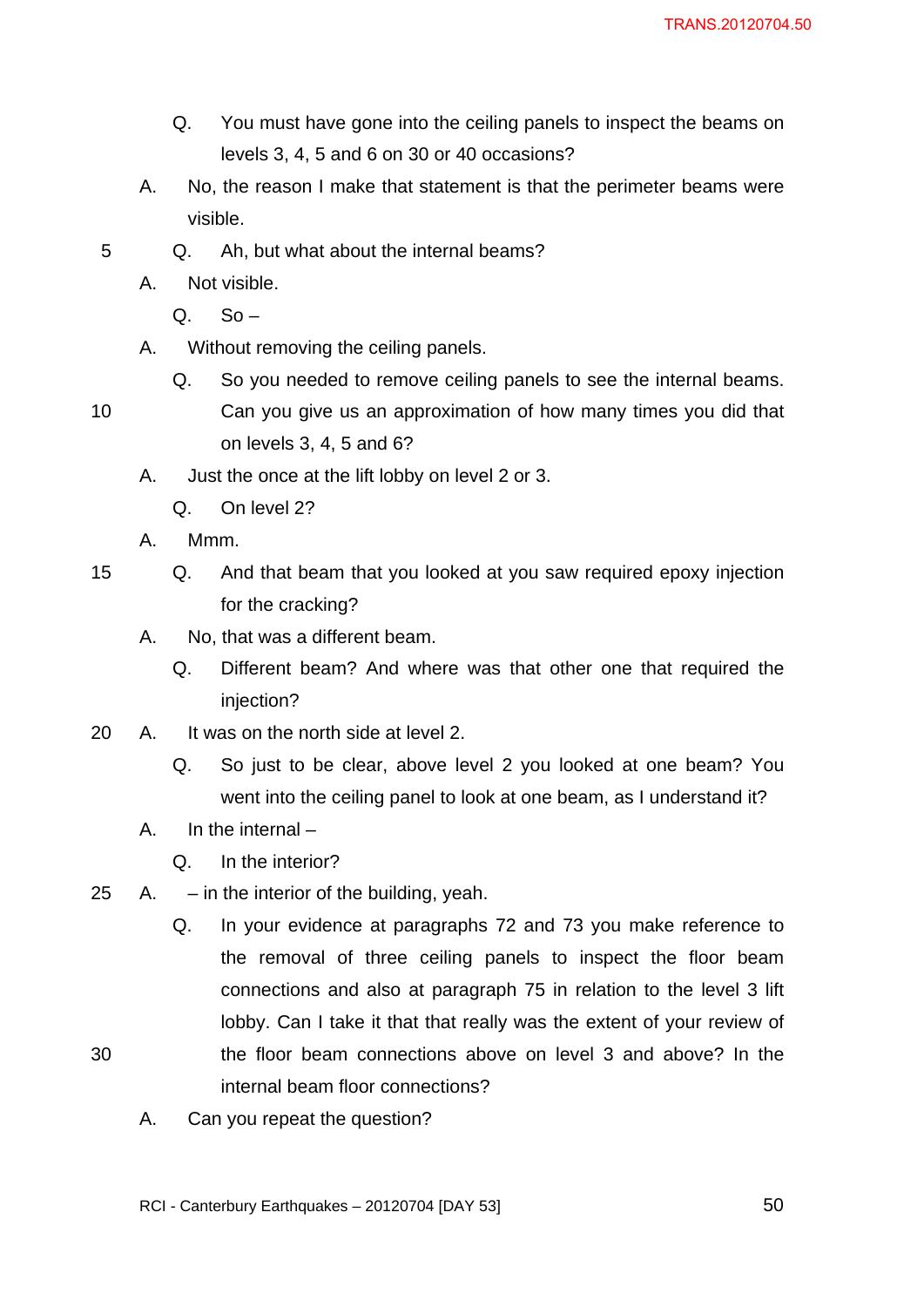Q. Well, you've told us that you didn't inspect the beams with one exception, on the internal, in the internal area of the building on levels 3, 4, 5 and 6. I'm assuming from that that equally you didn't inspect the beam, the floor beam connections in that same area internally, levels 3, 4, 5 and 6? That's correct?

5

A. Correct.

- Q. For those floor beam connections that you did see, did you see any delamination of the steel deck trays from the concrete which sat on it?
- 10 A. No.
	- Q. Could I take you please to one of your photographs? I think it's photograph number 30, which is COATSWORTH1.C10. This is in the 2<sup>nd</sup> floor lift lobby. The photograph's on the screen in front of you.
- 15 A. Yes.

1201

- Q. Who made the hole in the gib above the ceiling panels? Was that you so that you could undertake the inspection?
- A. No.
- 20 Q. That was already there?
	- A. Yes.
		- Q. And looking through that hole there's an arrow which appears to be in pencil or something like that. Did you make that mark?
	- A. No.
- 25 Q. Just while I'm asking you, you refer throughout your evidence to gypsum plaster. Is that what we would commonly refer to as gib board?
	- A. In this photo it's gib board? What I would call gib board.

Q. So what's the difference between gib board and gypsum plaster?

30 A. The gypsum plaster was a reference to the lining in the stairwell which was a thin coat of gypsum plaster that was plastered on, trowelled onto the concrete, straight onto the concrete.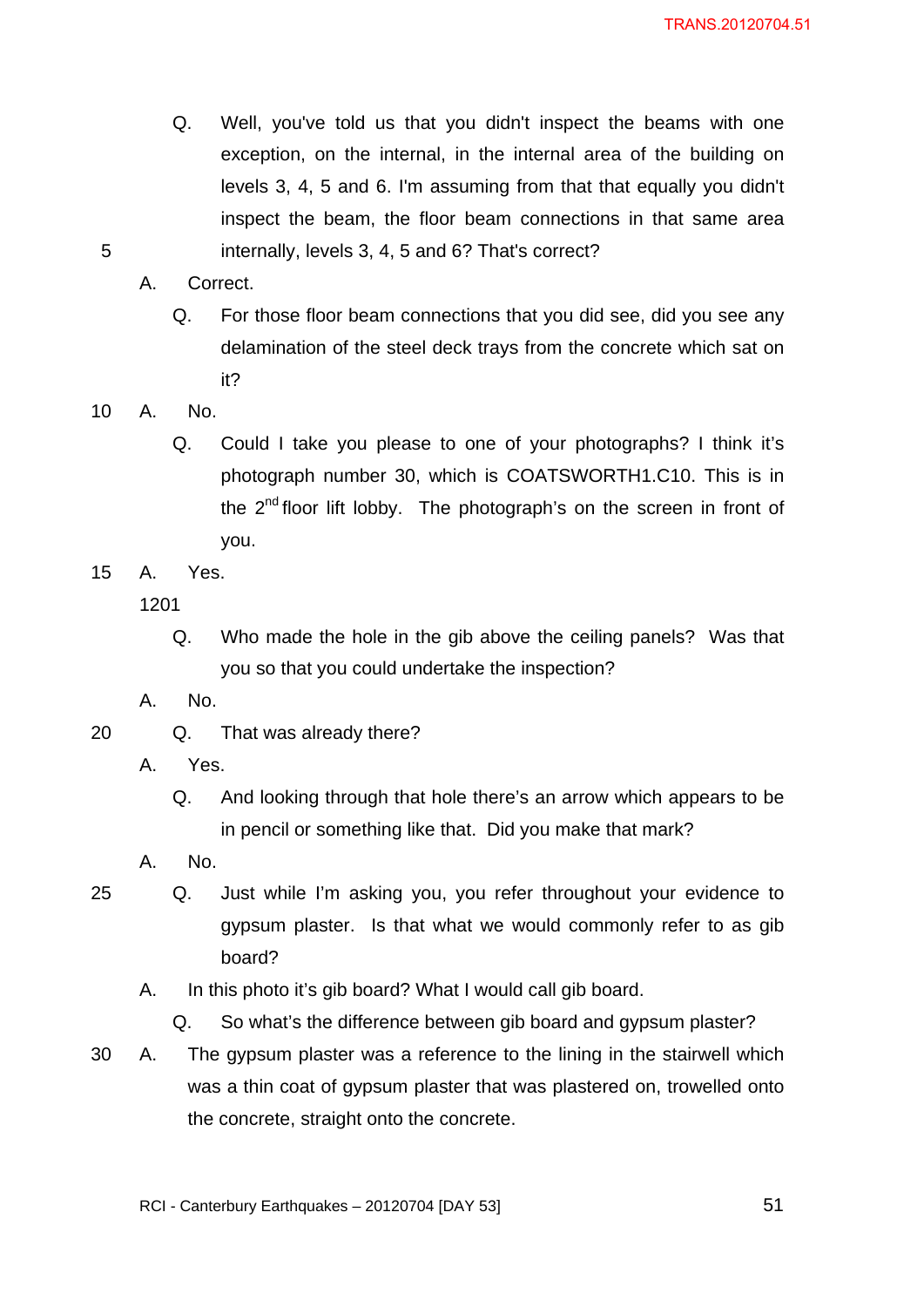- Q. Right, and in that photograph just while we have it, the arrow appears to be pointing to something. It looks to me like a wavy crack. Can you recall what you saw when you looked into that cavity?
- 5 A. Not specifically but I thought it was grout from the, um, concrete topping on the slab that had, um...
	- Q. Did you get up on a ladder to have a close look?
	- A. Um, I believe I was on a ladder.
- 10 Q. If I could just now turn to beam column joints. In paragraph 59 of your evidence you say that you removed ceiling tiles from several locations and could observe the joints in areas where there was no suspended ceiling. I just want to be clear about what you looked at. Given you've told me that you really only looked at one beam floor connection in the levels above level 2, that's on levels 3, 4, 5 and 6?
- 15 A. One internal
	- Q. On the internal area of the building, not the perimeter. Am I also correct in my assumption that in that area you looked at no more than one beam column joint?
	- A. Ah, yes.
- 20 Q. For the rest of the building where you could see the beam column joints and here I assume we're talking primarily about levels 1 and 2 occupied by CTV and possibly the perimeter although I'm not sure, approximately how many beam column joints did you look at?
	- A. Well it did include all of the perimeter joints.
- 25
- Q. Did it include all of the beam column joints on levels 1 and 2?
- A. Virtually, um, virtually all of them on level 1 yes, ah, on level 2 yes, sorry. The total number of joints that I saw, um, -
	- Q. It might help if document 486 -

## **QUESTIONS FROM JUSTICE COOPER:**

- Q. Are you in the middle of composing an answer?
- A. Yes.
	- Q. Just let him answer.
- RCI Canterbury Earthquakes 20120704 [DAY 53]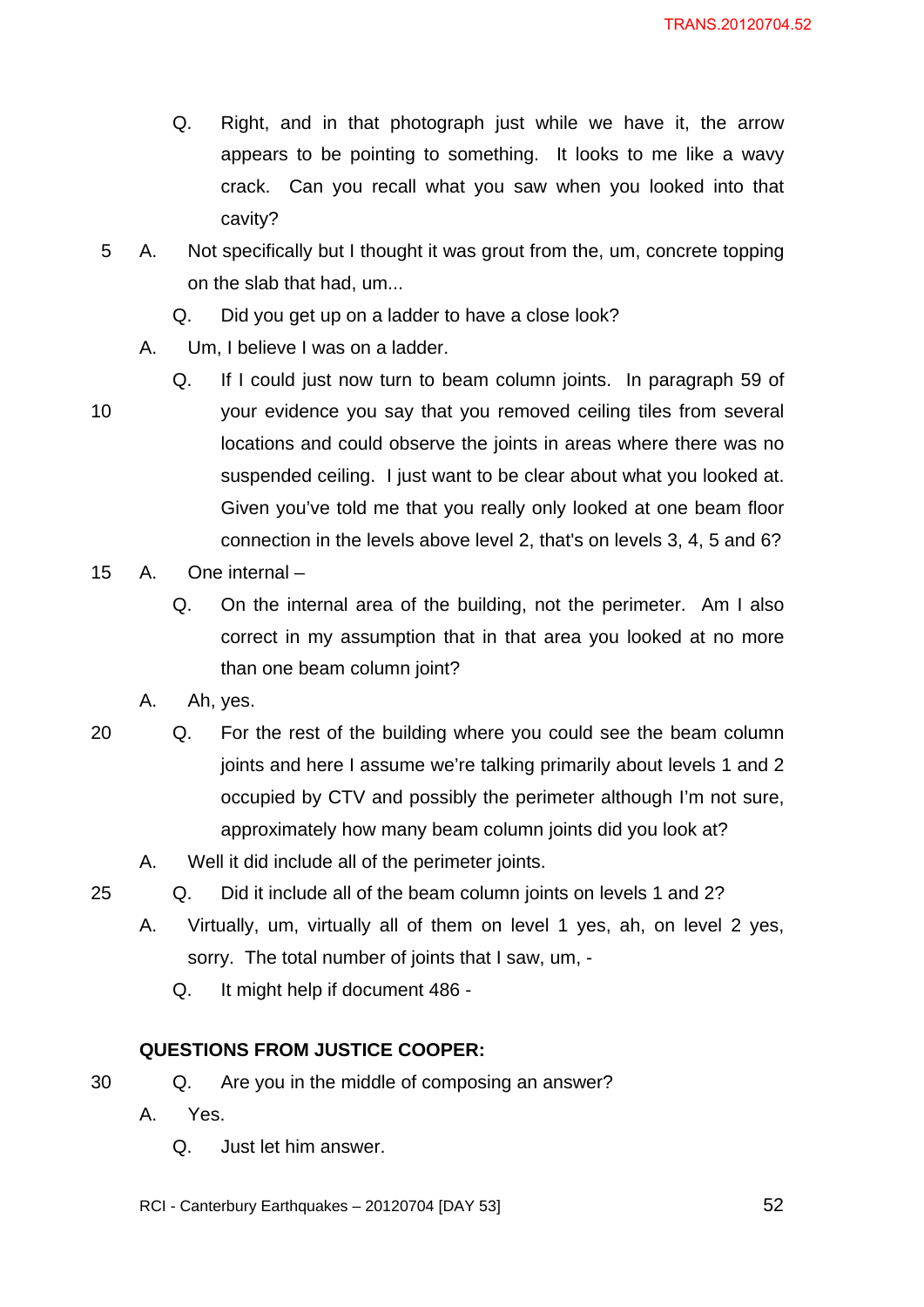#### **CROSS-EXAMINATION CONTINUES: MR PALMER**

- A. I would say in the order of 70 joints.
	- Q. That you would have looked at and probably about 50 that you didn't?
- 5 A. I haven't counted those, but maybe.
	- Q. And your evidence has been that you noticed no significant damage. What did you anticipate the internal structure of the beam column joints to be, given that you didn't have any plans?
	- A. I assumed it would be a standard type of connection with, um, reinforcing steel continuous through the column, top and bottom of the beam and with shear reinforcement in the column joint.
	- Q. In paragraph 60 of your evidence if I could just take you to that. You say here that you saw no evidence of anything other than occasional minor structural damage to the columns and beams, indicating that the steel in the columns and beams had not yielded and that the integrity of the beams and columns had not been compromised. Could I now just take you to some photographs. Could you please bring up the Coatsworth photos 1F, 7 and 8. Now we've seen those photographs before when Mr Weston was leading your evidence. My understanding, and if you could just please confirm, these are the photographs that you took during your initial inspection on the 29<sup>th</sup> of September. Is that correct?
		- A. Yes.
			- Q. And that's a photograph, as I understand it, of column 18 on the top floor?
		- A. On the top floor in the lift lobby.
			- Q. In the lift lobby on the eastern side. Is that correct?
		- A. Yes.
- 30

10

15

20

25

- Q. Now when you took those photographs you'll note if you look at the photograph on the left on the beam that joins the column you can see some minor cracking just immediately above the column to the left on the beam?
- A. Yes.

RCI - Canterbury Earthquakes – 20120704 [DAY 53]

 $\sim$  53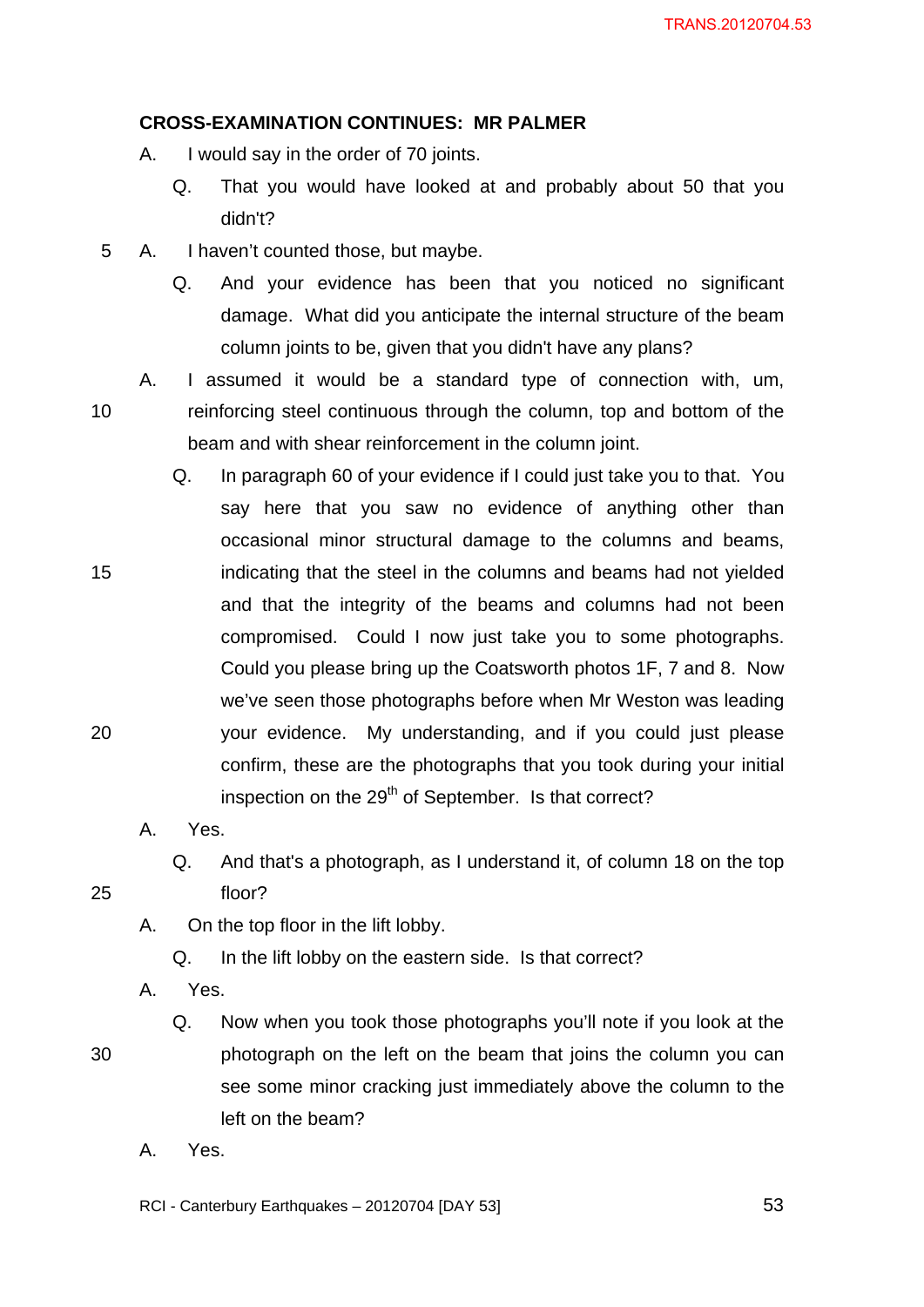- Q. Would I be correct in assuming that if there had been significant additional cracking on that beam you would have taken a photograph of it?
- A. Yes.
- 5 Q. If you could bring up now please photograph 1H34 and, likewise, this is, as I understand it, your photograph taken on 19 October, correct?
	- A. Yes.

15

20

- Q. And again, if you'd noticed significant cracking in the beam would you have taken a photograph of it?
- A. I believe so.
	- Q. Now could you please refer to photograph MAD2490454. Now I'm focusing here on the photograph on the right. This photograph of the evidence has been that this photograph was taken by Mr Higgins when he went to the building in February 2011 and you'll see the circled area which I think is his circle. He's circling a crack in the beam. Can you see that there?
- A. Yes.
	- Q. Did you see that crack in the beam when you were inspecting the building?
- A. No.
	- Q. If it had been there can you make an observation about whether you would have taken a photograph?
- A. I believe I would have.
- 25

30

- Q. Now turning to the south shear wall which you deal with at paragraph 60 –
- A. Excuse me. I think in that same photo you can also see the original damage that I photographed.
	- Q. Yes you can, and I think your evidence has been that was observed by you. So is that the case? You saw that original cracking and you considered that there was no significance to it?
- A. Yes.
- 1211

RCI - Canterbury Earthquakes – 20120704 [DAY 53]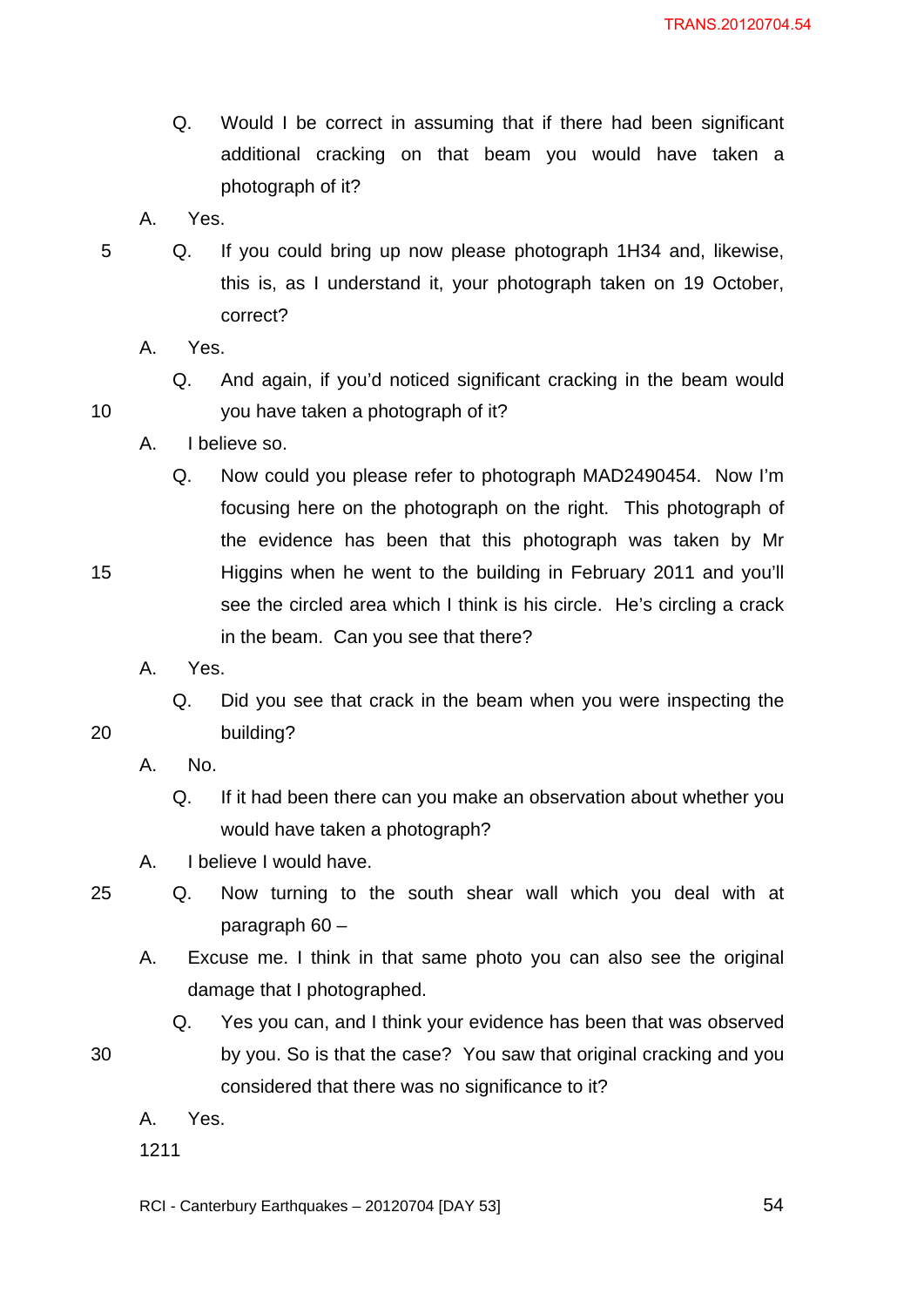- Q. Now at paragraph 61 and following you deal with the south shear wall. In paragraph 62 you say what you're looking for, which is cracks in the coupling beams and you say that you found no evidence of this. At 66 of your evidence you say you noticed fine diagonal cracking in the gypsum plaster on the inside of the first floor. Just to be clear, is that what we would call level 2?
- A. No. Well I don't think so. Which you're talking item 66 are you?
	- Q. Well paragraph 66 you say that you found some fine diagonal hairline cracking on the inside of the south shear wall at the first floor level of the building and I just want to be clear?
- A. And it's not the ground storey, that's the storey above.
	- Q. So that would be what we would refer to as level 2?
- A. Yes.
	- Q. And also you found cracking on the ground floor in the plasterboard lining, that is also what you say in paragraph 66?
- A. Yes.
	- Q. When you refer to "plasterboard lining" do you mean what I was referring to before, gib board?
- A. Yes.
- 20 Q. Like we saw in the photo? How many floors did you inspect internally for damage on the south shear wall coupling joints?
	- A. Just one I believe.
		- Q. Well you've referred to two here?
	- A. Oh, yeah.
- 25
- Q. So you're referring to levels, the ground floor level, level 1 and level 2?
	- A. The ground storey and the one above, yes.
		- Q. And you didn't inspect the coupling joints on the floors above?
	- A. Yes.

30 Q. You did?

A. Yes.

5

15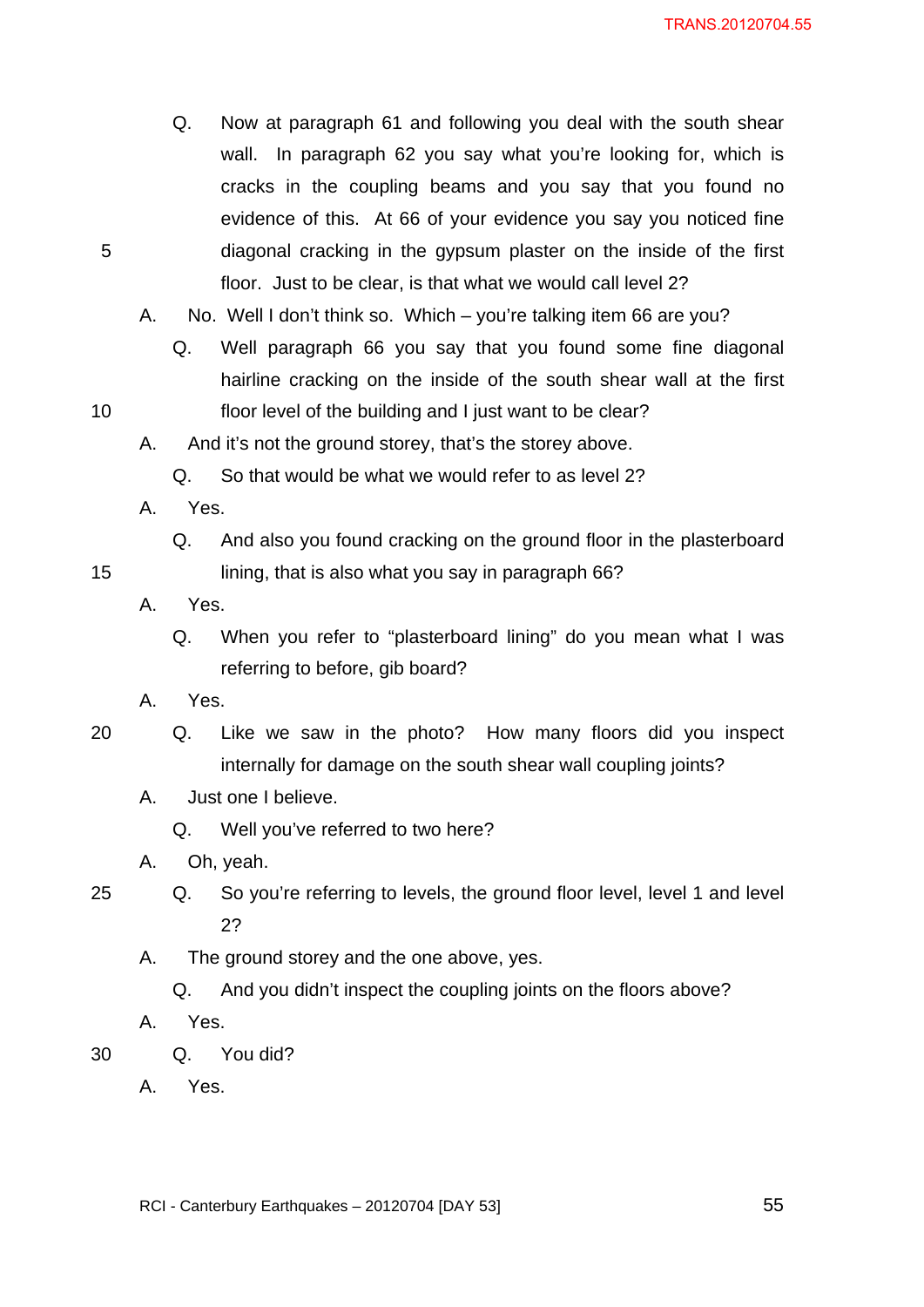- Q. Sorry, you said before you didn't but -- so you went to each coupling joint on each floor and inspected it. Were they all covered by plasterboard?
- 5
- A. The ground storey was the only one that had plasterboard across it. All the other storeys had the gypsum plaster, a thin skimmed coat of gypsum plaster.
- A. And on those other floors, presumably because you haven't mentioned it, you didn't notice any damage?
	- Q. Correct.
- 10 A. I take you now to photograph 75 which is 1E15?

## **WITNESS REFERRED TO PHOTOGRAPH 75**

- Q. Now this is identified as being the third floor fire escape. That would be the level 4 fire escape in the hearing language, would you agree with that?
- 15 A. I guess so.
	- Q. So that crack that's under somebody's foot, that's on the inside face of the south shear wall isn't it?
	- A. Almost.
		- Q. And is that crack immediately above the coupling beam for the level 4 floor?

20

25

- A. Yes.
	- Q. Now I'm only referring this to you because the evidence has been from Mr Frost and Mr Heywood that, and I don't know whether this is right or not, but there has been a suggestion that the floors might've separated from the south shear wall before the south shear wall fell on them. Could this crack be significant to such a scenario?
- A. This sill, so to speak, outside the door was plastered, um, so I believe it was a crack in the plaster, um, I also think that if there was separation going to be going on it would be at the line of the inside of the shear wall not part way up through the thickness of the shear wall.
	- Q. You mean by that, I assume, that you would expect to see a crack, if you could see it under the carpet rather than on the exterior, is that right?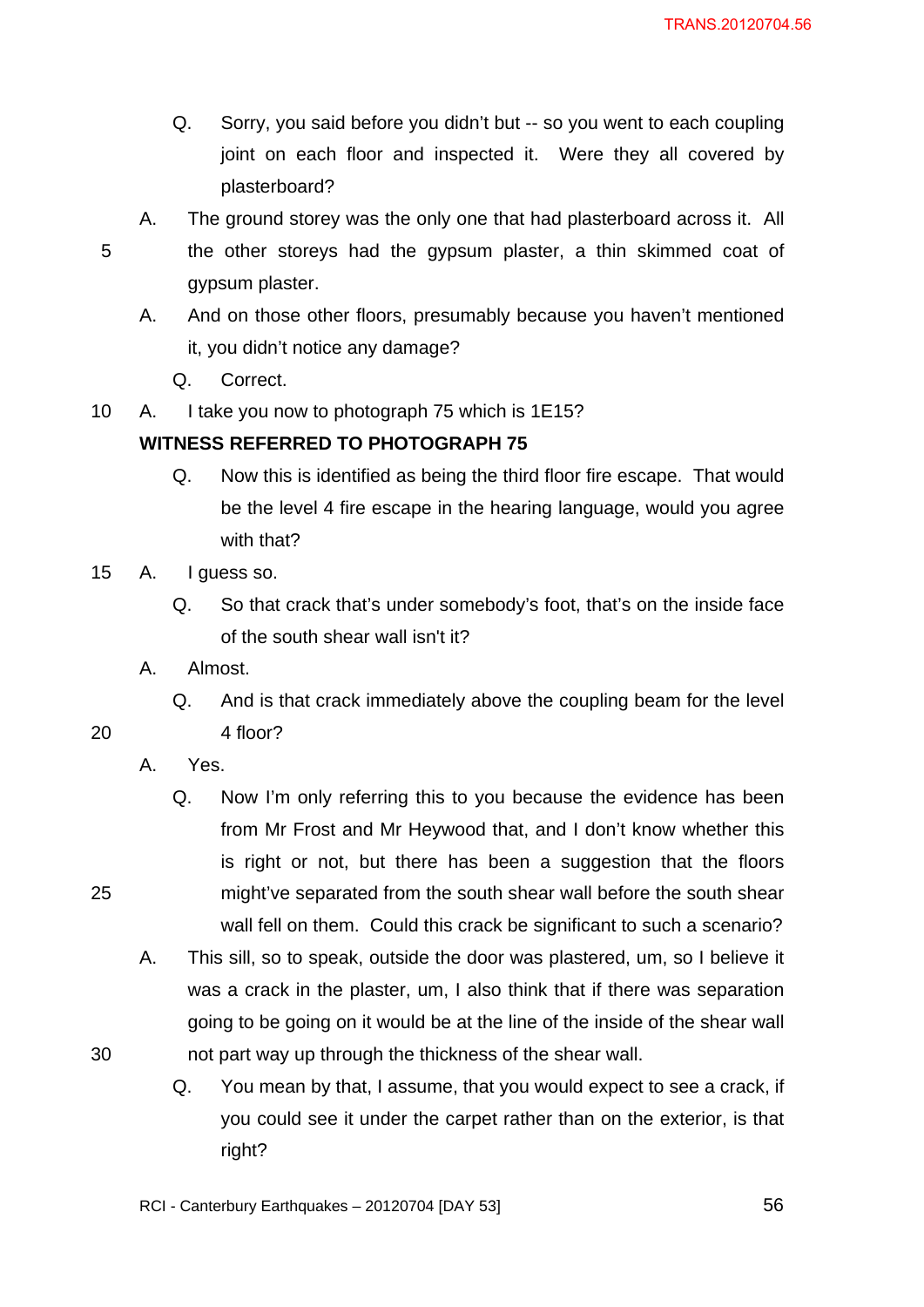A. Um, yeah, or along the line of the frame.

Q. You didn't look under any carpet did you?

- A. No.
	- Q. Is there anything else you would like to say about that before we leave it?
- A. I think that if there was separations going on here that there would've been other telltale signs as well. Um, you know, like skirtings would've been separated from the walls, um, door frames butting into the, into the back of the shear wall would've been separated.
- 10 Q. But you didn't notice any of that?
	- A. No.
		- Q. Anything else before you leave it?
	- A. Not that I can think of.
- 15

5

- Q. I'd now like to turn to the north shear wall. In summary of that evidence my understanding is that you saw some cracking but none of that cracking indicated to you any structural failure. Is that correct?
- A. Yes.
- 20
- Q. You refer at paragraph 45 of your evidence to cracks in the bathroom of somewhere between 0.2 millimetres and 0.3 millimetres in the gypsum plaster. Do you recall that evidence?
- A. Yes.
	- Q. If these cracks had opened up during the 4 September earthquake or any aftershocks, is it possible that the heavy load of the building could've closed the cracks up again so that they were relatively small?
- A. This is the cracks in the shear walls you're talking about?
	- Q. Yes?
- A. I think that's unlikely.
- 30

25

- Q. What about more generally, any other cracks that you saw that might've been opened and closed due to the weight of the building, would you accept that that's a possibility?
- A. I think you would see more damage.

RCI - Canterbury Earthquakes – 20120704 [DAY 53]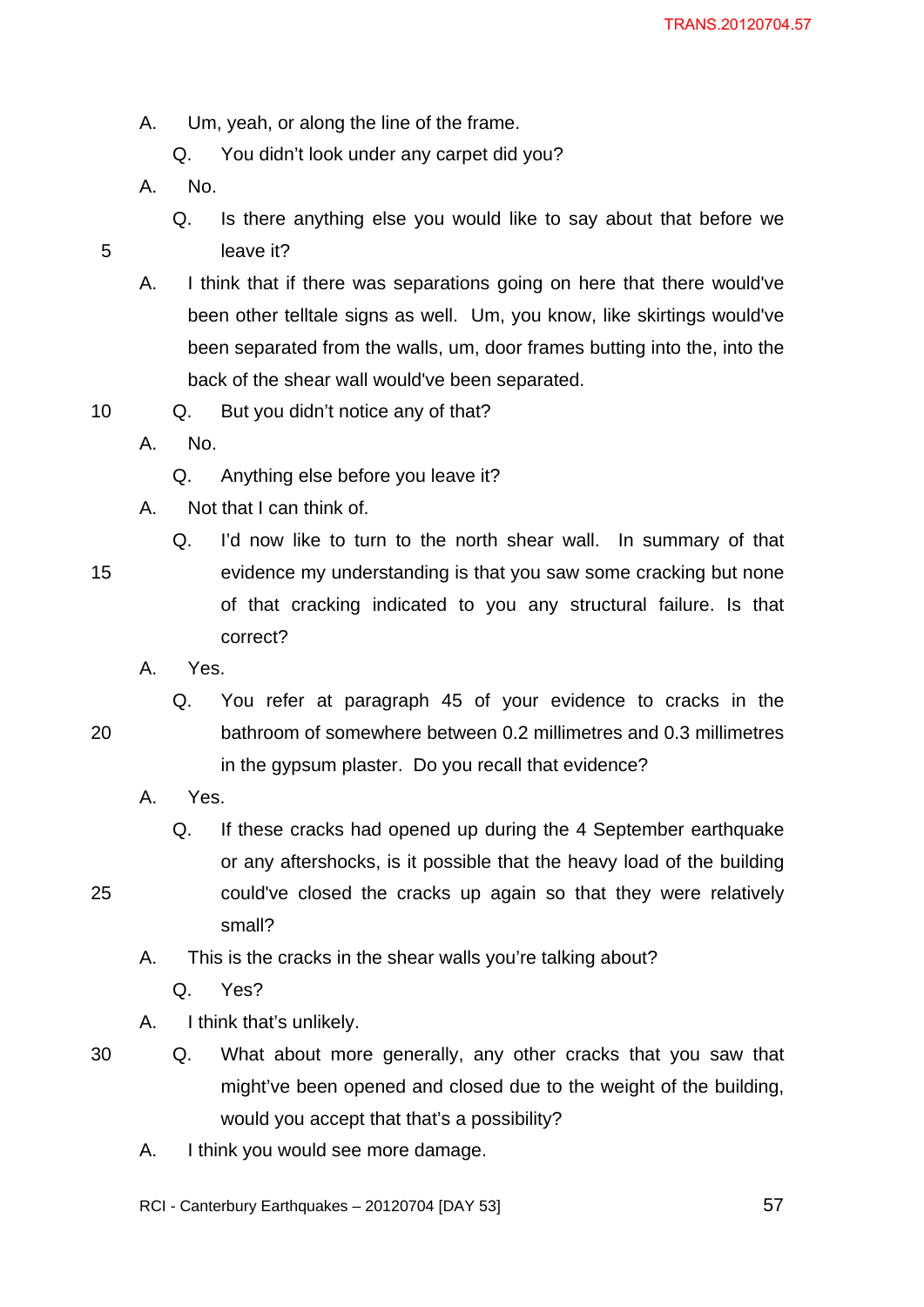Q. Dealing with both shear cores, if I could just bring up photograph 1C.5? I think this is photograph 25.

## **WITNESS REFERRED TO PHOTOGRAPH 25**

- Q. You can see there some cracking between the columns and the plasterboard wall. I think your evidence at paragraph 57 if you want to check it talked about distortion of the internal wall linings of some seven to eight millimetres?
- A. What paragraph?
- 10 Q. Five seven, 57. "In a number of places I observed gaps of approximately seven to eight millimetres at ceiling level between the plasterboard wall and structural columns." My first question is, is this photograph showing the sort of cracking that you're referring to there in your evidence?
	- A. Yes.
- 15 Q. Would you accept from me that to see cracking of that dimension, that that would indicate inter-storey drifts of the building of at least some 10 millimetres?
	- A. I don't know about the amount.

20

5

- Q. You also refer to unrelated to this photograph, that there was cracking in the ground floor southern shear wall and you recommended inspection of that. What did you anticipate was the cause of the cracking?
	- A. In the shear walls?

1221

25 Q. Mmm?

- A. Earthquake loads on the structure.
	- Q. You recommended further inspection but you never undertook that further inspection did you?
- A. No.

30 Q. Are you aware of whether anyone else did?

- A. No.
	- Q. In paragraph 90 of your evidence dealing with a different topic, windows, you say that you observed there was one broken window
- RCI Canterbury Earthquakes 20120704 [DAY 53]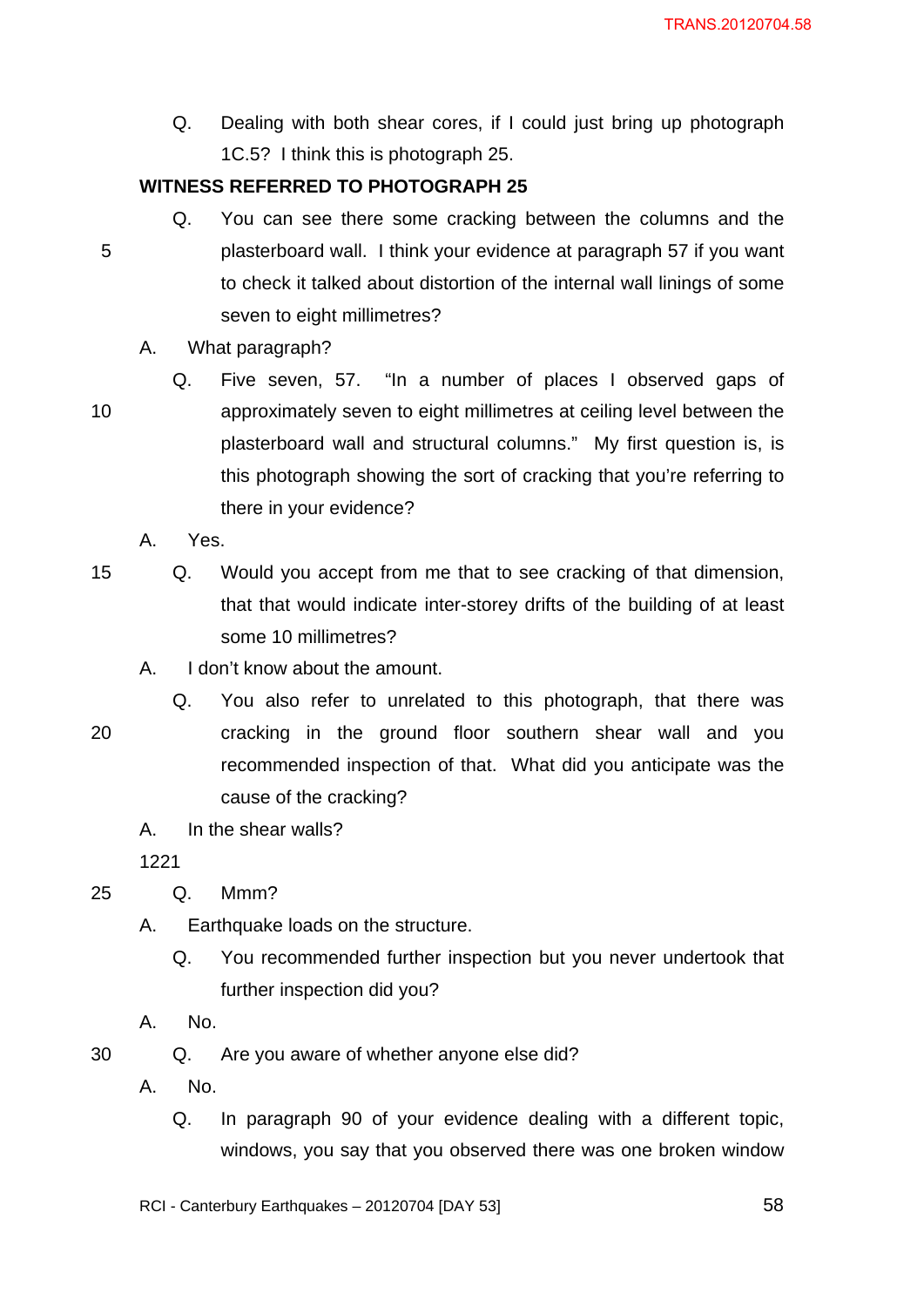on the east wall of the third floor, most likely due to the earthquake and the rubber seal had come loose on another east wall window at the ground floor and then you say, "I observed no other damage to the windows." Now if I could just refer you please to Mr Reynish's evidence and if you could please bring up the Reynish witness statement, he is a painter at -- it is REYNISH.0001 at page 3.

## **WITNESS REFERRED TO REYNISH.0001 PAGE 3**

- Q. Now Mr Reynish's evidence the he went to the building in mid February and under that heading of, "Windows," if you just read to yourself those paragraphs 9 through 11?
- A. Yes.

5

10

25

Q. Now if you also - now could you please bring up photograph 5 and 6 if that is possible to do both together or pages 5 and 6.

## **WITNESS REFERRED TO PAGES 5, 6**

- 15 20 Q. Here Mr Coatsworth, Mr Reynish's evidence was that the cracking he observed in the windows is where he has marked the X's on level 6 on the eastern side of the building and he has given a diagram figure 1 on the right-hand side showing the movement between five and 10 millimetres at the bottom and 20 millimetres at the top of the window. Firstly, did you make an inspection of these window areas on level 6?
	- A. Yes, I believe I did.
		- Q. And given what you have read about his evidence that he saw these gaps opening up between the windows, window frames and the columns, do you recall seeing something similar or anything similar when you inspected the building on 29 September or 19 October?
	- A. No. Can I add something to that?
		- Q. Yes?
- 30 A. I do not understand Mr Reynish's evidence. He talks about the windows being in the concrete frame of the building, in fact, the windows were inside the concrete frame, they were – the columns were outside the line of the window so the column to the windows did not abut against the columns at all.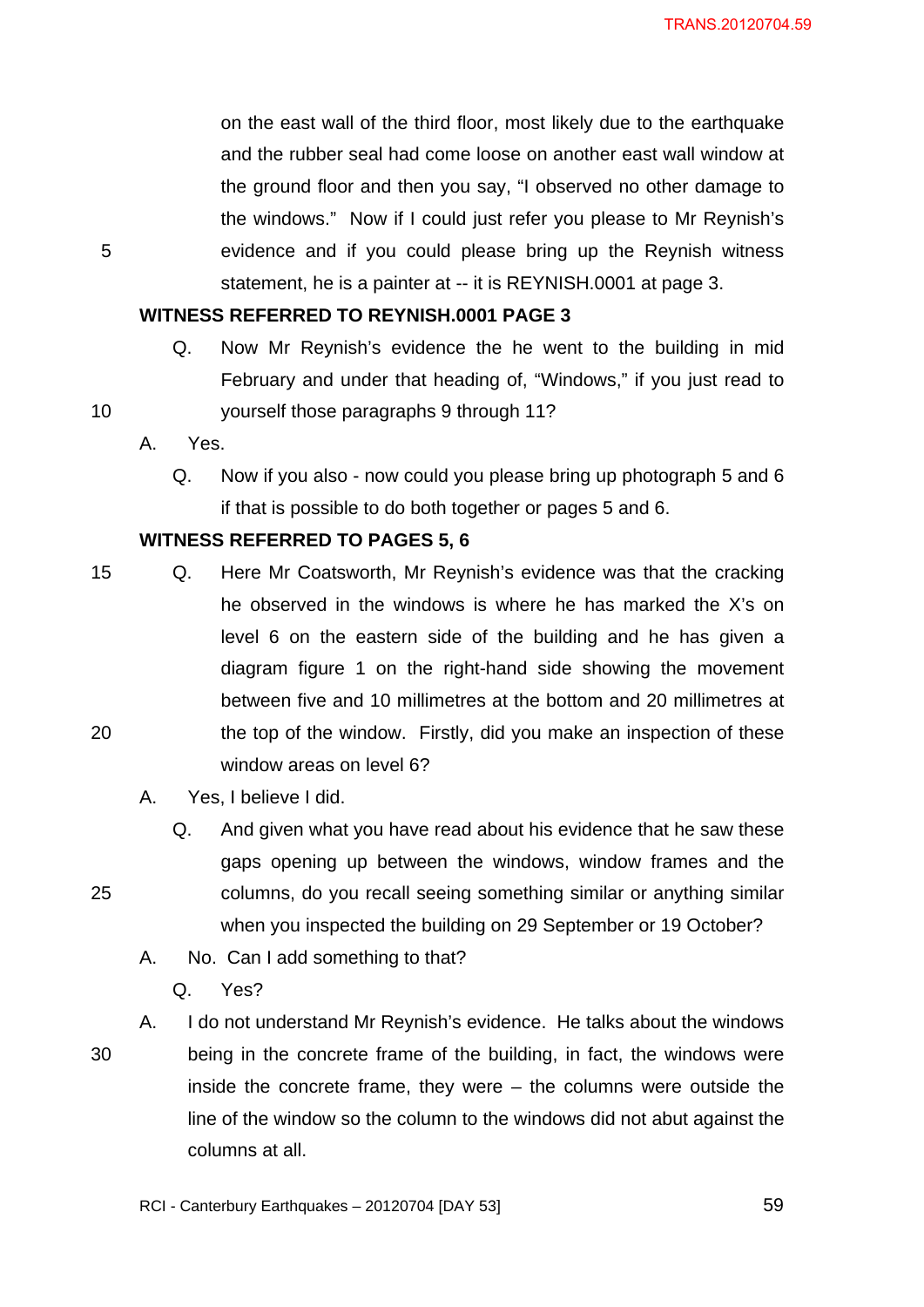## Q. Okay, thank you for that. Is there anything else you want to add?

- A. No.
- 5
- 
- particular of the beams, the beam floor connections, the columns, the beam column joints, would you accept from me that you inspection was really primarily focused on what you could easily see on levels 1 and 2 where there were no, where an absence of ceiling panels and around the parameter of the building?

Q. In summary, given the way you approached the inspection in

- A. No I wouldn't accept that.
- 10

15

Q. But you didn't go into the beam column joints and the beam floor connections or the beams in the internal areas of the building, did you?

- A. With the exception of that one tile that I lifted.
	- Q. So you didn't while you looked you say, your evidence has been that you looked every column, you didn't look at every beam column joint or every beam, did you?
- A. No.
	- Q. If you had, what do you think -- what do you now think might have been there to be observed that you might have missed?
- 20 A. I don't think there would have been any significant damage.
	- Q. That deals with your inspection, I am now going to deal with your report, and we have established that you were essentially preparing an engineer's observation of damage report, in fact it's – you'd accept that wouldn't you?
- 25 A. No, I probably said the wrong thing when I agreed to your statement earlier on. It wasn't a damage inspection this was an assessment of the building.
	- Q. It wasn't a structural –
	- A. The damage -
- 30 Q. - analysis was it?
	- A. No it wasn't a structural analysis, but it was an assessment of the building and the damage report was a part of that.
		- Q. What did you expect the outcome of your work to be?

RCI - Canterbury Earthquakes – 20120704 [DAY 53]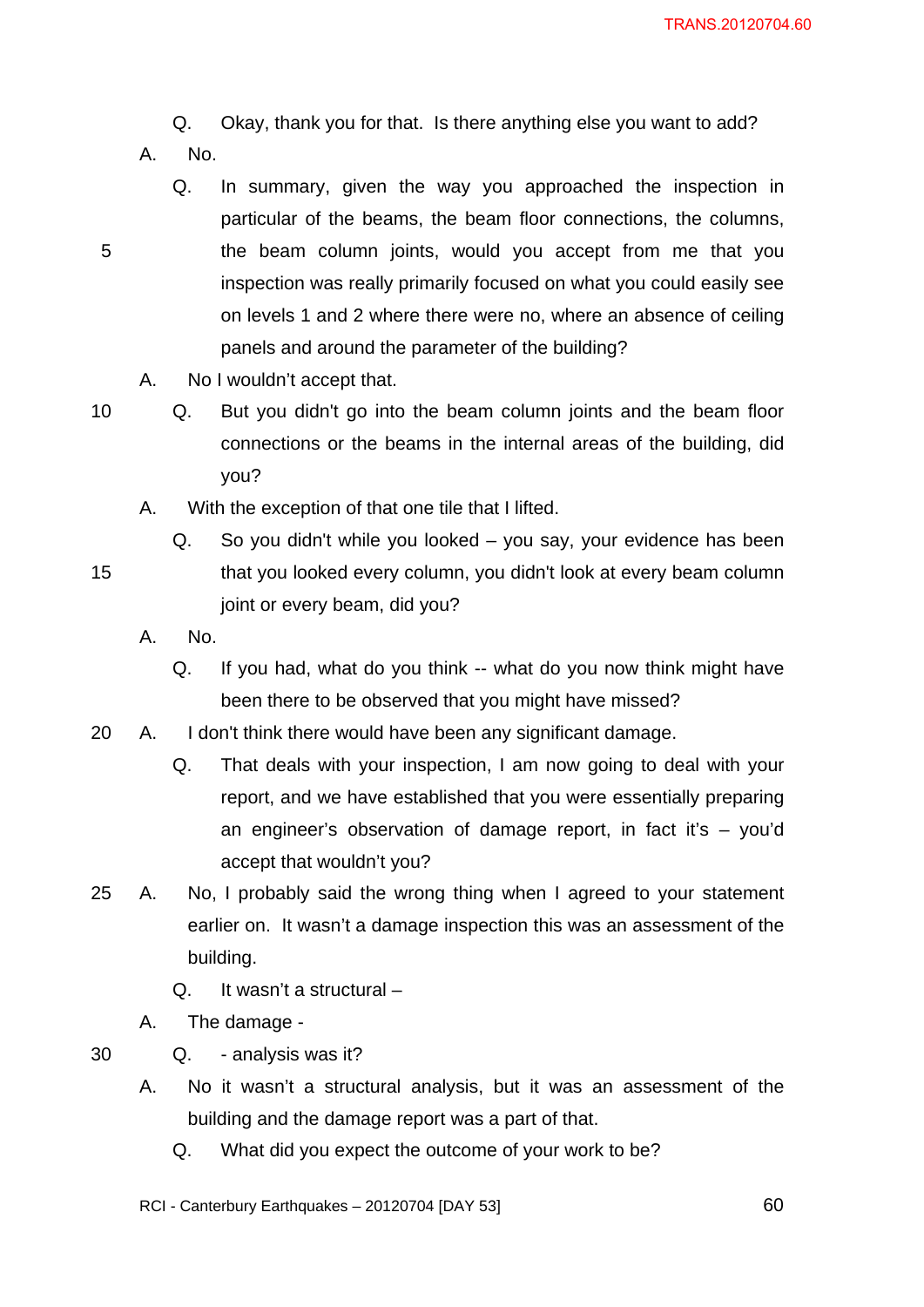- A. The outcome?
	- Q. Yeah, what did you expect would happen with your report?
- A. I expected that Mr Pagan would have quantified the damage that I reported and that he would have – and the contracts would have been arranged to repair it.
- 5
- Q. Did you expect to be involved in that repair work as engineer?
- A. Yes, yes I did.
	- Q. Would it be fair to say that prior to doing your report you didn't expect that to be the end point of your engagement?
- 10 A. Prior to doing my report?
	- Q. Yeah?
	- A. I guess that's hard to answer because I didn't know what my report was going to say prior to repairing it.
		- Q. Did you expect that you might be called back for further inspections if there were any further aftershocks?
	- A. Well I was, in fact, called back for one.
		- Q. Yeah. But did you expect that when you prepared your report?
	- A. It didn't come as a surprise.
		- Q. Did you ever contemplate before, during or after your investigation
- 20

- and report that the result of your work might result in closure of the building?
- A. Um, I don't know that I speculated on that at all but if I had seen anything to warrant it I would have closed the building, yes.
	- Q. Before you did your inspection and report did you expect that that was a likely outcome?
- 25

- A. Before I did my inspection and report?
	- Q. Yes?
- A. I don't think I had any expectation.
	- Q. Well, didn't you expect it to be a damage report which, indeed, it ultimately proved to be?
- A. Sorry, say that again?
	- Q. Didn't wasn't your expectation that you were going to give a report on the damage the building had suffered?
- RCI Canterbury Earthquakes 20120704 [DAY 53]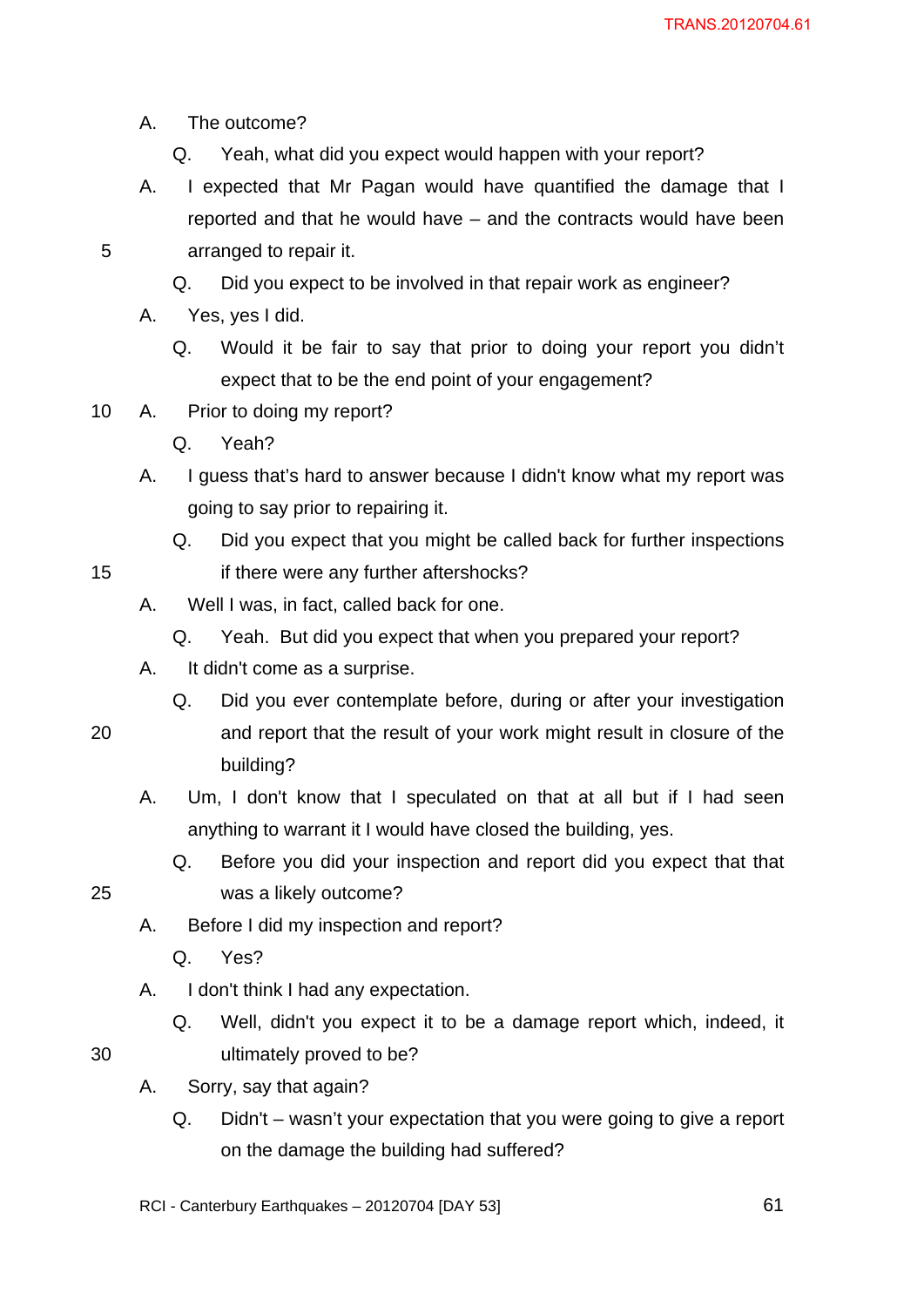- A. No.
	- Q. Well that is what you said you were going to do in your proposal, that's, what you did, isn't it, you prepared a damage report?
- 5 A. Yeah it was an assessment of the building that included reporting damage.
	- Q. Now in your report you made a few repair recommendations, you recall those?
	- A. Yes.
- 10 15 Q. You recall, and I won't go through them all, but there was the injection of epoxy in certain areas, removal of spalling plaster which we've discussed this morning already. There was some treatment of steel corrosion on the north-west corner and there was some investigation and repair suggested for the western wall, for the sealant. After you gave your report to Mr Drew on the 8<sup>th</sup> of October and before you returned to the building on the  $19<sup>th</sup>$ , did you follow up with him in any way as to how your recommendations were to be carried out?
	- 1231

20 A. I don't have a specific recollection of it but I believe that he was reported as saying that I talked to him about concrete repair people and it's possible.

- Q. Okay, so to answer my question, are you saying that you don't have any specific recollection of any contact with Mr Drew in relation to your recommendations?
- 25 A. I can only say I think it's likely.
	- Q. But you don't have any recollection, is that right? It's not a hard question. You either have the recollection or you don't.
	- A. Mmm, I'm just trying to remember whether I did or didn't. What were the dates you mentioned after the report?
- 30 Q. After your report until the  $19<sup>th</sup>$  of October. If I just put it in context, you've told us very clearly in your evidence that after the 19<sup>th</sup> of October you didn't have anything more to do with the building, I'm just wondering what you might have done in relation to the building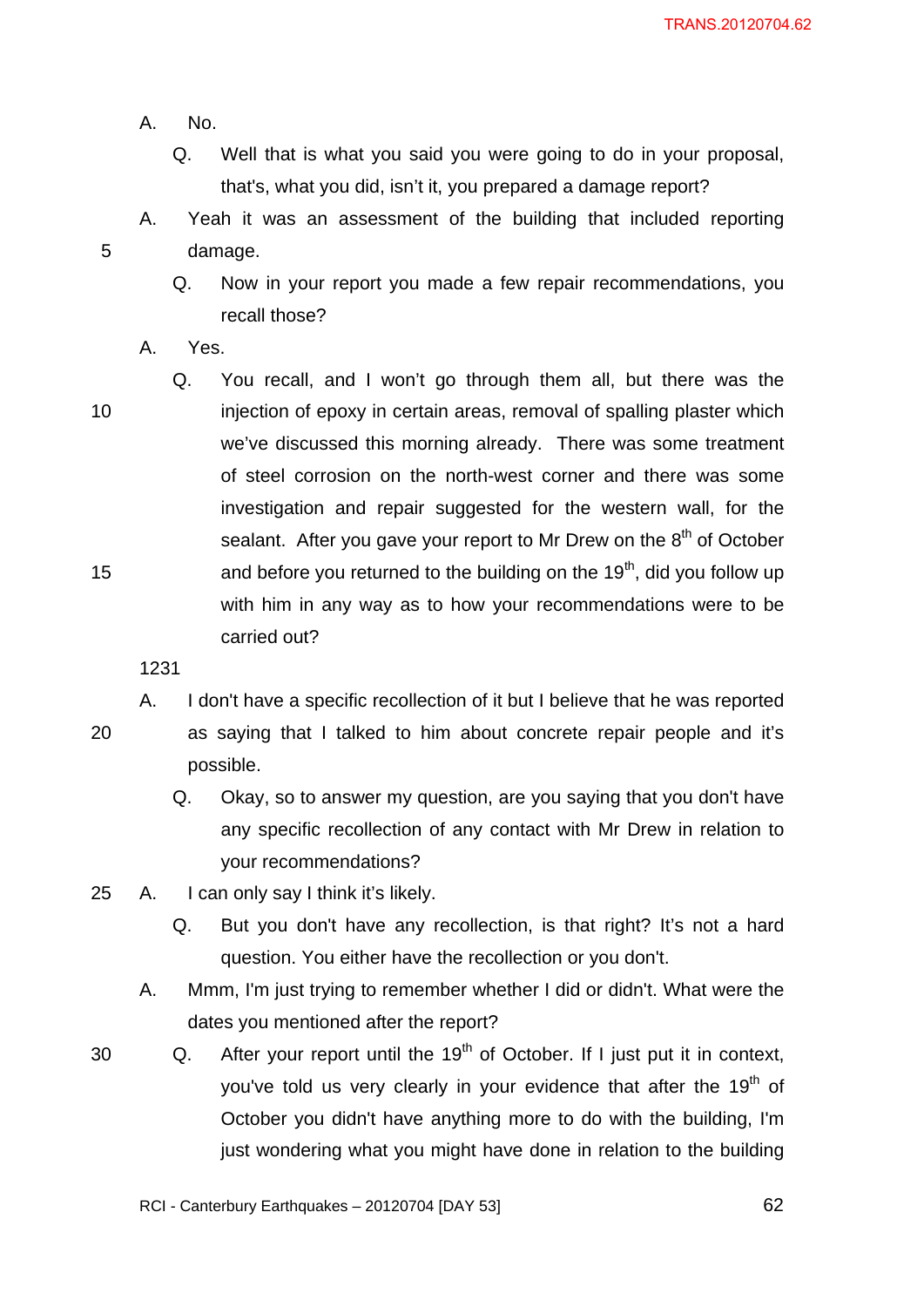- A. Well I accept that I probably discussed with John Drew the repair, the names of the repair people.
- 5 10 Q. I don't want to labour this. I'm not putting any proposition to you. I'm asking a very open question, did you or did you, do you or do you not recall having had any further involvement with the building between the 29<sup>th</sup>, between the 8<sup>th</sup> of October and the 19<sup>th</sup> of October? Don't feel you have to give me an answer that you're not comfortable with, either you did, or you do or you don't recall?
	- A. I think to answer that question I'd want to look back on my diary and so on.
		- Q. So, just to round this off, can we take it that you can't recall anything specific, but if you looked at your diary you might remember something?
	- A. Possibly.
		- Q. Before you completed your report your evidence at, I think paragraphs 95 and 96, is that you spoke to several people about your report?
- 20 A. Yes.
	- Q. Several people about many aspects of your report? You said that you did that by way of peer review but it wasn't really a peer review was it? In the conventional sense? Correct?
	- A. I believe it was.
- 25

- Q. Well really what you were doing here is seeking guidance wasn't it as to the tentative conclusions that you'd come to?
	- A. Is that not a peer review?
		- Q. Well –

## **JUSTICE COOPER ADDRESSES MR PALMER:**

- 30
- Q. I'm not sure we're going to be concerned about whether it fits some precise definition of peer review, are we?
- A. No, we're not.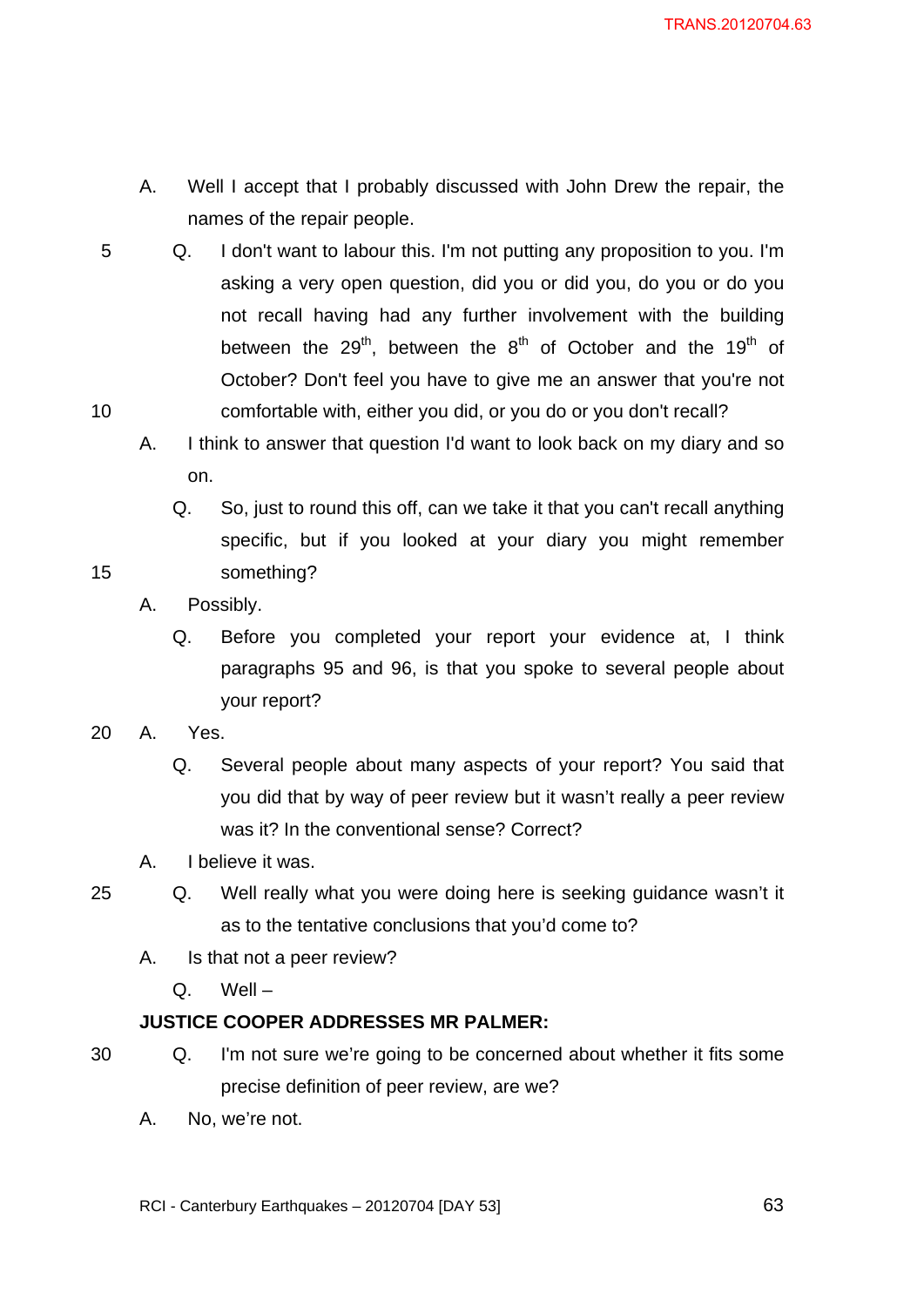- Q. Because what he says in paragraph 95 is, "This form of peer review is useful." So he regarded it as a form of peer review.
- A. I'll side-step this.

## **CROSS-EXAMINATION CONTINUES: MR PALMER**

- 5 10 Q. What is what you call a peer review? I'm just wondering why you felt the need to go to so many people before you concluded your report and, perhaps it appears to me, and you correct me if I'm wrong, that you did so because those aspects of your report you weren't entirely comfortable with without speaking to somebody with further knowledge, is that correct?
	- A. I wouldn't say that, no.

- Q. When you completed your report you were working on the general observations that you had about the nature of the building, whatever information you did have access to about the 4 September earthquake but not including seismic records and your report then deals specifically with your observations and repair recommendations. Why didn't you include cautions about the limitations of your report, in particular about not having – about the value of your report without having sighted structural plans?
- 20 A. Well I thought I did say that.
	- Q. You didn't include a recommendation to carry out further investigations when the structural plans might become available did you? Did you have a discussion with Mr Drew about the desirability of doing so?
- 25 A. I had no expectation about when the drawings would be available. I think the answer, sorry, repeat your question?
	- Q. Well, did you have a discussion with Mr Drew about the desirability of carrying out further assessment when the structural plans became available because I don't see it in your report?
- 30 A. No I don't think I did.
	- Q. What about if there were to be further earthquakes or aftershocks did you give any recommendations about the action that Mr Drew or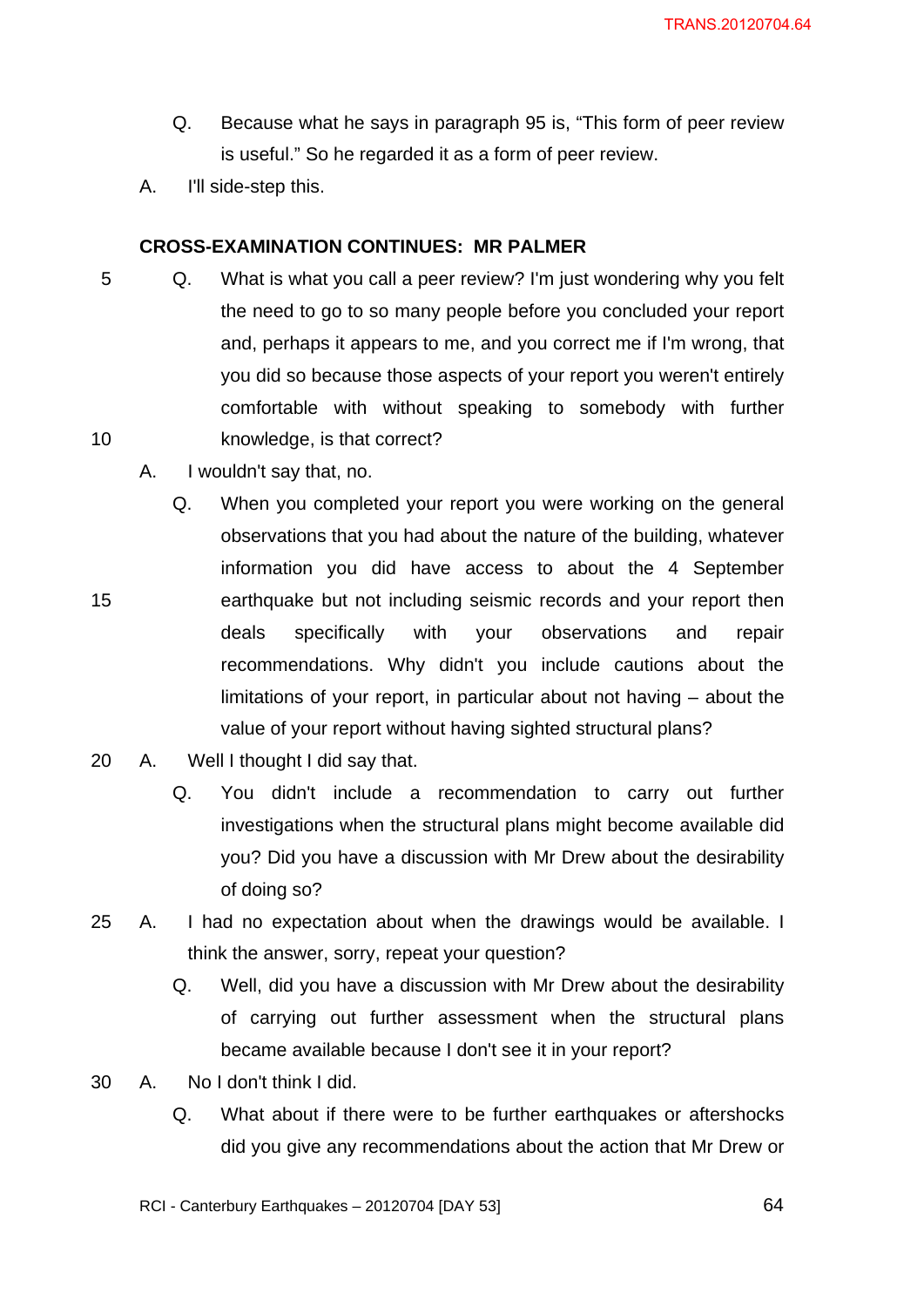the owners should take? I don't see it in your report so did you do it in some other way?

- A. No.
- 5

10

- Q. Your report is what it is which is a damage report, it's not a structural analysis. Did you, it's not included in your report so did you suggest to Mr Drew that a full and proper structural analysis should be undertaken in the period following provision of your report? Did you make that suggestion?
- A. I made that suggestion in my proposal.
- Q. Okay, but not in your report?
	- A. No.
		- Q. Did you speak with Mr Drew or the owners about again, it's not in your report, the timing of the repair work that you'd recommended? Did you give it any urgency or priority?
- 15 A. I think I said as soon as possible.
	- Q. Did you, it's not in your report, did you say that to Mr Drew?
	- A. I actually said as soon as practical.

## **JUSTICE COOPER:**

- Q. In the report?
- 20  $\,$  A. In my email of the 19<sup>th</sup> of October.

## **CROSS-EXAMINATION CONTINUES: MR PALMER**

- Q. In paragraph 107 you make it clear that you weren't asked to consider whether the building was safe to occupy, you say, "To the best of my recollection I was not asked if the building was safe to occupy." Now as I understand your report you don't make any comment specifically about its safety for occupation, do you?
- A. No. I think that's right.

1241

30

25

Q. But instead you use language that might suggest it's safe to occupy. You say, as I read your report that it had no obvious structural failures and performed reasonably well. Do you recall those aspects of your report, on page H5. "There is also some minor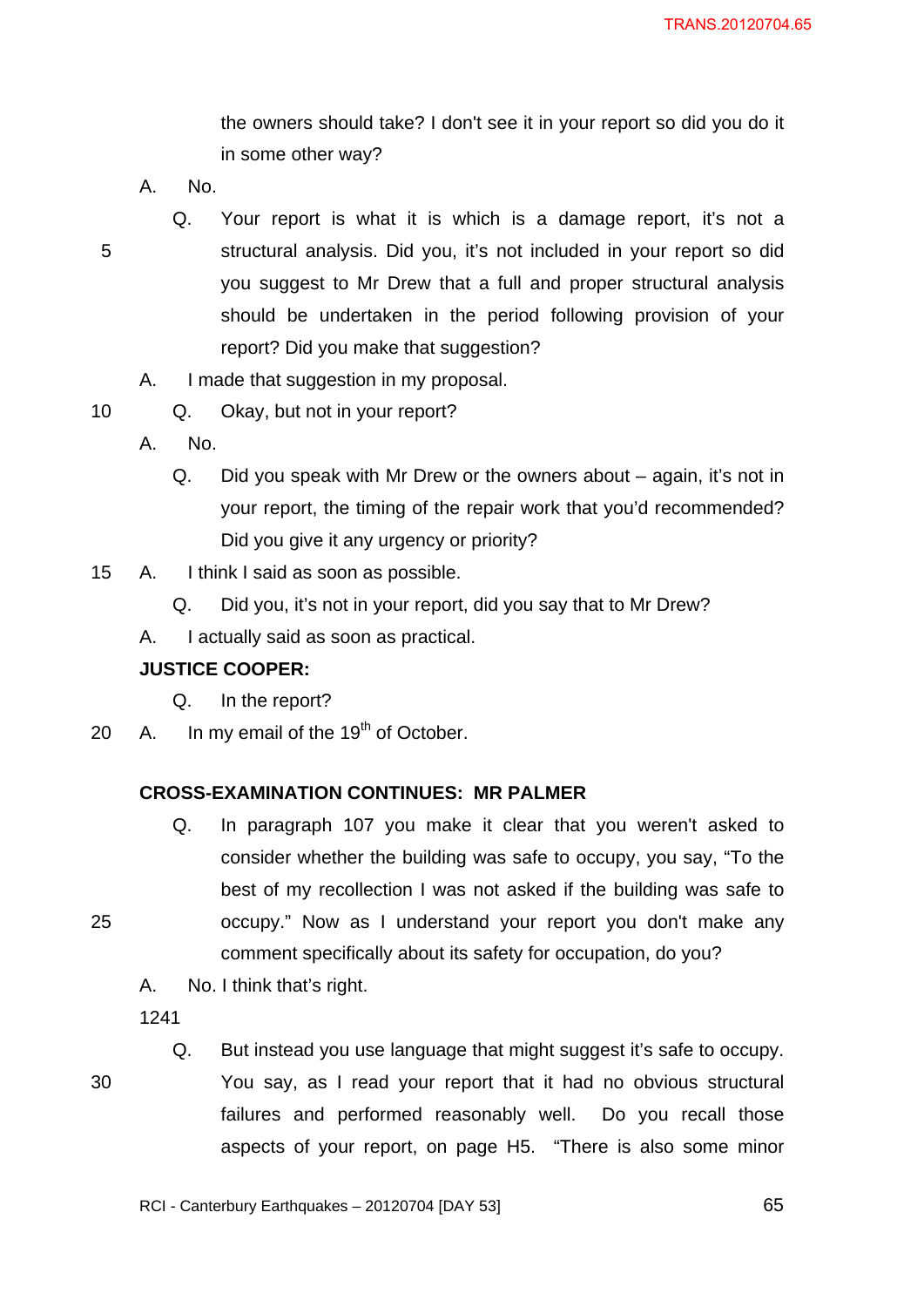structural damage but there are no obvious structural failures. In that respect we believe that the building has performed reasonably well." Effectively the second page of your report. Do you recall saying that?

- 5 A. Um, if I wrote it here then I must have said it.
	- Q. Well it's in the second paragraph there under the heading "Seismic Performance of the Building". It's on the screen in front of you.
	- A. So what is your question?
		- Q. I didn't hear that, I'm sorry?
- 10 A. So what is your question?
	- Q. My question is, having said that, is this code for your view that the building was safe to occupy in your view at the time?
	- A. Yes.

15

25

30

- Q. Could you be completely certain about any of those conclusions when you didn't perform a structural analysis?
- A. I think if a building goes through a design level earthquake with limited damage.
	- Q. So your answer is that you were confident. Is that right?
- A. Yes.
- 20 Q. And on that basis the building was safe to occupy in your view at the time. Is that correct?
	- A. I didn't say that and the word 'safe' is a relative word.
		- Q. In normal circumstances?

A. What I was saying was that the capacity of the building hadn't been significantly reduced.

- Q. You're aware of the New Zealand Society of Earthquake Engineering document I think you refer to this at page 115 c. of your evidence – "*Assessment and Improvement of the Structural Performance of Buildings in Earthquakes".* You've mentioned that specifically. Were you also aware of the NZSEE Guidelines for Territorial Authorities?
- A. Not in any detail although the rapid assessment forms come out of that document.

RCI - Canterbury Earthquakes – 20120704 [DAY 53]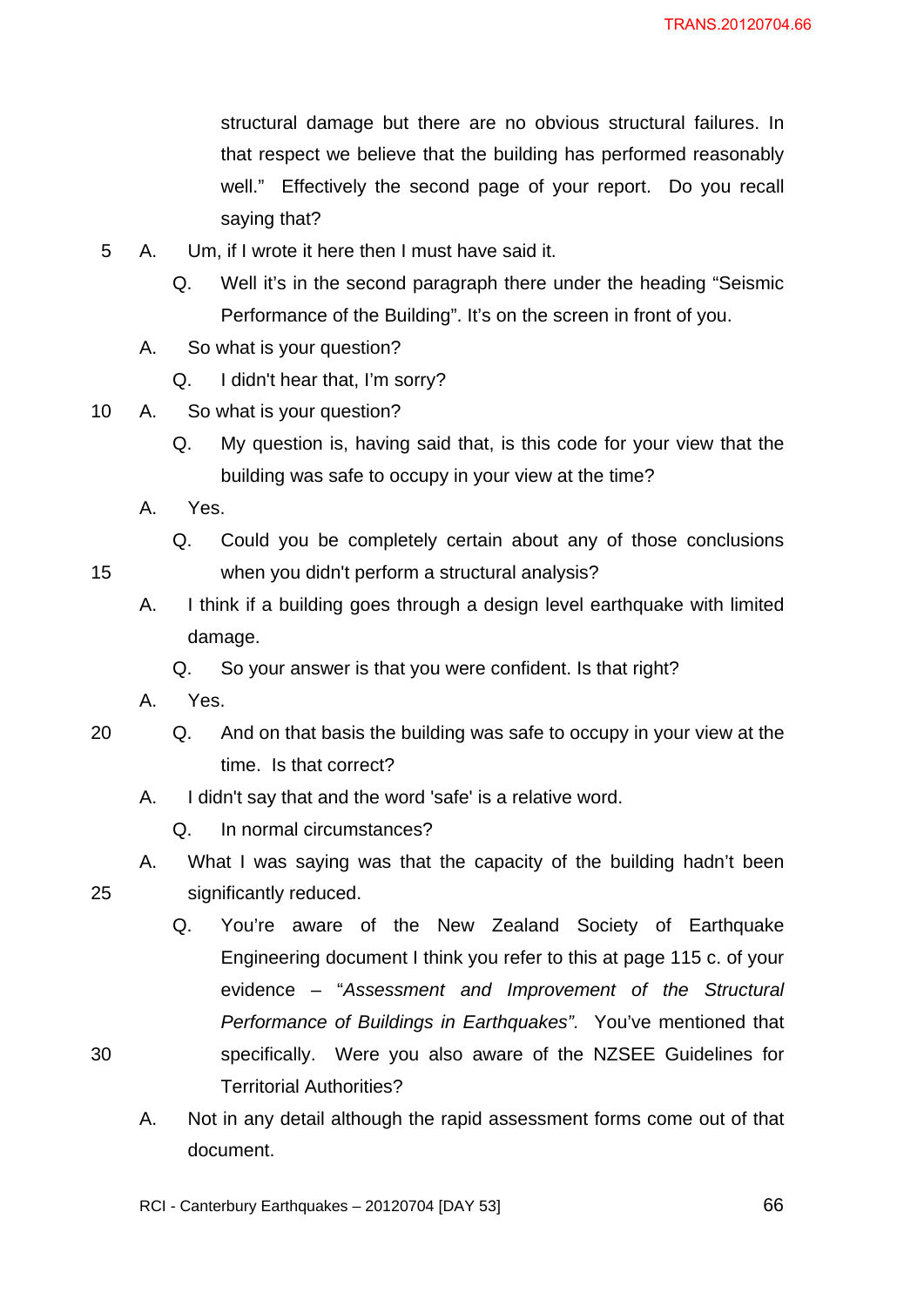- Q. Yes, but when you did your inspection were you aware of that document and what it was suggesting should be followed in terms of a process post-earthquake?
- A. Um, my understanding of that document is that it's aimed at territorial authorities and that the, um, and the way that they carry out their duties.
	- Q. Well my question was, were you aware of this document at the time you did your inspection?
- A. I wasn't familiar with the document apart from the fact that I'd seen the rapid assessment form.
- 10

15

25

30

Q. Did you know anything more about the rapid assessment forms other than what you'd seen on the forms themselves stuck to the buildings?

- A. I'm not sure.
- Q. Well, did you make it your business to understand what they meant, what their limitations were, what they were intended to achieve. Did you understand that?
- A. The forms?
	- Q. Well the level 1, level 2 assessments?
- A. Basically, yes.
- 20 Q. And where did you get that information from?
	- A. I can't remember specifically. I talked with other engineers and I did attend some of the, um, well they're not seminars, the meetings they had at the Emergency Centre.
		- Q. Were you aware that any detailed engineering evaluations that followed a level 1 and 2 assessment process was intended to ascertain the extent of structural damage. Were you aware of that?
	- A. Um, I believe that's what I did in my assessment.
		- Q. You mentioned before the fact that the building had at least undergone a design event and I think that's your evidence anyway. You've made it very clear in both your report and in your evidence that you were aware of that fact. Do you recall that?
	- A. Yes.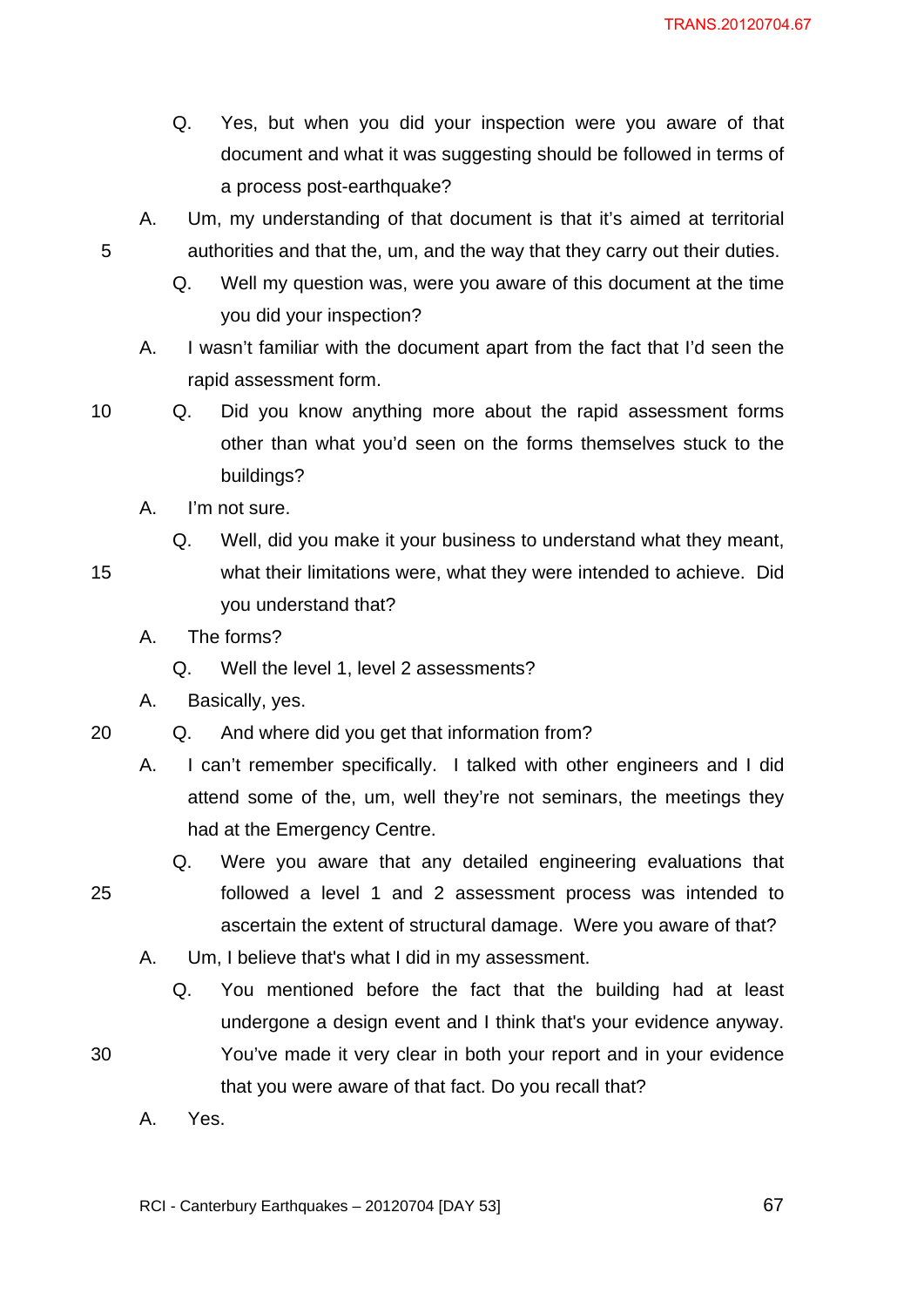- Q. And by design event in paragraph 14 of your evidence you've clarified that to mean generating seismic loads that reach design loads for many structures. In your report you note that the 4 September earthquake produced ground accelerations in Christchurch similar to those required for current design of new buildings and you also state that the 1980s design code for the CTV building was similar or lower than current requirements. So, do I take it from all of that that when you wrote your report you had come to a conclusion that the CTV building had been through a magnitude of earthquake that it was designed for?
- A. Basically or thereabouts.
	- Q. So when you went to inspect it you expected to see damage?
- A. Yes.

10

15

Q. And in fact that's what you found; you observed considerable damage to the linings and finishings?

- A. Yes.
	- Q. And as we've just looked at before you noted minor structural damage, albeit that you didn't see any obvious structural failures?

A. Yes.

- 20 Q. You were also aware of, and you were aware that the building had performed reasonably well, and you had also mentioned in your report that you anticipated aftershocks as well?
	- A. (no audible answer 12:48:46)
		- Q. Taking into account those facts did you give any technical consideration to the internal effects of the 4 September earthquake and subsequent aftershocks?
	- A. What do you mean by "internal effects"?
		- Q. Well, did you consider the possibility of the building having suffered low cycle fatigue or cumulative damage? Did you consider those effects?
- 30

- A. Repeat your question please.
	- Q. Did you make a technical assessment of the effects of the 4 September earthquake and subsequent aftershocks? For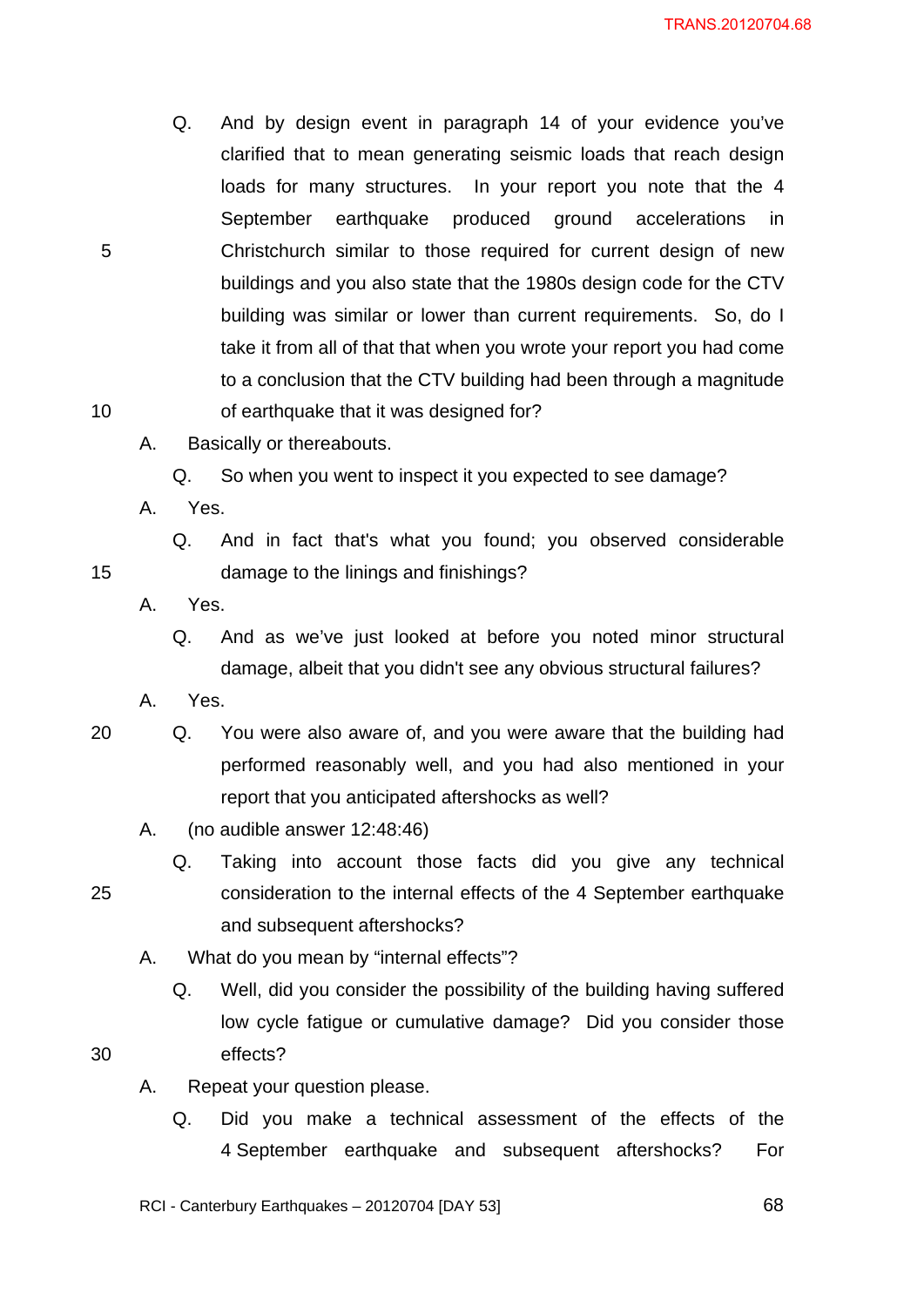example, did you consider the effects of low cycle fatigue or cumulative damage?

- A. I didn't do any calculations, um, if that's what you mean by technical.
	- Q. Well just to cut through this, is it correct that you from what you observed you intuitively felt that the building had survived the earthquake and still had code level strength?
- A. More or less, yes.
	- Q. Did you consider that there may have been damage within the building, not only not observed by you but not capable of being observed without significant investigative tools? Did you consider that fact?
- A. Um, yes.

5

10

15

Q. Were you aware that not only had the building been through a design level earthquake on the  $4<sup>th</sup>$  of September but in the period when you were out of the country before you did your inspection there was another earthquake experienced at the site of similar magnitude? Were you aware of that?

## **DOCUMENT MAD2490502 DISPLAYED**

20 Q. Now this is new evidence. It's going to be presented by Professor Mander and/or Mr Rogers who has prepared this material. If you just orientate yourself to the document at the moment, helpfully the person that's prepared it has put some lines in red which I'm going to refer you to?

1251

30

#### 25 **WITNESS REFERRED TO DOCUMENT**

Q. This document is a record of accelerations experienced on the four CBD sites currently being considered by the experts. On the righthand column there is a column headed CTV, this is the CTV distance, this is the distance that each of these earthquakes listed is from the CTV building and the second column from the left shows the dates of each earthquake and in the columns the magnitude of the earthquake is shown under the heading magnitude or mag. and there are the four columns; the CBGS site, the cathedral,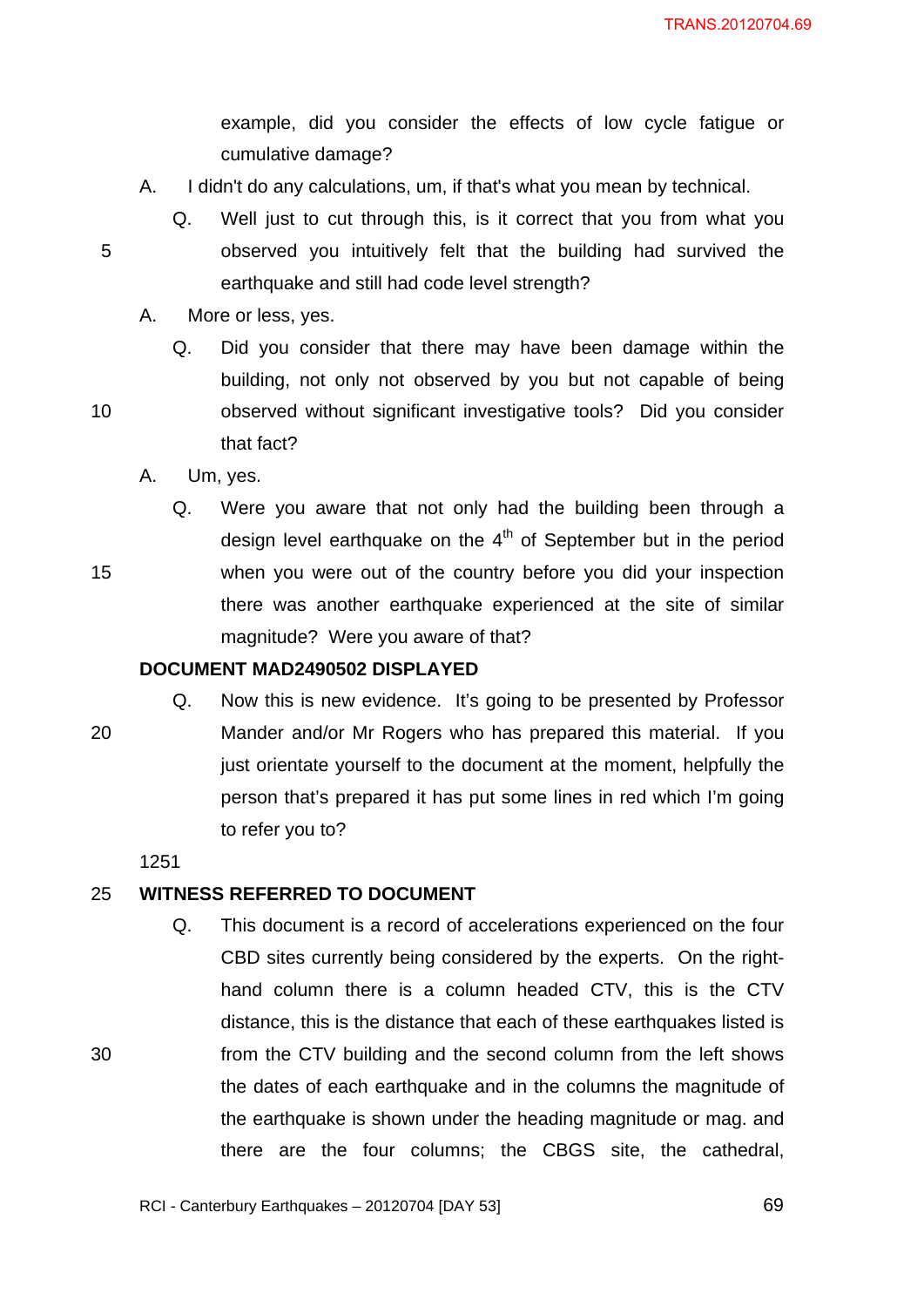TRANS.20120704.70

Christchurch hospital and the Westhaven Rest Centre showing the accelerations, peak horizontal accelerations from either orthogonal direction, that's transverse. So if you look at that table and if you accept that this table is an accurate record of the accelerations experienced at the CBD sites you'll see that in the first line on the  $4<sup>th</sup>$ of September at 4.35 in the magnitude 7.1 earthquake, at the four recording sites the horizontal accelerations were recorded as 18.86, 23.81, 21.38 and 26.28. If you go down and find the GeoNet reference for 3368445 for the  $8<sup>th</sup>$  of September you'll note that the accelerations recorded here from an earthquake not 38 kilometres from the CTV site but only 6.5 kilometres were in a similar range of magnitude at 15.79, 25.40, 24.57 and 13.53. And if you go further down the table three lines down, you'll also see the October 19 aftershock which you inspected the building after, which shows again in red, higher, high, but somewhat lesser magnitudes than those two that we just looked at, and you'll note that the next column in red is the Boxing Day earthquake with again similar accelerations for those experienced on the  $4<sup>th</sup>$  of September and finally, the unfortunate 22 February earthquake with markedly higher accelerations. These, this list, with the exception of the Boxing Day earthquake which was only 4.9 but 1.9 kilometres away from the CTV building shows all of the magnitude five or above earthquakes experienced and recorded by GNS sites. Having given you that quite long introduction you can see that on 8 September there was a near earthquake with magnitudes possibly exceeding, possibly not, the 4 September earthquake in terms of where the CTV building is located. If you accept all this is correct. When you came to inspect on the  $19<sup>th</sup>$  of September, sorry, on the  $29<sup>th</sup>$  of September, the building had in fact undergone at least two design level earthquakes, how would your conclusions change if you had that fact at your disposal?

A. As I said before I haven't done any, I didn't do any calculations on the building I didn't know what its capacity was. Um, clearly it's obviously

RCI - Canterbury Earthquakes – 20120704 [DAY 53]

5

10

15

20

25

30

<u>2014 - Paris Carl The Carl To 2014 - 2014 - 2014 - 2014 - 2014 - 2014 - 2014 - 2014 - 2014 - 2014 - 2014 - 20</u>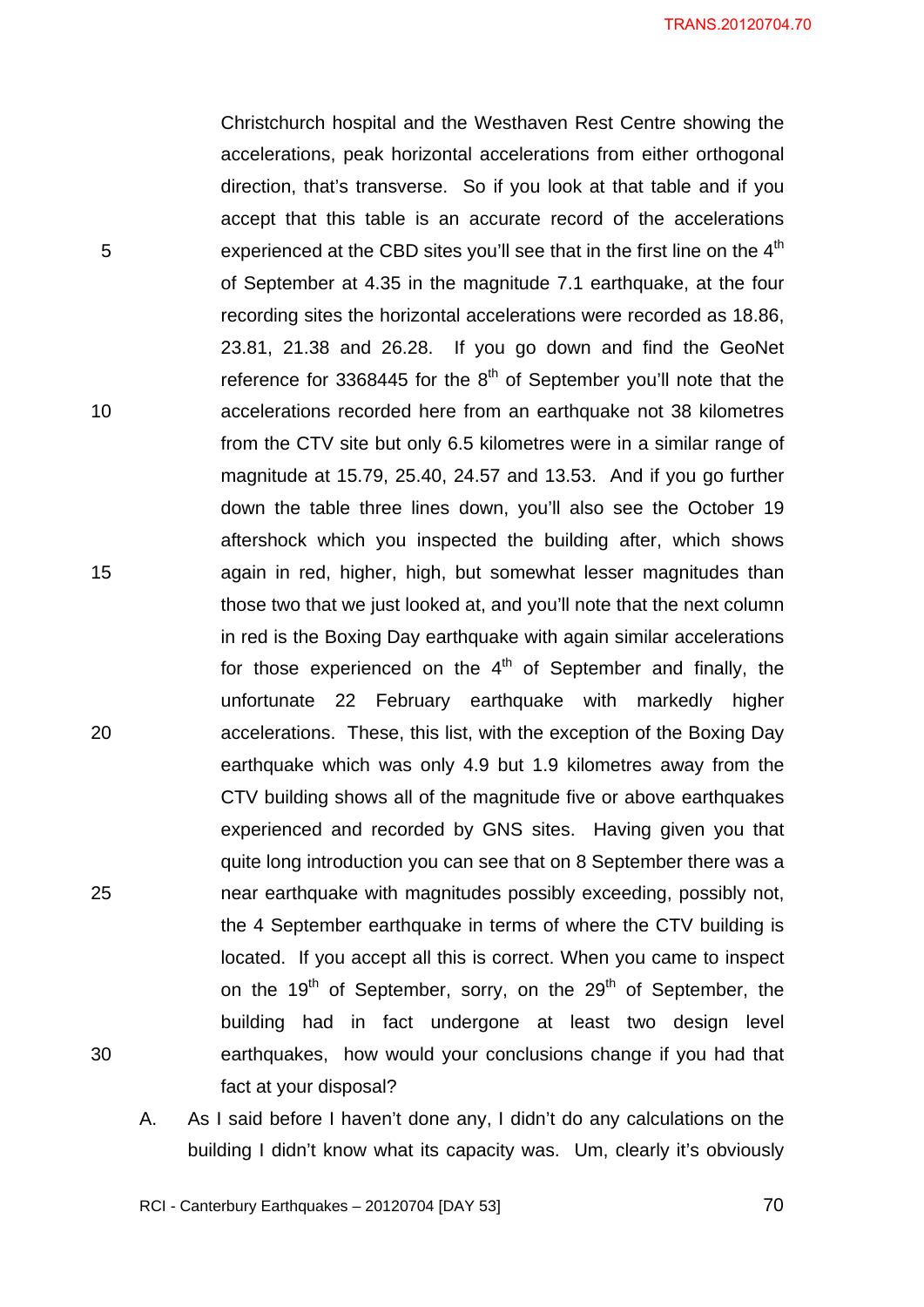been able to withstand these two design earthquakes. Um, I based my assessment on what I saw at my inspection and, um, I believe that it had not been significantly damaged at that stage.

Q. Now you didn't do any calculations –

5

### **JUSTICE COOPER:**

Mr Palmer, Mr Fenwick just has a few questions that he would like to clarify if you don't mind about this data we have just been presented.

#### 10 **COMMISSIONER FENWICK:**

To judge the intensity of the earthquake, of course we need to know how it influenced the ground which is very dependent on the duration of the earthquake. So in judging whether this earthquake was significant or not one would need to see a response spectra from that earthquake. You can't just

15 judge it from the peak ground acceleration because the way that peak ground acceleration will influence the building depends on other factors as well, so we'd need the response spectra to make the judgements you're asking Mr Coatsworth for.

#### 20 **MR PALMER:**

25

I fully appreciate that this is a technical issue and I fully appreciate that I am not qualified to deal with it, but I think we can proceed with the questioning on the basis of an assumption that if it were a second design level earthquake, leaving that issue to be resolved by others much more knowledgeable than I on the subject –

### **COMMISSIONER FENWICK:**

30 So long as you do not expect someone to answer the question on whether it would influence that building or not, I say, because you have not given them the information that they can see to determine whether it would have had an influence on the building. That's all I'm saying. (inaudible 12:57:53) a logical point of view, your question does not make much sense in terms of structural performance without giving additional information which we have not got here.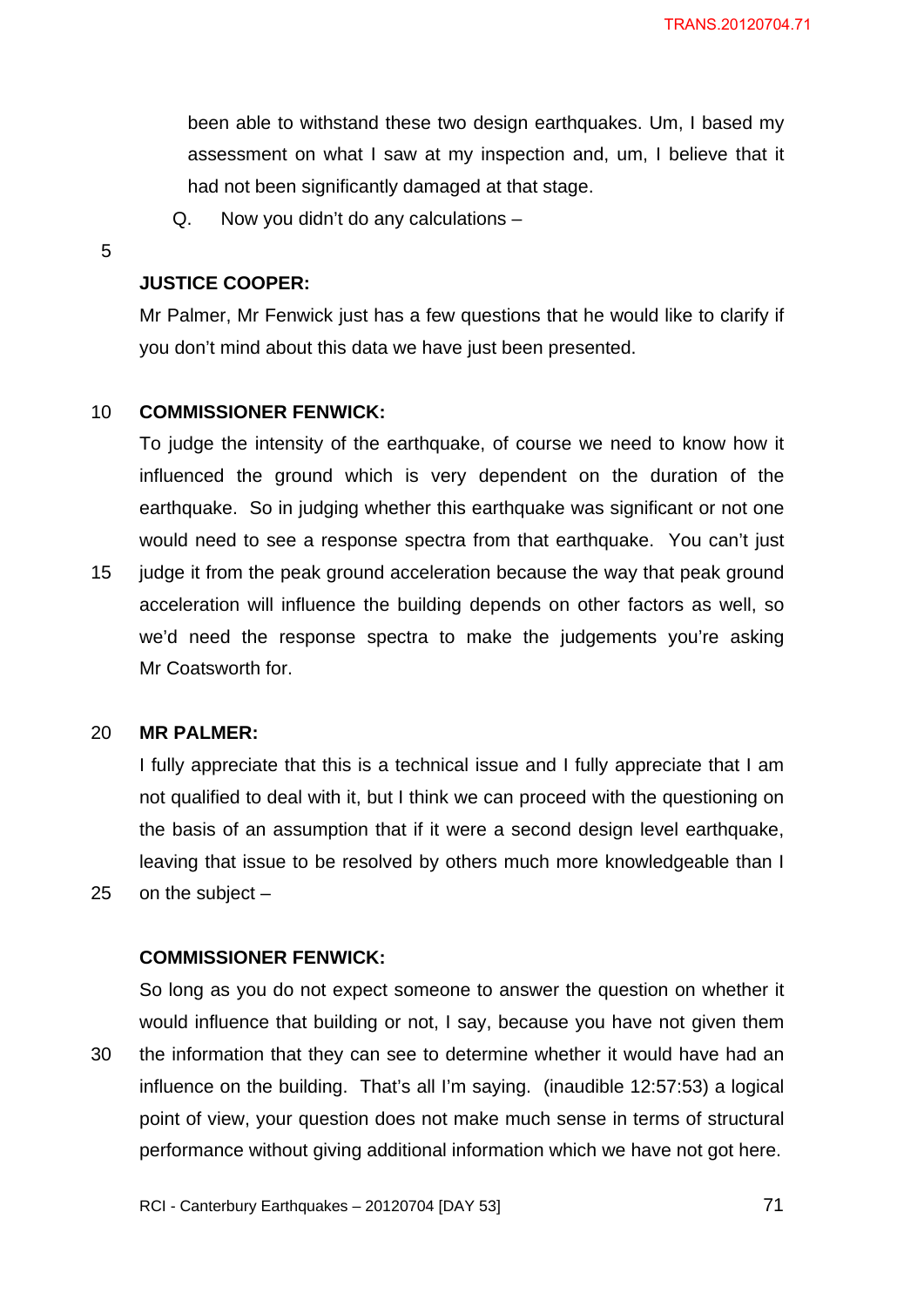## **MR PALMER:**

Well unfortunately this information has only come to me yesterday, quite late in the piece as well, so there's a limit to how far I could –

5

## **JUSTICE COOPER:**

Well is this all the information, there aren't response spectra available?

## **MR PALMER:**

10 My understanding is that there, that they will be part of the evidence that will be produced.

## **JUSTICE COOPER:**

Well when is it going to be made available to everyone else?

15

## **MR PALMER:**

It's being worked on at the moment Sir. I'm doing the best I can with the information I have but I think it's a reasonable question. If the response spectra evidence ultimately comes to sustain what I'm putting to you, then I

20 think it's  $-$  hypothetically  $-$  and if I put the question to the witness on this basis.

## **JUSTICE COOPER:**

25 You are going to put to him that there was an event of equivalent or near equivalent force  $-$ 

## **MR PALMER:**

Yes.

#### 30 **JUSTICE COOPER:**

– to September the  $4<sup>th</sup>$  earthquake that occurred on the  $8<sup>th</sup>$  of September, is that right?

RCI - Canterbury Earthquakes – 20120704 [DAY 53]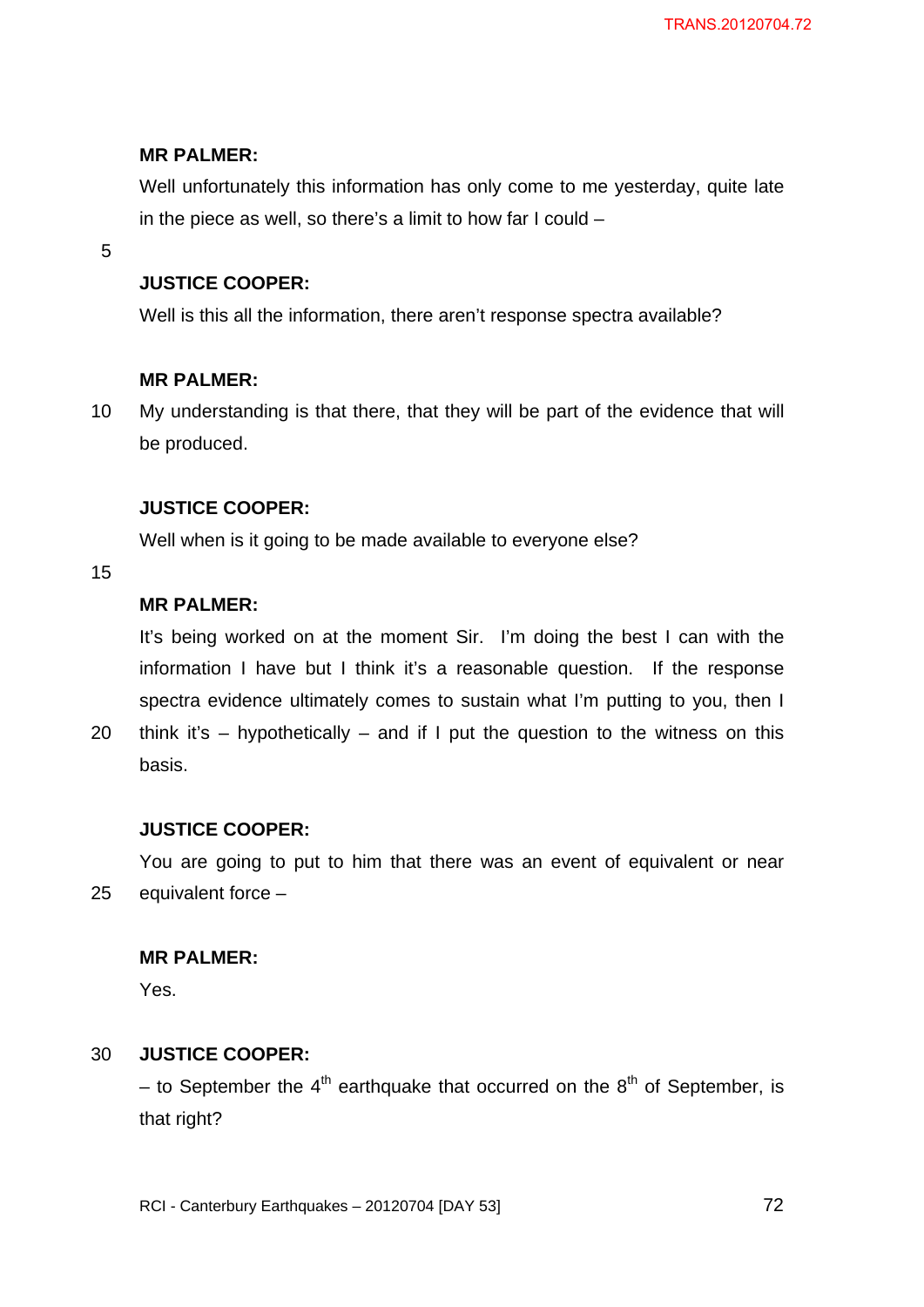## **MR PALMER:**

Well yes, and also the 19<sup>th</sup> of October readings are significant. If  $-$ 

## **JUSTICE COOPER:**

5 Well that's after his inspection. I thought you were dealing with his –

### **MR PALMER:**

10 Well that's what I'm going to put. If an event of exerting force on the CTV site occurred prior to the inspection and that was public knowledge and/or certainly within the knowledge of Mr Coatsworth inspecting the building, in other words it had gone through design events, would that have made a difference to his conclusions?

## **JUSTICE COOPER:**

- 15 Mr Palmer, I think once you start bringing public knowledge into it, it gets more difficult. You want to put to him, as I have understood it, a hypothetical because of the issues that Commissioner Fenwick is raising, it can only be of hypothetical given the current state of our knowledge, so you are asking him to assume the hypothesis that there had been an event of similar intensity to
- 20 the 4 September earthquake on the  $8<sup>th</sup>$  of September, that is the first part of your question then you want to do the same thing in respect of the, event of the  $19<sup>th</sup>$  of October, is that right.

### **MR PALMER:**

25 I couldn't have put it better.

## **JUSTICE COOPER:**

Well now on that assumption, what is the question? First of all in relation to the September event.

30

### **MR PALMER:**

Well do you want me to take –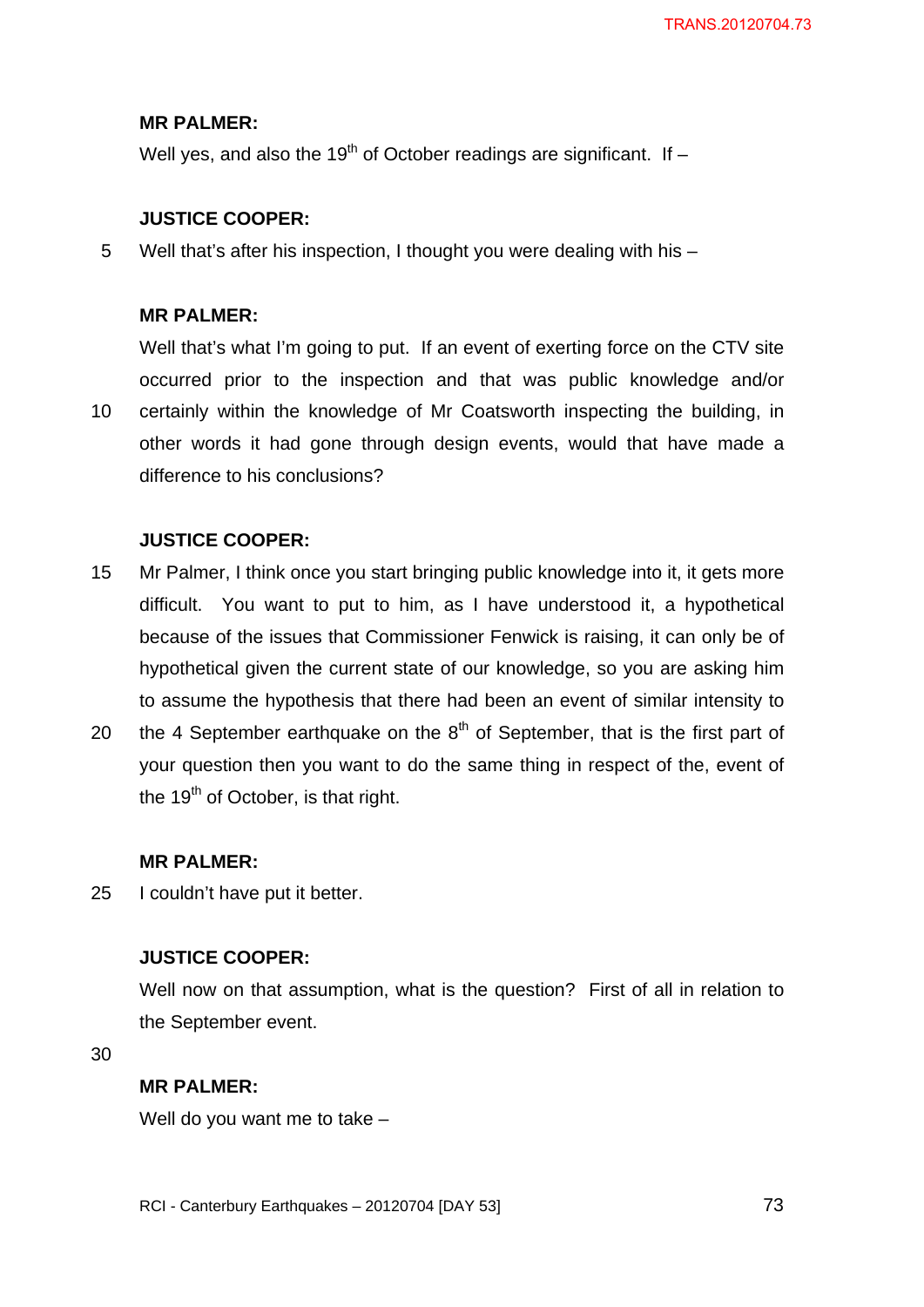## **JUSTICE COOPER:**

Yes.

### **CROSS-EXAMINATION CONTINUES: MR PALMER**

Q. Your evidence is clear about the building having experienced in your view a design level event, hypothetically, if it had in fact experienced two design level events prior to your inspection would your approach to your investigation and report have been any different?

1301

5

10

15

20

25

30

- A. I don't know the answer to that question given that it is a hypothetical proposal I don't know what my approach would have been.
	- Q. Well perhaps if I ask a follow on question to that and that is, noting that you didn't do any calculations or structural analysis, you – is it correct that you had no way of knowing how the CTV building would perform in an earthquake or aftershock that exceeded the accelerations of the September earthquake?
	- A. I think I actually said something to that effect in my evidence that was one of the questions that the Commission asked.
	- Q. Well I think at paragraph 114, "Having not done any calculations or structural analysis I have no way of knowing how the CTV building would perform in an earthquake or aftershock which exceeded the accelerations of the September earthquake." Well, without having that level of analysis available to you, how did you know in paragraph 112 with respect to the cracks in the shear walls, that the walls should be good for the same earthquake again? How did you know that?
	- A. I didn't do any calculations and I didn't offer to do any calculations and that was the understanding of the arrangement, the agreement. How did I know that it was good for another earthquake the same magnitude or similar was based on the limited amount of damage that had occurred?

Q. Well –

A. The structure hadn't yielded.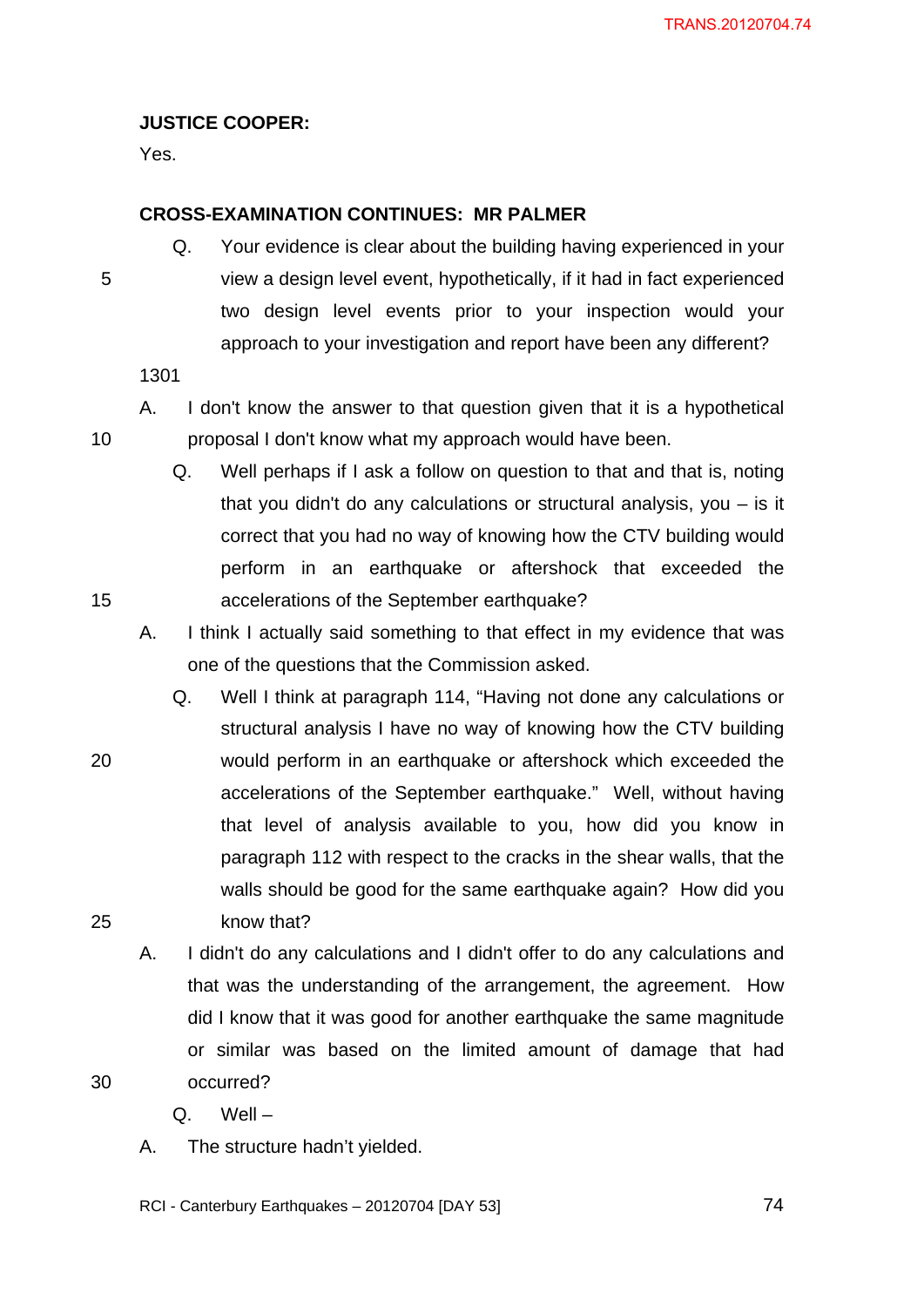- Q. Equally in paragraph 113 you concluded, "That the capacity of the building at that stage had not been significantly diminished." Is that what you are saying, the building hadn't yielded –
- A. That's what I said, yeah.

5 Q. I simply want to know how you could make that assessment without having done calculations and without having obtained seismic records?

A. I don't think I needed to have seismic records to make that statement. I wasn't trying to compare it to any record of seismic history.

10 15 Q. Well it falls back into paragraph 114, without having those records and having done that analysis, how could you be sure that the building would indeed be safe or not yield in an earthquake or aftershock that did not exceed the accelerations of the September earthquake, how could you say any of that without having done the analysis?

A. Well why would it not survive another – if it hadn't been damaged significantly by a certain level of loading, why would it be damaged by reapplying that load, at the same level of loading?

Q. I am not able to answer your questions. You must answer mine. Would that be a convenient place?

## **COMMISSION ADJOURNS: 1.05 PM**

20

**COMMISSION RESUMES: 2.19 PM** 

## **CROSS-EXAMINATION CONTINUES: MR PALMER**

25 30 Q. Mr Coatsworth I'd just like to take you now to what happened after you delivered your report and I'll just go first to the  $19<sup>th</sup>$  of October. Your evidence was at paragraph 102 that you inspected the building again after the 19 October aftershock at John Drew's request. I just want to clarify something arising in the evidence that the Commission has already heard. Mr Drew in his witness' statement at paragraph 29 said that you inspected the building after the 19 October earthquake of your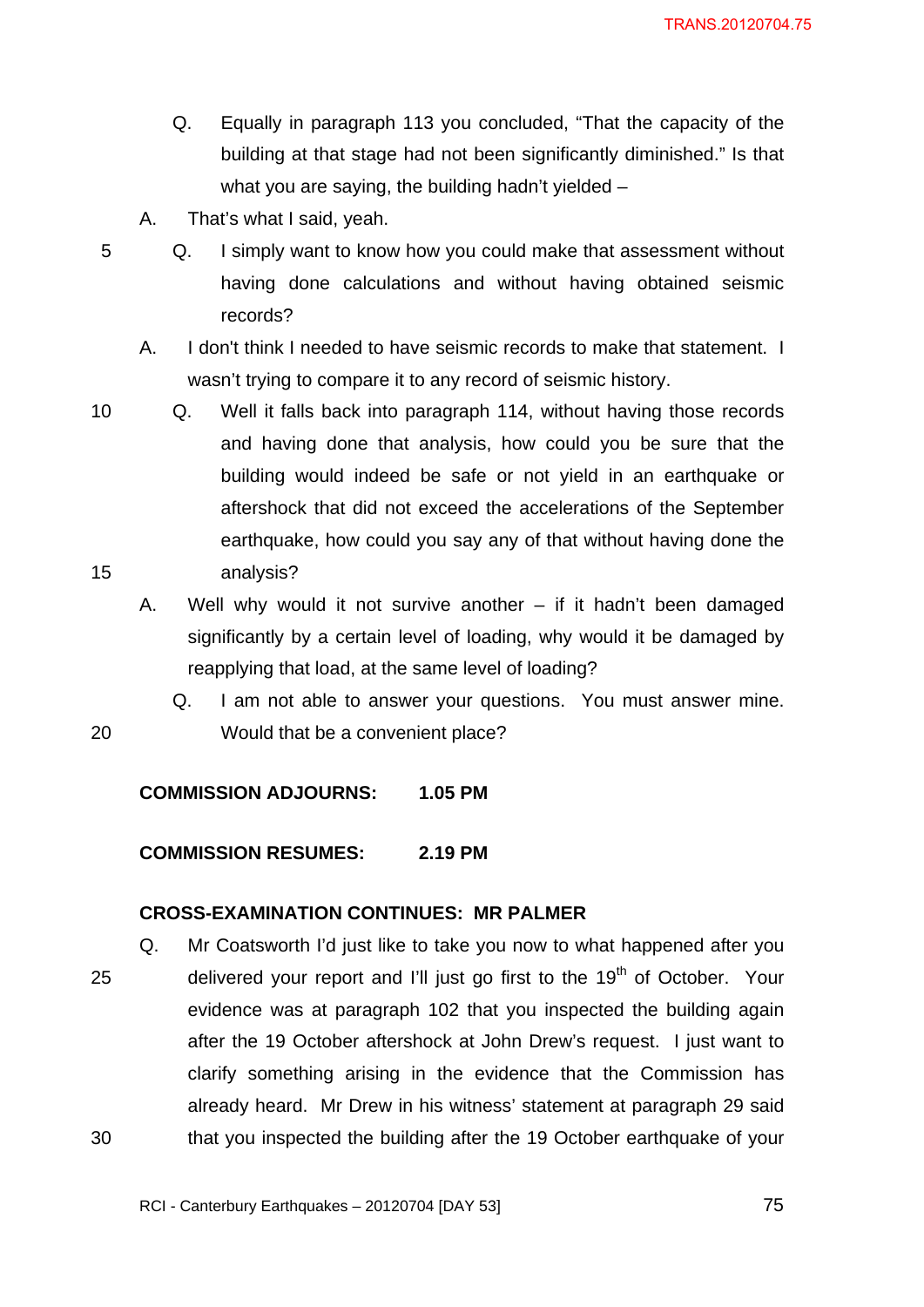own volition. To assist you, your email would seem to suggest that Mr Drew called you but I just wanted to put all that to you so that you know what Mr Drew has said and just to get a clarification from you as to your position. So did he call you or did you inspect the building of your own volition?

- A. I believe he called me.
- Q. And that would seem to be confirmed in your email wouldn't it?
- A. Yes, which was written on the same day.
- Q. Yes. How long did your inspection which started at 2.30 pm take?
- 10 A. I don't remember specifically. I certainly wasn't there as long as the four hour inspection the first time.
	- Q. Right. I think the email was dated 4.24 so it was obviously a period of less than two hours between 2.30 and 4.24?
	- A. Yes.

5

- 15 Q. You can't recall?
	- A. No.
	- Q. Subsequent to the  $19<sup>th</sup>$  of October your evidence at 105 is that you were not involved with the CTV building at all. I'd just like to clarify that proposition. After the Boxing Day earthquake presumably it is the case
- 20 that there was no request, that you can recall anyway, from Mr Drew to inspect the building. Is that correct?
	- A. That's correct. As far as I'm aware there was none. I was on leave at that time and for some time afterwards.
	- Q. Well Mr Drew says that he called CPGs' offices and he can't recall, I think he might have thought that he left a message. Do you recall ever getting a message from him?
		- A. No.

- Q. By this stage I image that you were busy enough without having to be concerned about chasing up past issues that you'd worked on?
- 30 A. I don't think that's a fair comment.
	- Q. I'm just suggesting that your evidence was that you undertook dozens of inspections of other buildings and my assumption was that during this period you were probably quite busy but if that's not right please clarify?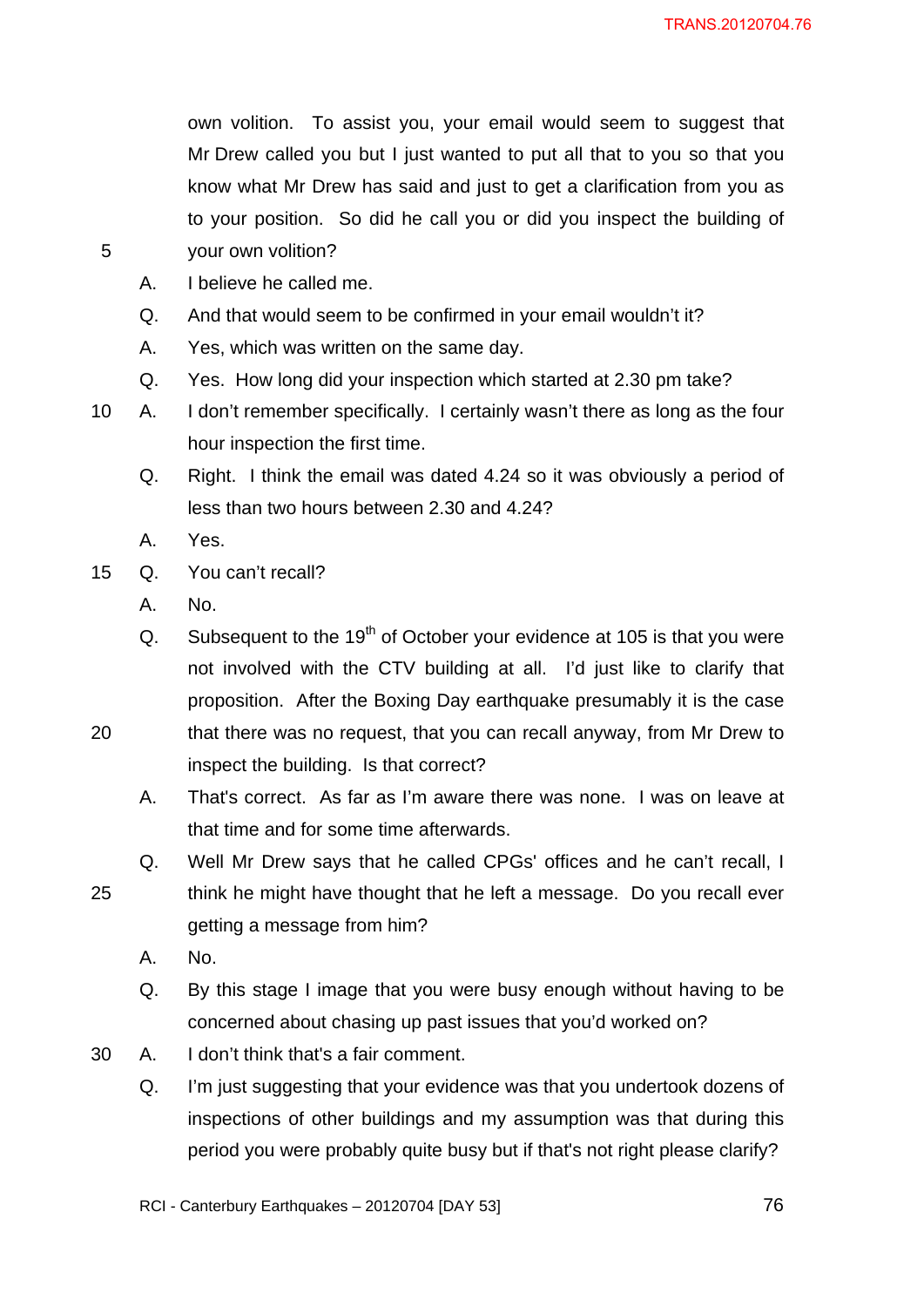- A. Well that's true. We were quite busy but, um, I would have had time to follow up on a job that I'd already been involved with.
- Q. Did you do so?

A. Um, no. I think the principal reason for that was that, well the process of going through the quantity surveyor, you know, and scheduling works and so on, I assume hadn't been completed.

Q. Well, did anyone else at CPG follow up with either Mr Drew or Mr Rawlinson as to whether the repairs that you'd identified and recommended had been carried out?

- 10 A. Not to my knowledge.
	- Q. Did you or anyone else within CPG know the status of the recommended repairs as at the 22<sup>nd</sup> February earthquake?
	- A. Sorry, repeat the question.
	- Q. Did you or anyone else at CPG have a knowledge of the status of the
- 15 repairs that you'd recommended to the CTV building as at the date of the 22<sup>nd</sup> of February earthquake?
	- A. I don't believe so.

### **CROSS-EXAMINATION: MR ZARIFEH**

- 20 25 Q. Mr Coatsworth I just want to follow up on some topics, some of which have been addressed with you by Mr Palmer and the main one I want to talk to you about is the level of inspection that you carried out of the CTV and this issue of the drawings and whether there could have been a more invasive inspection, talking about looking behind or lifting floor coverings and looking behind linings. Were you involved in the voluntary civil emergency effort? You wouldn't have been in the days that followed the September earthquake but I think you were following the February earthquake?
	- A. No I wasn't part of the volun..., some of our staff were but I wasn't personally.
- 30 Q. Right, well how did you decide on what approach to take to the CTV building, what level or what tests to apply?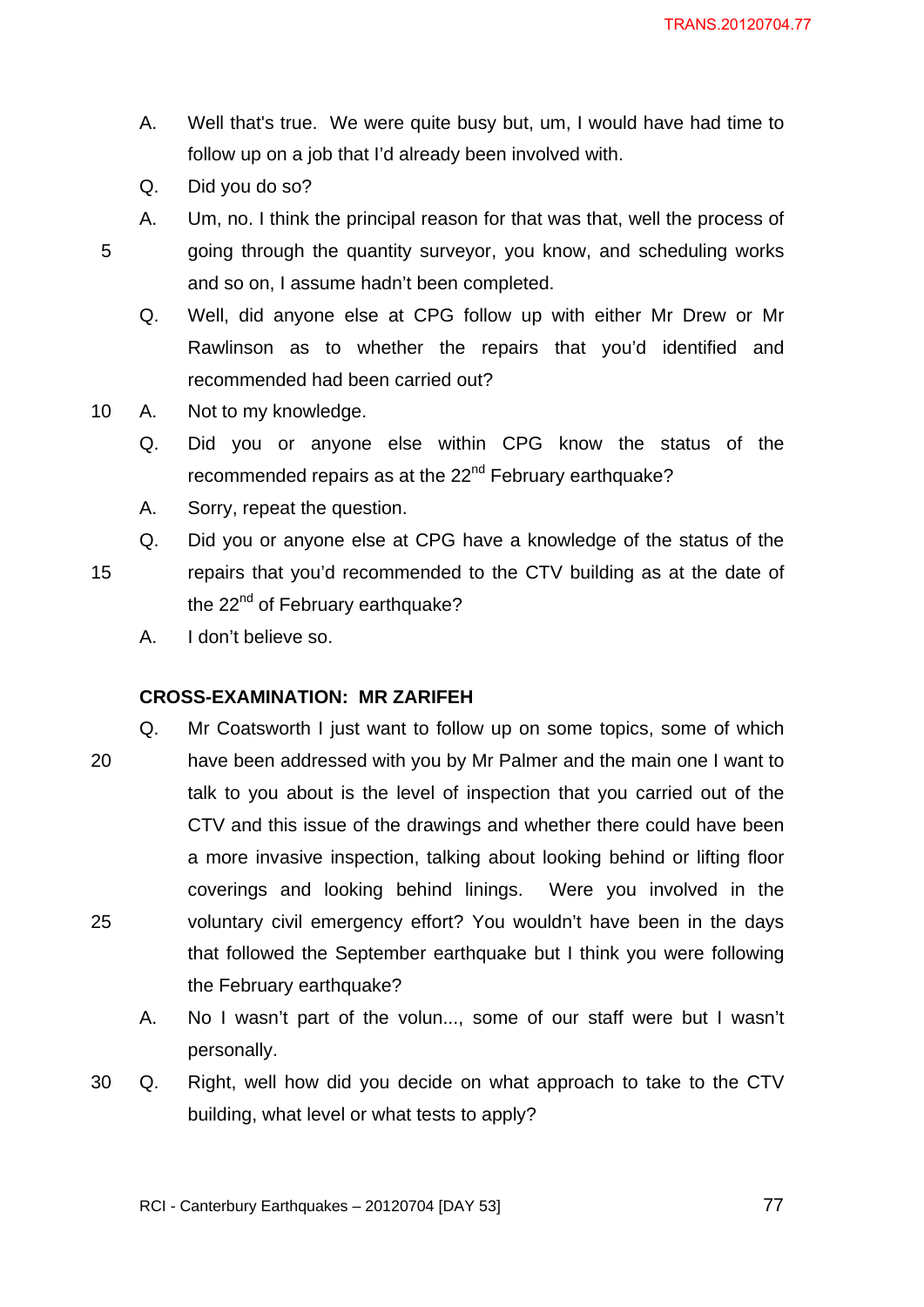- A. I think the logical approach to this and the accepted approach was to, um, make an inspection first, an assessment by inspection, um, and, depending on what was found, um, proceed accordingly.
- Q. Right, and in some of the other hearings that the Royal Commission has held, we've heard reference to a damage-based test. Is that something you've heard before?
	- A. By that you mean?
	- Q. Looking at damage to a building and making an assessment from that, a visual assessment of the damage. Is that essentially what you conducted?
	- A. Um, yes I was looking at the performance of the building and assessing it on the basis of, um, of the damage and how well it had survived.
	- Q. And are you aware of Level 2 Rapid Assessments and what they entailed?
- 15 A. Basically.

10

- Q. How would you describe your assessment in comparison to a Level 2 Rapid Assessment?
- A. Um, probably more detailed.
- Q. But similar in the sense of a visual inspection of damage?
- 20 A. Ah yes. In that, there was no calculations or anything carried out.
	- Q. Another thing that has come up in other hearings is a possible miscommunication or misunderstanding between owners and occupiers and engineers over the level of the test or the level of inspection rather, and I just want to ask you about that in this case. You were aware you said that the building had been green stickered?
	- A. Yes.

- Q. And were you aware that those green placards recommended to owners that they get their own engineer to do an assessment?
- A. I believe I was.
- 30 Q. And Mr Drew said that, in part, that's what motivated him that, he, I think he said he heard in the media that there was a recommendation, even if you're green placarded, to get an inspection done by your own engineer. Do you accept that he, like other occupiers/owners, would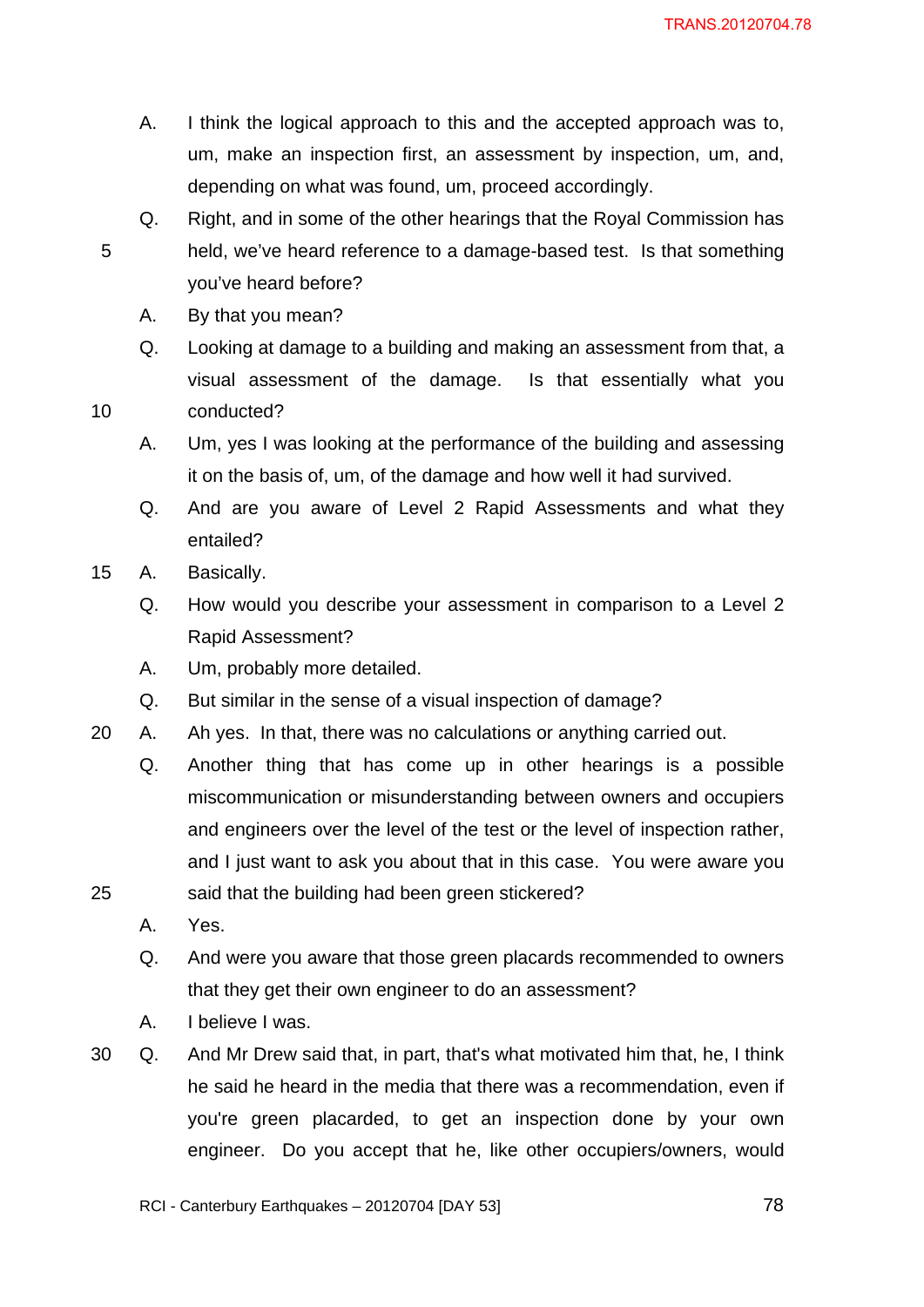have been interested in knowing whether it was okay to be in the building following the September earthquake?

- A. Yes.
- Q. And whatever the terminology that in effect was going to be one issue that your assessment would resolve?
- A. Yes.

1429

Q. You said that you didn't do a structural analysis but you did do a structural assessment. Did you explain to Mr Drew what the difference

10

30

- was?
- A. Well I think he certainly knew I wasn't going to do, um, structural analysis calculations, I mean that was fairly clear in my –
- Q. In your email?
- A. conversations with him and my email.
- 15 Q. Right.
	- $A.$  So –
	- Q. And Mr Drew's not a civil engineer or a structural engineer so would you have explained to him the distinction and what might follow from not doing a structural analysis? Or not?
- 20 A. What might follow from not doing a structural analysis?
	- Q. Well you said that you –
	- A. I think –
	- Q. explained that you weren't going to do calculations? Calculations would have been –
- 25 A. Unless I found significant damage that warranted it.
	- Q. Right, and I think you said to Mr Palmer that essentially you dictated the level of inspection because you sent your proposal and he was presumably happy with what you proposed?
	- A. Well I certainly suggested what we were going to do to him and he accepted. I don't know that 'dictate' is the correct word.
	- Q. Okay, the you said that the fact, if it had been red placarded rather than green that might have made a difference to how you approached the building?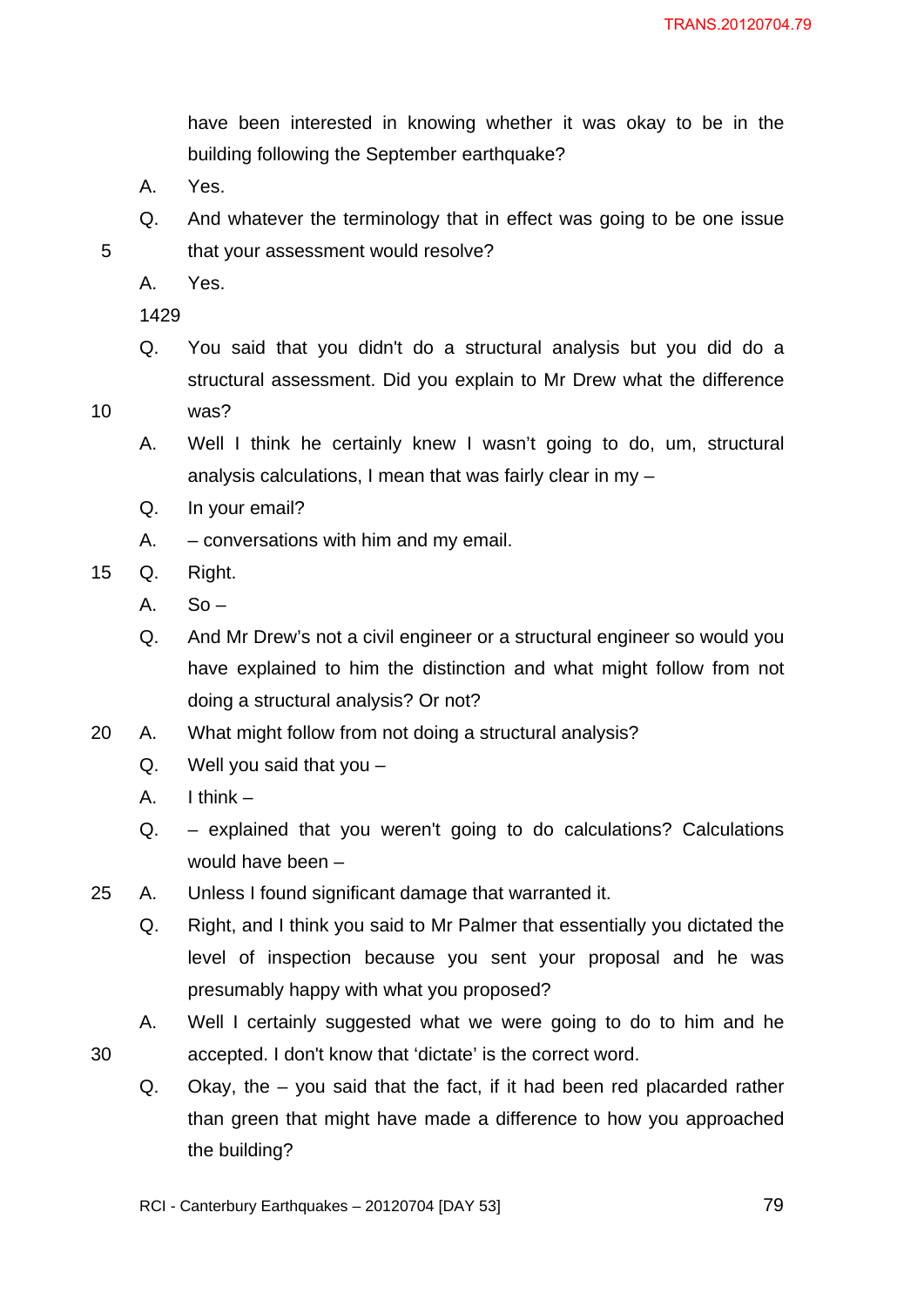- A. Yes.
- Q. What do you mean by that?
- A. Well if the building had been red placarded for a starter there wouldn't have been anybody in it and it would presumably have had some significant damage that would indicate that it required strengthening.
- Q. Right, and –
- A. So it would be a different approach.
- Q. And how would your approach differ though in what you actually did? Would you do a structural analysis then?
- 10 A. A calculation, yes, I would have recommended that.
	- Q. Because damage would be apparent, is that what you're saying? Or presumably apparent for it to be red placarded?
	- A. There would have been obvious deficiencies in the building which required investigation by more detailed assessment.
- 15 Q. You said that you asked for the plans or the drawings, the structural drawings, you said that you weren't going to do any calculations though unless it followed from your inspection that that might be required?
	- A. Mm.

for then?

- Q. What were you going to use the, what would you have used the plans
- 20

- A. Well it was basically like I said in my proposal; it was to help identify the structural systems in the building.
- Q. Right. In your email of 24 September, the proposal, you set out a little detail about the building and your understanding of it and in your brief
- 25 you talk about the structure of the building and in particular the north shear wall and the south shear wall and the difference between them, the eccentricity, things like that? Presumably you got all of that understanding without having to look at the structural plans?
	- A. Yes.
- 30 Q. You could see that from your inspection?
	- A. Yes.
	- Q. So how were the plans going to add to that?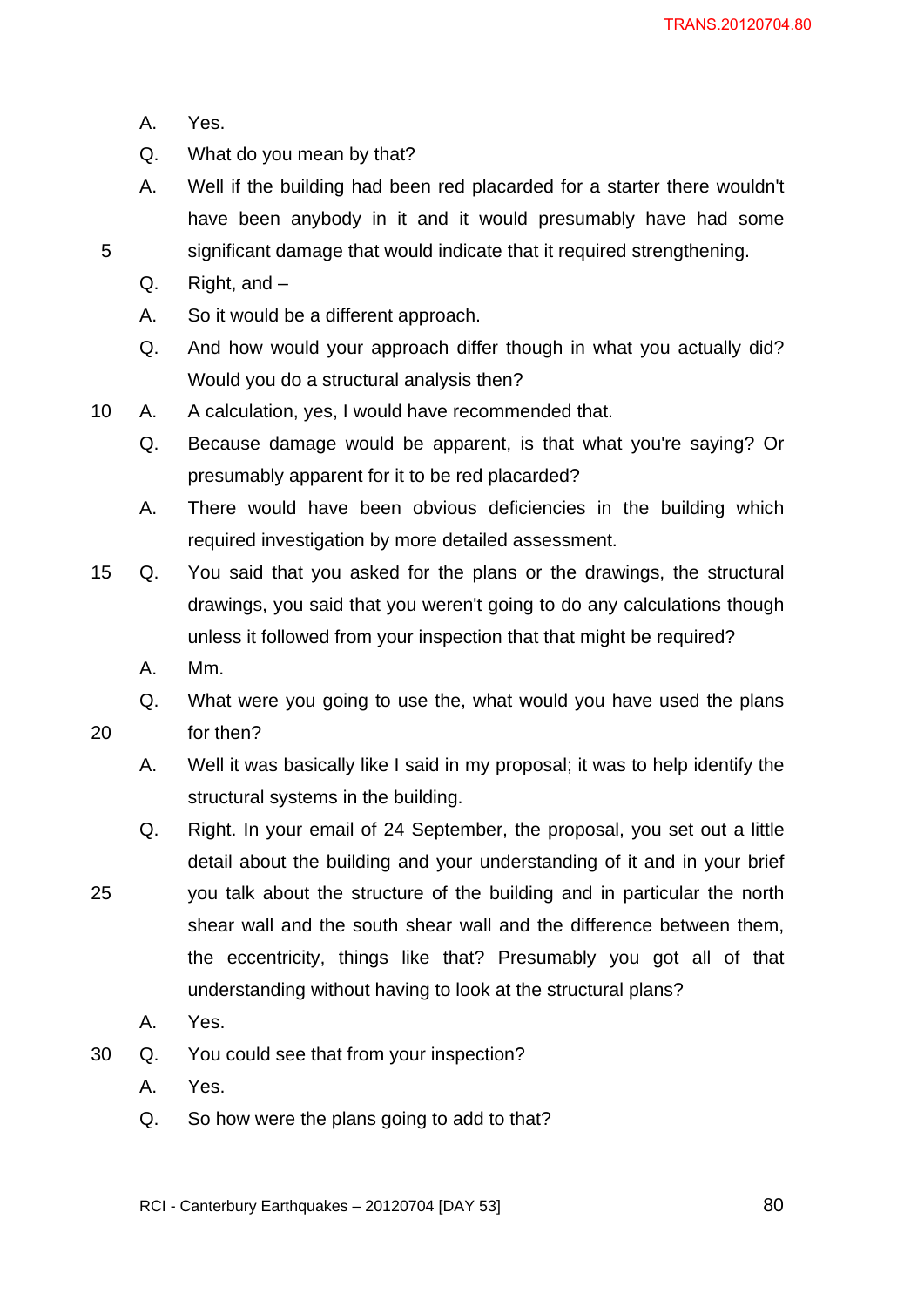- A. As it turned out they probably wouldn't have added anything in terms of my understanding of the basic layout of the structure. I was able to determine that from the inspection.
- Q. So is that why you didn't, when you found out that the plans weren't available at that time from the council and Mr Drew didn't have any, is that why you didn't take it any further?
	- A. Basically I believe so. I didn't, I had identified the elements, I didn't see any damage, um –.
	- Q. Mr Palmer I think suggested that you could have gone to the, or tried to

5

find out who the original design engineer was and I imagine that if you'd really wanted the plans you could have done that? Could have made enquiries? Or got Mr Drew to make enquiries?

- A. (inaudible 14:34:13)
- Q. Just trying to understand the –
- 15 A. Yeah.
	- Q. I take you didn't really need them for the purposes of the level of inspection you were conducting? Is that fair?
	- A. I think in the long run yes that's fair. If I'd have had difficulty identifying the structural systems in the building, I mean this is speculation, but yes maybe I would have followed it up further.
	- Q. Do you not need the structural drawings to be able to conclude that a building is structurally sound? As an engineer doing an assessment of a building?
	- A. I think that if a building has gone through a design event and has, has,
	- and shows very limited damage then that's reasonable grounds to assume that it's performed reasonably well and is still structurally sound.
		- Q. Right.
		- A. As good as it was before or more or less as good as it was before.
		- Q. And is that essentially what you conveyed, do you think, to Mr Drew that that was your conclusion?
		- A. I think in a couple of places both in my October,  $19<sup>th</sup>$  of October email and in my report I did say that it, there was no significant loss of capacity of – words to that sort of effect.

25

30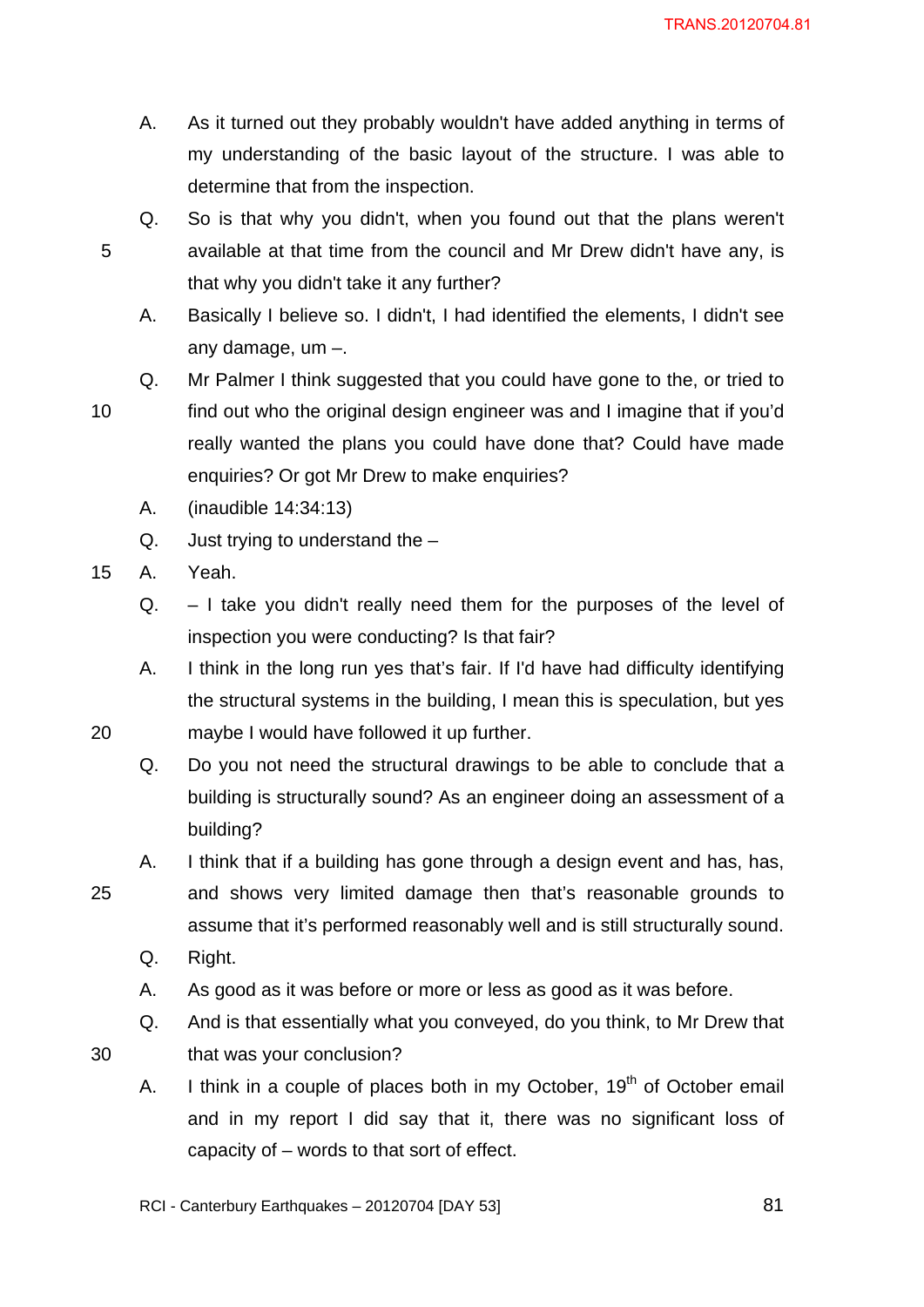- Q. If you did have the structural drawings though of a building, such as the CTV, you'd see how the various elements were tied together?
- A. Yes.

- Q. Correct? You mentioned earlier that you assumed that the beams would have the usual reinforcing and shear reinforcing and that it would go through, right through the beam and the beam column joint?
	- A. Yes.
	- Q. Correct?
	- A. Yes.

10 Q. And if you got the drawings you'd be able to check something like that?

- A. Yes.
- Q. Or you would see if that was correct?
- A. Yes.

Q. And if that wasn't correct and you saw it in the drawings what effect might that have on your assessment?

- A. If I'd have had the drawings I would have known who the designer was, I think I would have been tempted to enquire about, about those matters.
- Q. Because they would be a concern given what you were doing? You're
- 20

30

- looking after, looking at the building after a big earthquake in an aftershock zone?
- A. Yes it would have been a concern to me.
- Q. You said in paragraph 41 that the connection between the floor slab and the north side shear walls was essential to the stability of the building?
- 25 A. Yes.
	- Q. That was something that was obvious to you from the layout of the building and the structure of it?
	- A. It, the north shear tower and the south shear walls, coupled shear walls, provided all the lateral stability for this building so the floors had to be connected to that otherwise there's a real issue.
	- Q. Again as you did in relation to the beams and the beam column joints presumably you would have assumed that they were properly tied in and connected?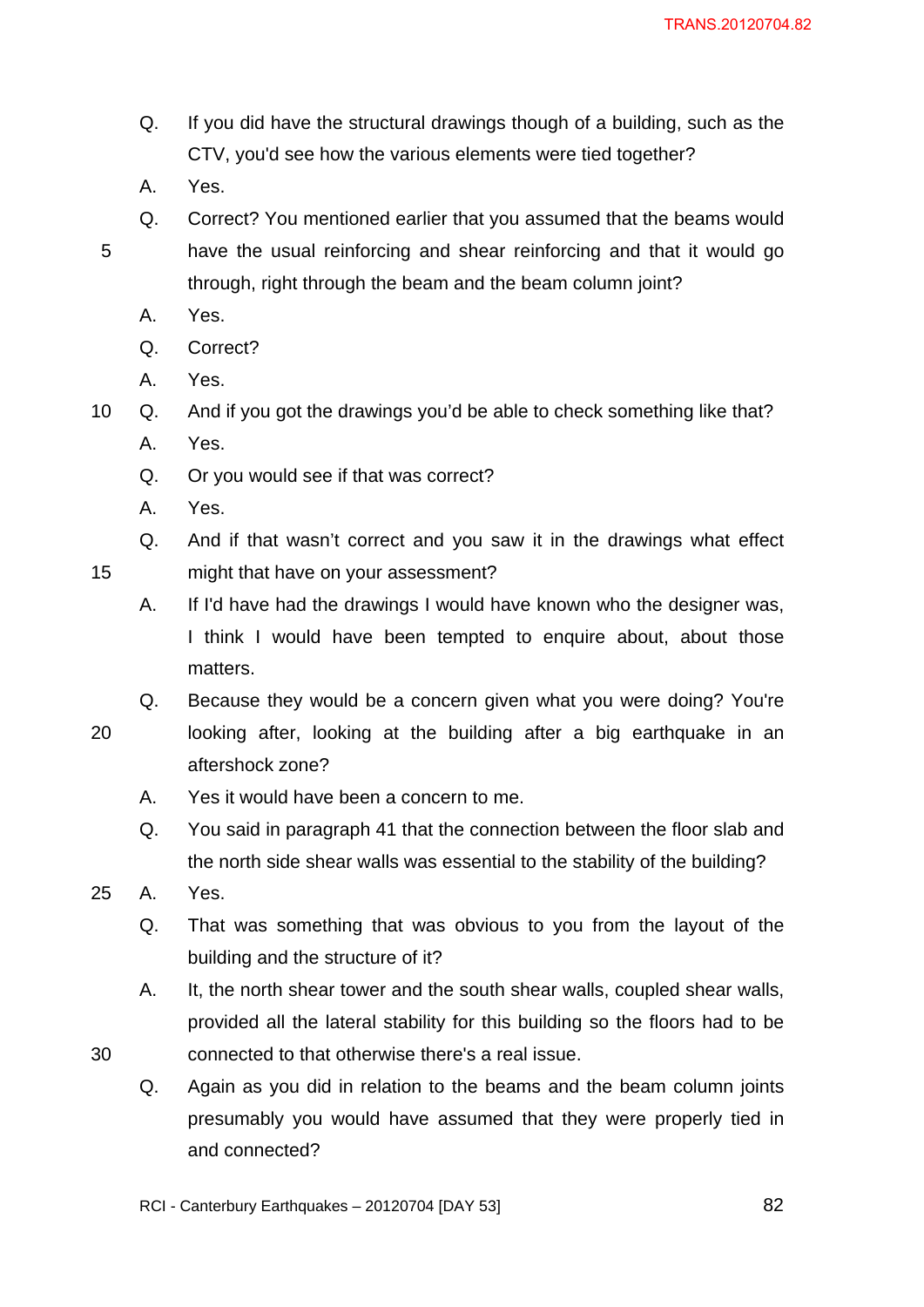- A. I expected they would have been but I did recognise that it was an important issue and I did go looking for any signs of disconnect there.
- Q. And if a building has structural weaknesses or critical structural weakness or weaknesses that might only be detectable by looking at the plans, would you accept that?
- A. In relation to this building every component of a building has a different capacity and I'm just questioning whether, whether you would call it a critical structural weakness because it did survive a design level earthquake. But it, but it, I don't know, in the long run something, some element in this building did not have sufficient capacity to, to survive the February earthquake.

- Q. February earthquake.
- A. And so some component, I wouldn't speculate on which component that was but some component did, didn't have sufficient capacity.
- Q. Just on that, you were asked about the comments you'd made about being, September being a design level earthquake and I don't want to go into those issues the hypothetical issue of the one the week after or the following week, but obviously as you say in your report your view was that the September earthquake was either at or close to design level, is that fair?
- A. That was my understanding.
- Q. Right. And yet, knowing that the building had been through that, through that level earthquake, what did you expect to find in terms of the resilience of the building? Knowing that it was the age it was and the construction?
	- A. I don't know that I had any expectation whatsoever I knew that it was still green stickered but, but I believe I went looking for any, any, any signs of issues with a, with an open mind.
- 30 Q. Right. Do you think as an engineer do you think that if a building such as the CTV building has experienced a design level earthquake that that's all it's designed to do, and that it's going to have significant damage whether you can observe it or not?

20

15

5

10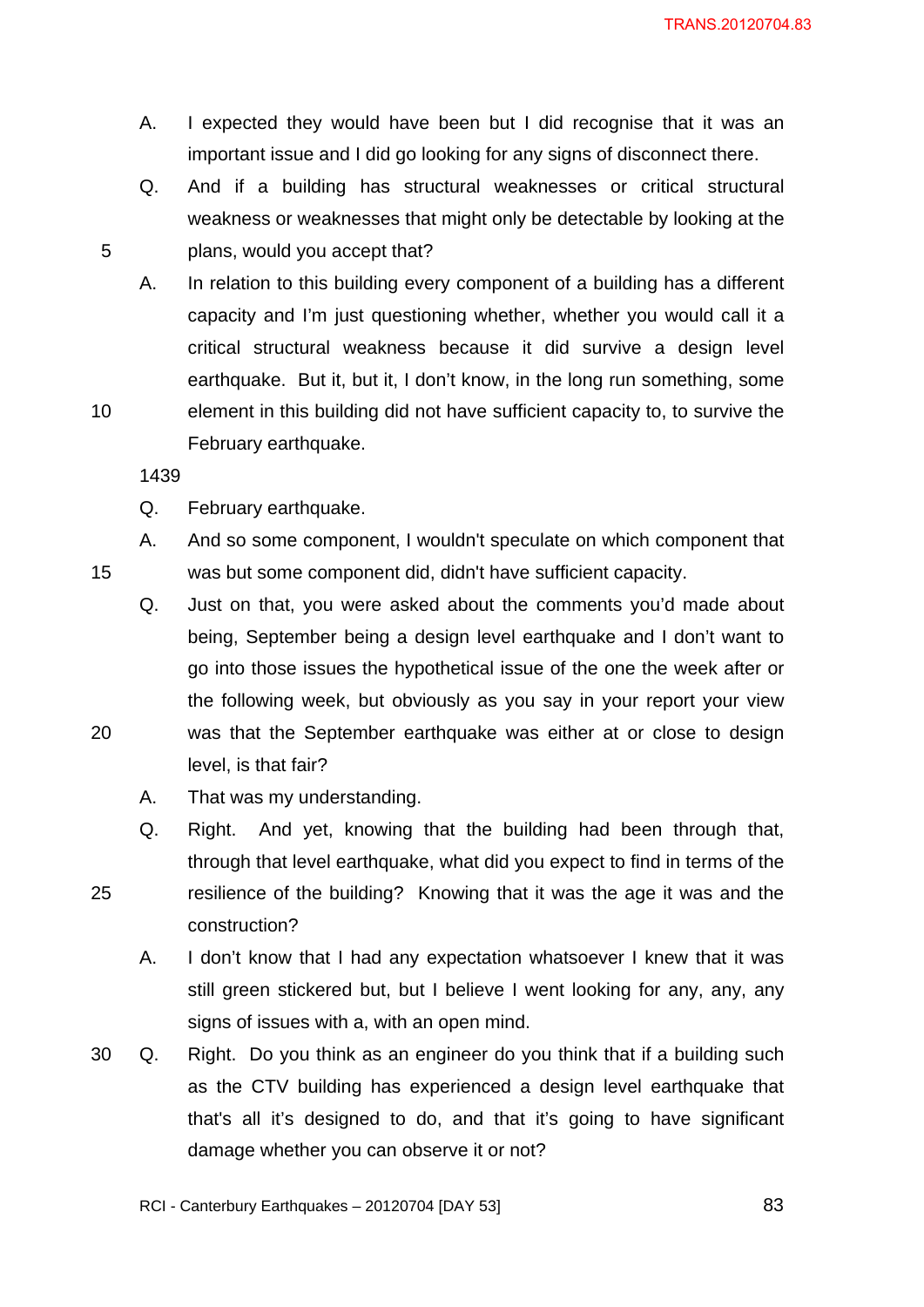- A. No I don't believe that's correct; there were many buildings in Christchurch that survived the September earthquake without any significant damage.
- Q. And I'm not questioning that but are you saying that from your own inspections or your own experience?
- A. I think it's just a fact.
- Q. Okay.

20

25

30

# **JUSTICE COOPER:**

- Q. I suppose the question is how do you know it's a fact?
- 10 A. Well that they're still standing and that they haven't been demolished and that they are still functioning.
	- Q. Right.
	- A. And other engineers have inspected them and, and approved them and…

#### 15 **CROSS-EXAMINATION CONTINUES: MR ZARIFEH**

- Q. Have you read Professor Mander's evidence, any of his evidence?
- A. Yes I have.
- Q. And did you see his comments to the effect that because it had been a design level earthquake in September that there would have been damage that was not, might not have been observable, hidden damage if you like, to the building and it should have been red stickered if you like. I think he even goes as far to say it should have been red stickered without even an inspection?
- A. I think he actually suggested that every building in Christchurch should be red stickered because they'd been through a design level earthquake.
	- Q. Well I don't think he was saying that but is that what you're saying would follow?
- A. Well that was what I read from his report but he also said things like, and he didn't actually state it as a possibility, he stated it as an inevitability that the west wall of the building was damaged, badly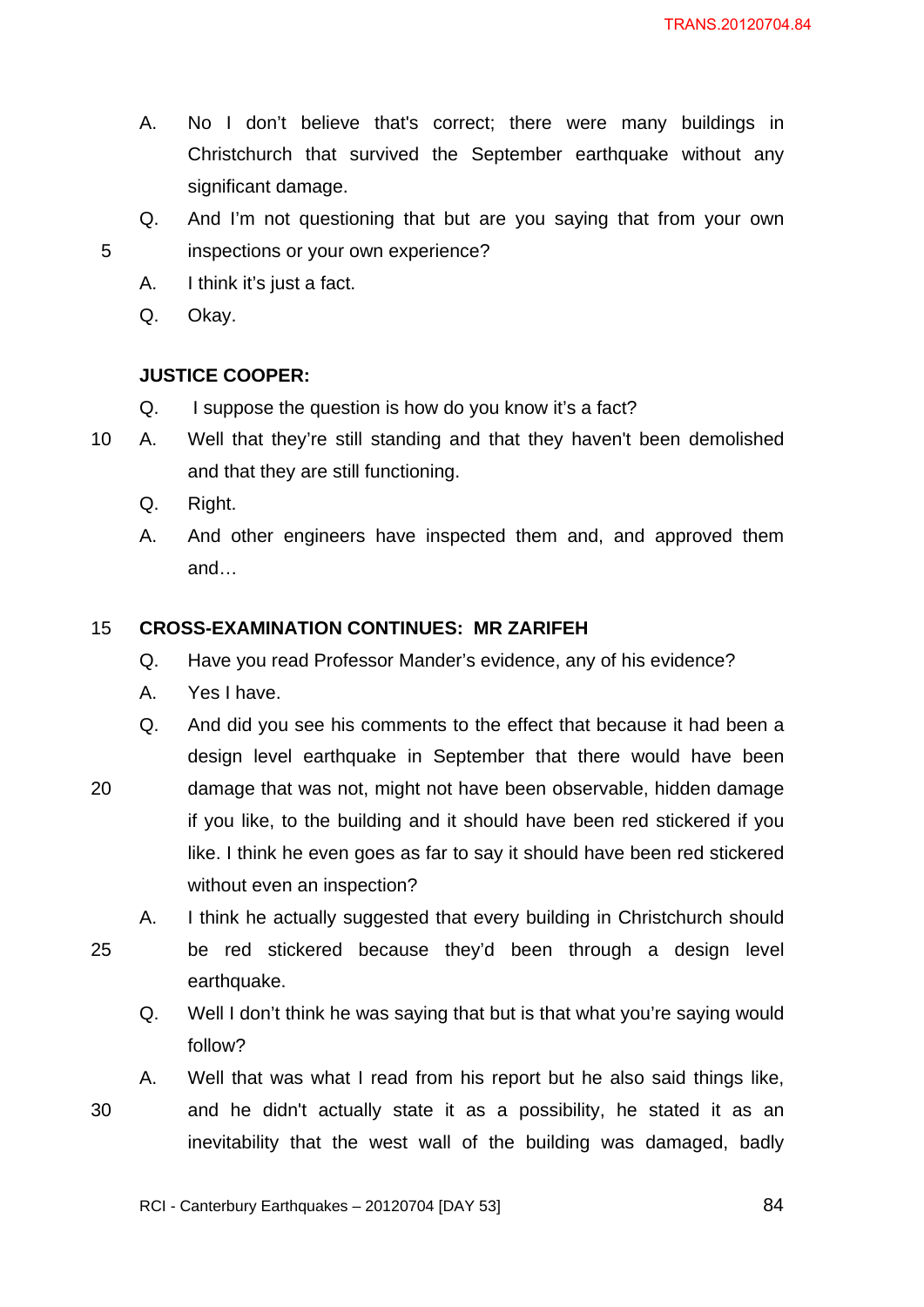damaged but photographs and subsequent evidence have shown that that's not true.

- Q. Well that's something I wanted to ask you about so let's just down with that now. You gave evidence, I don't want to go over it, you have taken a photo I think from in the first level or ground floor looking at the west wall or part of it, you recall that?
- A. Sorry which?
- Q. You took a photo from the, on the ground floor looking at the west wall and –
- 10 A. From inside the garage?
	- Q. the carpark? Yes.
	- A. Yes.
	- Q. And you commented that there was a gap between the block work and the columns?
- 15 A. Yes.

- Q. Right, so can you just tell us any more about that than is in your report your or brief. How sure are you from your inspection that there was this gap and that it had sealant in it or something of that?
- 20 A. I'm absolutely positive that the gap was there, I took photographs of it. With regards to the filler, filling material that was in it, I concluded that it was sealant because that's what, what I would normally have done. The reason for these gaps is to separate the block walls which are very stiff from the frame the concrete beam and column frame that can move.
	- Q. Right.
- 30 25 A. And, and so to keep the water, to keep it waterproof the joint waterproof, you need to put something in it that's flexible and so you put sealant in it. That was what I assume, well that's what I concluded it was but it was recessed, it wasn't right on the surface of the block work in the garage. It was recessed back in the joint and those, those walls were 150 ml, 140 millimetres thick block work.
	- Q. Right.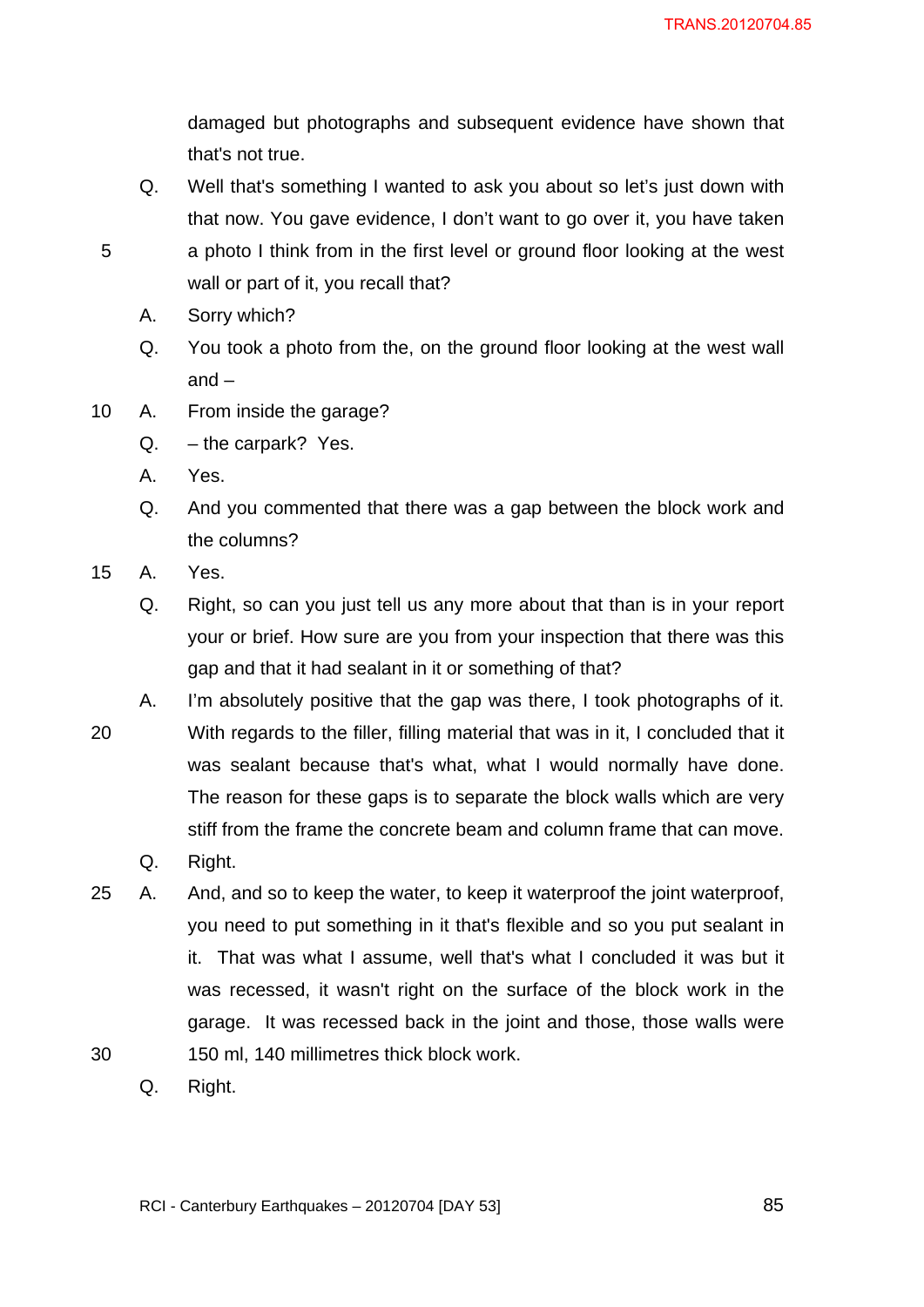- A. So, so it was difficult to see in the back. I understand that there's been evidence given subsequently that it was actually a mortar fill that was in the joint and I'm not in a position to refute that.
- Q. Well we had evidence from two workmen who were working on the outside of that west, western wall at the time of the February earthquake in fact.
	- A. Yeah.

15

- Q. And they spoke of observing mortar between the block work and the columns?
- 10 A. Columns. Yeah.
	- Q. You wouldn't have seen that of course because the building was, the next door building was still up when you inspected?
	- A. No but what I was seeing was the other side of that fill.
	- Q. Right, well I was going to ask you is there a difference visually between mortar and sealant and a flexible sealant?
	- A. Hard to tell, if it was a sealant I don't know it was, yeah, you've got to  $-$
	- Q. What colour, was it a coloured sealant that you saw?
	- A. It was a dark colour that I saw.
	- Q. Right, so you couldn't tell if in fact it was mortar or there was mortar on
- 20 the other side?
	- A. No I accept that.
	- Q. All right and what about between the top of the block work and the underside of the beam?
	- A. There was virtually no clearance whatsoever there.
- 25 Q. Right and any sealant or mortar or anything like that? That you could observe?
	- A. I don't believe so.
	- $Q.$  And just on  $-$
	- A. But, but you have to you know in terms of the, the block walls and the,
	- and the columns you know you have to allow for this sort of movement going on but the beam across the top of the block wall all it does when the building moves is slide so it's not like you need a great clearance there.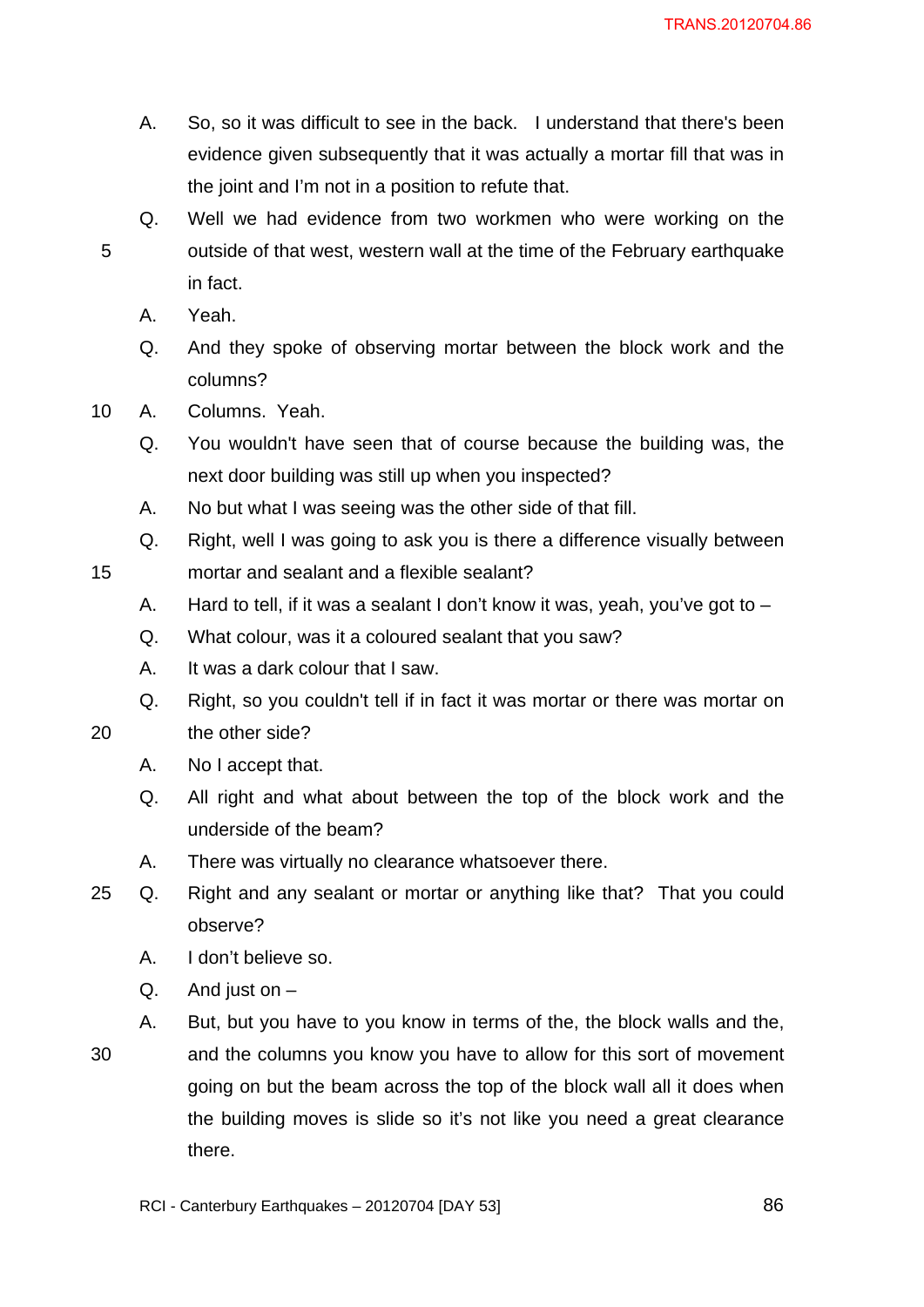- Q. Right. You need the vertical clearance?
- A. Yes.
- Q. Right, and from what you could see there was a clearance?
- A. At the side, at the sides?
- 5 Q. Yes.
	- A. Yes.
	- Q. Right. You mentioned too that Professor Mander said that the western wall was badly damaged, can you comment on that? Do you agree with that or not?
- 10 A. No, I, I he made that statement but I disagree with it.
	- Q. And just tell us why?
	- A. Because I didn't see any damage.
	- Q. He might have been referring to the cracks in the plasterboard lining on the west wall on level 2, the first floor? Do you recall in the, we've had comments from people that were in the building that there were cracks particularly on the north side; you could see daylight through some of them?
		- A. Well I reported daylight in my report.
		- Q. You did yes.
- 20 A. In one place.

- Q. Well perhaps he's talking about that?
- A. And I understand that two, somebody else reported daylight visible through the wall in two other places. I suspect that that was after the building next door had been demolished because those two positions that they indicated were along the, you know, the interior  $-$  the intermediate points on the, on the wall not at the, not at the corner where I saw it. But there were, these block walls were actually between two columns, there wasn't just a single panel of block wall there were, those, those block walls were actually made up of three panels.
- 30 Q. Right.
	- A. And for, presumably for, for shrinkage control and, and there was a gap between each of those panels that was, that I'm aware of now was shown on the drawings as being filled with sealant and I believe that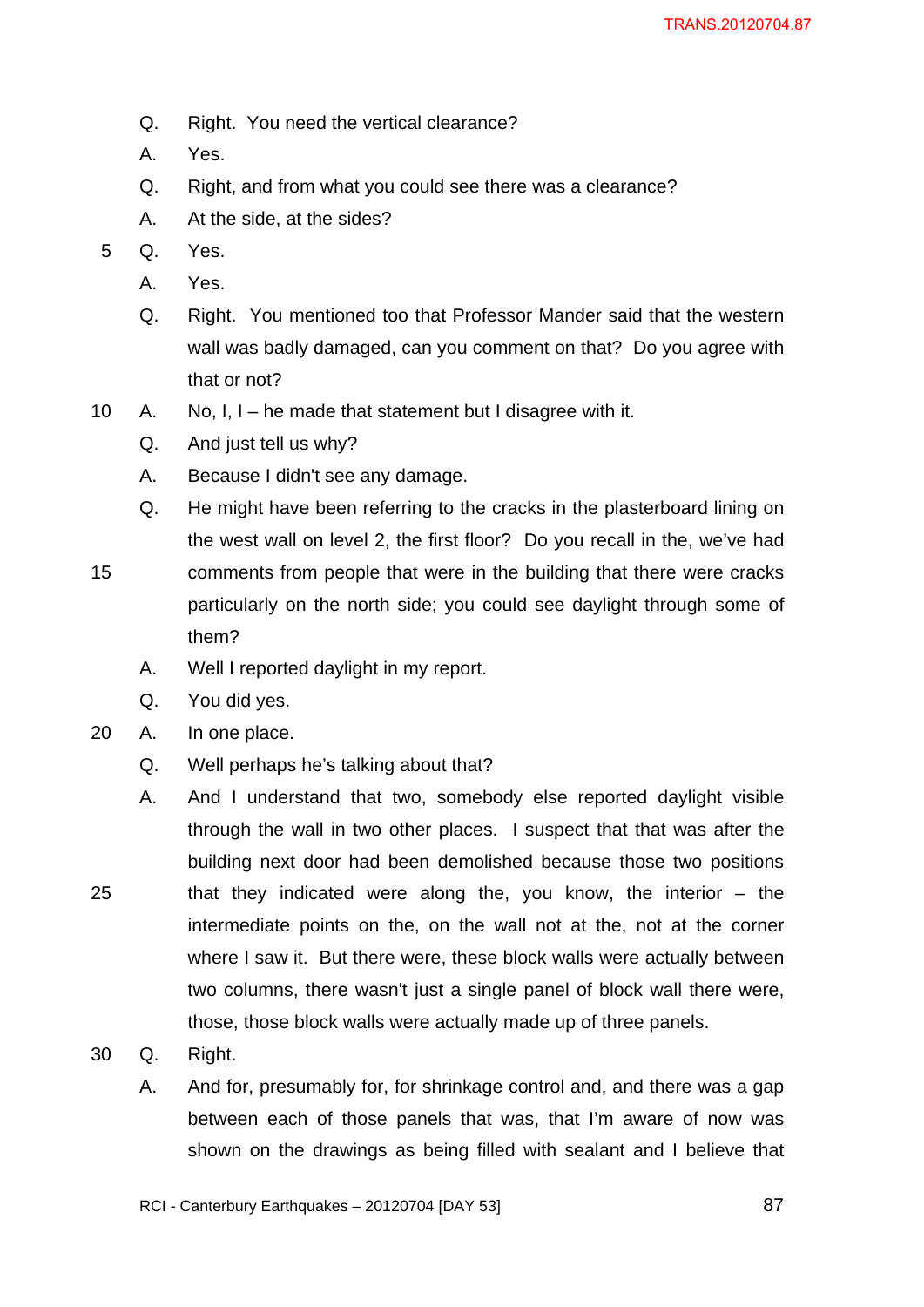whoever saw daylight through those or through that wall in those two positions it just happened that the, the damage to the gib lining lined up with one of those control joints.

1449

- 10 5 Q. Okay, well just going back to this comment by Professor Mander about the damage to that wall, he might have been talking about the cracks in the daylight that could be seen in the plasterboard, through the plasterboard cracks, and which I think you referred to and said should be (a) "Investigated further and repaired." Do you recall that in your report?
	- A. I'm, as far as what I was referring to, um, in that north-west corner where I could see daylight, um, it was, it was a fairly, a fairly narrow gap that I was looking through and, um, and so I wanted to see if there was any damage to the block wall behind it.
- 15 Q. Right, so what were you?
	- A. That was why I recommended removing those linings in that position. But I'm not too sure that I said "remove the linings", I said "investigate further".
	- Q. You said, "Investigate further and repair," I think. The repair was to what, the plasterboard then?
		- A. Did I say "repair"?
		- Q. It's under the heading, "Non bearing concrete block walls," and it's the second paragraph. Have you got that, the last sentence?
		- A. Yes.

- 25 Q. "This needs further investigation and repair"?
	- A. I think by the "repair" I was meaning that there was a gap there in between the block and the concrete and it needed to be waterproof.
	- Q. And that's the damage that you were referring to?
	- A. Yes, but –
- 30 Q. The damage to that western wall?
	- A. Yes. But I did recommend that, I mean virtually apart from the, um, whatever the fill was in the joints having fallen out, um, I didn't believe there was any other damage to the wall.
	- RCI Canterbury Earthquakes 20120704 [DAY 53]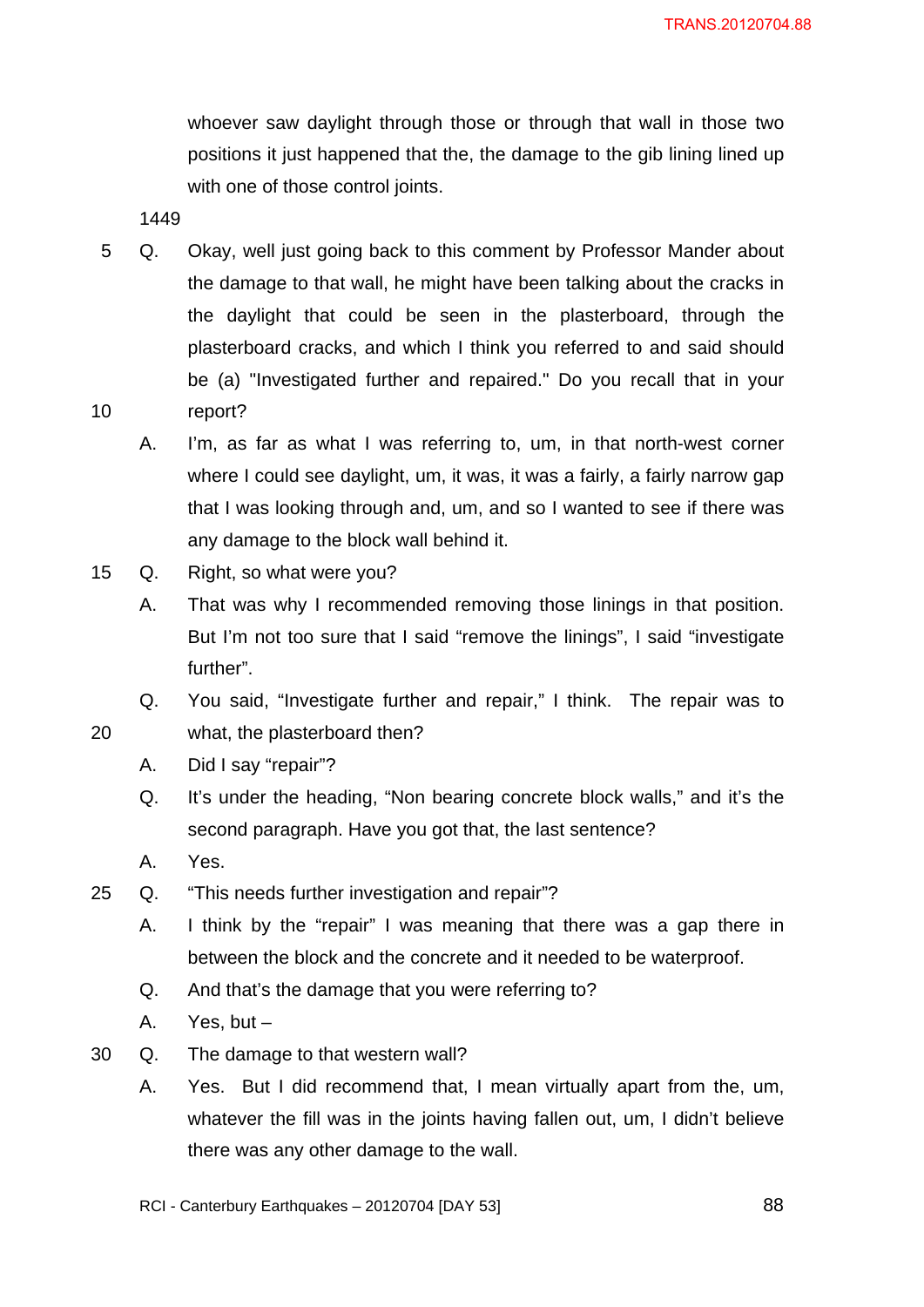- Q. Just going back to this issue of the plans, have you read the evidence of a Mr Mitchell from Opus?
- A. I can't remember.

- Q. Well I'll just quickly refer you to that. He was or is an engineer from Opus and Opus was looking at leasing the building back in 1998 or 1999 and he was asked to do a desktop review of the CTV building?
	- A. Okay, I wasn't aware of that.
- 10 15 20 25 30 Q. One of the ones that was being considered, and he says in his brief that he was provided with structural drawings of the building and he carried out a desktop review. He says, "I cannot recall the exact time this review took but it would've been hours not days." And he says, "A desktop review involves a qualitative assessment of the robustness of the building, it also involves a consideration of the likely modes of failure of the building if the building was subjected to a seismic load greater than its design capacity," and he concluded that, "The interconnections between the floor diaphragm and the shear core wall were not as strong as I considered they should have been for an asymmetrical design such as this." He also went onto say, "The building also lacked structural redundancy meaning there was no alternative load paths available in the event that the primary load path failed." And he said, that he, "Would characterise the building as having an actual critical structural weakness under seismic load in relation to those floor connections." And he went even further to say, "Again looking back as best I can, my view was that there was a significant risk that the building would be subject to premature and catastrophic collapse in a moderate earthquake." And a similar, similar sentiments were expressed by Holmes Consulting Group in 1991 prior to the Mitchell review, but looking at the same plans. And you mentioned in your brief the drag bars that were retrofitted. The drag bars were as a result, effectively, of that Holmes report, and the Holmes assessment. I won't take you to the Holmes assessment but it essentially came to the same conclusion that Mr Mitchell had come, again based on the same structural drawings which Mr Mitchell, when he looked at them, didn't have a reference to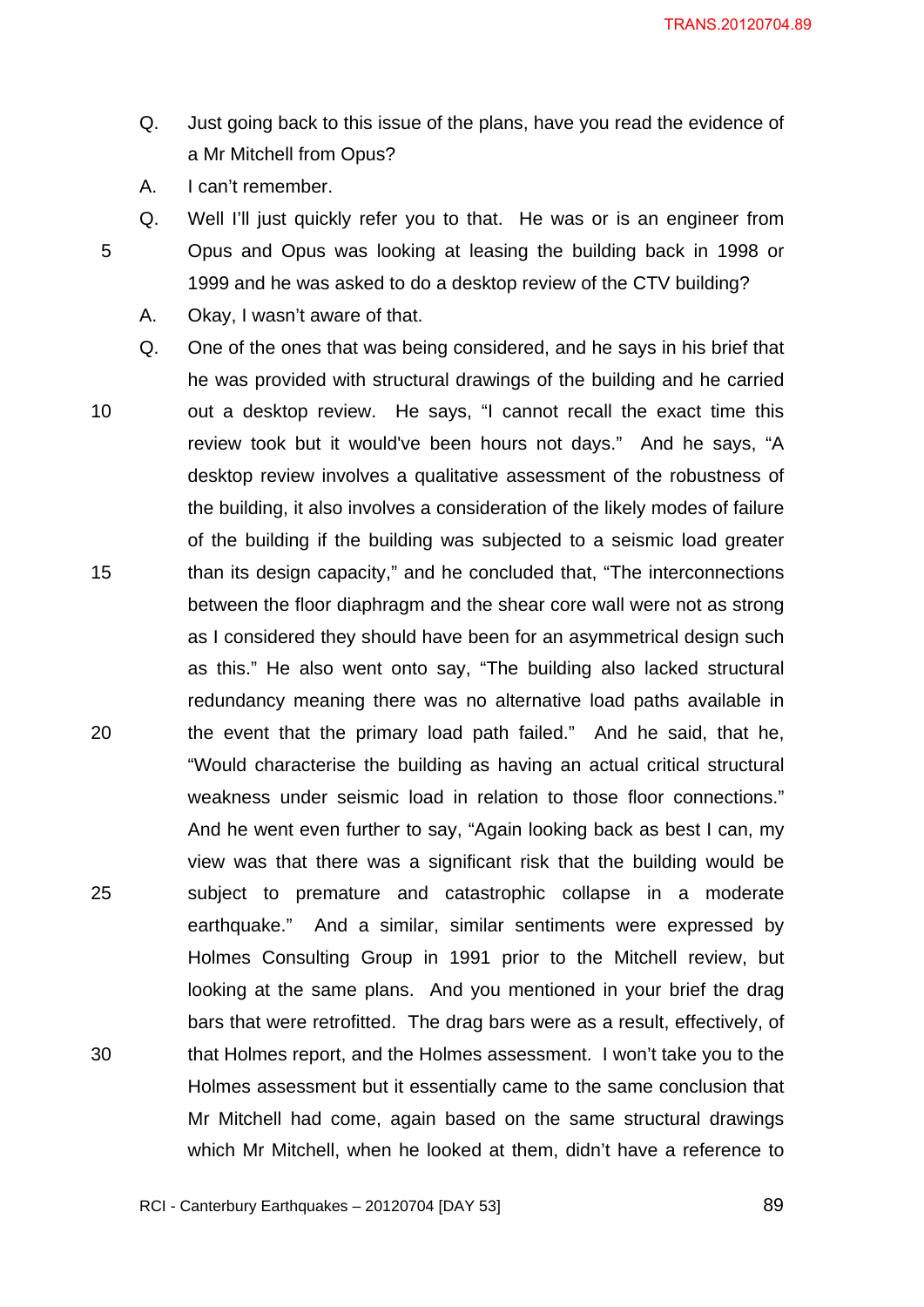the drag bars because no permit was obtained for the drag bars when they were put in, in 1991. But my point is, and what I want to put to you is that that's something, albeit peculiar perhaps to this building, something that would've been apparent from a perusal, assessment, whatever of the structural drawings, do you accept that?

A. Ah, yes.

5

- Q. There's no reason to think that an experienced engineer like yourself wouldn't have, would have come to a different view from the engineers from Holmes and from Opus that looked at it, at the plans?
- 10 A. I would like to think that I would've identified that problem, yes.
	- Q. So do you agree with me, and I'm not trying to be critical of what you did, I'm looking more to the future –
	- A. Yes.

15 Q. – and trying to learn lessons in hindsight if you like, particularly with what happened in September and then in February. Do you agree with me that in an assessment following a large earthquake like September, the ideal would be to have access to structural drawings?

- A. I think it'd be desirable, yes.
- 20 Q. Because if there were critical structural weaknesses such as the floor slab connections, that would have an impact on the structural assessment wouldn't it?
	- A. Yes.
	- Q. Do you agree with me that one way to get around the problem that you faced, albeit as we've heard it was temporary, and talking about the access to the plans, would be to have structural drawings held electronically?
		- A. Yes.

- Q. And do you think then that in a similar situation, if that was the case that you would as a matter of course go to structural drawings?
- 30 A. Yes I would, I would've asked for drawings if they'd, or I would've accepted, I would've wanted them if they were available, yes.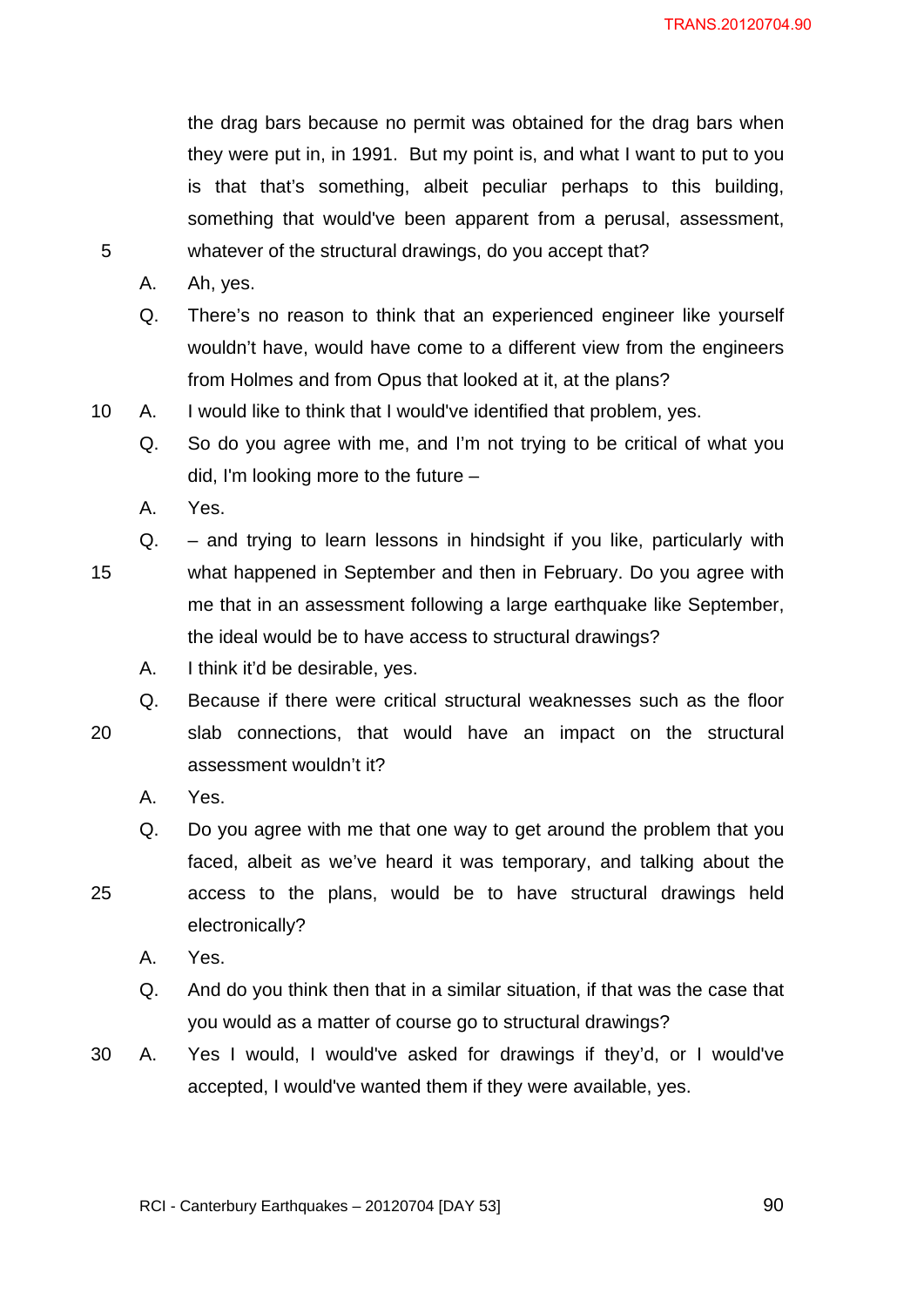- Q. You said that because you knew the floor slab connections to the north core wall were important, that you took some time and some care to look for any signs of disconnection or cracking?
- A. Yes.
- 5 Q. Again without knowing, not having access to the structural drawings, not knowing where potential weak points were, you were simply looking in the general area of the sheer core, the floors and the, presumably the floor slabs where they met the shear core?
	- A. Yes and down the external walls and the internal walls.
- 10 Q. And, as I understand it you didn't lift any floor linings?
	- A. No.
	- Q. So were you able to look, other than on the surface, at where the floor slabs met the north core?
	- A. Um, and out on the outside walls of the building as well.
- 15 Q. Yes I'm just talking about where the connection actually was, were you able to look at that connection and where it might've, if there had been a disconnection or a compromise of it, where there might be a sign of that?

20 A. Well it's not just the floors that, um, that would show any sign of disconnect. There are other elements that would show that disconnect as well.

- Q. Such as?
- 25 30 A. Well on that, um, east side of the shear tower, um, you could see the shear wall quite clearly. I viewed that from out, from down on the street outside, and I also viewed it from up on the roof, um, in fact both sides of the shear, the east and the west walls, um, and you could see where the floor slabs and there were, um, when I say spandrel panels, under that win – you know the window outside the lift lobby, um, it wasn't a concrete spandrel it was a frame, I believe it was steel framed with gib linings on the inside and, um, some sort of a, a cement fibre board on the outside, um, but that material butted up against the shear wall, the concrete shear wall, the structural wall and, you know, if there'd been any disconnect that would've shown a gap between the two.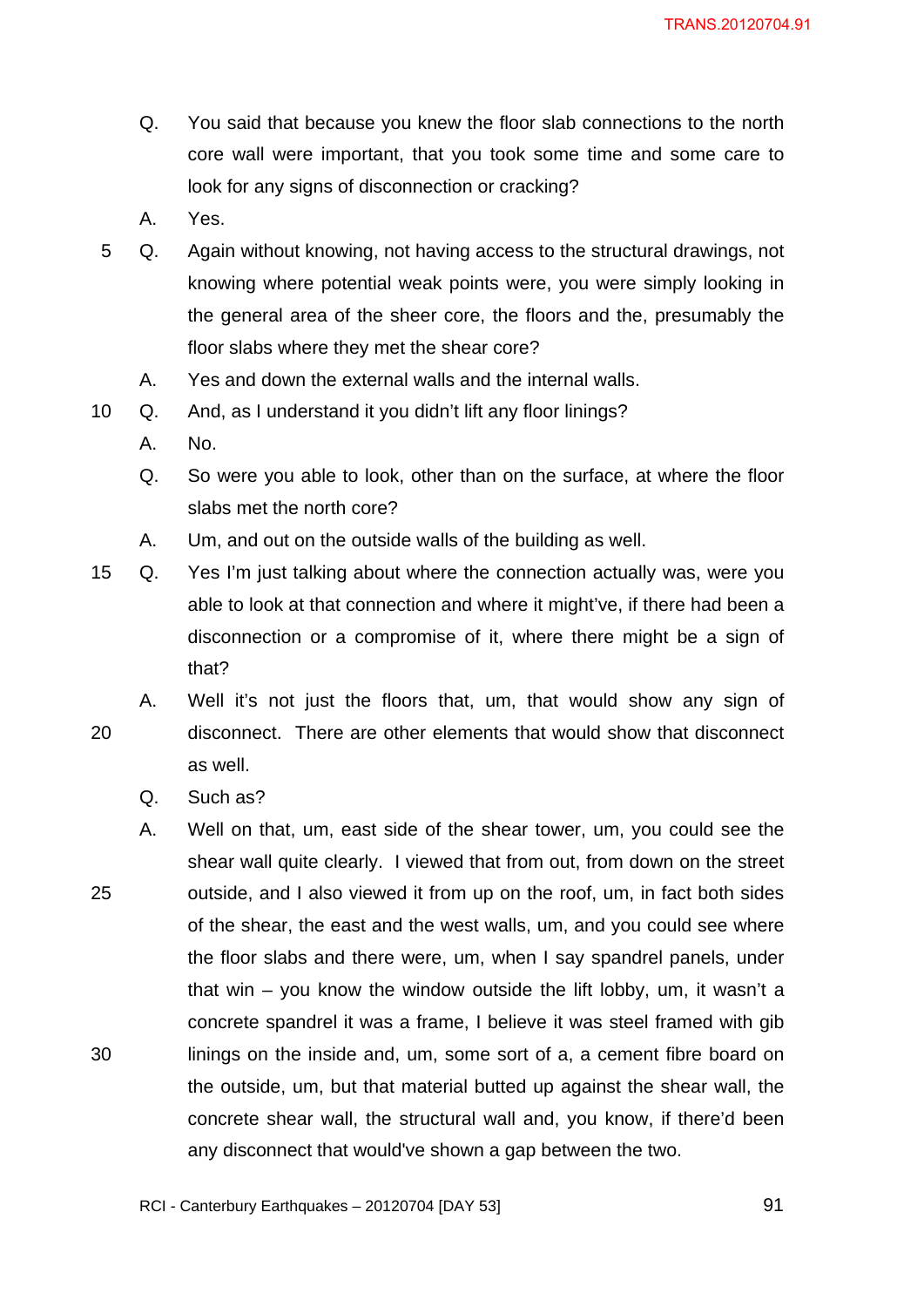5

- Q. What if the mesh that was in the floor, in the floor slab?
- A. Mhm.
- Q. What if that had cracked or broken in the September earthquake, do you think that that would have been apparent?
- A. Well I didn't know it was mesh at that stage, I didn't know what the floors were reinforced with and if they –
- Q. If you had plans would you  $-$
- A. and in fact I think there was other reinforcement in that area besides the mesh.
- Q. There was some bars to the west side of the north core and to the east side, that was where the particular problem that I referred to earlier was highlighted in 1991?
- A. Yes.
- 15 Q. And the drag bars were put in on that eastern side where the lift well is?
	- A. Yep.
	- Q. But you weren't aware of any of that?
	- A. No.
	- Q. No, or as you say in fact not aware of mesh being in the floor slab. I am
- 20 sorry you might have answered this but do you think that you would have seen it if the mesh had been compromised in the September earthquake?
	- A. Would have seen signs of –
	- Q. Yes.
- 25 A. that having been compromised?
	- Q. Yes?
	- A. I think that I mean mesh is proven to be, that mesh that was used in those buildings is proven subsequently to be quite a brittle material and yes I think it would have been obvious.
- 30 Q. Obvious how, how would it have shown itself?
	- A. Cracking in the floors.
	- Q. Visible –
	- A. Separation.
	- RCI Canterbury Earthquakes 20120704 [DAY 53]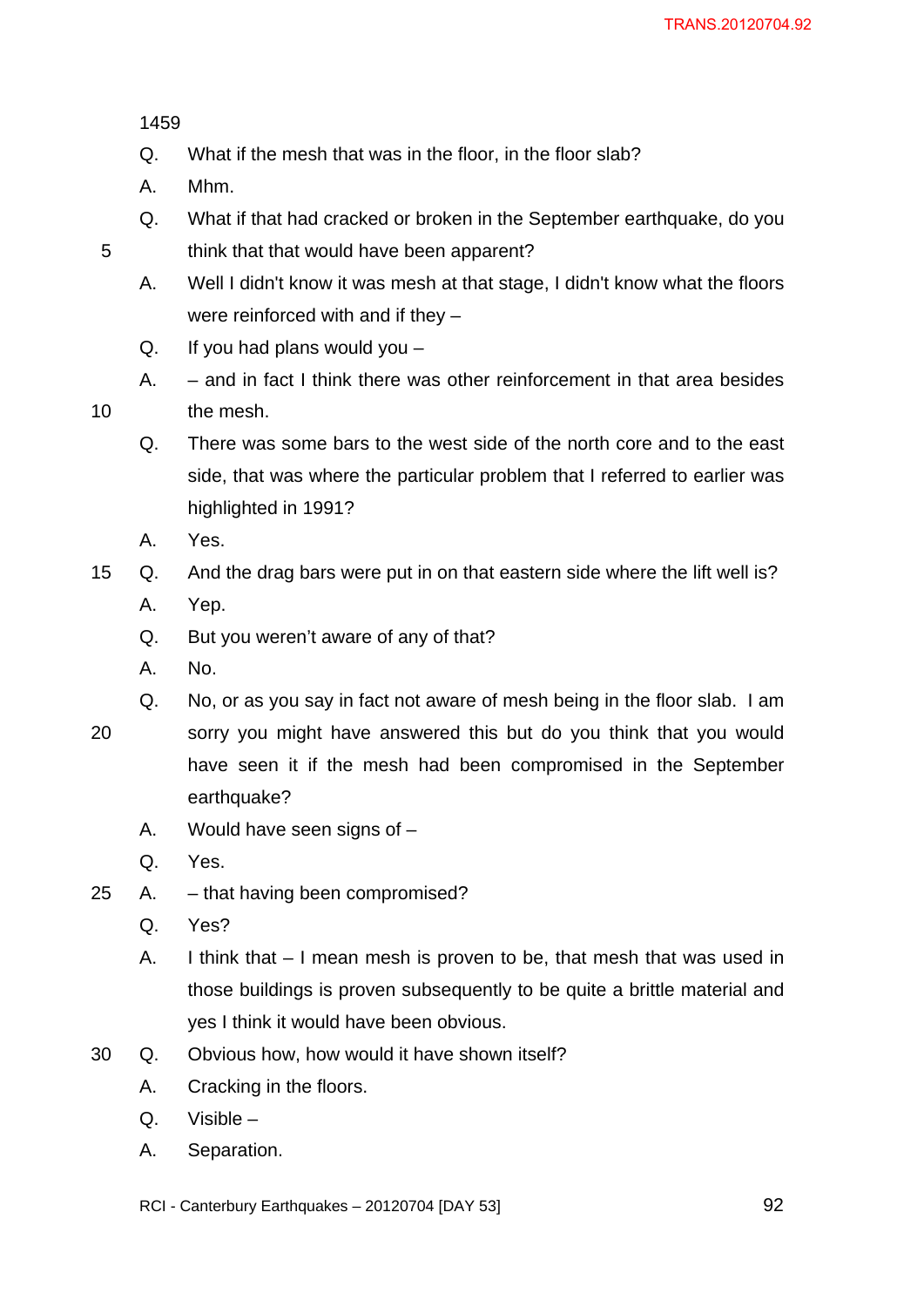- Q. Visible on, without having to look under linings?
- A. Um, yep I believe so,
- Q. Professor –
- A. I can't remember what the linings were in the lift lobby.'
- 5 Q. Were they not lino, is that right?
	- A. I think that is right and I think lino I mean you know vinyl or whatever reflects all sorts of minor defects.
	- Q. And carpet I think in the main or lino as well on the other sides, on the floor slab side?
- 10 A. Yes there was carpet somewhere.
	- Q. Professor Nigel Priestley, do you know of him?
	- A. I know of him, yes.
	- Q. Have you read any of his evidence in this; that will be on the secure website?
- 15 A. Yes.
	- Q. I just wanted to refer quickly to part of one of his briefs, it is WIT.PRIESTLEY.0001.24.

### **WITNESS REFERRED TO BRIEF WIT.PRIESTLEY.0001.24**

20 25 30 Q. And he has got a heading and it will come up on the screen in a moment but I will just start reading it to you, "The state of the CTV building following the 4 September earthquake." Paragraph 79, he says, I will quickly read it, "It is entirely possible that a partial floor diaphragm north core connection failure could have occurred in September 2010. The NTHA results indicate the possibility of drag bar floor diaphragm failure under the 4 September earthquake. The displacements the building experienced in September 2010 earthquake would not have been sufficient to cause complete failure of the building. Because the Hi-Bond trays and the east west support beams would have continued to support the floor, it is conceivable that separation did occur but it was not picked up in the post-earthquake inspections and it was the reason for the increased flexibility of the building that was noted by many of the occupants. This separation might have been difficult to observe during the post-September 4 inspections. The investigators would probably not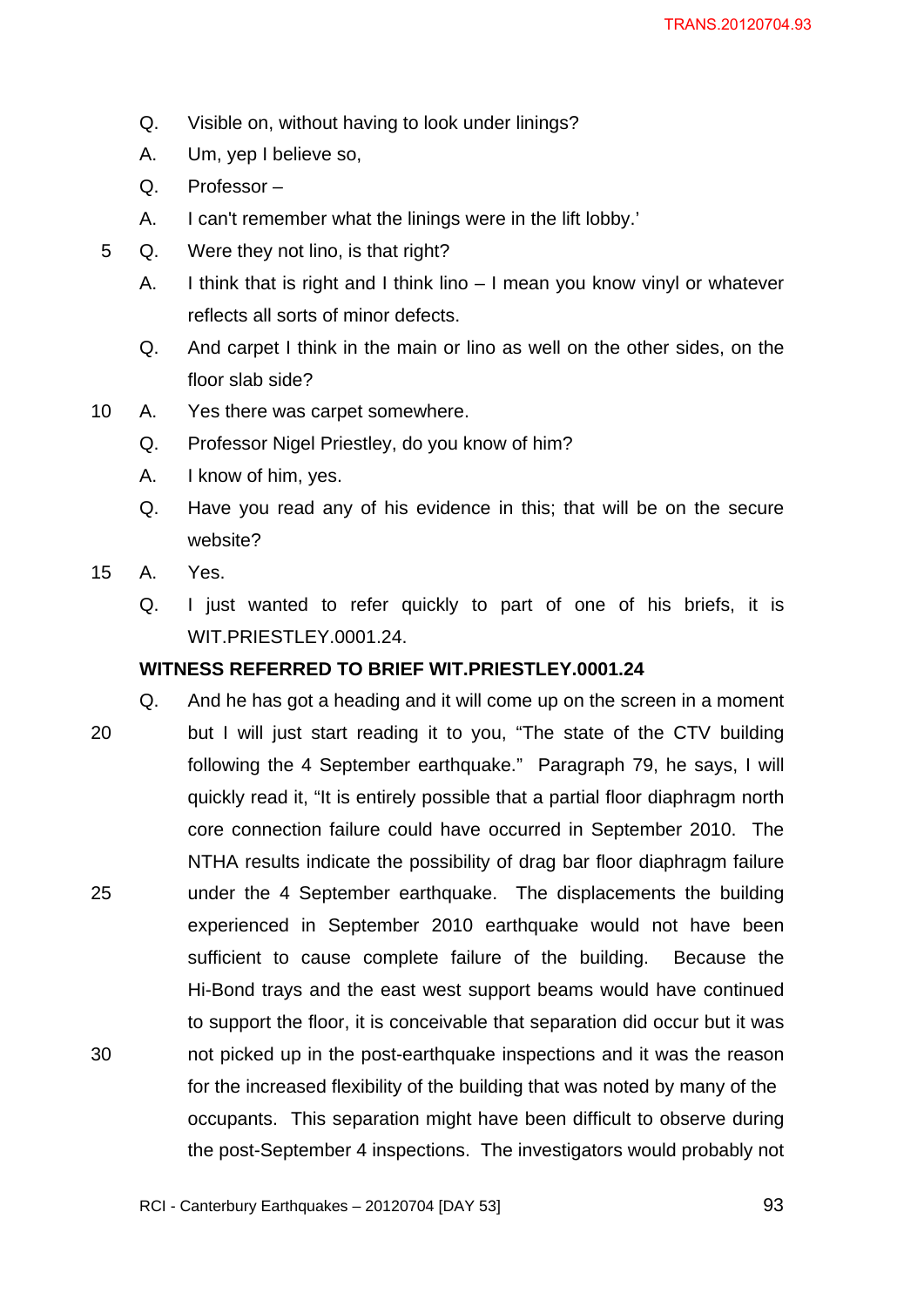have known about the drag bar installation, and hence would not have paid them attention. If fracture of HRC mesh in the floor had occurred, this might not have been visible because of floor coverings, or may have been construed as shrinkage cracking, as crack widths of only 2 millimetres are required to induce mesh fracture." So, can I just ask you about that?

A. Mmm.

5

10

- Q. If Professor Priestley is right in that a crack would width of only 2 millimetres might be required to induce mesh fracture, that might well not be visibility he says without an invasive investigation, would you accept that?
- 15 20 A. I think that the issue of separation is not just one of looking at the floors as I explained before, you know you have these cement fibre panels on the outside that didn't show any separation from the walls, from the structural walls. There were other things like in the lift lobby there was a wall that extended out from the finger wall as I have described it on the west side of the lift shaft and there were signs where the structural wall had pushed against the partition wall and left it open and a small gap, you know, typical of a lot of the photographs that I had in my report, but the important thing with that is that there was, it was open at the top, you know, at the ceiling, where there was no connection between the top of the wall and the floor above but at the bottom it was tight, you know –
	- Q. So disconnected –
- 25 A. So indicating that the floor is still connected to the structure.
	- Q. But are you confident that that meant or would have meant that the mesh hadn't been compromised?
	- A. I believe that was the case at the time that I saw the building.
	- Q. How do you know that, that it must follow that the mesh hadn't been
	- compromised, are you saying from experience of seeing mesh and what affects it produces?
		- A. My comment about that would be that if it was damaged in the September earth – if this mesh was compromised in the September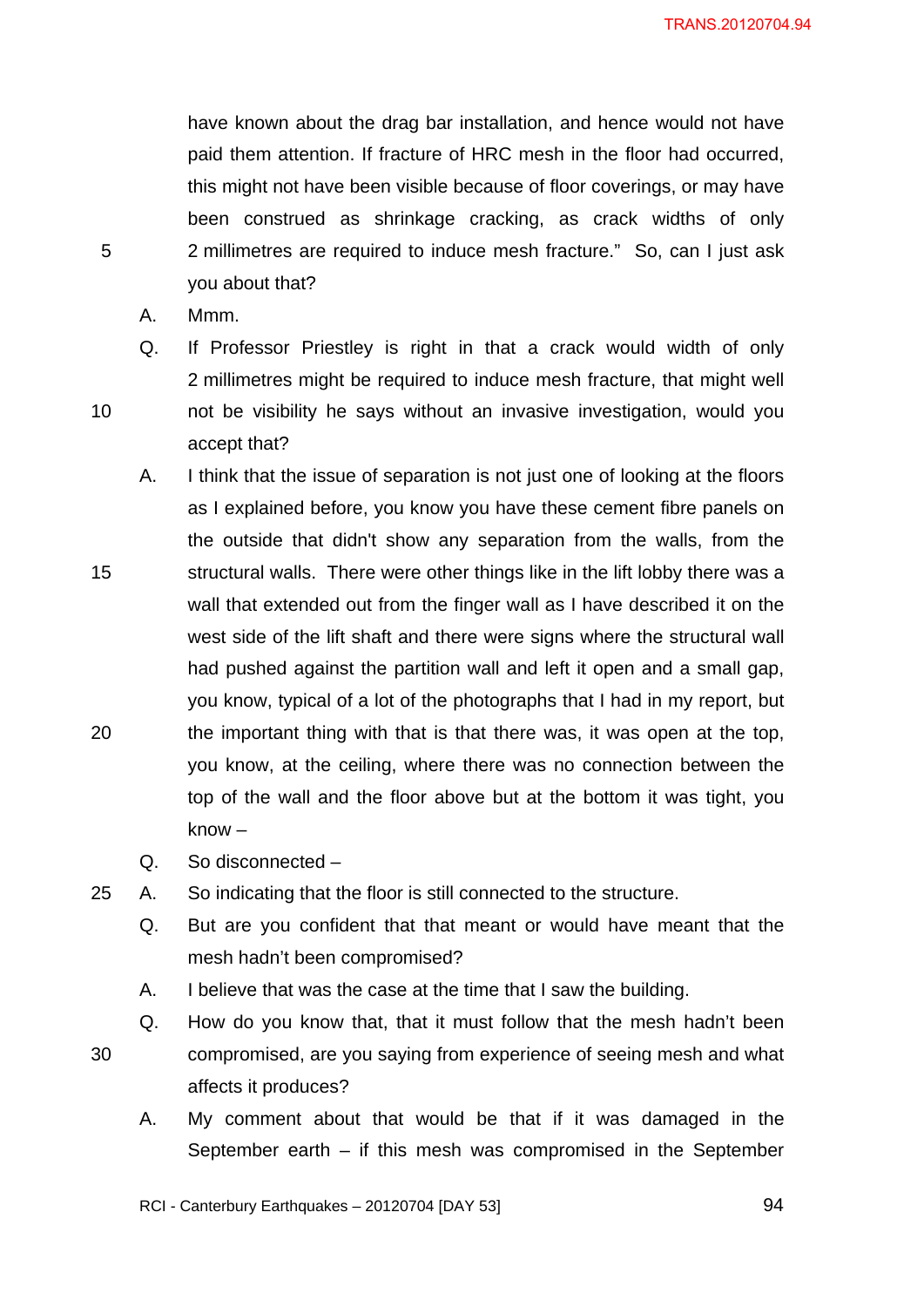earthquake and we'd had a number of earthquakes after that, that I would have expected that it didn't just remain broken but hard up against the structure. The floor slabs, what I am saying is that you know, the floor slabs didn't just remain hard up against, yeah if it had been broken in September, I am sure subsequent earthquakes would have moved this and you would have seen signs of it.

Q. And what about his comment there that might have, some separation or compromise in the connection might have accounted for some of the comments by people, it has been termed 'liveliness', I think that's, an engineer has put that word on it, more movement and more vibration?

A. I think those sort of comments are very hard to assess, people's impression of movement after an earthquake I think became much more heightened.

Q. When you heard comments that you did in this building when you did the inspection, did they cause you any concern or not?

A. Well, like I said with regards to the vibrations and deflections in the floor slabs I was there for four hours and people were walking around, heavy traffic was running past and I didn't notice anything that I thought was unusual. With regards to earthquake movement of the building, I wasn't in the building during an earthquake so I find it hard to comment on that, but there was that one lady in the top floor who said that the building moved quite a bit in the earthquake but, you know, that doesn't surprise me, all buildings move quite a lot in an earthquake.

Q. So with comments from occupants ever have any bearing on what you do or what conclusions you come to?

A. Um, yes, I believe so. I believe engineers should listen to what comments people make that are working in the building.

Q. Do engineers seek them out for that purpose or not, in your experience?

A. I asked some of the people in the building what damage they'd noticed.

30 I don't know that I specifically asked them about response but it was implicit I guess, you know, if I had asked them, you know, what do you think about the damage, you know. I would have hoped that had imparted that information.

5

10

15

25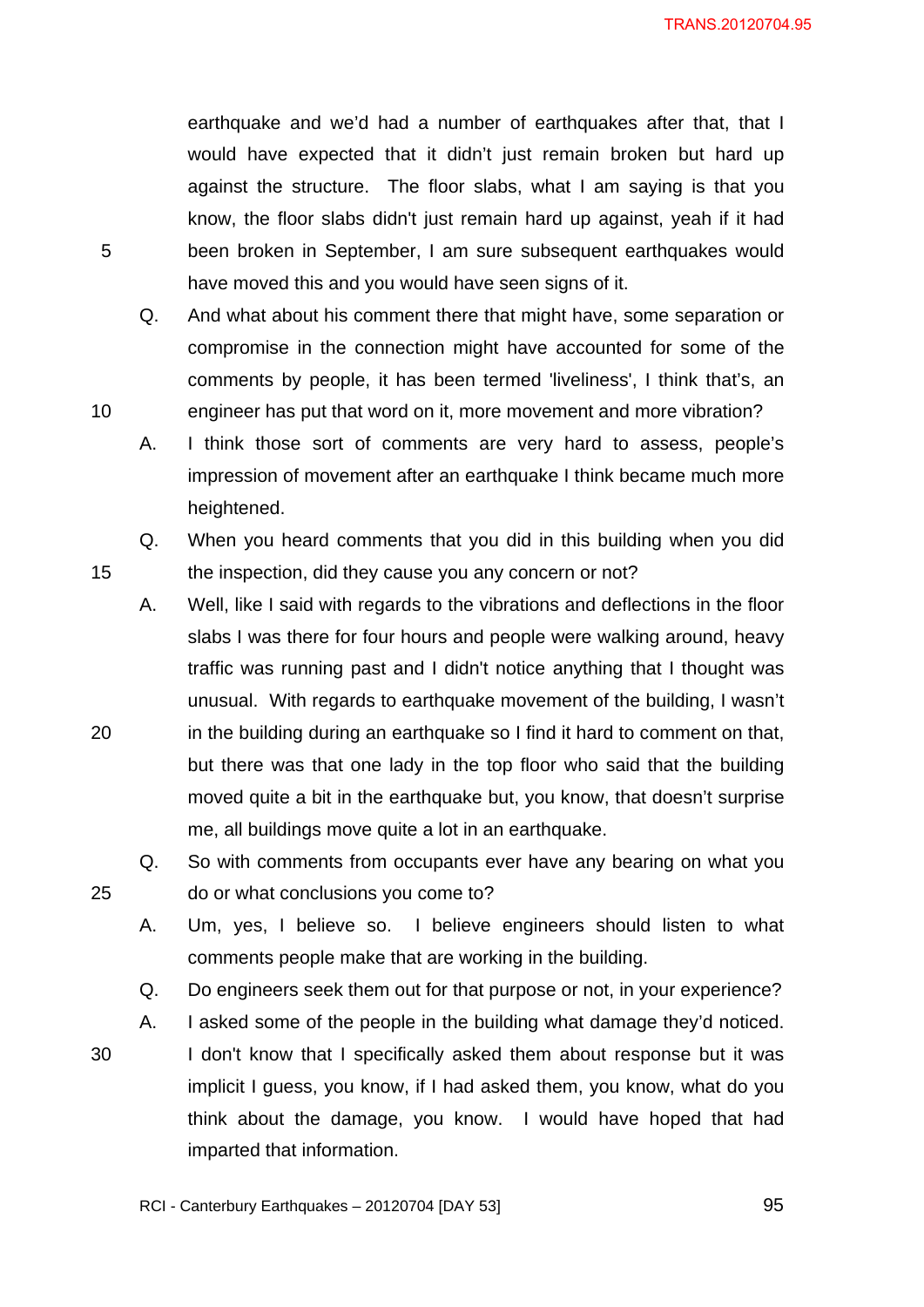- Q. So that was the reason you were asking?
- A. One of the reasons, yes.
- Q. Just still in that north core area, you had reference to that photo, Mr Higgins took. Do you remember that of the lintel or the  $-$
- 5 A. Oh, yes with the
	- Q. (inaudible 15:08:34) above the column –
	- A. The window?
	- Q. It is called C18 but it is the column as you come out of the lift on your lift?
- 10 A. Yes.
	- Q. You referred to a crack that was nearer the column?
	- A. Yes.

- 20 15 Q. At the time you inspected it, I'll just get a photo brought up under reference, Mr Pagan's photo. It's WITPAGAN0001.45, top left photo. I'm just going to show you a photo Mr Pagan took at the time of your  $29<sup>th</sup>$  inspection. I think it's a bit clearer than the one you had, the top left we'll get focused on. You can see that cracking about half a metre or so from the column, maybe more?
	- A. Half a metre from the column?
		- Q. It's my measuring but you can see the crack I'm talking about.
		- A. Well the columns are 400 diameter so that gives you some idea of how close it was to the column.
- 25 Q. All right, you can see the crack I'm talking about though?
	- A. Yes.
	- Q. Right, now that's the crack that we saw in the photo taken by Mr Higgins was further along away from the beam?
	- A. Yes.
- 30 Q. From the column rather, and appeared to be more extensive?
	- A. Yes.
	- Q. What area is that cracking in, what is that, as part of the structure, do you know?
	- RCI Canterbury Earthquakes 20120704 [DAY 53]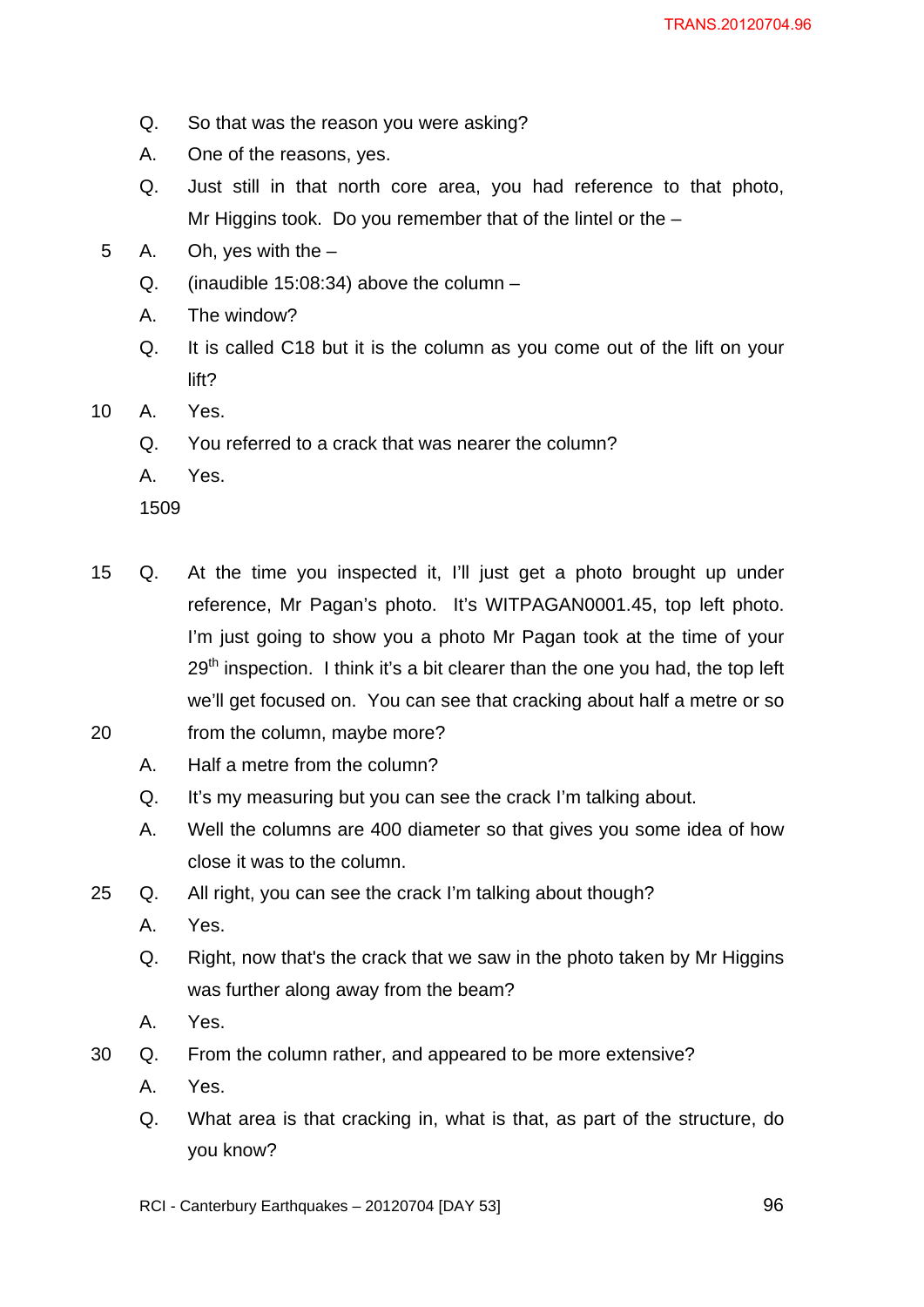- A. It's a part of the wall.
- Q. Because it's running back towards the lift isn't it?
- A. Yes.
- Q. So it's running north from the column?
- 5 A. North/south, yes. Yeah, north from the column, yes.
	- Q. And so is that part of the structure of the north core?
	- A. Ah, it's a cantilever portion of the core walls that supports the lift machine room up above but the lift machine room's not just right there. It's quite a long way up above. That was quite a big piece of wall.
- 10 Q. All right, so did that crack concern you?
	- A. Um, I considered it was, ah, a result of interaction between the column and the wall but I felt it was relatively minor.
	- Q. All right, and I appreciate you only saw a photo of it, the one taken later in time I think on 14 February the Higgins' photo, I'll get that brought up.
- 15 I think it's 454. See that on the right?
	- A. Yeah.
	- Q. And it's obviously bigger or peeled off more surface because you can see it and in that photo you can't see the other crack that well. So did that  $-$

30

# **JUSTICE COOPER ADDRESSES MR ZARIFEH**

I'm not quite following that.

## **MR ZARIFEH:**

The photo on the right, the one with circles, the Higgins crack, if I can put it

25 that way. Sir.

## **JUSTICE COOPER:**

That's not the damage we can see in the left-hand side photo though is it?

## **MR ZARIFEH:**

No, no, I'm saying the damage you can see on the left-hand side you can hardly see on the Higgins' photo. You can just see it.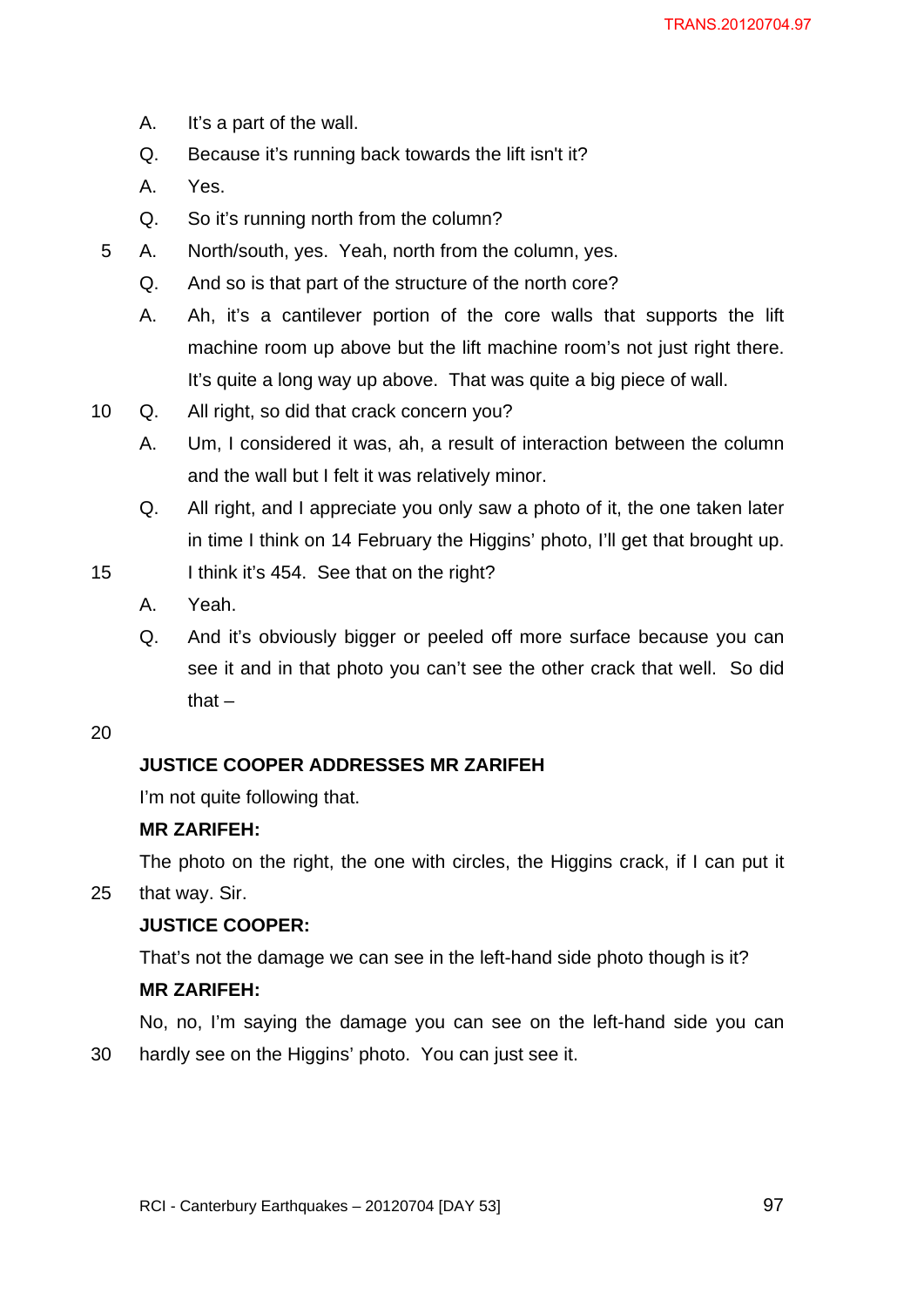## **CROSS-EXAMINATION CONTINUES: MR ZARIFEH**

- Q. So looking at the damage that's circled on that lintel, if that's the right word, does that, did that concern you looking at that. I appreciate you're only looking at a photo?
- 5 A. Um, yes it's more substantial.
	- Q. And why does it concern you compared to the other crack, apart from being more substantial?
	- A. Um, I guess it's away from the influence, the direct influence of the column and any bending effects that there might have been just at the
- 10 top of the column, you know, the original crack that I saw that's close to the column, um, um, I interpreted to be an effect of that, of rotations or displacements that had gone on there and that had not only caused that crack but also the cracks in the column, but the one that you're looking at here now, this one under the circle, is something different.
- 15 Q. What, you're unsure of what the mechanism might be?
	- A. Well...
	- Q. Is that what you're saying?
	- A. We know now from the photos of the building after collapse that that corner of the wall actually pulled out of the wall.
- 20 Q. Right, but if you'd seen that in an inspection
	- A. The circled damage?
	- Q. Yes. What would you have concluded do you think?
	- A. Um, I would have been looking on the outside of the wall above the window to see if it was apparent there and whether it was more extensive than just on the soffit of that piece of wall.
	- Q. Okay, but not so in relation to the crack you saw?
	- A. No, I believe that the crack that I saw was relatively minor.
	- Q. And just going back if we can to the Pagan photo, do you recall the discolouration in the tiles. Can you see that. Did that concern you at all?
- 30

25

A. That's a water leak. That's watermarks in the tiles. This building obviously had water leak problems. That wasn't the only place where there was water leaks.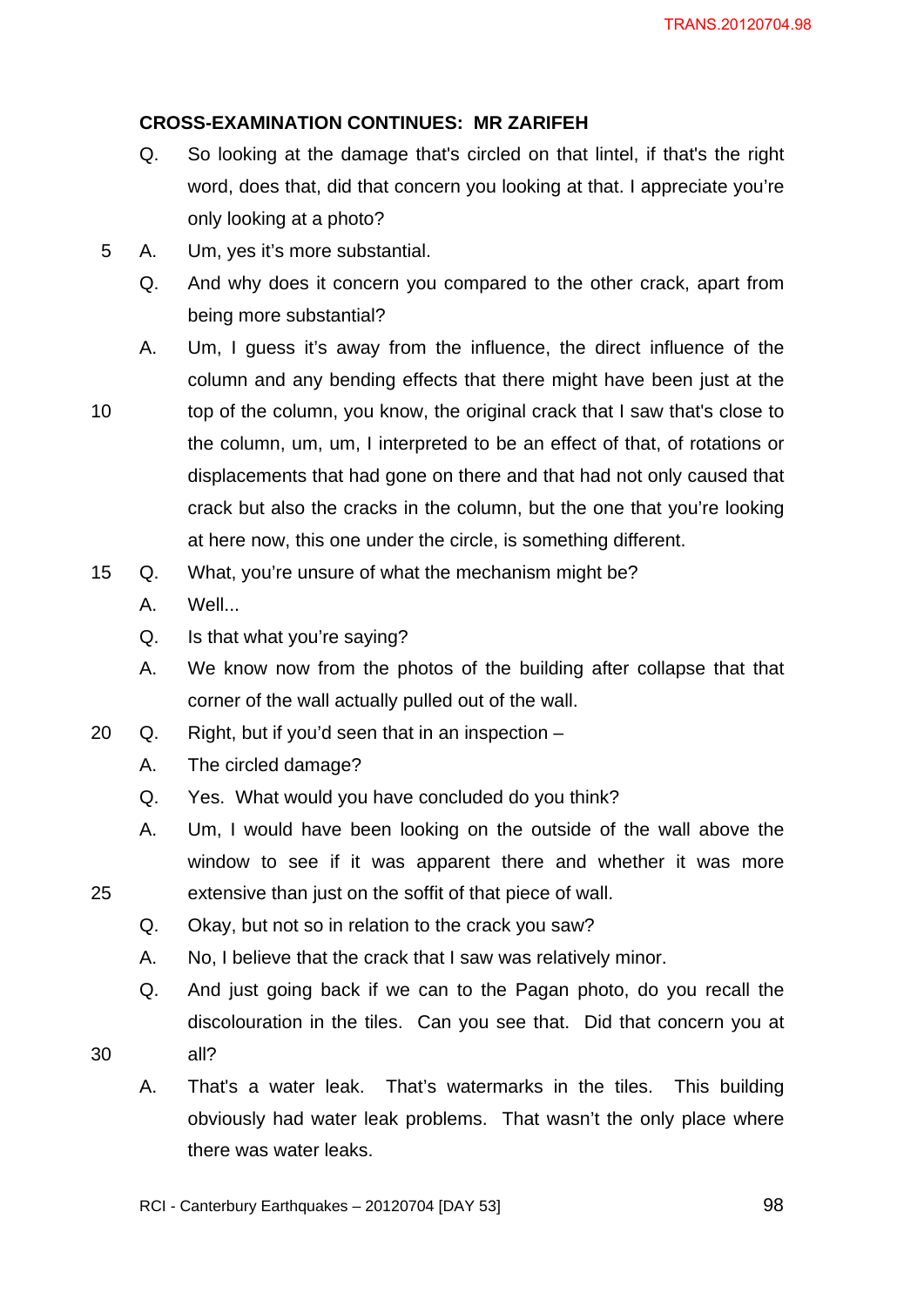- Q. Right, the pre 4 September you thought?
- A. Yes.
- Q. So that wasn't a concern to you?
- A. No. It wasn't a structural concern.
- 10 15 5 Q. The recommendations you made in your report firstly to remove the plasterboard on the ground floor of the south coupled shear wall and we talked before about the western wall  $-$  investigate and repair  $-$  you said that you didn't follow that up so you're not aware of whether anything was done. We heard from Mr Drew that, that plasterboard on the south wall wasn't removed and in relation to the western wall he was having it re-clad once that building next door had been demolished and, as I said before, it was happening on 22 February and he was going to repair that if you like in that process but I presume that, that further investigation in particular in relation to the south wall that wasn't vital in terms of your conclusions?
	- A. I assumed that those things would have been investigated in time. The gib board was damaged, you know, and to repair their building to put it back to the cosmetic effects I'm talking about, the cosmetic linings, to put them back to original condition you know would have required those, um, those linings to be removed anyway and I expected that I would have been advised when that had happened, um, so that I could follow up with my inspection but, um, there's two things attached to that. I didn't expect the damage to be significant for a starter and the other thing is that the delay in doing that work, um, didn't surprise me because you have to recognise that at this time there was a lot of damage to buildings and getting people to do repair work, it wasn't easy.
		- Q. Okay and presumably the fact that you couldn't at that point look behind that plasterboard wall lining that didn't prevent you from coming to the conclusions that you did in your report and in the email of  $19<sup>th</sup>$  of October. Is that fair?
		- A. I think if I'd have suspected there was serious damage there I would have got my boot or my hammer and knocked it off myself.
		- Q. Right.

25

30

RCI - Canterbury Earthquakes – 20120704 [DAY 53]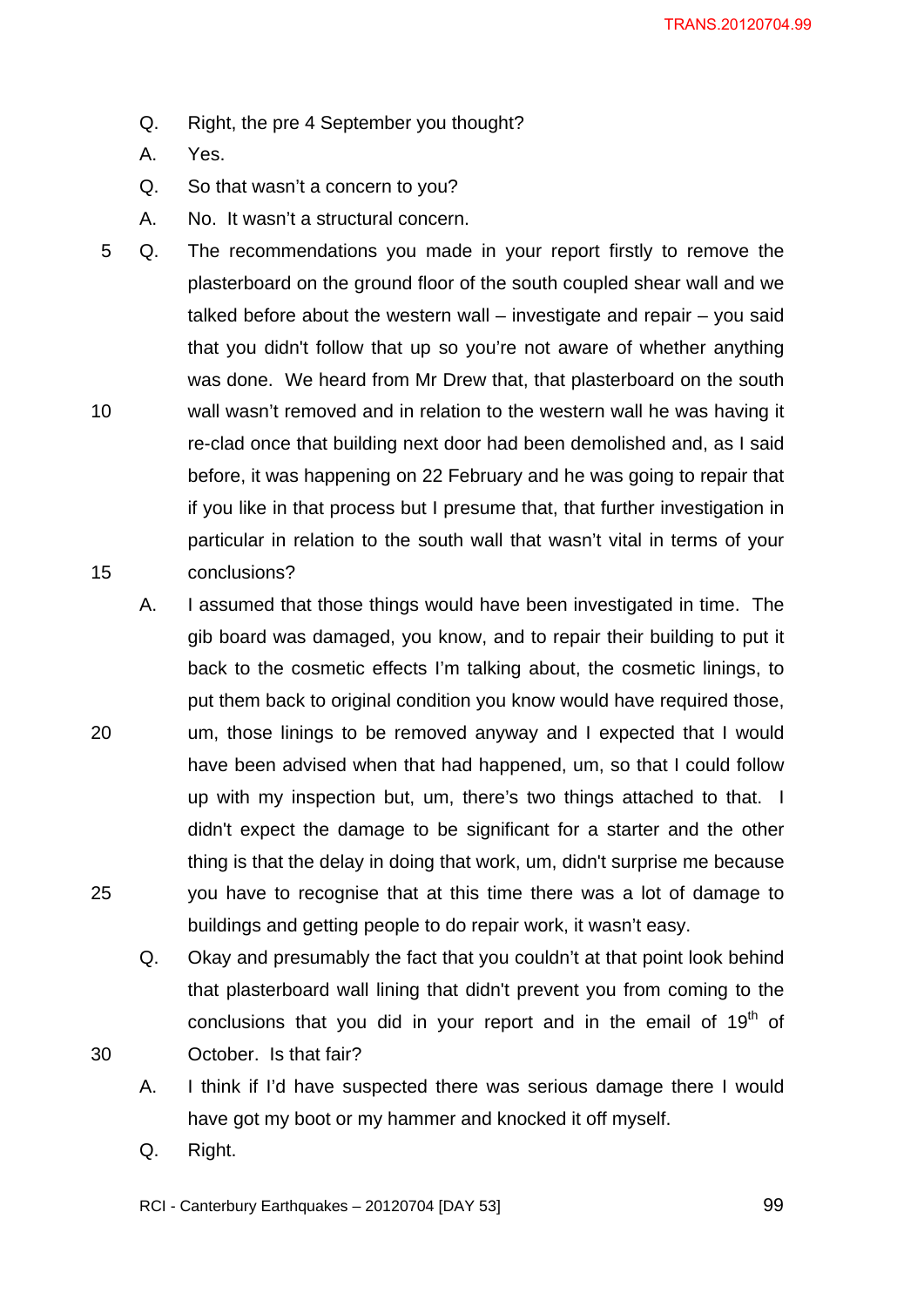- A. Espec I mean in relation to the south wall I was able to see the outside of that wall and I looked pretty close at it and I found one very minor crack. There likely was other minor cracks but certainly nothing significant.
- 5 Q. The cracking that Graeme Smith, the concrete repair engineer talked about, you weren't aware of that at the time were you because you didn't go into the lift shaft?
	- A. This is inside the lift shaft?
	- Q. Yes.
- 10 A. No.
	- Q. And you hadn't seen any evidence of that on the outside of the north wall had you?

- A. No.
- Q. Right.
- A. And I believe he said it wasn't visible on the outside.
- $Q.$  No, but if that's right  $-$
- $20$  A. In fact
	- $Q. \vee$ eah.
	- A.  $-$  in fact I think he made the comment that, that none of the cracking was visible on the outside but in fact that's not correct because I've got photos that did reflect some cracking on the outside.
- 25 Q. And I think as you said and he might have too that there was a bit of a coating on the outside which made it difficult to sometimes to see cracks?
	- A. Yeah, it wasn't as obvious as it was on the gypsum plaster skim coat on the inside.
- 30 Q. But that crack that he saw would that have concerned you if you'd seen it? If you'd inspected the lift shaft? You think it's a construction crack or possibly?
	- A. Yeah, I do not believe it's the result of earthquake.

RCI - Canterbury Earthquakes – 20120704 [DAY 53]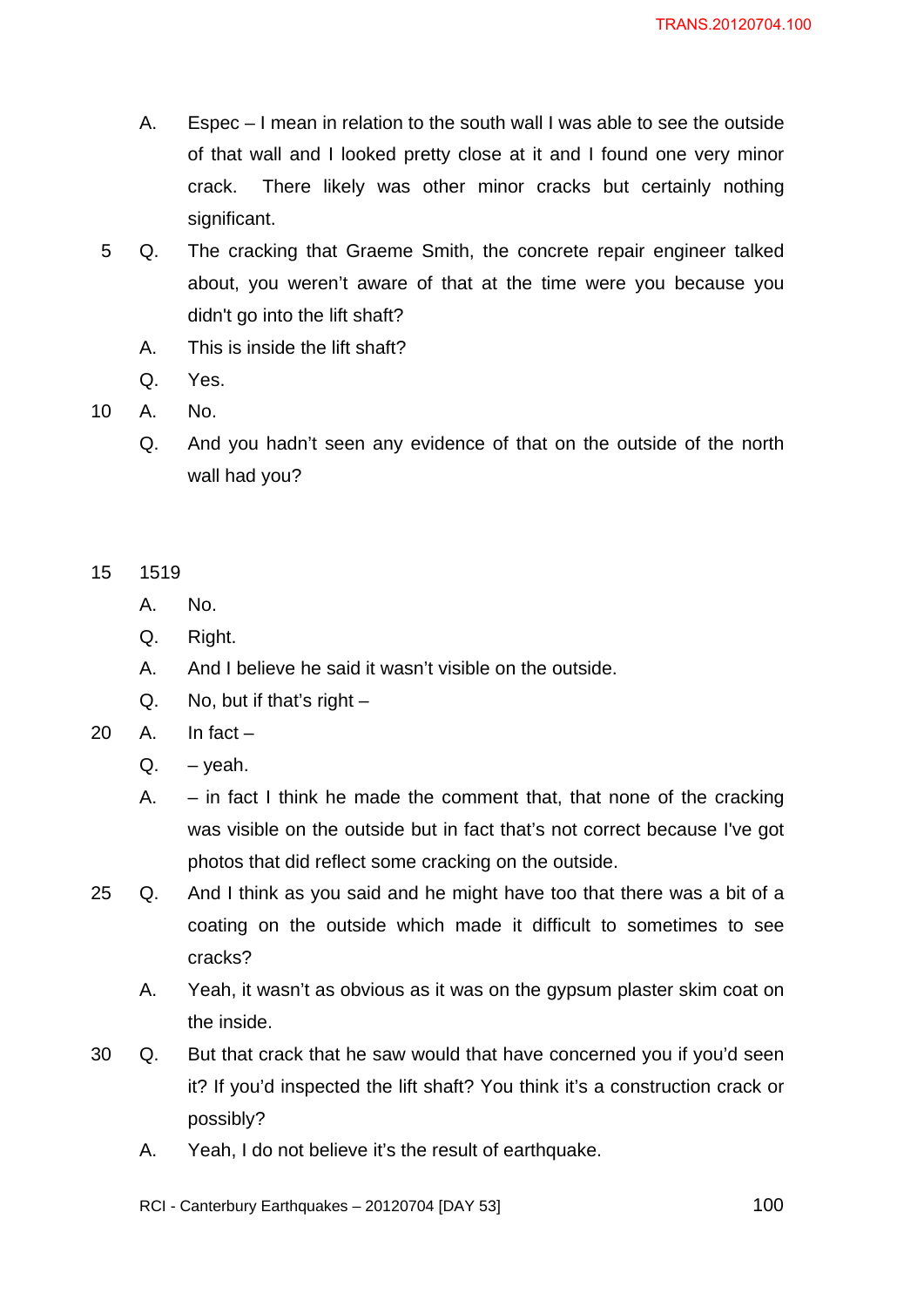Q. That's –

5

- A. I, I even question whether it was a crack.
- Q. Okay, and –
- A. I would assume that somebody took some, I think the, my photograph that I took from a distance of that wall was presented earlier on, but I assume there are photographs, better photographs than that in existence after the collapse of the building showing the inside of that lift shaft that would give us a better idea of exactly what that was.
	- Q. Right. What was the largest crack, the widest crack if you like that you saw in that north core shear wall? Was it the –
	- A. I think in the end I said between 0.4 and 0.5 on one of my sketches.
	- Q. Right, so that was the it went up to that much?
	- A. Yes.
- 15 Q. The other thing I wanted to ask you was when you looked at the columns on the perimeter of the building; you were presumably looking from the inside?
	- A. Yes.
	- Q. In the upper levels anyway?
	- A. Except that they were visible from the fire escape as well.
- 20 Q. Right, what I wanted to ask you is can you recall the, whether there was a gap between the spandrel panels and the columns, and whether that gap that was there was the same or not in respect of the three elevations that there were columns and spandrel panels?
- 25 30 A. I can't tell you what the clearance was but I know I looked out those windows at all those columns and I didn't see any damage. If they'd have impacted at the time that I was inspecting the building I would have expected to have seen, well, you know, you're talking about a round column and a flat piece of concrete and if the panel, if the column had impacted on it this panels got a square corner on it and I would have expected to have seen the corner knocked off or a gouge in the side of the column or something to that effect and I didn't see either of those.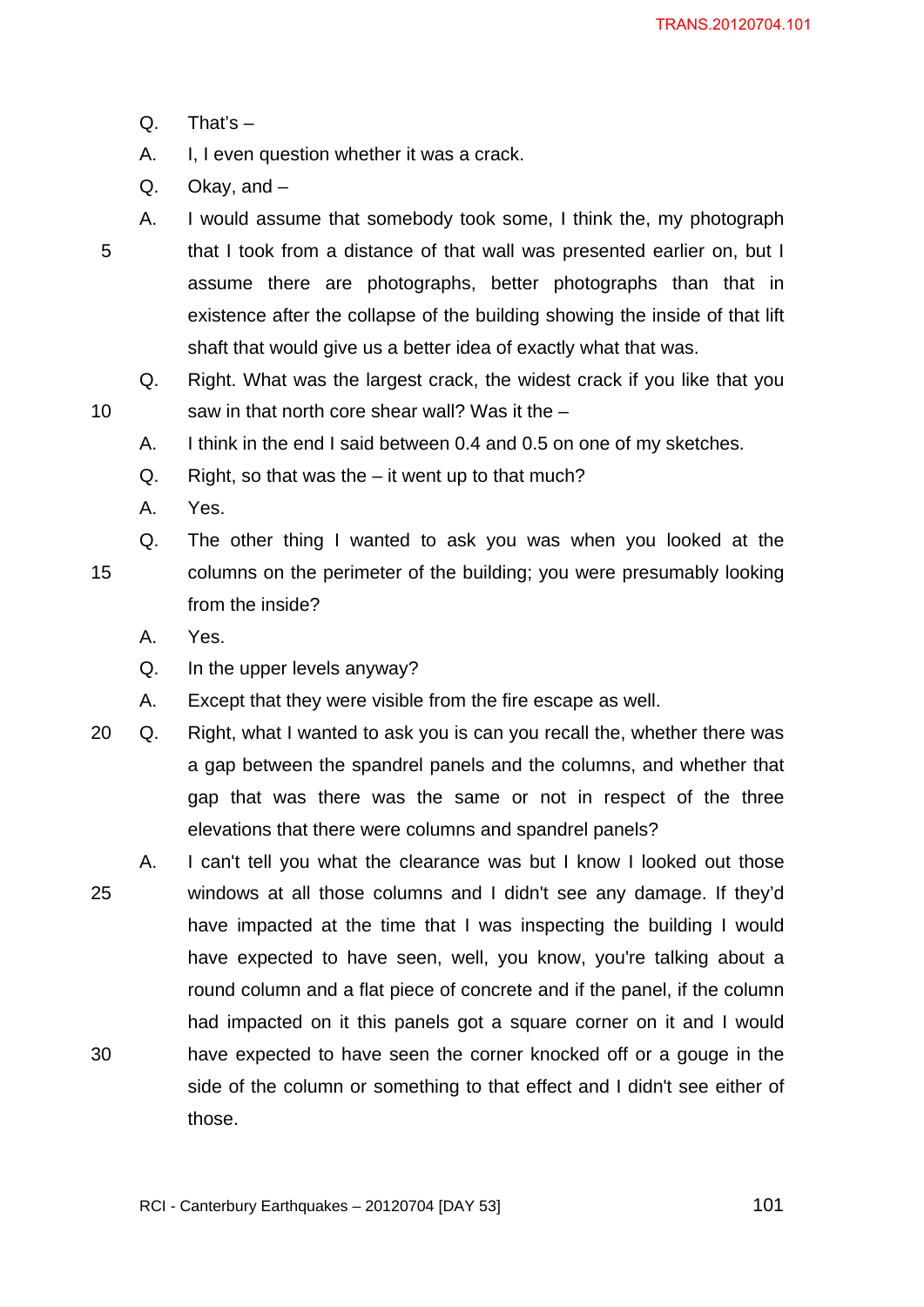- Q. Right, what about a variance or a marked variance between gaps that you did see? Do you recall any variation or did it appear to be a similar gap?
- A. I honestly don't recall.
- 5 Q. Okay.

- A. I think Nigel Priestley summed this up fairly well in his evidence and he said that even if the, if the spandrels had contacted, impacted on the, on the columns that the capacity of the column was way in excess of the panel and that it wouldn't have affected the strength of the column.
- 10 Q. Right, and do you agree with
	- A. And I agree with that, yeah.
	- Q. Just finally I want to come back to lessons that we can learn from this building and from your inspection and as I said before I understand that you were carrying out this visual damage inspection if you like?
- 15 A. Assessment. Visual assessment.
	- Q. Assessment, yes, and perhaps the general population know a bit more about that now than obviously they would have at the time, but do you agree with me that perhaps in future something more is required when an engineer is engaged by an owner/occupier to do an assessment when there's been something like a design level earthquake?
	- A. You mean in terms of the communication with the public or the tenants or whatever?
	- Q. Well firstly the level of inspection?
- 25 A. I think you have to start somewhere with an assessment of a building and I believe that what I proposed and what I did was a reasonable starting point and that if you find issues from that starting point or that initial assessment then you progress to whatever is required.
	- Q. Do you think then that it should involve at least say access to structural drawings then?
- 30 A. I think it's highly desirable to have structural drawings, yes.
	- Q. And what about the level of invasive inspection then?
	- A. I think that depends on what you find.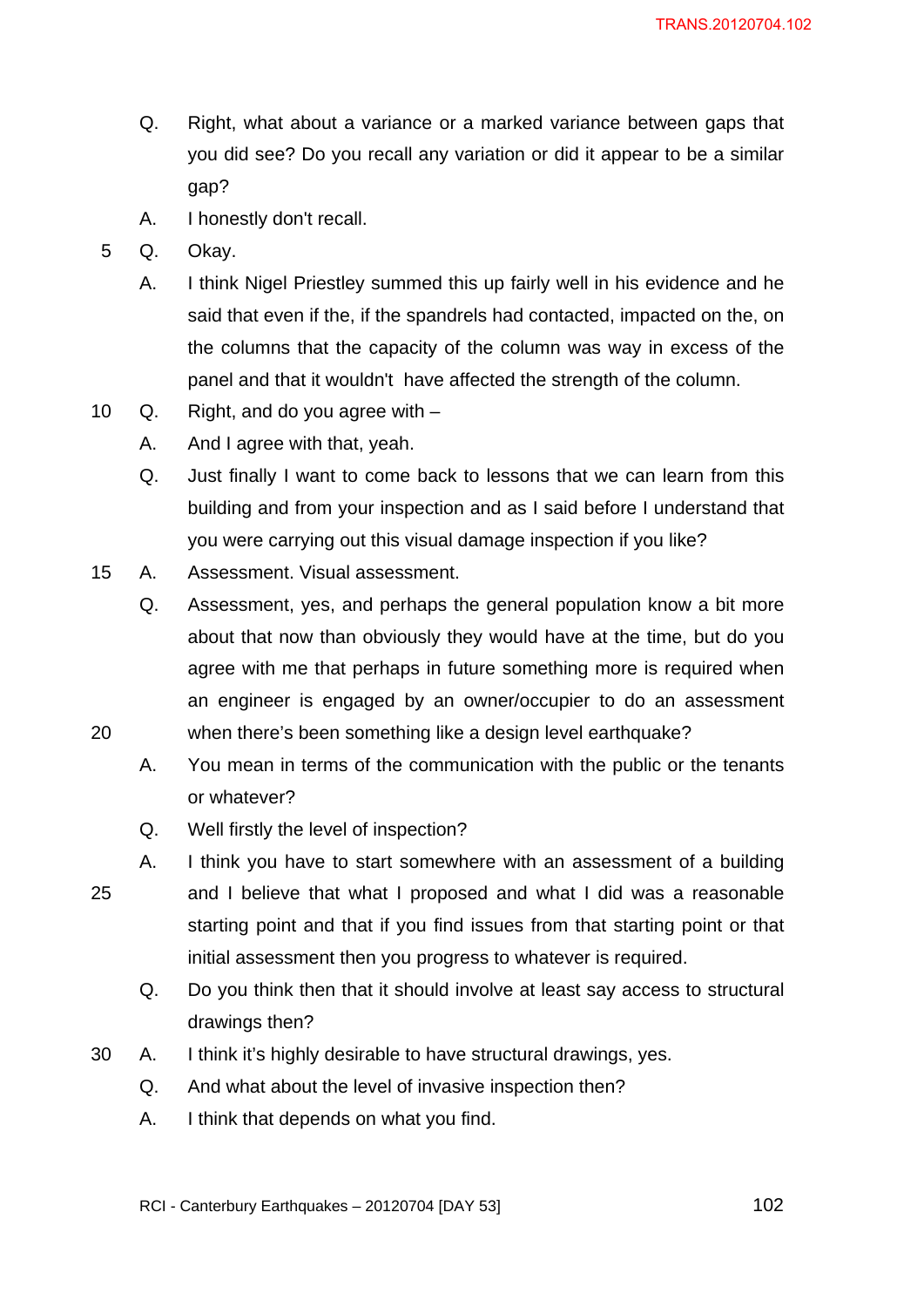- Q. And do you think then, you brought up, or mentioned communication, do you think that perhaps work needs to be done on that in terms of what the owner/occupier might understand because Mr Drew, I imagine, one of the things he was wanting to know, and obviously his tenants, was that they were all right to be in there and that is in effect what you concluded isn't it?
- A. Yes.

10

- Q. Even if you didn't use words like 'safe' but they may well not have understood the qualifications, if you like, that you would have to put on it if you were asked to say was it safe or not?
- A. I think communication is great and you know we should improve it by all means.
- Q. Just one minor point, you were asked about Mr Drew ringing or you were told Mr Drew gave evidence that he rang, said he rang your firm
- 15 CPG, not sure he gave a date but it was some time early in January 2011 and I think he said that, I don't think he said he left a message but he said that he got an answer phone because it was closed?
	- A. Holiday time.
	- Q. What dates would it have been closed? The office with an answering phone on?
- 20

30

A. I'm not sure exactly but you know it wasn't uncommon for our office to be closed through till the, you know, the Monday in the New Year that would have been around about the  $10^{th}$  or the  $12^{th}$  or something like that.

#### 25 **CROSS-EXAMINATION: MR ELLIOTT**

Q. Mr Coatsworth, my role is to represent the interests of the families of those who died and the people who were injured in the collapse of the building and firstly on their behalf I'd like to acknowledge and thank you for the condolences that you expressed earlier on when giving evidence. Virtually all of the questions I had have been covered by others so I don't have many more questions and they're really just to clarify one or two points for those watching who are trying to understand what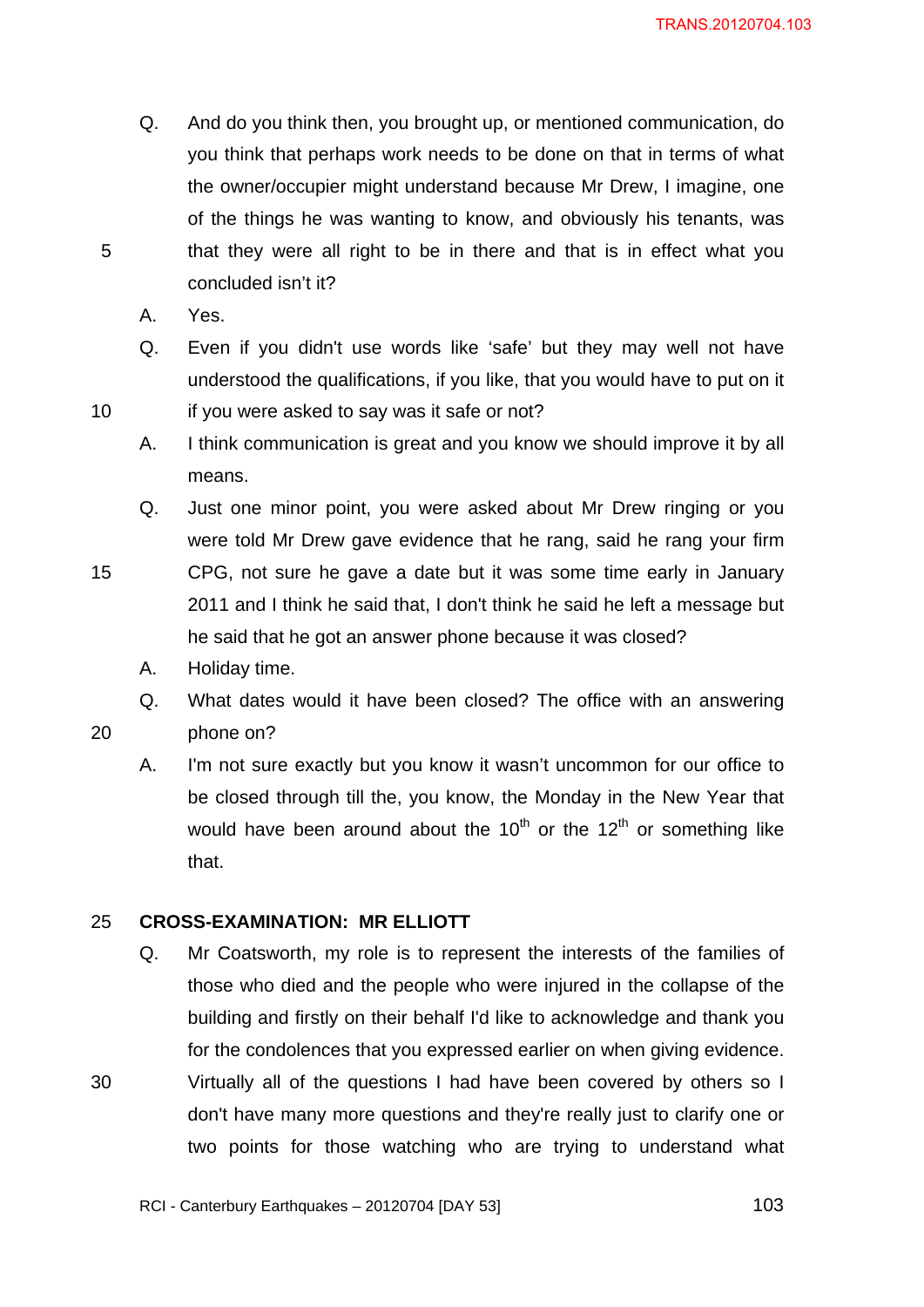happened and to raise one or two points as well. It's implicit, in fact you've already said, that in carrying out these assessments of the building you were considering whether the building should be occupied during that period of ongoing aftershocks.Is that right?

- 5 A. Yes.
	- Q. And you were obviously conscious of that consideration when you were making your decisions in providing your report?
	- A. Yes.
	- Q. And you took care in carrying out your assessment keeping in mind that you were giving advice effectively about ongoing occupation?
	- A. Yes.

10

15

- Q. The evidence you've given in response from questions from Mr Zarifeh and Mr Palmer in particular drew out this distinction that the Royal Commission is well aware of. You've used the words 'diminished capacity' and on the other hand we have the words that Mr Kehoe uses I think of 'actual capacity' or 'seismic capacity of the building'. Now they are two different things aren't they? Firstly, diminished capacity involves a consideration of whether or not the building is any worse than it was before the earthquake is that right?
- 20 A. Yes.

1529

- Q. And that assessment is carried out by identifying damage to the building, is that correct?
- A. Yeah, or lack thereof.
- 25 Q. Or lack thereof, and on the other hand an assessment of the seismic capacity of the building involves asking what would be the capacity of this building to withstand earthquake forces in future, is that right?
	- A. Yeah.

30

- Q. And it's the former of those two tests, if you like, that you were applying in your assessment and not the latter?
- A. Correct.
- Q. And in fairness to you, that approach seems to be consistent with that of virtually every other engineer who was carrying out post-earthquake

RCI - Canterbury Earthquakes – 20120704 [DAY 53]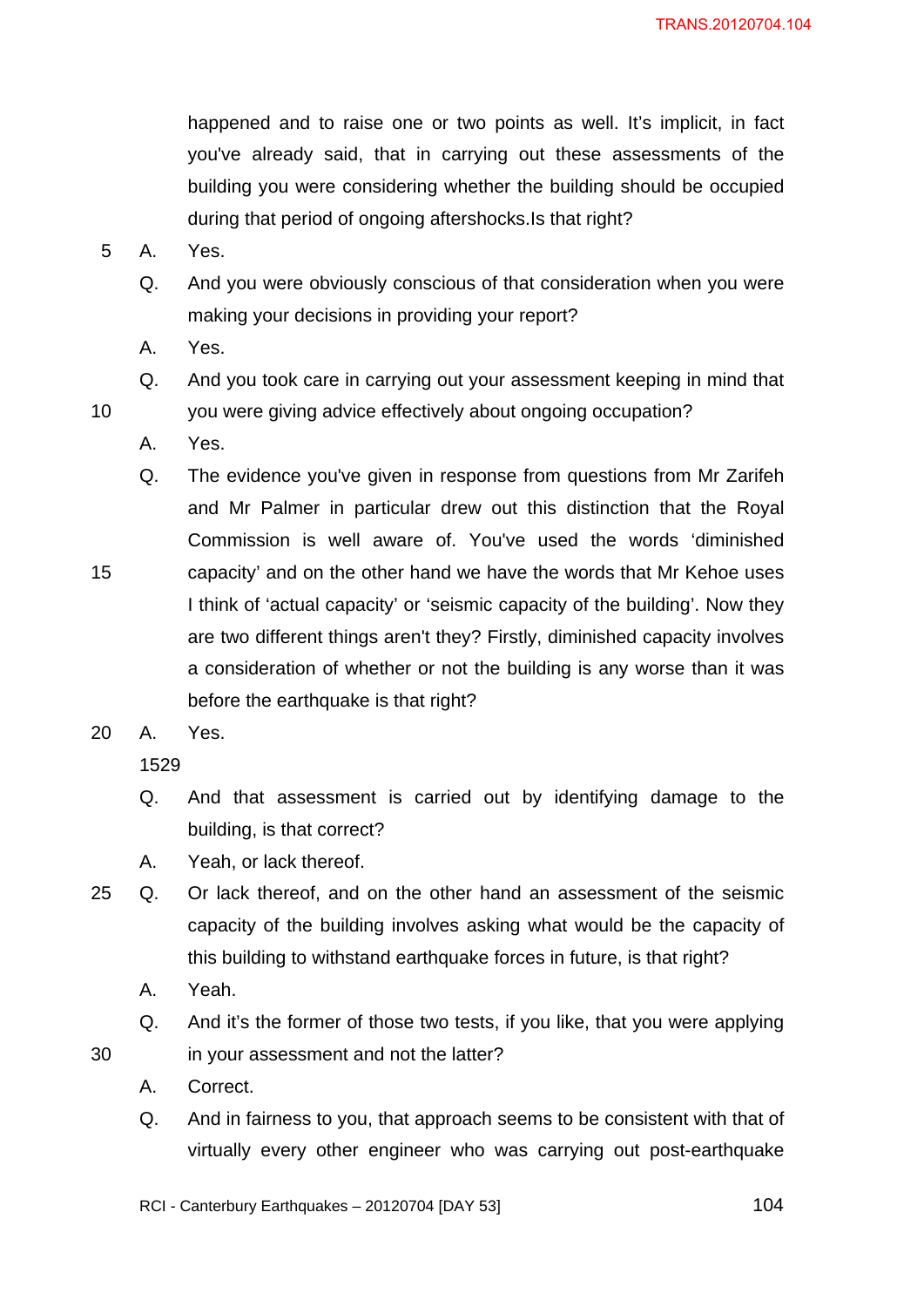10

25

30

- A. Some of them were hidden, yes. Not all of them.
- 15 Q. And I think you've already agreed that drawings would put one in a better position to consider the location and consequences of damage to hidden structural elements, is that right?
	- A. Say it again, sorry?

20 Q. I think you've agreed that drawings would put one in a better position to consider the location of structural elements that are hidden and the consequences of damage to those hidden elements?

A. I think having, having structural drawings is very helpful, yes. But in this case I believe I was able to identify the main elements of the structure.

Q. Yes. Is it right to say do you think that cracks that one can see on the exterior of a structural member don't necessarily tell the whole story about what the damage to that member might be?

A. Um, I think they give you a pretty good indication.

Q. I'll ask Mr Kehoe about this, but FEMA 306, which he refers to in his evidence, refers to equipment that engineers can use to assess the extent of reinforcing steel present, and the size and location of cracks in a member such as rebar detectors, impact echo, ultrasonic pulse velocity and radiography. Would those have been things which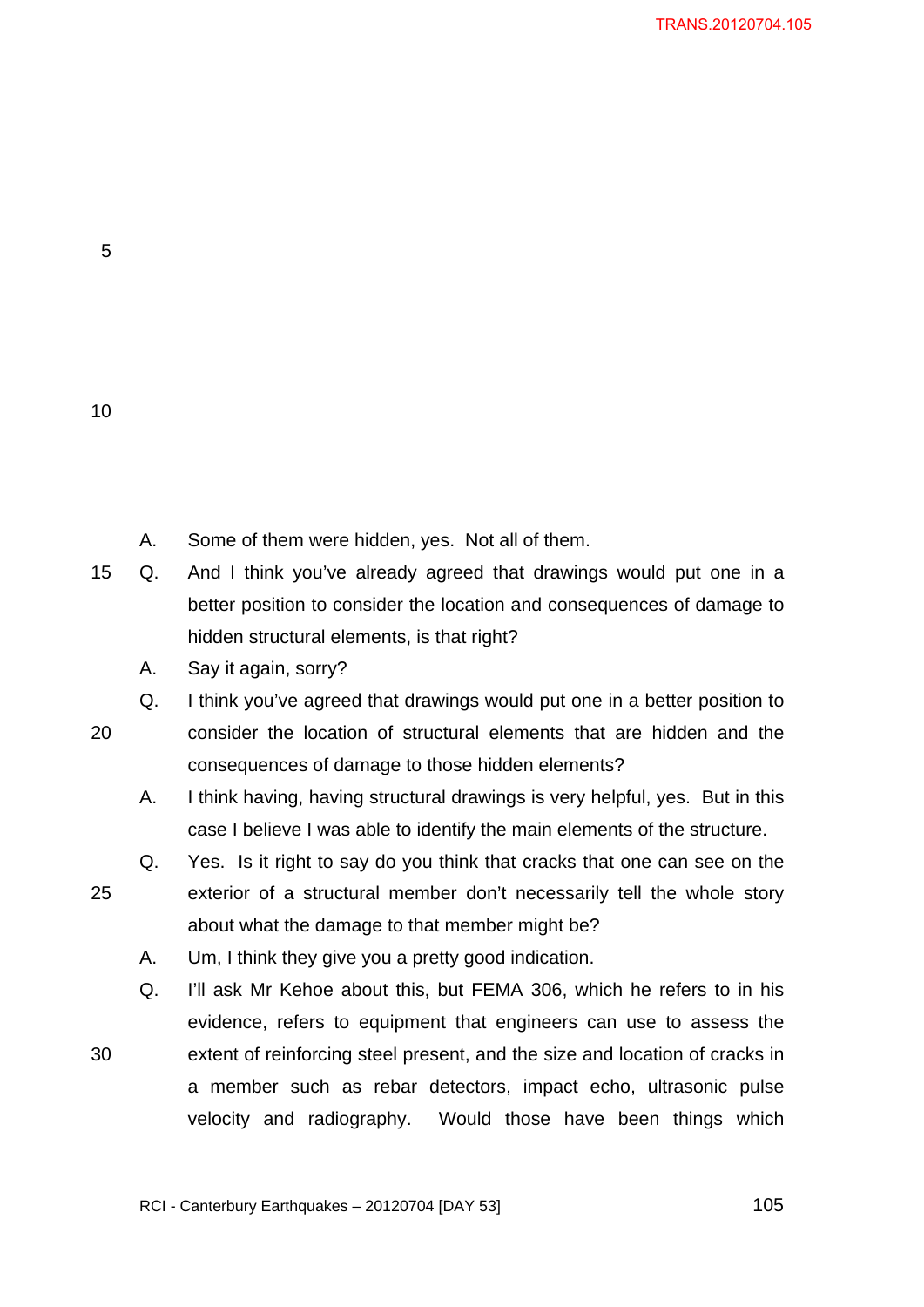would've assisted you in working out the extent of hidden damage to structural members?

- A. Um, I'm sure they would've been if I had, um, found any hidden damage but I didn't actually find any hidden damage.
- 5 Q. Are you saying it was possible to find hidden damage just by visual assessment, were you?
	- A. Well I looked at a lot of beams and a lot of columns and a lot of joints, and, um, and I did see some damage but it wasn't hidden.
	- Q. For example, it may not be possible to see from the outside whether reinforcing steel has been fractured or bent in some way?
	- A. There's always consequences of something like that, you know, things move, if you have a failure of an anchorage of a bar or a bar itself breaking, um, there's always consequences of that.
	- Q. And by that are you referring to cracks that would've been evident to you?
		- A. Yes, that show up on the structure, yes.
		- Q. Mr Coatsworth, would you agree that if the objective was to assess whether the building should continue to be occupied, which I think it was you've said, that the more information one has the better?
- 20 A. Um, yes I couldn't argue with that.
	- Q. And assessing seismic capacity of the building requires the gathering and consideration of more information than just assessing diminished capacity, is that right?
	- A. Yes.

10

- 25 Q. So in light of that would you agree that rather than using a test of diminished capacity to determine whether a building should be occupied after a major earthquake, it would be better to determine the building's actual seismic capacity?
- 30 A. Um, full assessments, um, are great I'm sure. Um, but you know there are a number of other considerations here. You know resources, um, if every building in Christchurch had had a full assessment, um, there was no way you'd have had enough engineers to do that. There weren't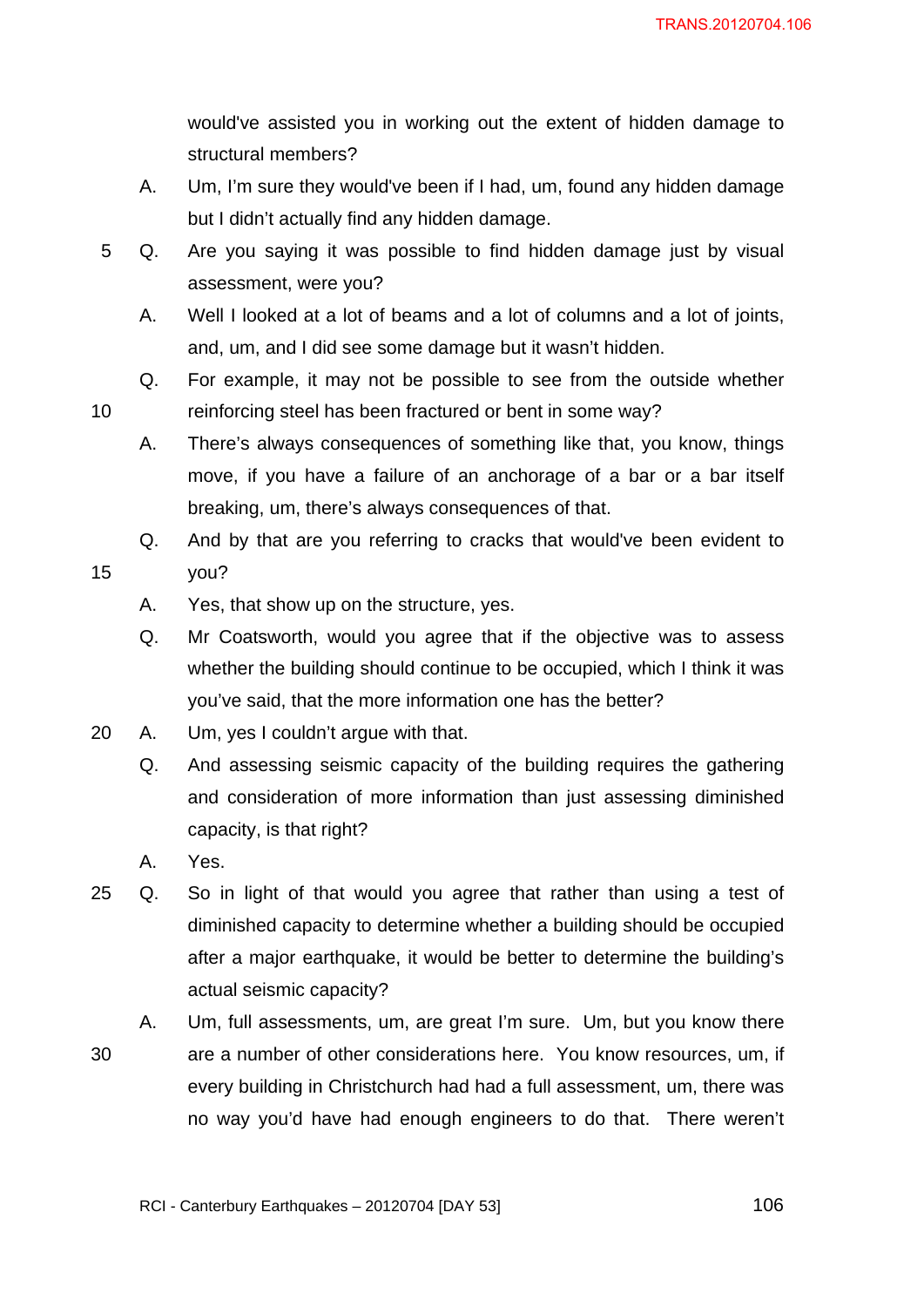even enough engineers to do the assessments that we did do. Um, and I had another point, what was your question again?

- Q. If you've got another point to make feel free to make it?
- A. But what was your question again though?
- 5 Q. Well my question was just, given that the seismic assessment of seismic capacity involves gathering and assessing more information which you've agreed is something which is desirable when concerning occupancy, isn't that a better test to apply?
- 10 A. The other matter that I was going to suggest was that a, um, you know the sort of full assessment that you're talking about is quite an expensive procedure as well and, um, you know you have to weigh the justification, um, if you don't see any damage, any significant damage well then, you know, how do you justify having a building owner or a client spend all that money on an assessment?
- 15 Q. Would you agree that is something though you could've perhaps discussed with Mr Drew, and said to them, "Well we've got this option of a more detailed assessment if you want it?" So they could decide whether to spend the money?
- 20 A. I, I did say to him that, um, that we would recommend a full assessment if it was, if we found significant damage, but, um, ah, yes I take your point. I guess he might've chosen to follow that route.

**COMMISSION ADJOURNS: 3.37 PM** 

## **COMMISSION RESUMES: 3.55 PM**

### **CROSS-EXAMINATION CONTINUES: MR ELLIOTT**

30 25 Q. Mr Coatsworth when you were inspecting the CTV building and deciding whether it should continue to be occupied, is it correct to say that one of the important considerations, or assumptions that you made about it was that the design engineers, which we now know to be Dr Alan Reay's firm, had designed the building in accordance with applicable codes?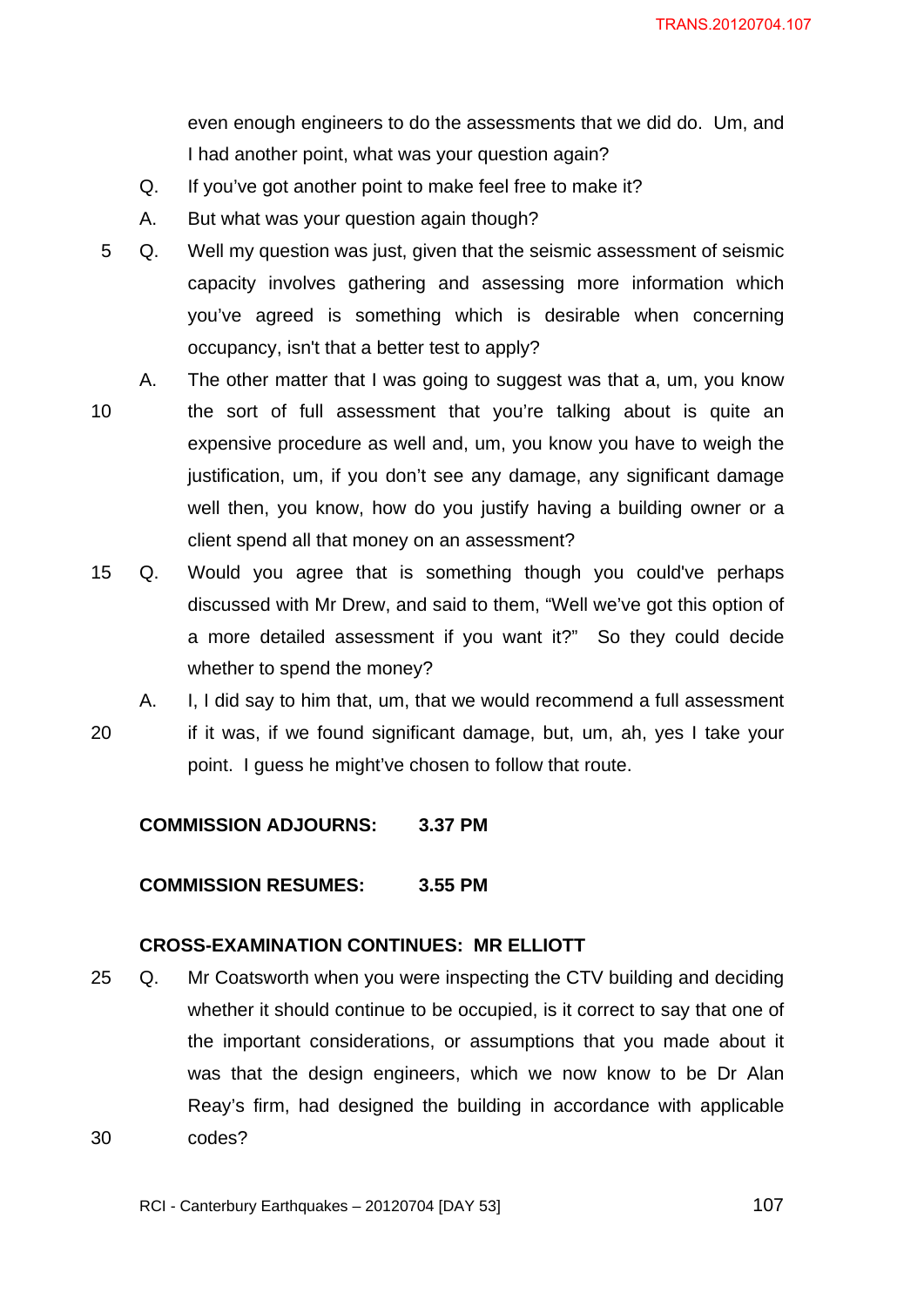- A. Was it my assumption that they had done that?
- Q. Yes.
- A. Yes, I had no reason to believe that it didn't comply.

## **RE-EXAMINATION: MR WESTON**

- 5 Q. First and perhaps most conveniently addressed by reference to Mr Elliott's questioning of you Mr Coatsworth, first of the two, this expression "hidden damage" was used by you, you may recall that?
	- A. Yes.
	- Q. And you said that if there was hidden damage that there would almost always been consequences of that, again you recall saying that?
	- A. Yes.

10

25

- Q. And while I think it's implicit in what you say I'd like to make it explicit. When you say there would almost always be consequences of that are you referring to consequences that you would be able to see visually?
- 15 A. Yes.
	- Q. Okay, first topic, second topic the question of cost was raised as between an assessment of diminished capacity which was what you undertook and cost \$3000, do you understand that?
	- A. Yes.
- 20 Q. And the full assessment for seismic capacity and you said that that would be much more expensive, you recall saying that?
	- A. Yes.
	- Q. Can you give some sort of estimate from your knowledge of the CTV building of the sort of figure that you would estimate it might cost to undertake the full assessment of that building?
	- A. I would be guessing but it would be many times what my fee was to do what I did.
	- Q. Are you able, and recognising that it may only be a line in the sand, are you able to put some sort of figure on it or not?
- 30 A. I don't know. I would guess it would be upward of \$25,000 anyway.
	- Q. And how long do you think it might take?
	- A. I guess it depends on how many people you had to apply to it.

RCI - Canterbury Earthquakes – 20120704 [DAY 53]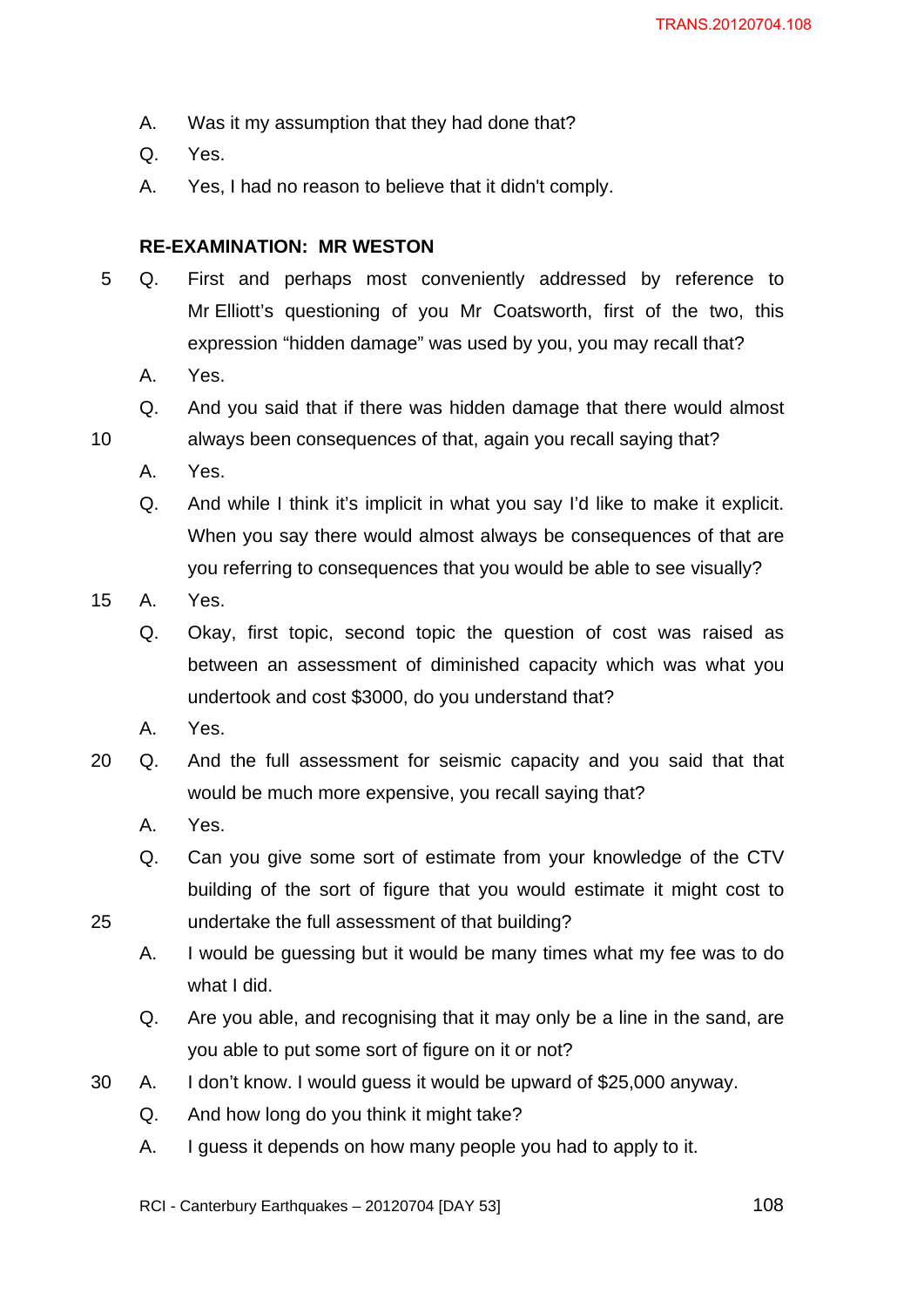- Q. Assuming it was just you again to give us a line in the sand, can you, can you help us with how long it might take?
- A. I don't know, a month or more.

### **QUESTIONS FROM COMMISSIONER FENWICK:**

- <span id="page-108-0"></span>10 5 Q. Yes just point I'd like to check up with you, you went to the inside of the western wall and noted that there was no damage to the wall and your belief was that there was sealant on the, in the gaps between the different blocks and to the columns. The workmen on the outside of the wall were quite sure there was mortar in the junction but they reported no damage to the block work. Can you draw some conclusions from that please? I mean you were looking for cracks in the block work and the corner where it impacted, they reported nothing of this. Do you draw any conclusions from that for me please?
	- A. I suppose the inference is that the displacements weren't very high and that, that the mortar wasn't damaged.
	- Q. Is it just possible that the amount of dust you got there would have hidden the different colour between the sealant and the mortar? Is that possible?
	- A. Sorry, on the outside?
- 20 Q. On the outside?

- A. What are you saying that it was actually, you're suggesting that it might have actually been sealant?
- 25 30 Q. I don't know, I'm wondering whether it was sealant and they mistook this, they didn't realise it was sealant but that, I'm wondering whether they could actually see the difference in colour because that would have been outside and there would have been a lot of dust around. I'm trying just to work out you know whether those blocks really, the walls were isolated from the structure or not. So your evidence on the inside it quite clear it was isolated now I'm trying to transfer that now to the outside and what deduction we can make from this?
	- A. Well I certainly didn't see any damage to the block work and I think that if it had, it had impacted it would've damaged the block work and I've, I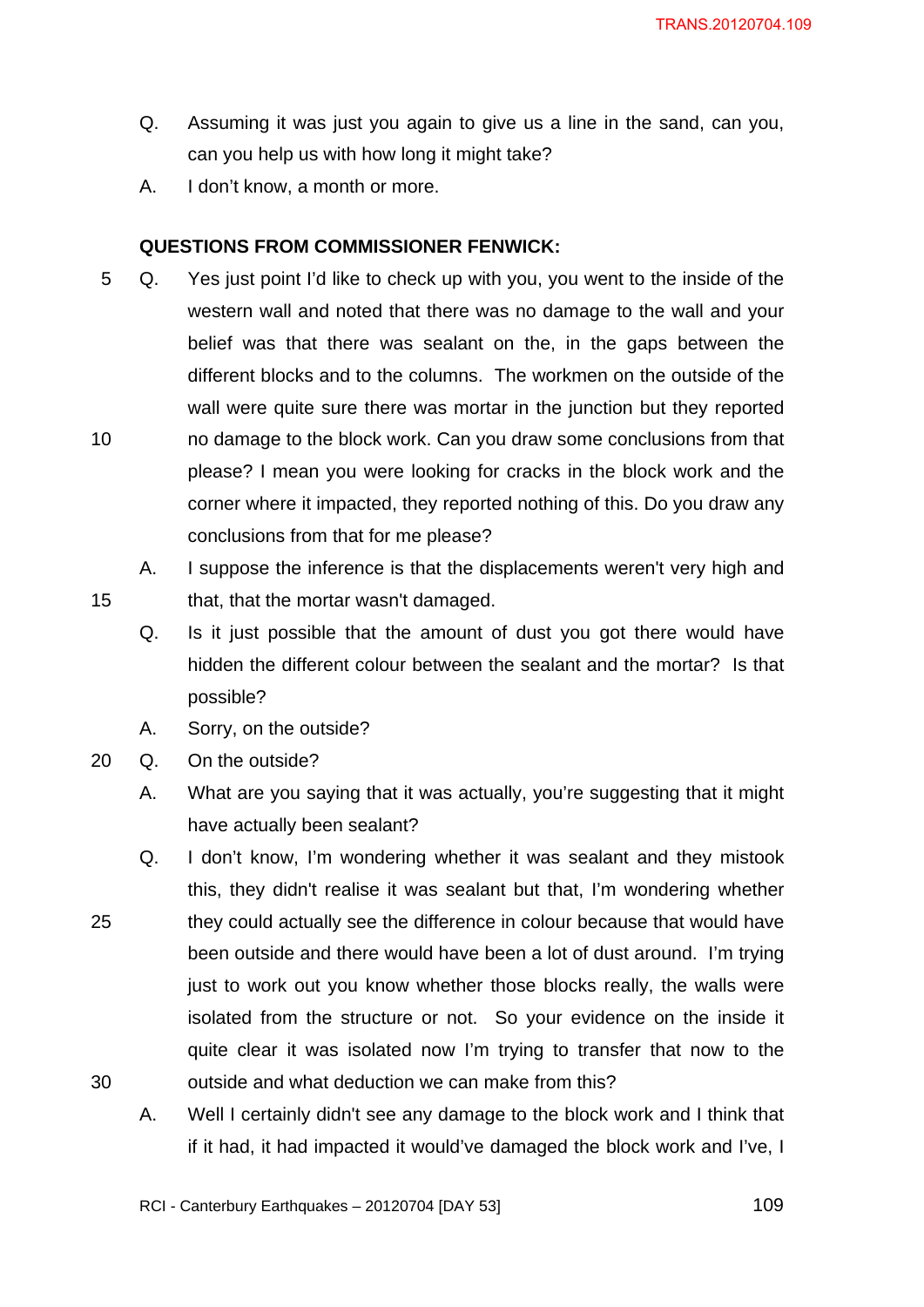mean I've learnt subsequent to my inspection that the top course on the block work wasn't filled with concrete so it probably would have slid along the, the joint  $-$ 

- Q. Yes.
- 5 A. quite readily.
	- Q. Yep.
	- A. But I didn't see any signs of that, but how you would relate it to the outside of the building I don't know I've seen some photos of the outside of the building but they weren't very good quality photos.
- 10 Q. The workmen we did question them about it and they didn't report any damage?
	- A. No.
	- Q. To the wall there.
- <span id="page-109-0"></span>15 A. Well, I, I would've certainly have been surprised if there had been mortar in those joints and it was perfectly undamaged.

#### **QUESTIONS FROM COMMISSIONER CARTER:**

- Q. Yes just one question that still puzzles me I must say is that column C18?
- A. Mmm.

- 25 20 Q. Continues to show more damage than other columns as far as the evidence we've been shown and indeed maybe after the Boxing Day event it was damaged even more than it was when you saw it judging by the photographs at that time. Can you think of any circumstance that would be pulling that cable, that column differently to, to others? I mean was the plant room involved or was there any other situation that you're familiar with that pertained to that column?
	- A. Yes one would have expected that, you know, all of the columns are tied through the floor slabs to the shear walls and that they should have at least columns in proximity to each other should have undergone the same sort of displacements but why that particular column did that I'm not sure it was, it was obviously directly connected to the, to the wall above.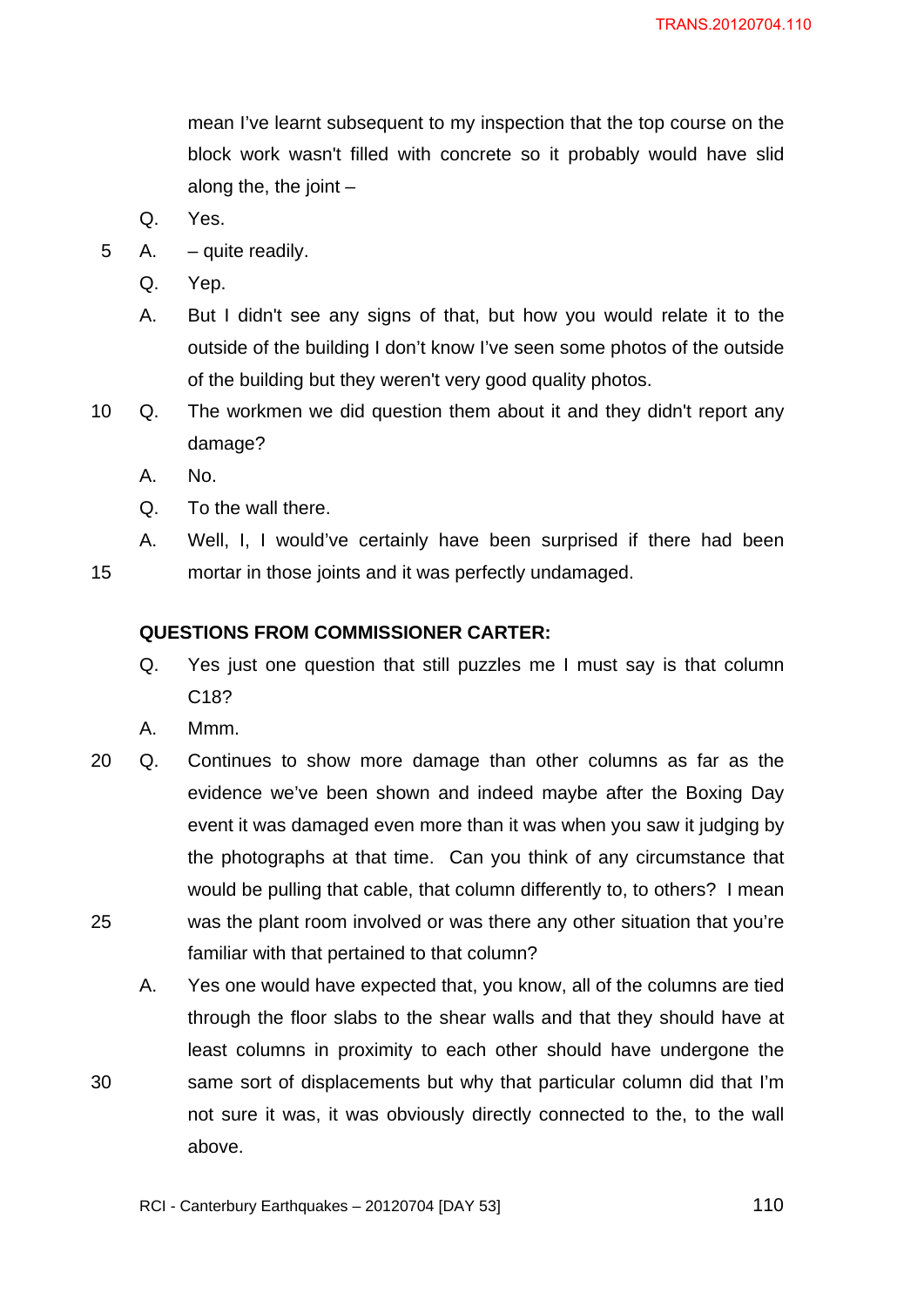Q. Yes.

5

- A. And I think there was some interaction going on there; I'm not sure exactly what it was.
- Q. Was that a stub wall that sort of was canterlevering out from the side wall of the lift shaft?
- A. It was, yes.
- Q. Yes. I think I understand the physical nature of it so we'll have to ponder further on why that might be.
- A. Yes.

#### <span id="page-110-0"></span>10 **QUESTIONS FROM JUSTICE COOPER – NIL**

### **JUSTICE COOPER:**

I have no questions but Mr Weston there's a loose end so far as I am concerned and those photographs that we couldn't make much of and I'm just wondering how that's been resolved, has there been any discussion between

15 counsel about it?

### **MR WESTON:**

Checking with Ms Bryant because those arrangements were to be made and I hadn't quite caught up as to where got to.

#### 20 **JUSTICE COOPER:**

Right.

### **MR WESTON:**

25 Give me just a second. The photos are on a disk, the disk's to be provided directly, that hasn't yet occurred for various reasons I won't bore you with but will occur very shortly. The next ten minutes.

### **JUSTICE COOPER:**

And what about what we are to make of them when that's happened, is there some agreed position.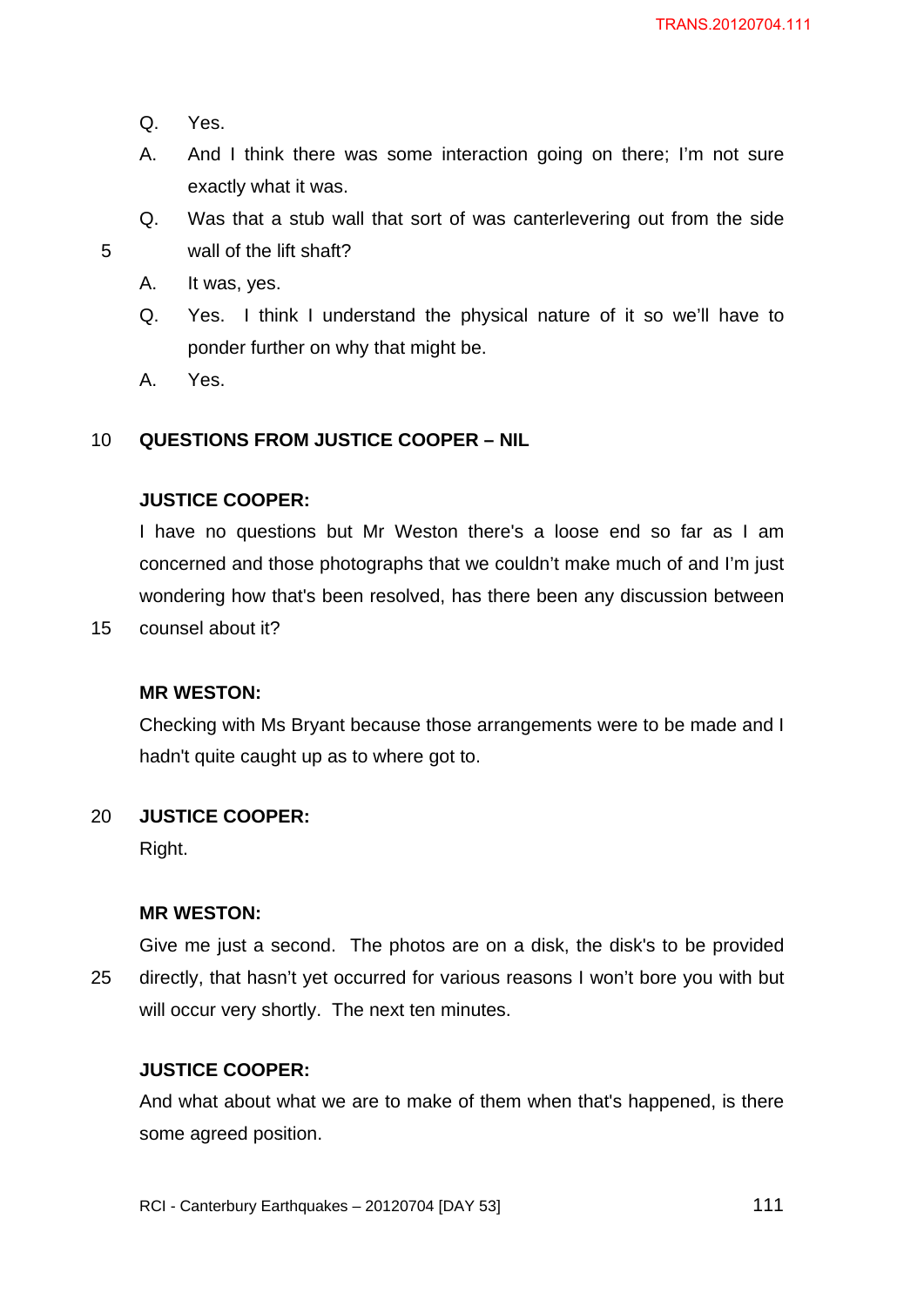## **MR WESTON:**

We didn't put them forward, Sir, for any contentious reason at all and it may be that at the end they are of no moment whatsoever.

#### 5 **JUSTICE COOPER:**

Well what do you want us to do? Are you just leaving them to us for us to  $-$ ?

## **MR WESTON:**

Yes –

#### 10 **JUSTICE COOPER:**

Make what we will of them?

### **MR WESTON:**

The context is this Sir, the, there was evidence about them. Mr Coatsworth

15 reflected on the photos that he had taken, was concerned that he was properly assisting the Commission.

## **JUSTICE COOPER:**

Yes.

#### 20 **MR WESTON:**

And in case it was of assistance thought he should draw that photo to your attention.

## **JUSTICE COOPER:**

All right.

25

### **MR WESTON:**

And so there was nothing more behind the motivation than that.

## **JUSTICE COOPER:**

RCI - Canterbury Earthquakes – 20120704 [DAY 53]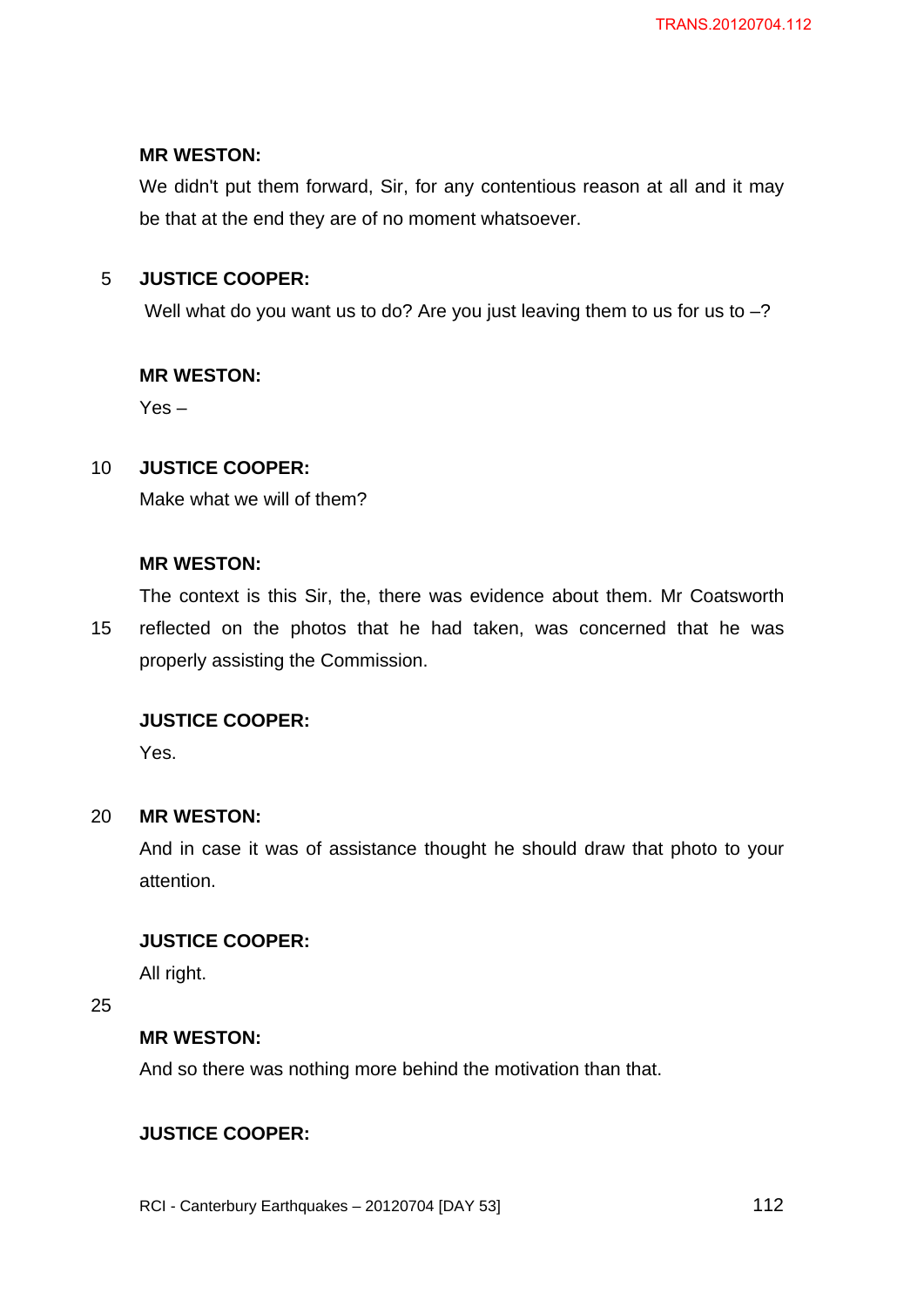Well will Counsel Assisting be told when these documents are in uploadable form?

## **MR WESTON:**

5 The short answer is yes.

## **JUSTICE COOPER:**

So Mr Zarifeh you'll tell us what the position is when it's resolved. Thank you.

#### 10 1605

## **WITNESS EXCUSED**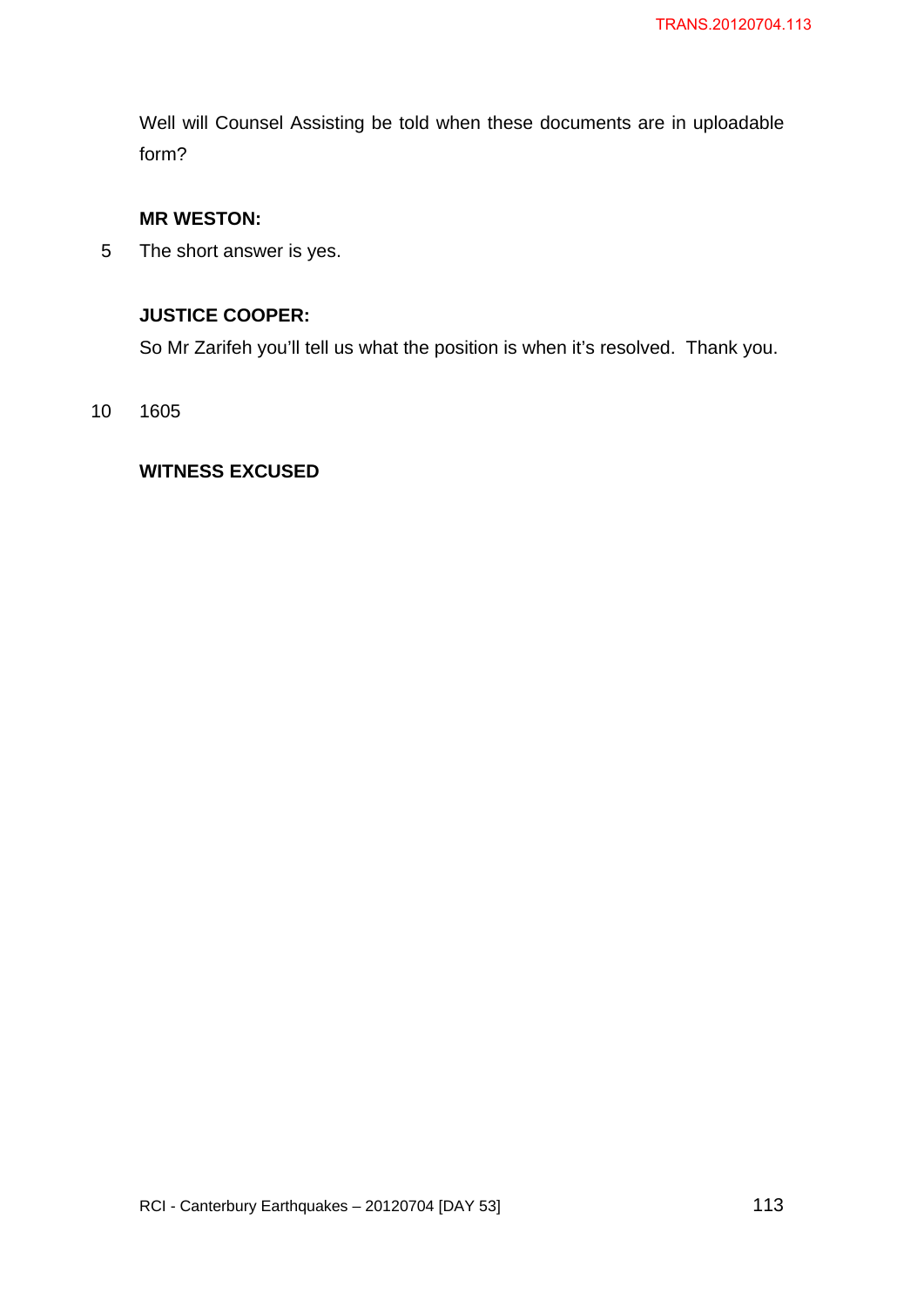## **MR WESTON CALLS**

## <span id="page-113-0"></span>**BRIAN EDWARD KEHOE (SWORN)**

- Q. Mr Kehoe, your full name is Brian Edward Kehoe?
- A. Yes.
- 5 Q. You live in California?
	- A. Yes.
	- Q. And you are a professional engineer?
	- A. Yes.

10

20

25

30

- Q. Now you have in front of you a statement that you prepared together with one of your colleagues?
- A. That is correct.
- Q. And you are going to give the evidence that you have jointly prepared with him?
- A. Yes.
- 15 Q. And as you mention in the course of this witness statement of yours indeed you sought assistance from a third colleague and you mention the detail of that in this witness statement, don't you?
	- A. Yes.

Q. So subject to that if you would be good enough to start at paragraph 1.1 and read this through please?

A. Yes. Our full names are Brian Edward Kehoe and Terrence F Paret. We live in California and are, respectively, Associate Principal and Senior Principal of Wiss, Janney, Elstner Associates Inc, a US firm of structural engineers, architects and materials scientists. Copies of our curricula vitae are attached to this statement of evidence. WJE undertakes earthquake damage and seismic risk assessments around the world. Its expertise and our experience include emergency assessments of reinforced concrete and other structures undertaken in the aftermath of earthquakes both in the United States and other jurisdictions, including Turkey, Greece, Haiti, Algeria, Japan, China, El Salvador, Taiwan, India and Guam. Notable reinforced concrete structures that we have assessed include the San Francisco Airport Hyatt Regency Hotel, the Mauna Kea Beach Resort, the Royal Palm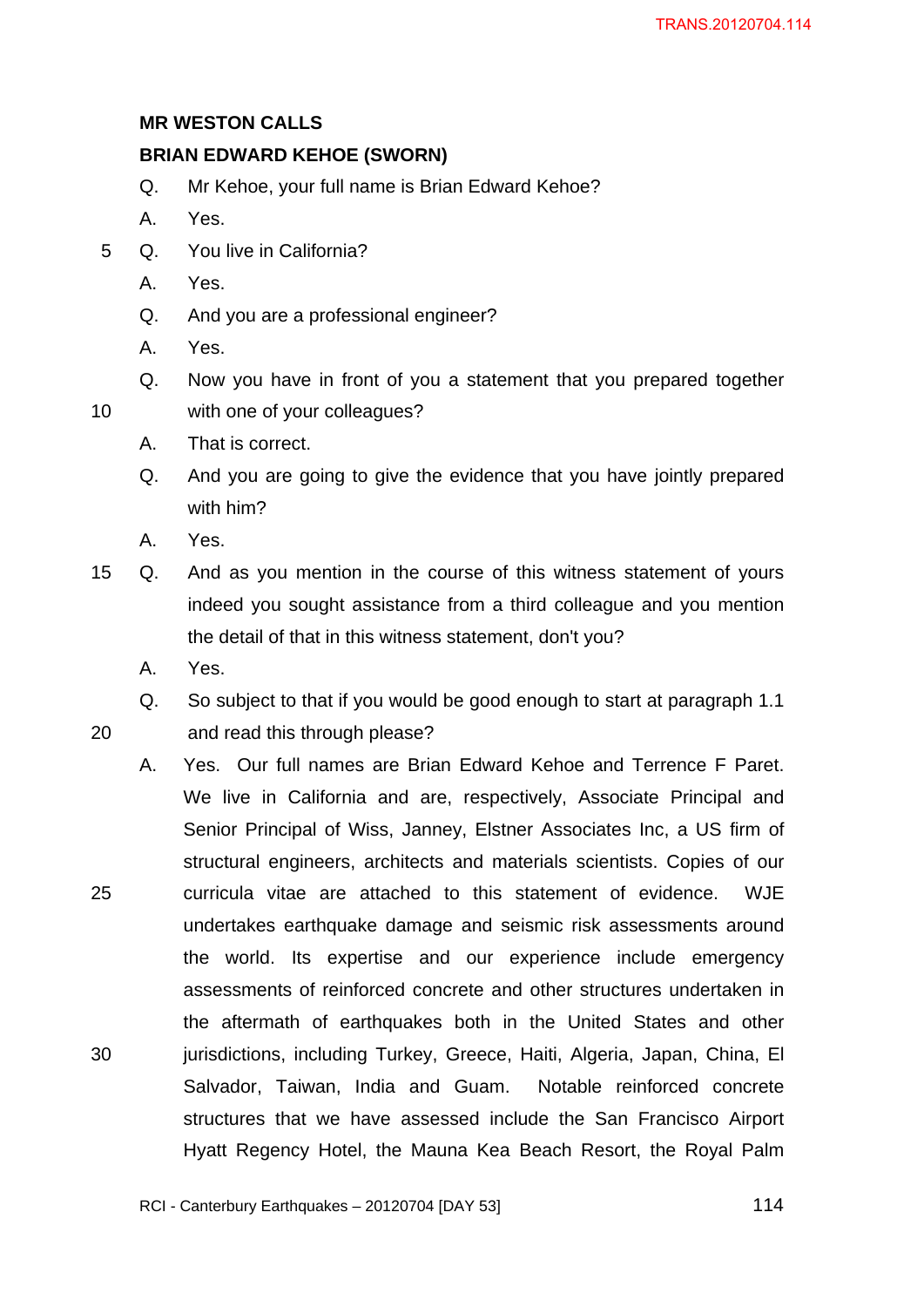Hotel, and the Los Angeles County Civic Centre. WJE is contracted by the US Department of State to undertake seismic assessment and strengthening designs for its embassies and residential facilities worldwide and its team of earthquake engineers of which we are part provides consulting services to the Federal Emergency Management Agency and the US National Park Service. Subsequent to the August 2011 Mineral earthquake in Virginia, WJE was engaged to performed damage assessment and emergency hazard mitigation for NPS buildings and other buildings in Washington DC including the Washington Monument, Jefferson Memorial, Lincoln Memorial and the National Cathedral. We have developed construction drawings for repair of the Washington Monument and have just completed a performancebased nonlinear assessment of seismic safety for the Monument for a 2,475 year earthquake. I participated in the initial damage assessment of the Washington Monument and the Lincoln Memorial and Mr Paret is supervising the seismic assessment of the Washington Monument. WJE's engineers have developed or contributed to the development of many of the earthquake engineering investigation and analysis procedures in common use today. These include, WJE engineers were part of the project engineering panel that provided overall reviewing guidance for the development of ATC-20 post-earthquake assessment protocols and developed the ATC-20 training materials used to train engineers to conduct post-earthquake safety evaluations throughout the United States. As we discuss below, the New Zealand guidelines for post-earthquake safety procedures are based on ATC-20. WJE engineers including myself are regularly engaged by ATC and FEMA as instructors. WJE engineers are credited with developing the Capacity Spectrum Method, a seismic analysis technique that is the source of the nonlinear static pushover analysis methods prescribed by ATC-40, FEMA 356, and ASCE-41. CSM and nonlinear static pushover methods are recognised as innovative methods for the seismic analysis of buildings. WJE engineers developed the acceleration-displacement response spectrum for application in nonlinear static analysis, ADRS.

RCI - Canterbury Earthquakes – 20120704 [DAY 53]

5

10

15

20

25

30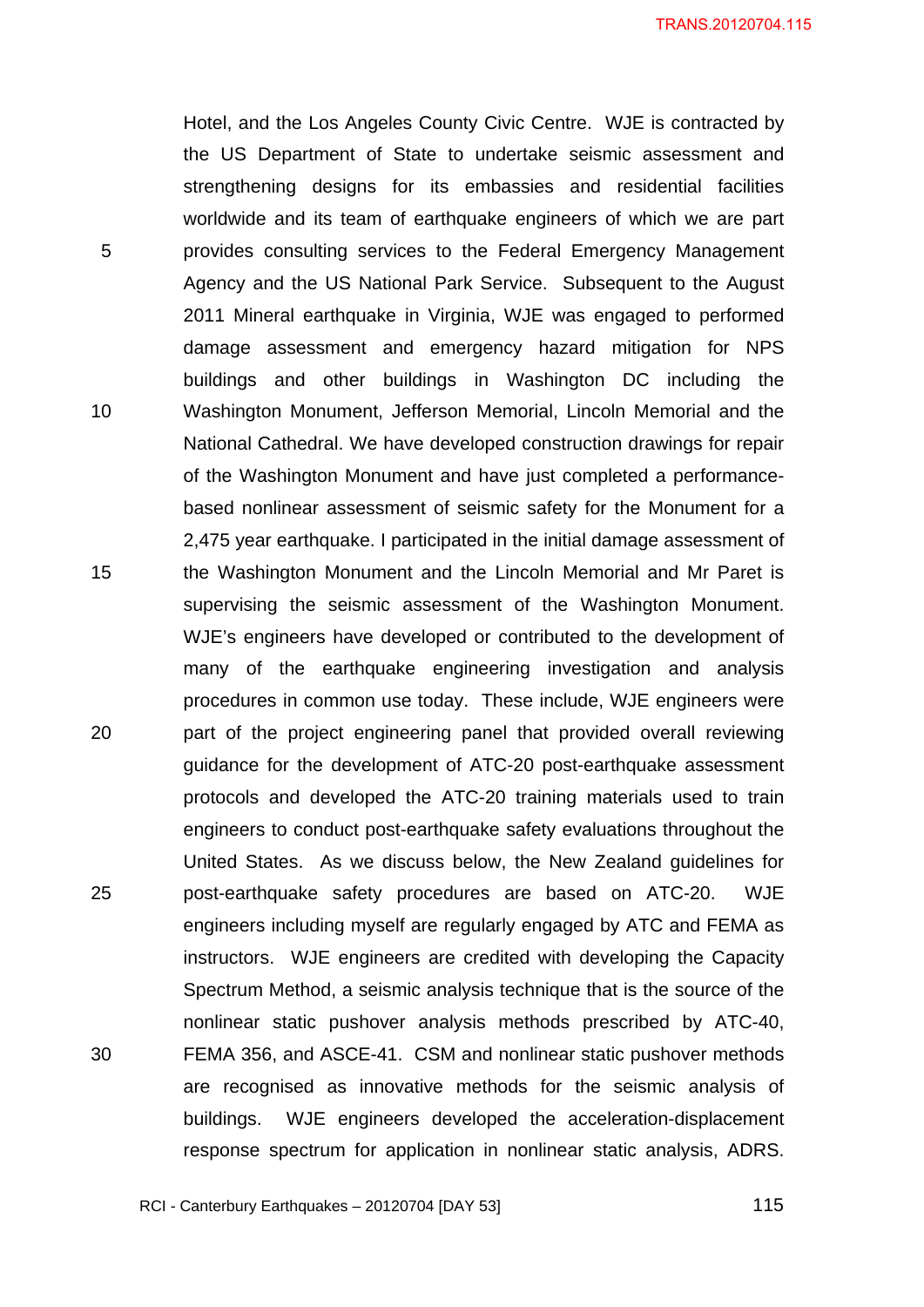ADRS is used worldwide, including in New Zealand. Myself and Mr Paret were primary participants in the development of the ADRS. WJE engineers have contributed to the following projects: FEMA 306, 307 and 308 Evaluation and Repair of Earthquake Damaged Concrete and Masonry Wall Buildings; FEMA 310 Handbook for the Seismic Evaluation of Buildings: a pre-standard, FEMA 356 pre-standard and Commentary for the Seismic Rehabilitation of Buildings, ATC-20-2 addendum to the ATC-20 post-earthquake Building Safety Evaluation Procedures, ATC-40 seismic Evaluation and Retrofit of Concrete Buildings, SAC Steel Moment Frame project; CUREE-Caltech Woodframe Project, ASCE-31 Seismic Evaluation of Existing Buildings and ASCE-41 Seismic Rehabilitation of Existing Buildings. Seminal resource documents that were prepared by WJE engineers include three Naval Facilities Engineering Command seismic technical manuals, Seismic Design for Buildings; Seismic Design Guidelines for Essential Buildings; and Seismic Design Guidelines for Upgrading Existing Buildings; TM5-809-10, TM5-809-10-1 and TM5-809-10-2, respectively. WJE was requested by CPG New Zealand Ltd to review the damage assessment performed by David Coatsworth on the building at 249 Madras St, the CTV building, after the  $4<sup>th</sup>$  of September 2010 earthquake and to provide an expert opinion on, a) whether the assessment undertaken by Mr Coatsworth was appropriate; and (b) whether, based on his findings from that assessment, his conclusions and recommendations were properly made. In relation to the first question, WJE was specifically asked to consider whether Mr Coatsworth should have undertaken a seismic analysis of the as-built condition of the building. We undertook this review in conjunction with a principal from our Chicago office, Conrad Paulson. A copy of Mr Paulson's curriculum vitae is also attached to this statement of evidence. While I will attend the inquiry to present this statement to the Royal Commission, the other members of the team are able to attend the hearing by video link if it would be helpful to the Commission for us to do so. I was a member of the American Society of Civil Engineers reconnaissance team which

5

10

15

20

25

30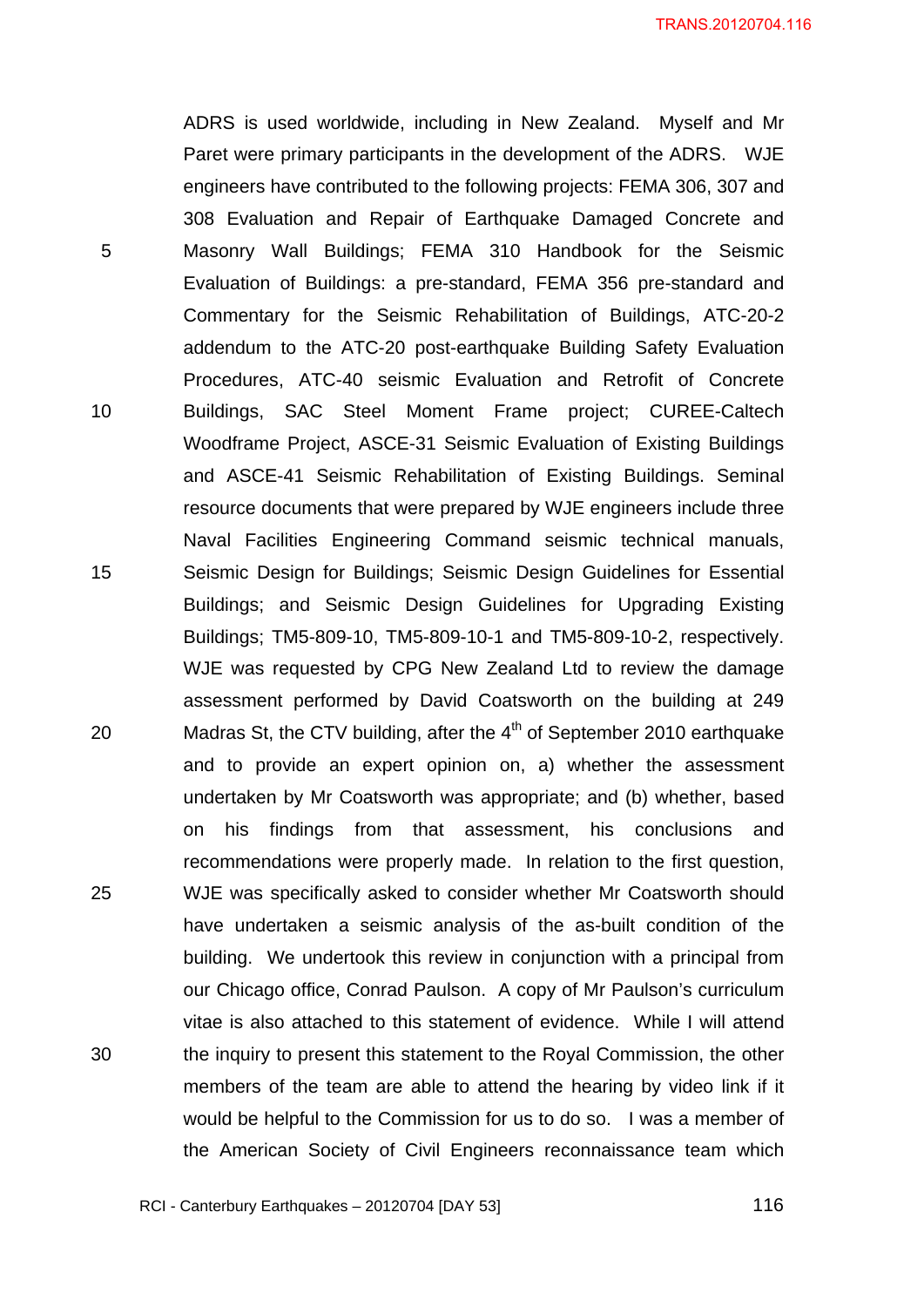visited Christchurch after the 4<sup>th</sup> of September 2010 Darfield earthquake and again after the  $22^{nd}$  of February 2011 event. The team was tasked by the ASCE with assessing the performance of buildings for the purpose of improving procedures for evaluating the seismic performance of existing buildings and met with professors from the University of Canterbury and local structural engineers. After the February event, I accompanied building damage assessment teams conducting follow-up post-earthquake safety evaluations of buildings and attended briefs for local structural engineers at the emergency operations centre. I am a steering committee member of ASCE-41 (Seismic Evaluation and Rehabilitation of Existing Buildings) and sat on the American Concrete Institute's Committee ACI-374 for Performance-Based Seismic Design of Concrete Buildings (among other committees). I've developed training courses and given numerous presentations for FEMA regarding seismic design and evaluation of buildings and non-structural components throughout the United States and I'm also an instructor for ATC-20 which is discussed in more detail below. We have been provided with and have read a copy of the Code of Conduct for Expert Witnesses set out in Schedule 4 of the High Court Rules and agreed to comply with the same. We have reviewed the brief of evidence of David Coatsworth and the documents to which he refers, including Mr Coatsworth's email of the  $24<sup>th</sup>$  of September 2010 setting out CPG's proposal for the building assessment; Mr Coatsworth notes, diagrams and photographs concerning the assessment he undertook, his report of his findings and conclusions and his email concerning his subsequent inspection on the  $19<sup>th</sup>$  of October 2010. We have also reviewed materials on the secure document access system and the public database set up by the Royal Commission relating to the CTV building collapse. In this statement I refer to other materials including research and reference materials that we have considered in forming our opinions. As outlined above, WJE engineers have undertaken post-earthquake damage assessments in various jurisdictions and have been directly involved in the development of, and provided training for, commonly used

5

10

15

20

25

30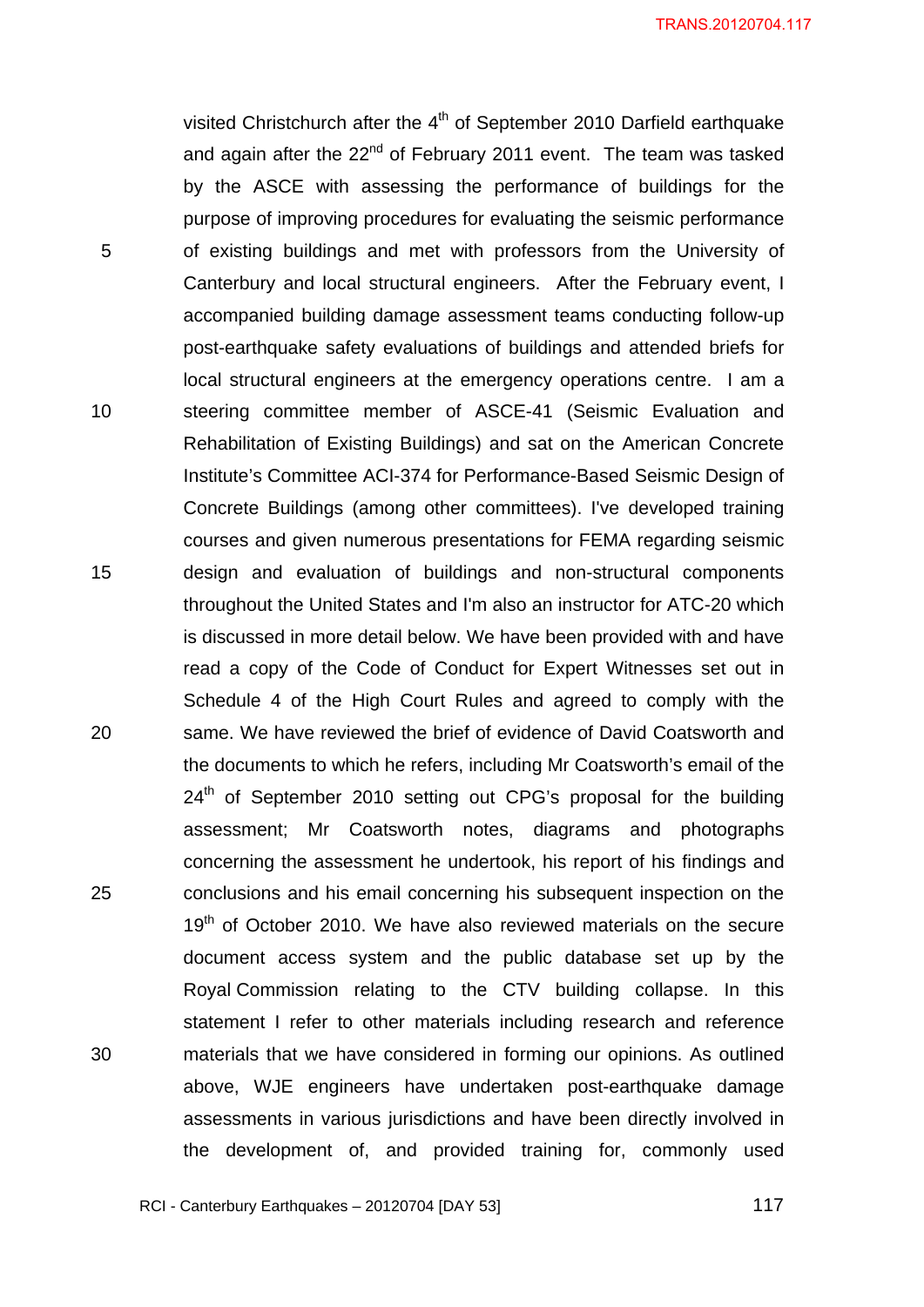post-earthquake procedures. There are a variety of assessment methodologies that can be used. The type of assessment that is performed will depend on a number of factors, which are explained in more detail below. Typically, assessments fall into two categories: (a) basic rapid assessments conducted by the local jurisdiction (territorial authority), (b) engineering evaluations undertaken by an engineer engaged by the building owner. In some circumstances that evaluation may include an assessment of the building seismic capacity as designed or constructed. The basic rapid assessment process is initiated by the territorial authority immediately following a significant earthquake. It is a triage process used to establish whether a subsequent damage assessment should be performed. The triage process helps to prioritise buildings that require subsequent damage assessments so that the available resources are best utilised. In New Zealand the primary resource document available in September 2010 to guide the performance of these rapid assessments was the document titled *"Building Safety Evaluation During a State of Emergency – Guidelines for Territorial Authorities"* prepared by the New Zealand Society for Earthquake Engineering (NZSEE) and dated August 2009 (the NZSEE Guidelines). The NZSEE Guidelines is an update of the first edition produced in 1998 based on post-earthquake experience gained in both New Zealand and the United States, and draws heavily from the document "*ATC-20: Procedures for Post-earthquake Safety Evaluation of Buildings"* by the Applied Technology Council. The ATC is a non-profit corporation that was founded in 1973 as an initiative of the Structural Engineers Association of California. ATC develops and promotes engineering resources and applications for mitigating the effects of natural and other hazards on the built environment, primarily as they relate to earthquakes. Mr Robert Bruce, who is currently employed by WJE was a contributor to the development of the ATC-20 series of documents. Myself, Robert Bruce and others at WJE are instructors for ATC-20. Under the NZSEE Guidelines the initial assessment of a building is referred to as a Level 1 Rapid Assessment. Generally, the

RCI - Canterbury Earthquakes – 20120704 [DAY 53]

5

10

15

20

25

30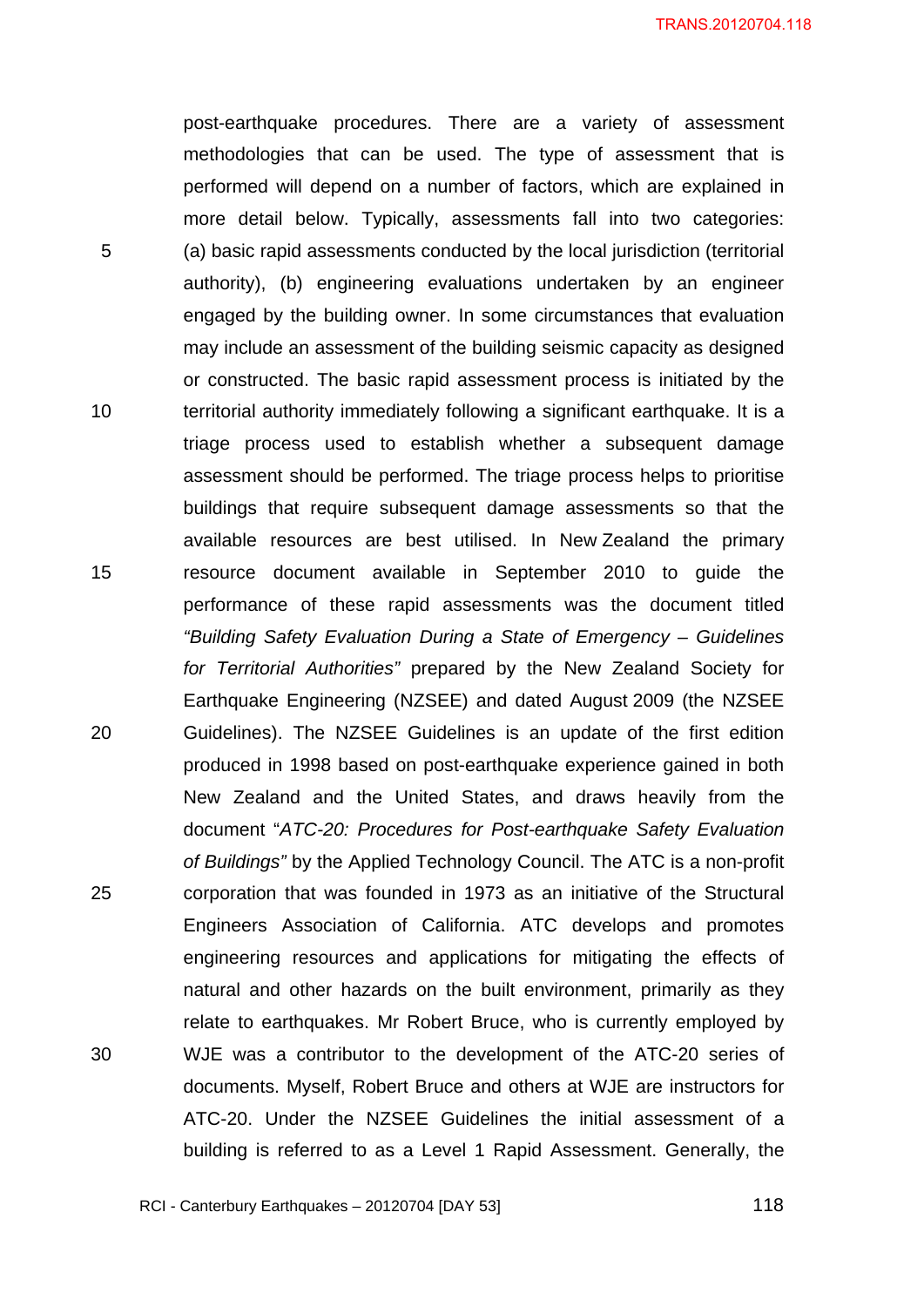Level 1 Rapid Assessment is performed by a building official or volunteer engineer or architect without interior access to the building and this assessment takes on the order of 10 to 20 minutes per building. The purpose of this initial assessment, the initial rapid assessment, is to identify buildings with obvious visible indications of severe damage that may present the life safety hazard to the public. The result of this initial assessment is typically a coloured placard placed on the building (also referred to as 'tagging') indicating that the building is either green (safe to occupy), yellow (restricted use) or red (unsafe). In the ATC-20 document the initial assessment is termed a rapid assessment which corresponds to the level 1 assessment from the NZSEE Guidelines. A subsequent evaluation may be performed by the territorial authority to verify the findings from the initial rapid assessment. This subsequent evaluation is termed a Level 2 Rapid Assessment in the NZSEE Guidelines or a detailed assessment using the ATC-20 procedure. This evaluation, performed subsequent to the level 1 evaluation, typically includes visual observations of the accessible interior and exterior portions of the building. In the ATC-20 Guidelines the detailed assessment is described as a visual observation of the inside and outside of the structure. These assessments typically last from one to four hours. The criteria used in Christchurch to determine the prioritisation of the Level 2 inspections were: (a) all buildings which had received red or yellow placard in the Level 1 Assessment, (b) all green placarded buildings with more than four levels, (c) all green placarded buildings with high occupancy levels, and (d) all green placarded buildings where the Level 1 Rapid Assessment form recommended that a Level 2 assessment be carried out. The third level of post-earthquake evaluation is termed a detailed engineering evaluation by the NZSEE Guidelines. The ATC-20 document refers to this level of evaluation as an engineering evaluation. In both documents this level of valuation is one, is described as one in which an engineer is engaged by the building owner. The NZSEE Guidelines in Figure 2 anticipate that the buildings receiving yellow and red placards will require a detailed engineering

RCI - Canterbury Earthquakes – 20120704 [DAY 53]

5

10

15

20

25

30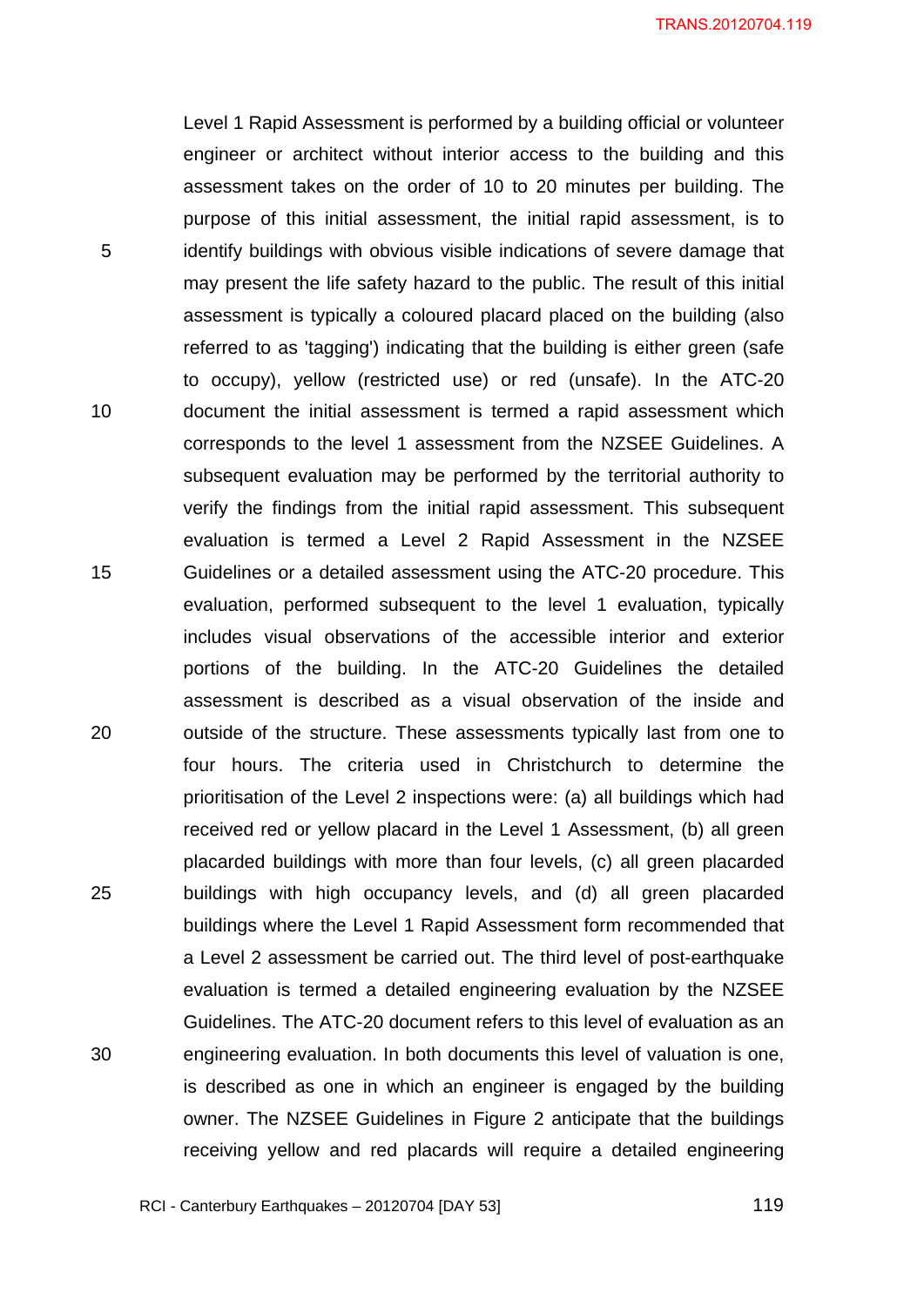evaluation. However, the NZSEE Guidelines do not require green placarded buildings to receive a detailed engineering evaluation. With respect to the green placarded buildings this same figure indicates only that they "...may need further inspection or repairs ([by the] owner's engineer)". A copy of Figure 2 is included below."

Q. Just pause there Mr Kehoe.

## **MR WESTON ADDRESSES THE COMMISSION:**

Your Honour, Commissioners, I know you've had an opportunity to see this before, do you want Mr Kehoe to talk you through this or -?

10

5

### **JUSTICE COOPER:**

I don't think so. We're quite familiar with this by now.

## **EXAMINATION CONTINUES: MR WESTON**

Q. Paragraph 3.11 Mr Kehoe?

#### 15 **WITNESS CONTINUES READING BRIEF OF EVIDENCE AT PARAGRAPH 3.11**

20 25 30 A. "We understand that buildings that received yellow or red placards following the September 2010 Darfield earthquake were considered by the Christchurch City Council to be earthquake-prone buildings under s122 of the Building Act 2004 once the State of Emergency expired on September 16, 2010. These buildings were required to have a detailed engineering evaluation and possibly remedial work prior to resuming unrestricted occupancy. Buildings such as the CTV building that received green placards did not require any further action by the Christchurch City Council and the green placard could remain on the building at the discretion of the owner. In our experience, there can be a number of reasons why an owner engages an engineer, such as Mr Coatsworth, to perform a visual assessment of a building which has been given a green placard under the basic rapid assessment process and which, accordingly, does not require further assessment under the NZSEE Guidelines. These reasons include, among others: (a) confirming or refuting the post-earthquake posting of the building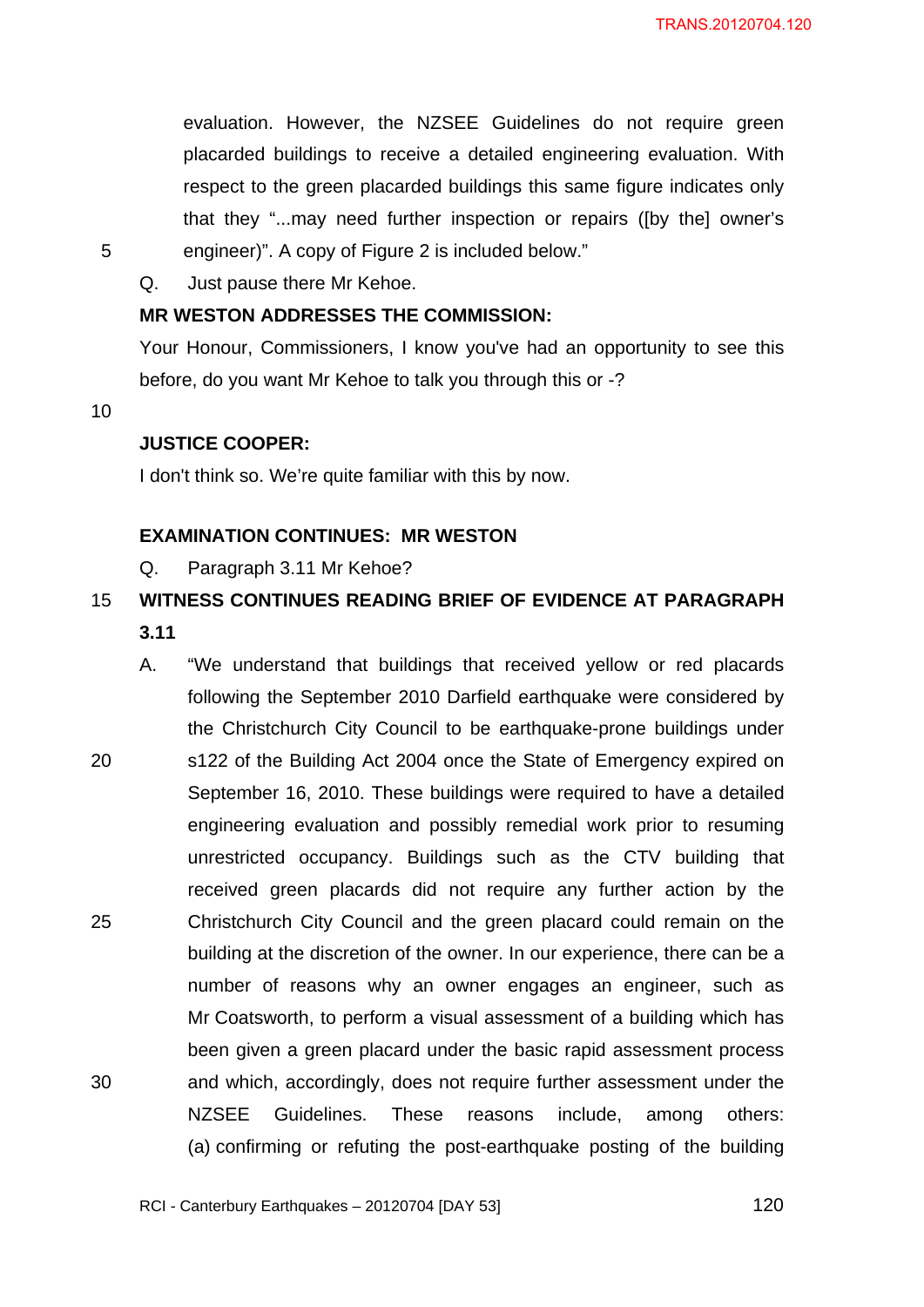performed by the territorial authority, (b) developing estimates for repair costs for insurance claims, (c) providing an initial assessment of the condition of the building for the purpose of determining the need for follow-up damage assessments, and (d) designing repairs or other remedial measures. Following an earthquake building owners and tenants often have heightened awareness of the condition of the building. Engineers are engaged to assess visually the conditions identified by building owners and tenants to help distinguish cosmetic damage from structural damage. This may be needed when the building owner or tenant perceives the observable damage to be more significant than indicated by the post-earthquake rapid assessments performed by the territorial authority. The NZSEE Guidelines do not provide detailed guidance for the implementation of the detailed engineering evaluation of red and yellow placarded buildings or for any further inspection of green placarded buildings outside the scope of the NZSEE Guidelines. The ATC-20 document also does not provide guidance regarding the scope or implementation of the engineering evaluation. The specifics of the Detailed Engineering Evaluation of a yellow or red placarded building or further inspection of a green placarded building would be expected to vary depending on the type of damage and the type of building. The decision on the specifics of the evaluation is usually made based on agreement between the engineer and the building owner, typically with consideration given to the amount of effort required and the cost associated with the evaluation compared to the perceived need for the evaluation. An evaluation of the Green placarded building (that is, a building that has not been identified in the Level 1 and Level 2 Rapid Assessment process as being hazardous or unsafe will always involve a visual inspection, at least in the first instance. Implicit in the methodology of post-earthquake safety evaluations is that imminent hazards and unsafe conditions are visible physical conditions as opposed to numerically calculated conditions, particularly with respect to reinforced concrete buildings, structural damage significant enough to compromise safety is normally expected to be visible. This is the case

RCI - Canterbury Earthquakes – 20120704 [DAY 53]

5

10

15

20

25

30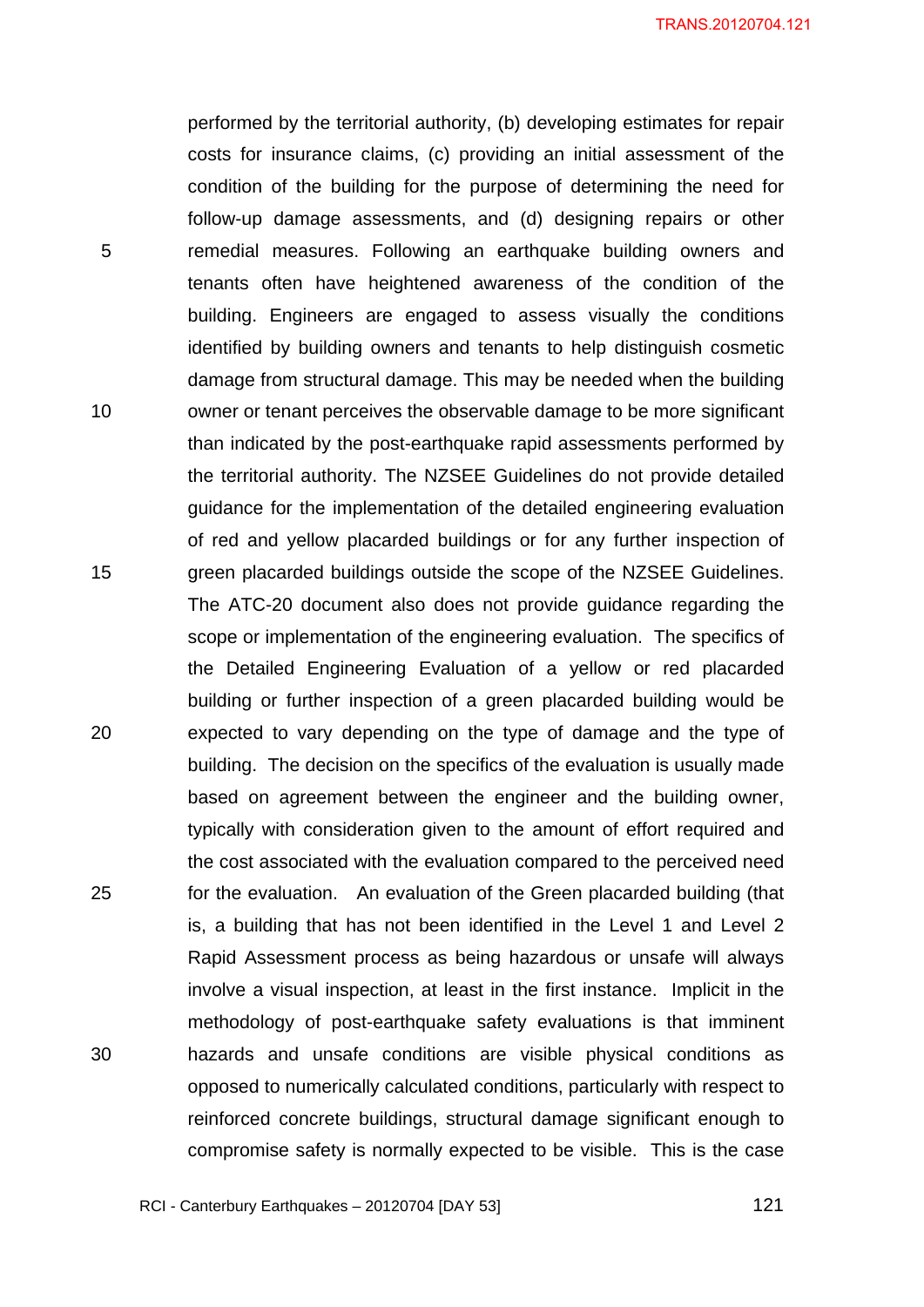TRANS.20120704.122

because the concrete has to crack before the strength of the steel reinforcing embedded within the structural concrete members can be mobilised and full mobilisation of the steel reinforcing normally necessitates the formation of wide cracks. By way of clarification in a post-earthquake environment a finding that an imminent hazard or unsafe condition exists is generally indicated when a part or portion of a building might fall or collapse, either spontaneously or in the event of an aftershock, where aftershocks are commonly understood to be smaller than the main shock. The 22<sup>nd</sup> of February 2011 aftershock was unusual. Although it was a lesser magnitude on the Richter Scale than the  $4<sup>th</sup>$  of September 2010 event, the depth and the proximity of its epicentre relative to the Central Business District meant that the seismic demands experienced in the centre of Christchurch exceeded both those of the main  $4<sup>th</sup>$  of September 2010 earthquake shock and the theoretical 475 year design event that new commercial office buildings must be designed to withstand. In our opinion, the occurrence of an aftershock with an intensity meeting or exceeding a 1 in 2475 year event (such as the 22 February 2011 event) would not have been anticipated by engineers undertaking assessments in the aftermath of the 4 September 2010 earthquake. While ATC-20 and the NZSEE Guidelines are intended to guide post-earthquake assessments by professional volunteers as organised by a territorial authority, or by qualified employees of the territorial authority itself, the conceptual framework established in these documents for recognising imminent hazards and unsafe conditions is generally also applicable to post-earthquake assessments conducted by engineers under contract to an owner. This applies both to Detailed Engineering Examinations required under the NZSEE Guidelines and to the assessment of Green placarded buildings, which are not required under those guidelines. An engineer conducting a post-earthquake assessment under contract to an owner would normally focus more on-site attention on the structure of interest than would volunteers or civil authorities using either the NZSEE Guidelines or ATC-20. Examples of examinations that might be

RCI - Canterbury Earthquakes – 20120704 [DAY 53]

5

10

15

20

25

30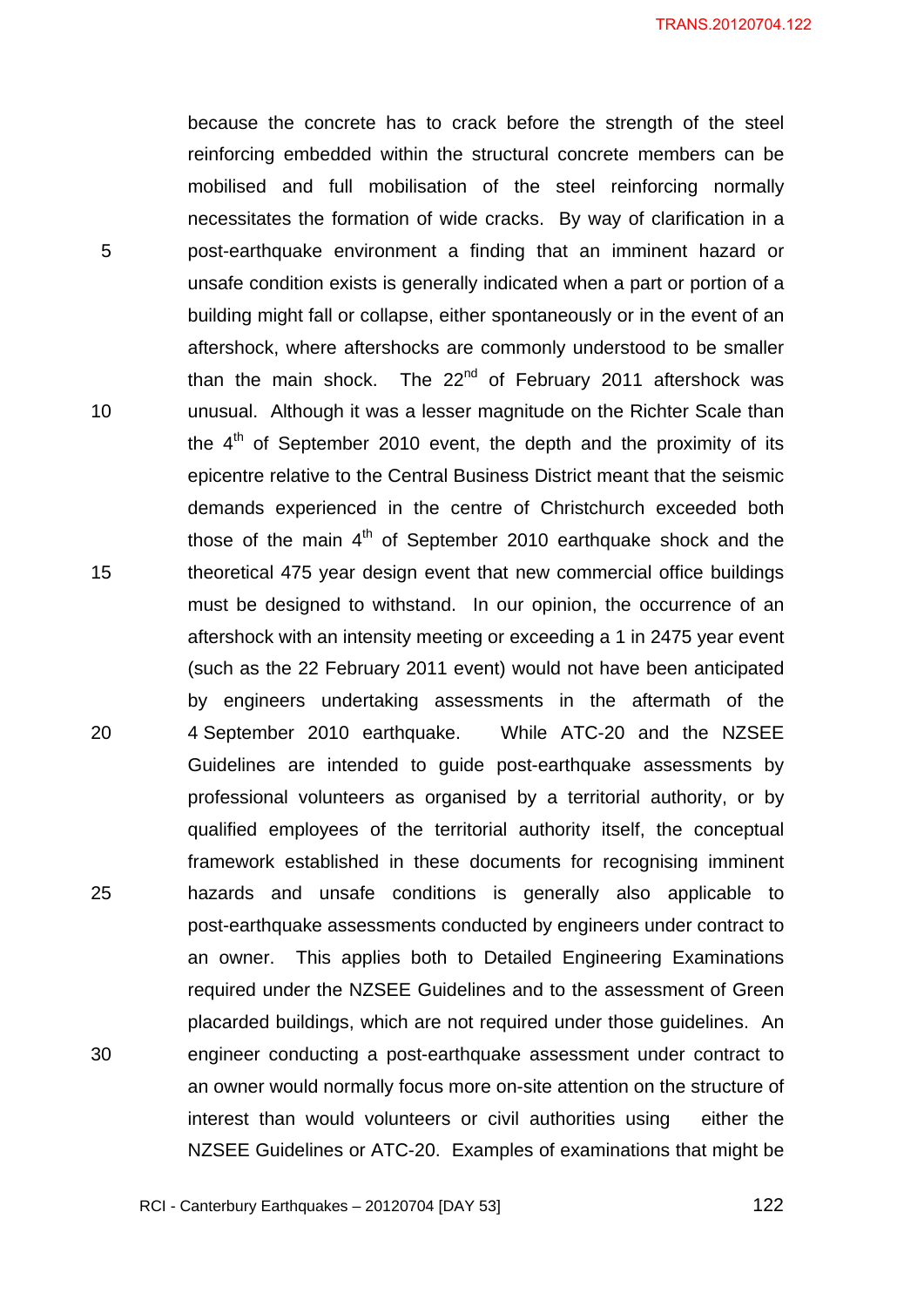done by an engineer engaged by a building owner beyond that done during the Level 2 Evaluation are: (a) mapping the location of cracks, (b) measuring the width of cracks, (c) observing concealed conditions, such as by removing ceiling tiles at strategic locations, and (d) measuring selected dimensions of the building and structural elements. Engineers have recourse to a limited number of available documents for guidance with respect to assessing the condition of a building affected by an earthquake. The selection of the documents that are relied upon is at the judgement of the engineer performing the evaluation. One document that provides a detailed procedure for quantitatively evaluating buildings constructed with concrete or masonry walls for seismic lateral resistance is FEMA 306 *"Evaluation of Earthquake Damaged Concrete and Masonry Wall Buildings"*. This document provides guidance for the evaluation of earthquake damage to concrete and masonry shear walls in terms of the effect of the observed damaged on the future performance of the building. FEMA 306 includes component classification guides that provide recommendations for the characterisation of various types of damage to the lateral force resisting elements of the building. FEMA 306 guides can be used to evaluate the structural significance of cracks of various widths in concrete shear walls. However, FEMA 306 does not provide guidance for the evaluation of the other structural elements in a building such as the gravity load framing. Other general guidance about what may or may not constitute structural damage can be obtained from structural engineering textbooks and available professional papers. We note, however, that documents published in New Zealand following the February 2011 earthquake point out the lack of guidance for engineers performing post-earthquake assessments and provide some additional guidelines. There is no post-earthquake evaluation standard of which I am aware that requires the review of design drawings as part of the post-earthquake damage assessment. The NZSEE Guidelines indicate only under the category "Detailed Engineering Evaluation and Remedial Work" that such evaluations "are likely to involve review of construction

5

10

15

20

25

30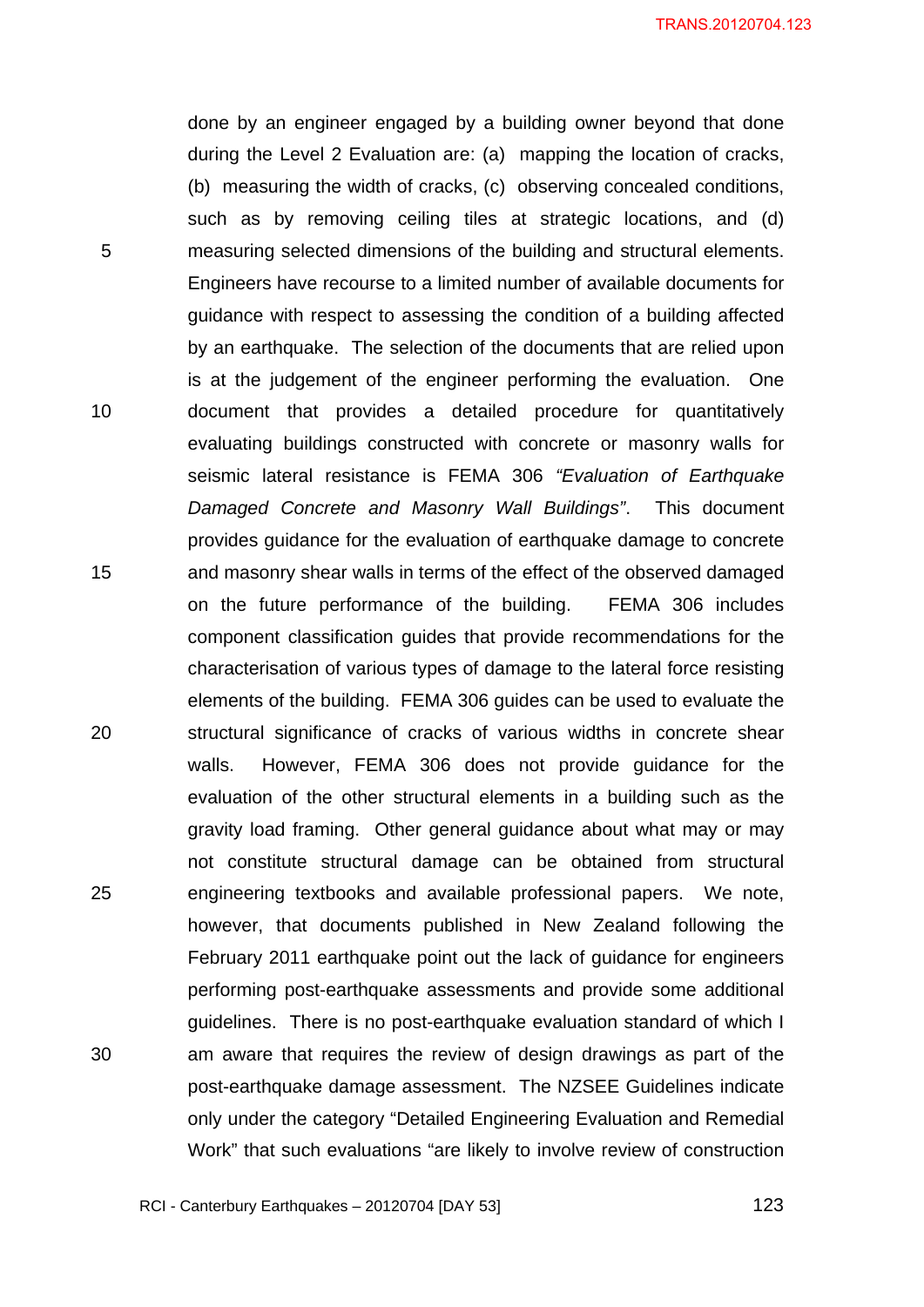documentation..." As outlined above, a Detailed Engineering Evaluation is only required if a building has already been inspected and identified as hazardous during the basic rapid assessment process. It is sensible for an engineer to request the design drawings to obtain information about the building structure. In reality, however, post-earthquake damage assessments, including further assessments and Detailed Engineering Evaluations carried out by engineers engaged by the owner are often performed for older buildings for which original structural design drawings are no longer in existence and so the drawings are not available. Where original design drawings are not available, an engineer performing a post-earthquake evaluation may obtain architectural floor plan that shows the general layout of the permanent building elements, or the engineer may create such a floor plan. This type of plan may enable the engineer to understand the location and quantity of the structural elements of the lateral force resisting system, such as concrete shear walls, among other elements. The general information about the layout of the structural elements can be used by the engineer to attempt to identify the location of the elements that would be more likely to have been damaged by the earthquake. This information could be used by the engineer performing an engineering evaluation to direct the engineer's efforts toward potentially important structural elements. For buildings that were previously identified as earthquake-prone or are suspected to be earthquake-prone following an assessment of their seismic capacity using a simplified calculation process such as the Initial Evaluation Procedure, it would be reasonable for an engineer to review the structural drawings, if they exist, to make an assessment of whether the damage to the building has affected the critical deficiencies identified by the IEP. An engineer would also generally recommend reviewing available drawings for buildings that have unusual configurations or that have structural framing that is not readily observable. This would provide the engineer with confidence that the important structural details would be identified and observed in detail if warranted by the available evidence of damage. If the engineer

5

10

15

20

25

30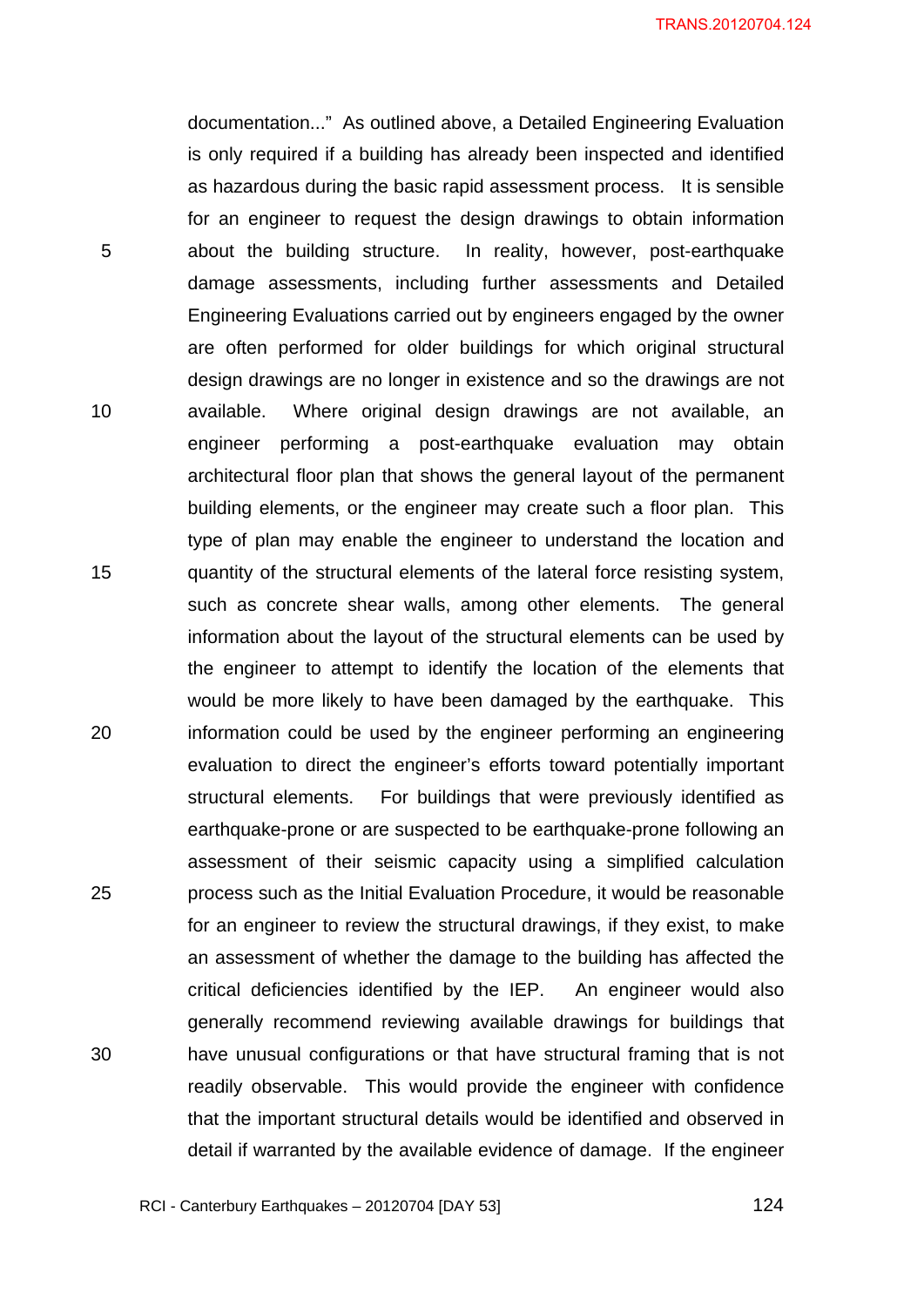TRANS.20120704.125

feels that the pattern and extent of damage to the building are not consistent with the engineer's expectations, based on knowledge of the age of the building, ground motion at the site, and damage to nearby buildings, then the engineer may review drawings or perform in situ testing to explain the observed damage. An engineer would generally not obtain and review structural drawings (or undertake an IEP) for modern buildings that do not exhibit unusual or excessive structural damage. This is because modern buildings are generally considered to be designed to current earthquake design standards. In the City of San Francisco, for example, code triggers that require strengthening of existing buildings are not applicable to buildings designed after the 21<sup>st</sup> May 1973 when the first San Francisco code which incorporated significant improvements to ensure ductile response of reinforced concrete structures was adopted. Similarly, ASCE-31 *"Seismic Evaluation of Existing Buildings"* includes an explicit definition of "benchmark buildings" which sets forth that a seismic evaluation need not be performed when the design and construction of the buildings is in accordance with modern building code provisions identified as benchmark provisions. These modern buildings would generally be expected to perform well during a design earthquake, even though the building codes have evolved and become more stringent since that time. A similar philosophy exists within the New Zealand earthquake engineering profession, where post-1976 buildings are credited with superior seismic resistance by virtue of their design date. The primary goal of a post-earthquake assessment is to identify if the building exhibits visible physical evidence of having its capacity diminished by the earthquake. In the absence of such evidence, the building can be assumed to be capable of withstanding another earthquake of equivalent force to the earthquake that resulted in the inspection taking place. Under the circumstances discussed below, an engineer conducting a post-earthquake assessment under contract with an owner might determine (that is, numerically calculate) the expected seismic capacity of a building as designed, or as constructed, or both.

5

10

15

20

25

30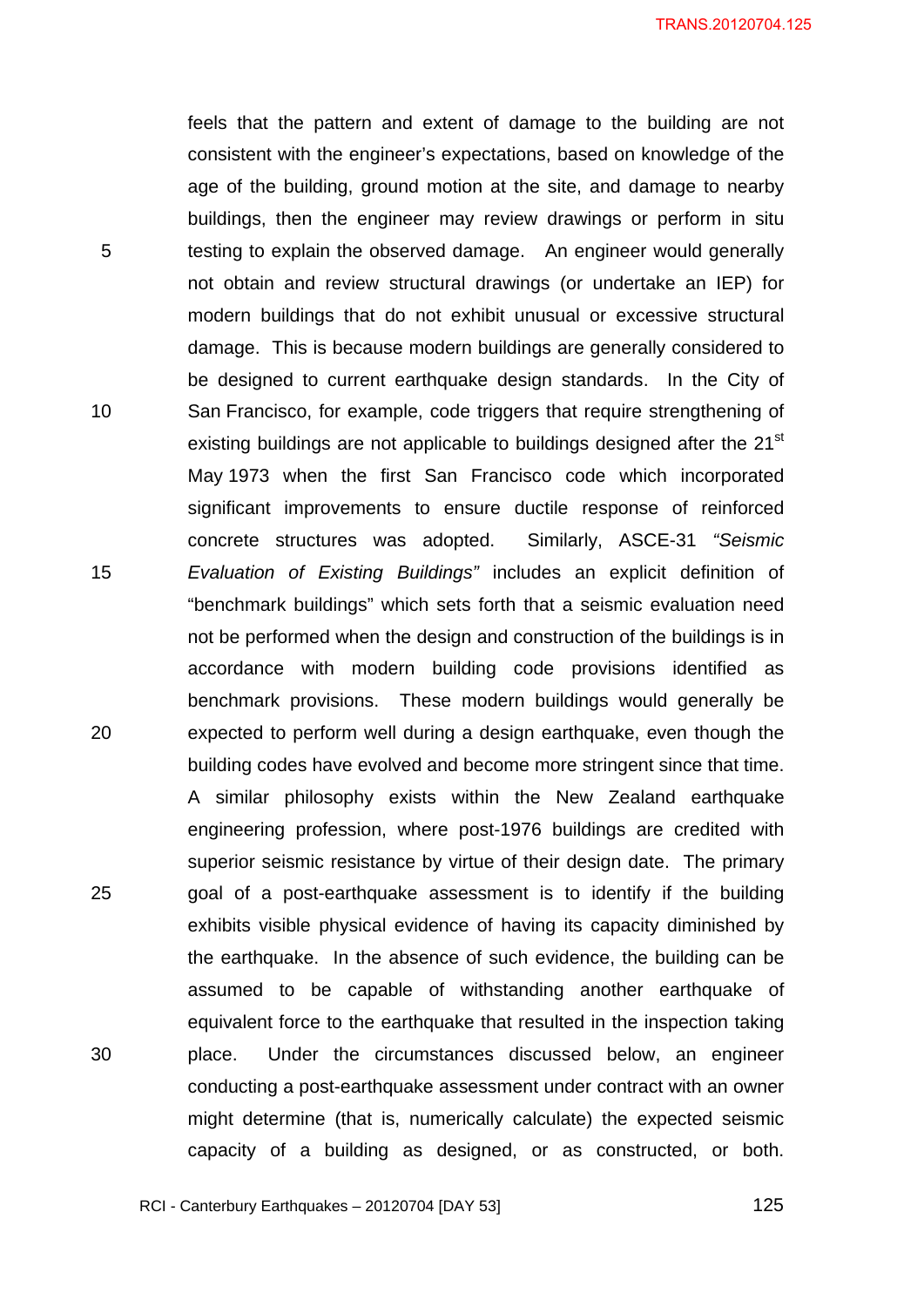Generally, such a determination, if it were to be done, would be done with the authorisation of the owner of the building who would have agreed in advance to the scope and cost of this kind of assessment. An engineering recommendation to make a determination of expected capacity of a building would not normally be made prior to the completion of an on-site post-earthquake visual assessment. Only after determining during the on-site assessment that the building exhibits visible physical evidence of its capacity having been diminished by the earthquake would an engineer conducting a post-earthquake assessment normally recommend that calculation of expected capacity of the building as designed, as constructed, or both, and calculation of diminution of capacity, be performed. In the absence of visible physical evidence of some diminution of capacity, there would not normally be cause to recommend calculation of expected capacity as part of a post-earthquake assessment. The absence of visible physical evidence of some diminution of capacity would be all the more significant if the intensity of earthquake shaking that prompted the assessment was near that of a design level event (such as the  $4<sup>th</sup>$  of September 2010 earthquake), because exposure to actual earthquake shaking at design-level intensity is a better test of capacity than any calculation or analysis. Determination of the expected capacity of a building can be done in a multitude of ways and with varying levels of accuracy. The extent of professional services involved in making such determinations might vary from approximate calculations (such as the IEP) to highly complex computer simulations. The level of effort involved would normally be the subject of discussion and negotiation between the engineer and the building owner, and based on the physical evidence of damage exhibited by the building after the earthquake. Lack of visually significant damage would not warrant further analysis since the extent of professional services undertaken should be commensurate with the damage observed. Without available drawings, a 'back of the envelope' type of determination would likely be of limited utility. For example, without structural drawings, the strength of a shear wall building might

5

10

15

20

25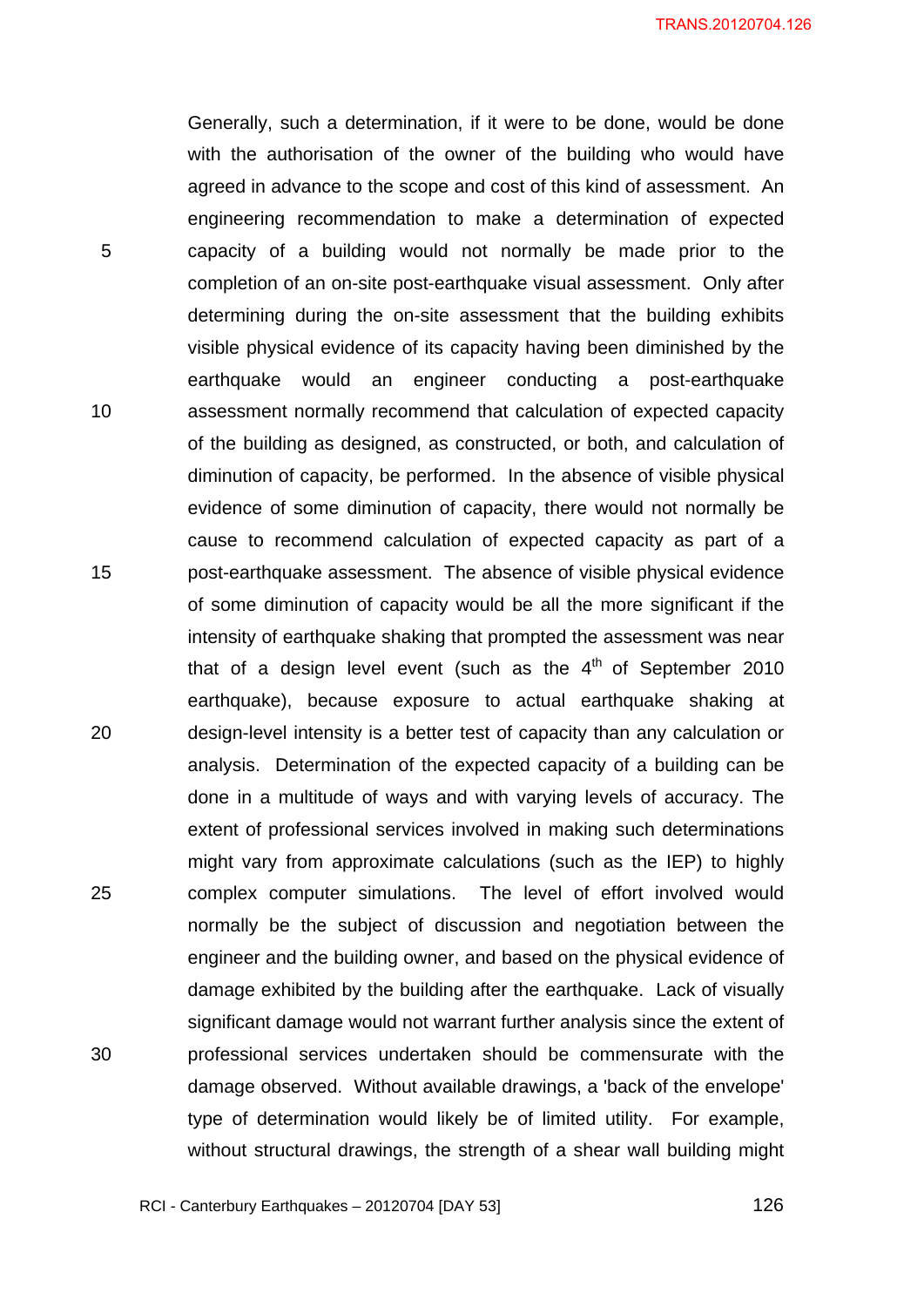be relatively easy to approximate using the 'back of the envelope' approach, but the vulnerability of the associated beam and column framing to go undergo significant lateral displacements without being structurally compromised would not be readily assessable in this manner. Under appropriate circumstances, it would be prudent and generally accepted practice for an engineer to recommend closure of the whole or part of a building while at the site in response to conditions observed when conducting a post-earthquake damage assessment. In particular, it would be prudent and generally accepted practice for an engineer to recommend closure of the whole or part of a building which exhibits an imminent hazard or unsafe condition that jeopardises the safety of either occupants or passersby. It is not prudent or generally accepted practice to close parts or all of a structure that do not exhibit an imminent hazard or unsafe condition, although closures for inappropriate reasons do occur. Guidance set forth within the NZSEE Guidelines and ATC-20, and also within other documents, explains that improper closures are unduly burdensome to building owners and to the community as a whole and should therefore be avoided. Prudence does not therefore justify being overly conservative and closing buildings unduly. All buildings affected by an earthquake and that have been given green, yellow, or red placards need to be re-evaluated following any significant aftershock using the same triage procedure with Level 1 Rapid Assessments to assess changes in the condition of the building. This is because the conditions may have changed during subsequent events, such as the Boxing Day earthquake of  $26<sup>th</sup>$ of December 2010. Any evaluation made following an aftershock supersedes the evaluations made prior to that event. We have reviewed the statement of evidence of David Coatsworth and the supporting documents referred to in that statement. The opinions I express are based on those materials. Mr Coatsworth of CPG conducted a post-earthquake assessment at the request and under agreement with the owner of the property. Mr Coatsworth's proposal was drafted, as is usual and customary, at a time when he had only a

5

10

15

20

25

30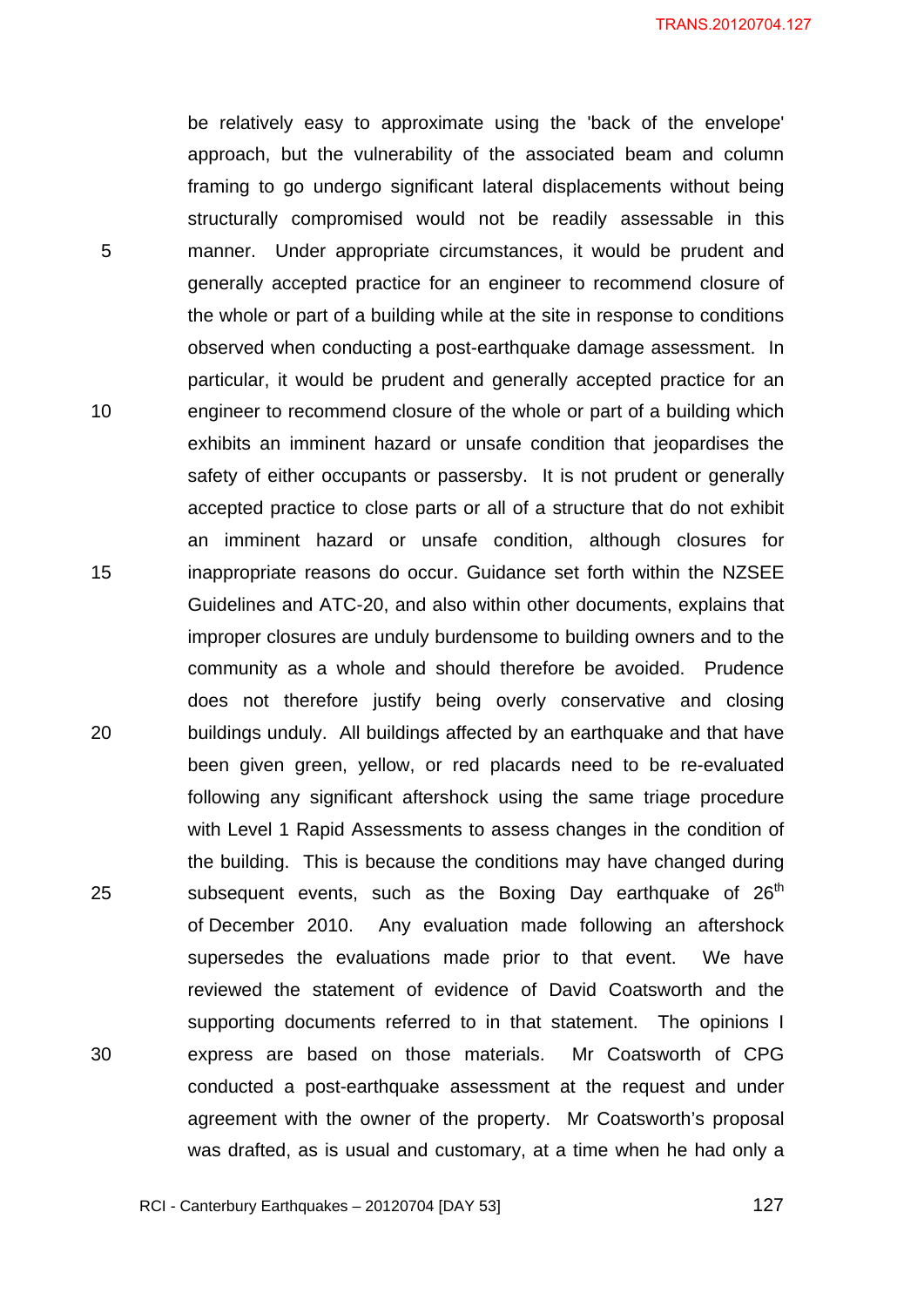limited understanding of the conditions at the building, and as such was general in nature. At the time of Mr Coatsworth's instruction, Level 1 and Level 2 Rapid Assessments had already been conducted by post-earthquake inspection teams operating under the direction of the Christchurch City Council. Since the CTV building was not placarded as either yellow or red by a Level 2 Rapid Assessment, a detailed engineering evaluation was not required by the NZSEE Guidelines. Nonetheless, the owner of the building appears to have decided to obtain a separate evaluation. In his proposal, Mr Coatsworth appropriately requested both the structural and architectural drawings as having such drawings would assist in his developing an understanding of the structural systems in the building. We understand that his evidence is that he was informed that they were not available. Mr Coatsworth proceeded with the post-earthquake assessment without benefit of the information that the original structural drawings might have provided. As we have explained above, this is usual and customary when drawings are not available. In lieu of original drawings for the building, Mr Coatsworth made use of interior layout plans for the first and second floors (also known as the ground floor and first floor) provided to him by the tenant of those floors, CTV. Use of such plans, where original drawings are unavailable, is accepted engineering practice. Mr Coatsworth's proposal explains that his recommendation is to examine the exterior of the building from whatever vantage points are available and to inspect all visible interior finishes. In addition, he proposes to look selectively above ceiling tiles, but reserves judgment on removing wall finishes until the condition of those finishes is examined. We agree with his recommended scope of work. To recommend more on-site activity at the time the proposal was written would not have been appropriate prior to viewing the condition of the building. Mr Coatsworth's proposal states that at the time the proposal was written he was not including either analysis or development of repairs in his recommended scope of work. Importantly, and, in our view, quite correctly, his proposal indicates that analysis of the structure

RCI - Canterbury Earthquakes – 20120704 [DAY 53]

5

10

15

20

25

30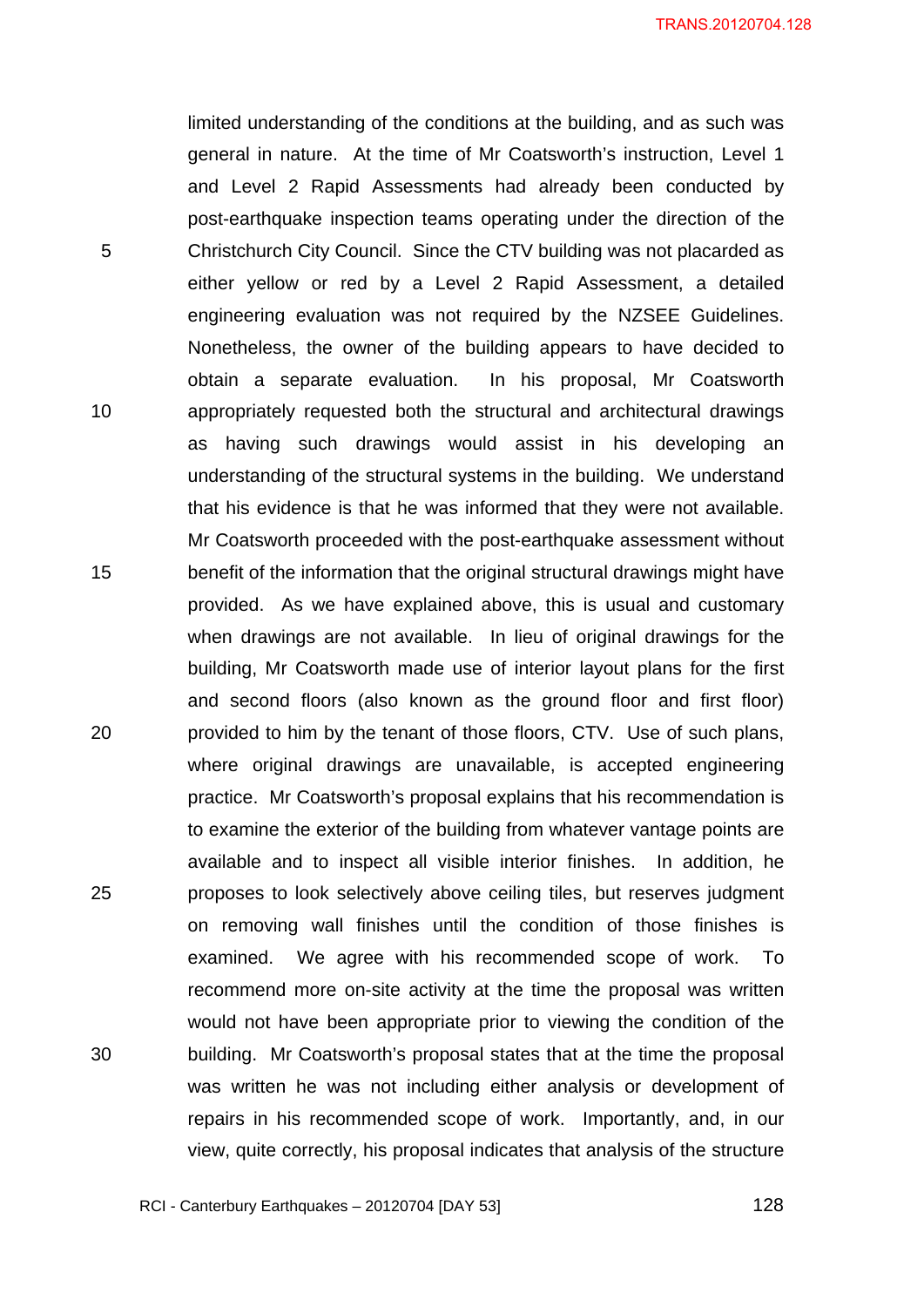TRANS.20120704.129

might ultimately be necessary if significant structural damage is identified. This is the correct hierarchy in which to place analysis in a post-earthquake inspection. As I have explained at paragraphs 3.32- 3.33 above, it is usual and customary to conduct the on-site assessment first to determine if significant structural damage is exhibited, and then, if called for by the presence of damage, recommend that structural analysis be performed. I understand that Mr Coatsworth's evidence is that on the  $29<sup>th</sup>$  of September 2010 he spent approximately four hours performing visual observations at the CTV building. His field notes from this site inspection include visual observations undertaken at every level of the interior, including the mechanical plant room at the top of the building, and also visual observations of the building exterior. He includes sketches of cracking on the walls of the north core stairwell and the WC room, and on the south shear wall. He took photographs of numerous conditions at the interior and exterior of the building, including photographs taken at locations appearing to be above the ceiling, presumably accessed by lifting up of some the ceiling tiles. For the size of the CTV building and its type of construction, the actions of Mr Coatsworth are consistent with our understanding of accepted engineering practice. His field notes also indicate that Mr Coatsworth systematically examined and then documented locations of readily observed cracks in all of the readily accessible reinforced concrete shear walls in the building. We understand that Mr Coatsworth's evidence is that he made numbered notes during his inspection and then, on October 6, returned to the building and made a more detailed record of crack width measurements. This kind of record is what we would expect to see in an assessment of this nature. The largest crack width measurement recorded by Mr Coatsworth as of October 6, 2010 was 0.30 millimetres for inclined or diagonal cracks, and 0.35 millimetres for horizontal cracks. Based on our own review of Mr Coatsworth's crack measurements, field notes and previous experience in evaluating concrete buildings, we would interpret the vast majority of the horizontal cracks to be movement along construction

RCI - Canterbury Earthquakes – 20120704 [DAY 53]

5

10

15

20

25

30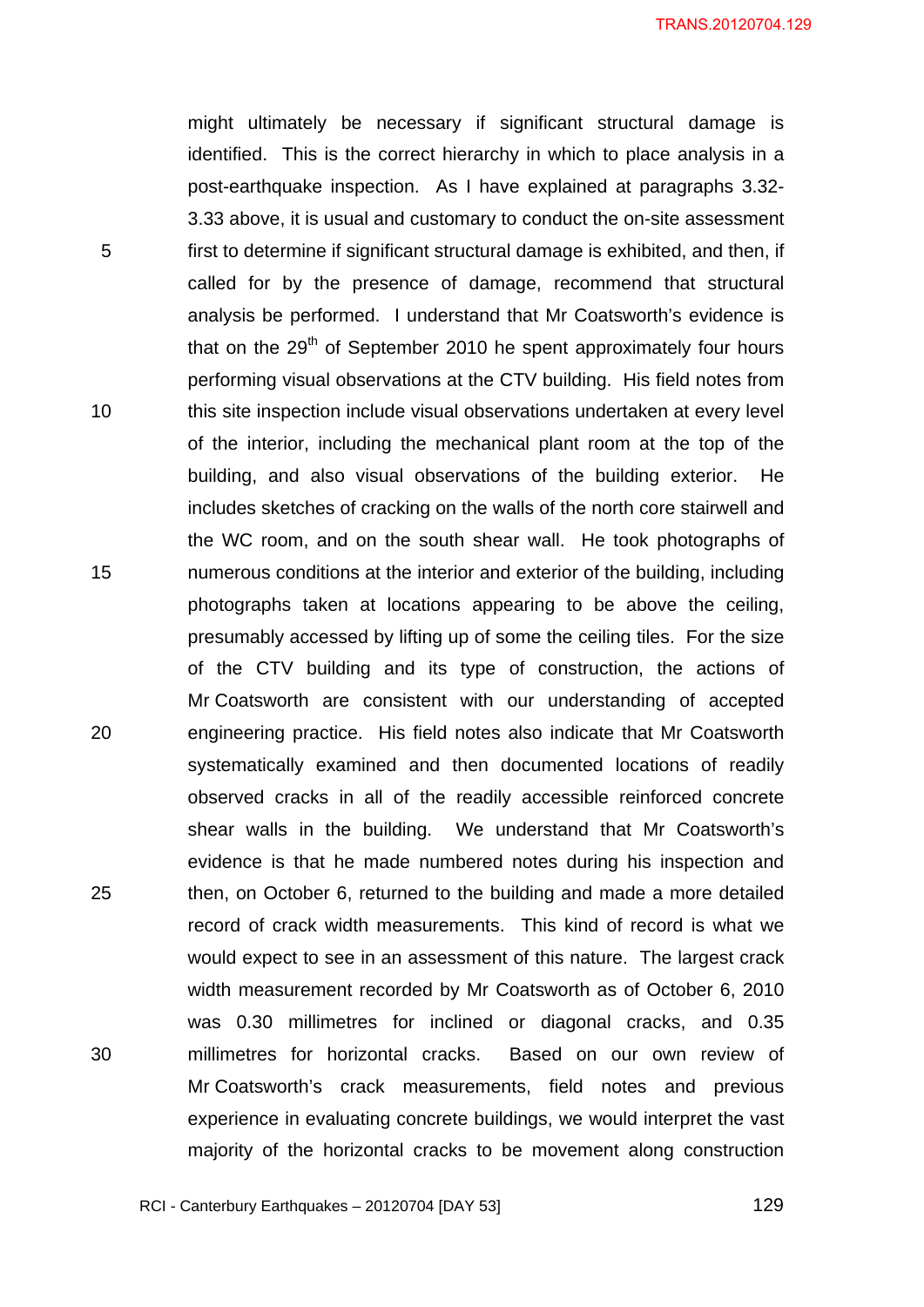joints that in all likelihood would have already existed as open cracks before the earthquake of 4 September 2010. Mr Coatsworth characterises these cracks as minor structural damage and did not raise any alarm, immediate or delayed, concerning these cracks. I agree with his assessment in that we consider these cracks to be damage to a structural element that is not of structural consequence. Cracks of this size may be considered minor damage to a structural element, damage of a cosmetic nature. Mr Coatsworth's records indicate that, while preparing his report, Mr Coatsworth sought the opinion of his colleagues and others in the engineering profession regarding the size of the cracks in the concrete shear walls and what, if anything should be done about them. Seeking counsel from peers is not unusual in the engineering profession and, in our opinion, amounts to good practice. In many engineering firms, this type of action is encouraged. Mr Coatsworth did not undertake any numerical calculation of the expected seismic capacity of the building. This is consistent with his proposal to the building owner. As I have explained, we would not expect any such calculations to be done in the absence of any indication that significant structural damage had occurred. Such damage ought to be apparent on a visual inspection of the building. Following the aftershock of 19 October 2010, Mr Coatsworth says that he returned to the CTV building that same day to re-examine the building. He spoke with several building occupants and re-examined distressed areas he previously observed. His only notable observation was the possibility that two horizontal cracks in the shear walls, likely pre-existing construction joints, may have enlarged slightly, with the maximum horizontal crack width now reported as 0.4 to 0.5 millimetres. According to his records, diagonal cracks did not increase in width. In my opinion, the cracks of this size in a modern reinforced concrete structural element do not constitute structurally substantive damage to the structure, whether or not they are at construction joints. In summary, it is our opinion that Mr Coatsworth's inspection is consistent with what we would expect an engineer to do when assessing a building like the CTV building for post-

RCI - Canterbury Earthquakes – 20120704 [DAY 53]

5

10

15

20

25

30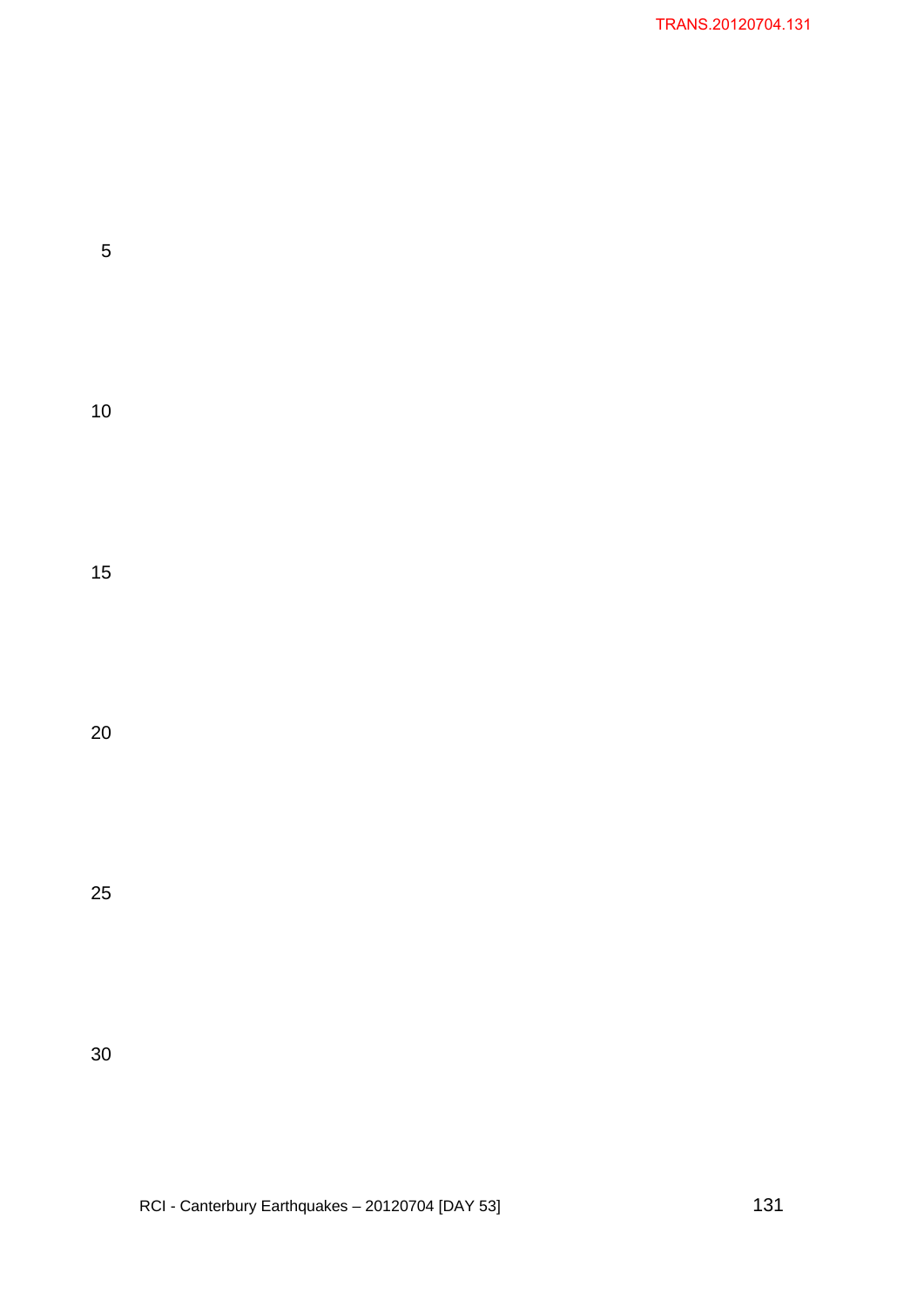which repairs may be necessary for restoration of non-structural characteristics. Mr Coatsworth's largest recorded crack size of 0.4 to 0.5 millimetres clearly qualifies as insignificant damage according to the FEMA 306 criteria. In Mr Coatsworth's notes and in his emails, he indicates that he has based his opinion upon discussions he had with his colleagues at CPG and with others in the engineering profession regarding the observed size of the cracks in the concrete shear walls. In our view, seeking a second opinion is consistent with good engineering practice. I agree with the advice that he received. In his report, Mr Coatsworth advises that cracks larger than 0.2 millimetres be repaired by epoxy injection. In his notes and emails summarising his consultations with others, it appears that the basis of this specific recommendation is "for peace of mind and weathering." There is also discussion that some of the stiffness of the wall may be restored by the recommended repairs. His recommendation to repair these cracks is, in our opinion, appropriate not only as a measure against the weather but also for partial restoration of stiffness of the wall, and is in accordance with accepted engineering practice. In his report, Mr Coatsworth also comments on other damage he observed, in addition to the cracking damage in the concrete shear walls. The described damage is itemised under the following categories: Columns, Beams and Spandrel Panels; Flooring; Non-Load Bearing Concrete Block Walls; Internal Framing and Linings; and Windows. From a structural perspective, all of the damage described under these added observations is characterised as minor damage at worst, for the most part not indicating structural damage and not warranting structural repairs. However, several repairs for protection against weather intrusion are again recommended. Additionally, loose plaster on the exterior of the building is identified as a falling hazard, and Mr Coatsworth recommends taking measures to mitigate this. I agree with Mr Coatsworth's conclusions on these added observations and his recommendations for repair or mitigation. Finally, in his email dated  $19<sup>th</sup>$  of October 2010, recounting his follow-up visual inspection of the CTV building following the aftershock in the morning of

RCI - Canterbury Earthquakes – 20120704 [DAY 53]

5

10

15

20

25

30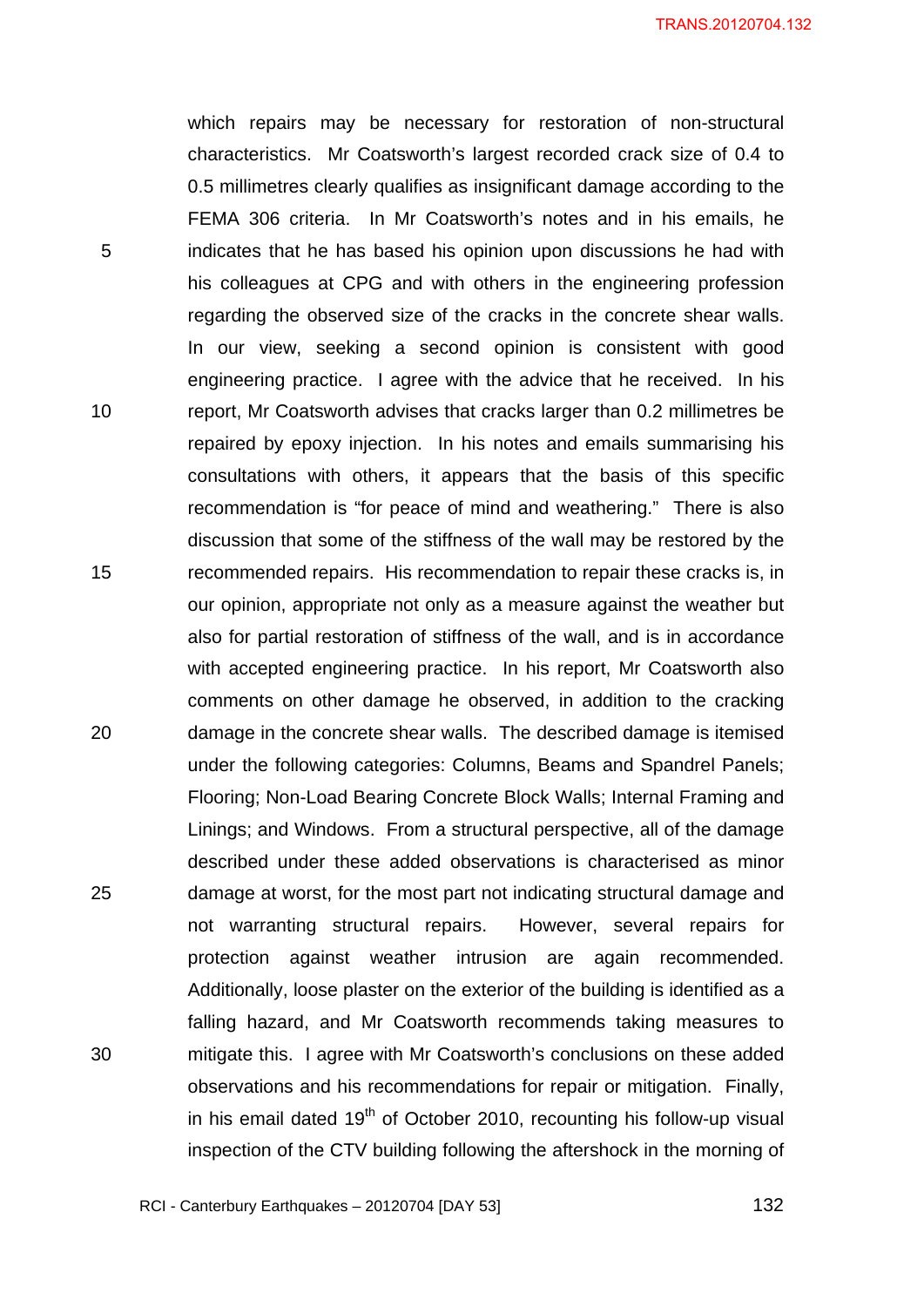that day, Mr Coatsworth concluded that the building was "still structurally sound". To an engineer, the use of the phrase "structurally sound" in the context of a post-earthquake assessment means that the building had not been structurally compromised and would be capable of withstanding another earthquake of equivalent intensity, including such considerations as the acceleration, velocity, and displacement caused by the shaking. On the basis of the observations noted in Mr Coatsworth's email we agree with the assessment that the condition of the structure had not deteriorated as a result of the 19<sup>th</sup> of October aftershock.

<span id="page-132-0"></span>10

25

5

## **CROSS-EXAMINATION: MS FRAMPTON – NIL**

## <span id="page-132-1"></span>**CROSS-EXAMINATION: MR REID – NIL**

1655

### **CROSS-EXAMINATION: MR PALMER**

- <span id="page-132-2"></span>15 Q. With reference to your paragraph 3.18 Mr Kehoe you, you're referring here to a conceptual framework established in the documents ATC20 and NZSEE Guidelines, would that include ascertainment of the extent of structural damage?
	- A. Yes it would.
- 20 Q. And in the paragraph that follows you refer to some examples of things that might be done by an engineer engaged by a building owner and of course you'd have to add to that list wouldn't you obtaining structural plans and drawings if they were available?
	- A. Yes. That, that was not part of what this paragraph was talking about but that would be another consideration.
		- Q. Well it's just you talk about examples of examinations that might be done so an examination of the plans and drawings would be one such thing that might be done?
		- A. Right.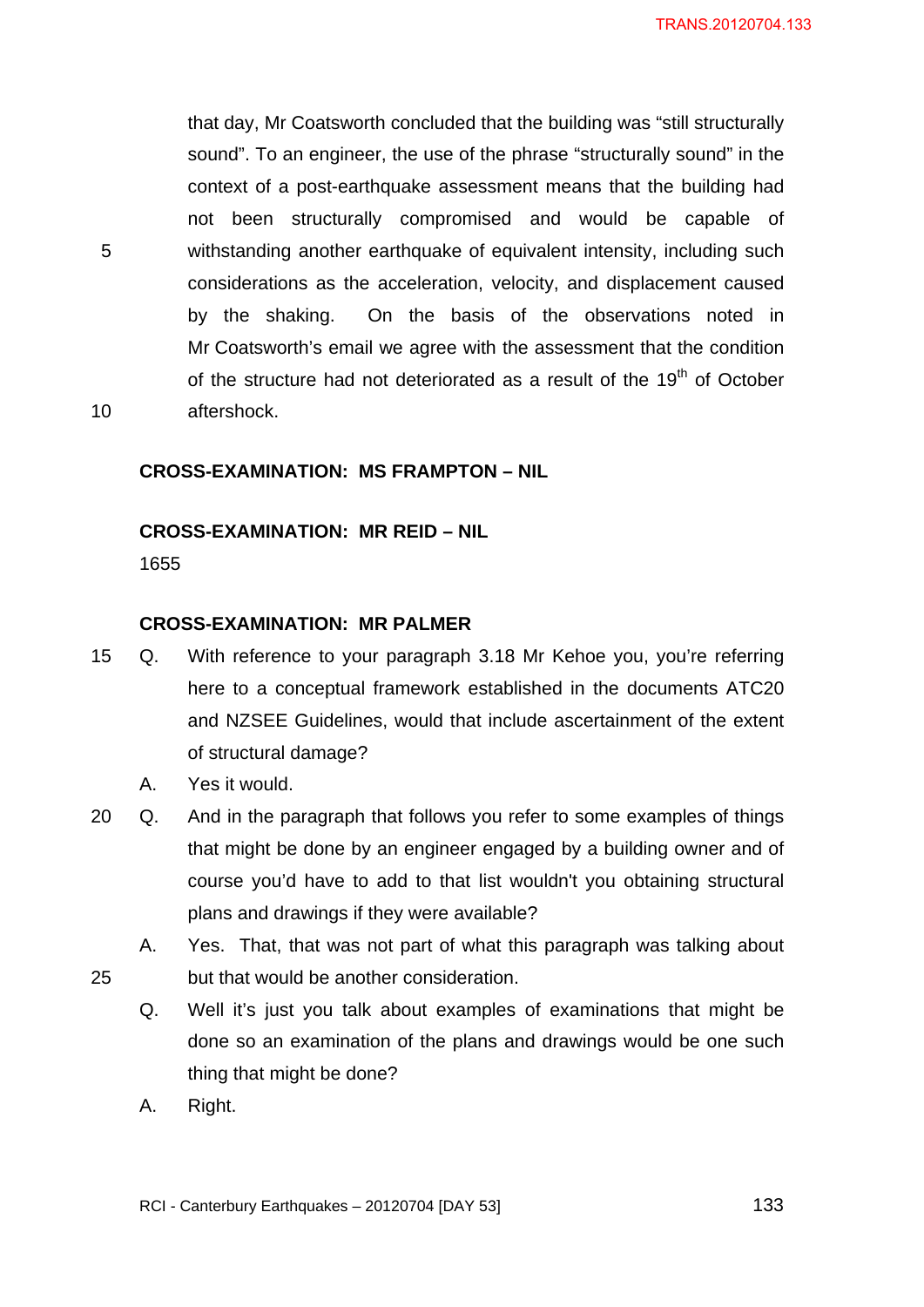- Q. Yes. In 3.22 you say that FEMA 306 does not provide guidance for the evaluation of the other structural elements in a building such as the gravity load framing. Does that mean that out – effectively outside of the shear walls where FEMA 306 does apply, it doesn't provide guidance for cracking in, for example, beams or column joints?
- A. Not directly there's no, none of the component guidelines that are covered in the FEMA 306 document covered those other elements but the general procedure in FEMA 306 looks at the total capacity of the building, which would include considerations such as the gravity load framing.
- Q. I think you went on and said that there weren't really any guidelines to deal with those issues outside of FEMA 306 and the engineers were effectively left without an international standard ,or any other standard to, to guide them on those matters, is that how, is that, is my understanding correct?
- A. Yes.

5

10

15

20

Q. So, does that mean that relatively fine cracks could be observed on an inspection in non-shear wall components or elements of a building such as columns and joints, but there's no guidance as to how the inspecting engineers should treat their significance?

- A. There's nothing that specifically considers that effect but there are guidelines such as ASE41 which talks about evaluating existing structures, which does take into account pre-existing damage to those elements.
- 25 Q. So it's really up to an individual engineer inspecting on the day to make an assessment within his or her judgement as to the significance or otherwise of any such cracks that might be observed outside of the shear walls, of course?
	- A. That's correct.
- 30 Q. And it is, is it the case that while we might look at a crack as it, as it stands on, on the day of inspection that crack may have widened considerably during an earthquake event and then closed under the load of the building or otherwise?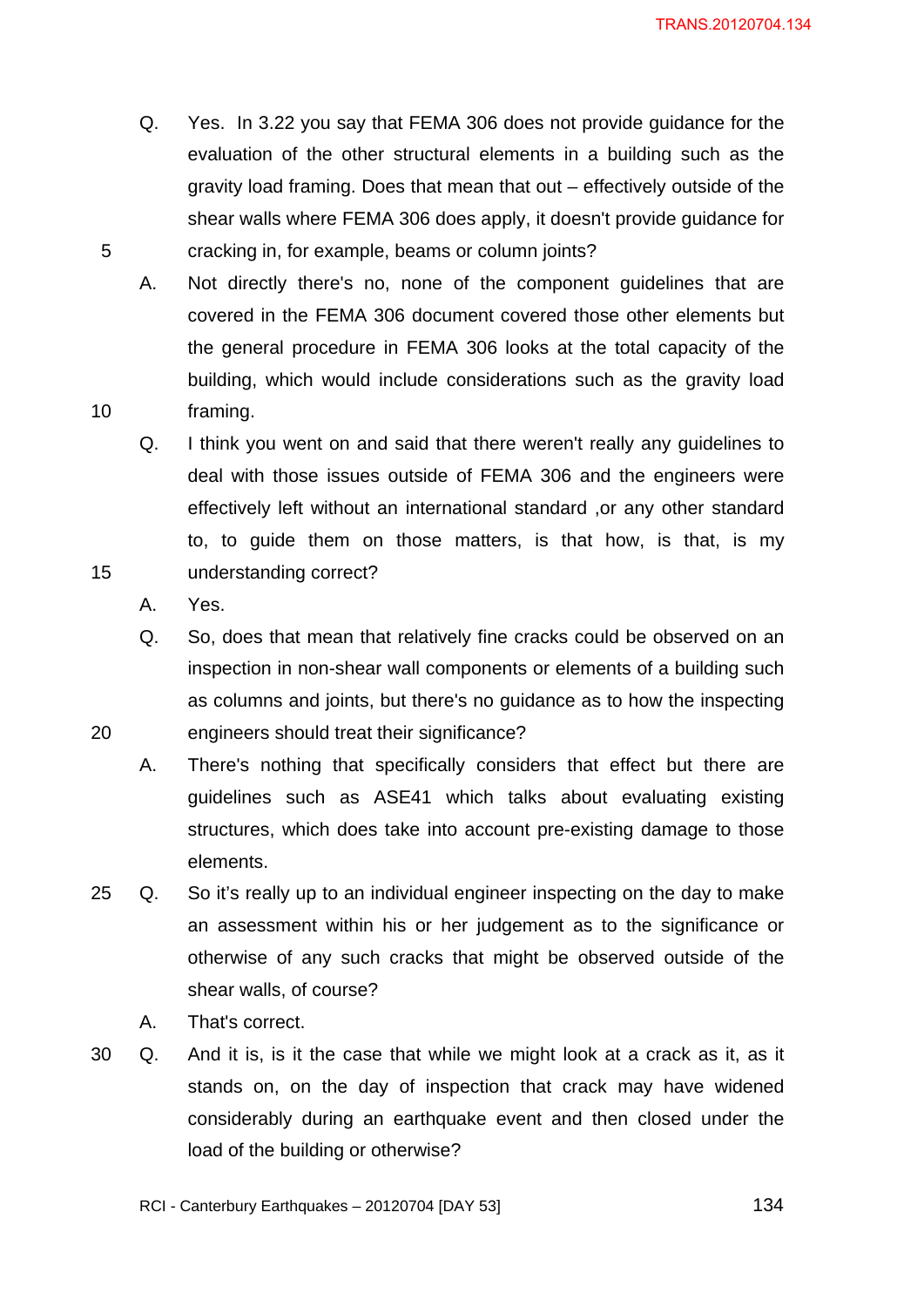- A. Well most cracks will during the earthquake be larger than what is visible at the, after the end of the earthquake. All of the damage assessments guidelines are based on the appearance of the crack after the event and so that is already taken into account.
- 5 Q. So there's, by, by looking basically, by looking at a crack in one of those non-shear wall elements given that capacity for opening and closing of a, of a crack it's really impossible to say how far they may have opened during the earthquake event?
- 10 15 A. Well, I wouldn't say it's impossible, there are, there's a lot of research that has been done on the difference between the crack widths during an earthquake or during testing of an element for earthquake loads and what that crack width is at the end of the event. There, there would not be a very large change in the crack widths, there are obviously some changes in the crack widths that occur after the event but it's not, a crack is not going to open up three to four centimetres during the earthquake and close to where you can't see it; that does not happen.
	- Q. But an earthquake engineer inspecting, such as Mr Coatsworth, he really wouldn't know how far they opened or not?
- 20 A. Well you would be able to tell in most cases by looking at the finishes and other indications around that particular crack to see if they also look they, there was indication of a, of an opening of that crack. So the crack itself may not be indicative but there would be outward signs of areas around that element that would give an indication of how wide that crack had opened.
- 30 25 Q. Okay. Moving on at paragraph 3.25 you say it's sensible for an engineer to request the design drawings to obtain information about the building structure and we know, of course, that Mr Coatsworth did request and wasn't able to locate them. Would that request that you're referring to there extend to seeking the seeking the drawings off the design engineer?
	- A. Well as Mr Coatsworth said in his evidence most of the time you would not know who the design engineer is if you don't have a copy of the drawings.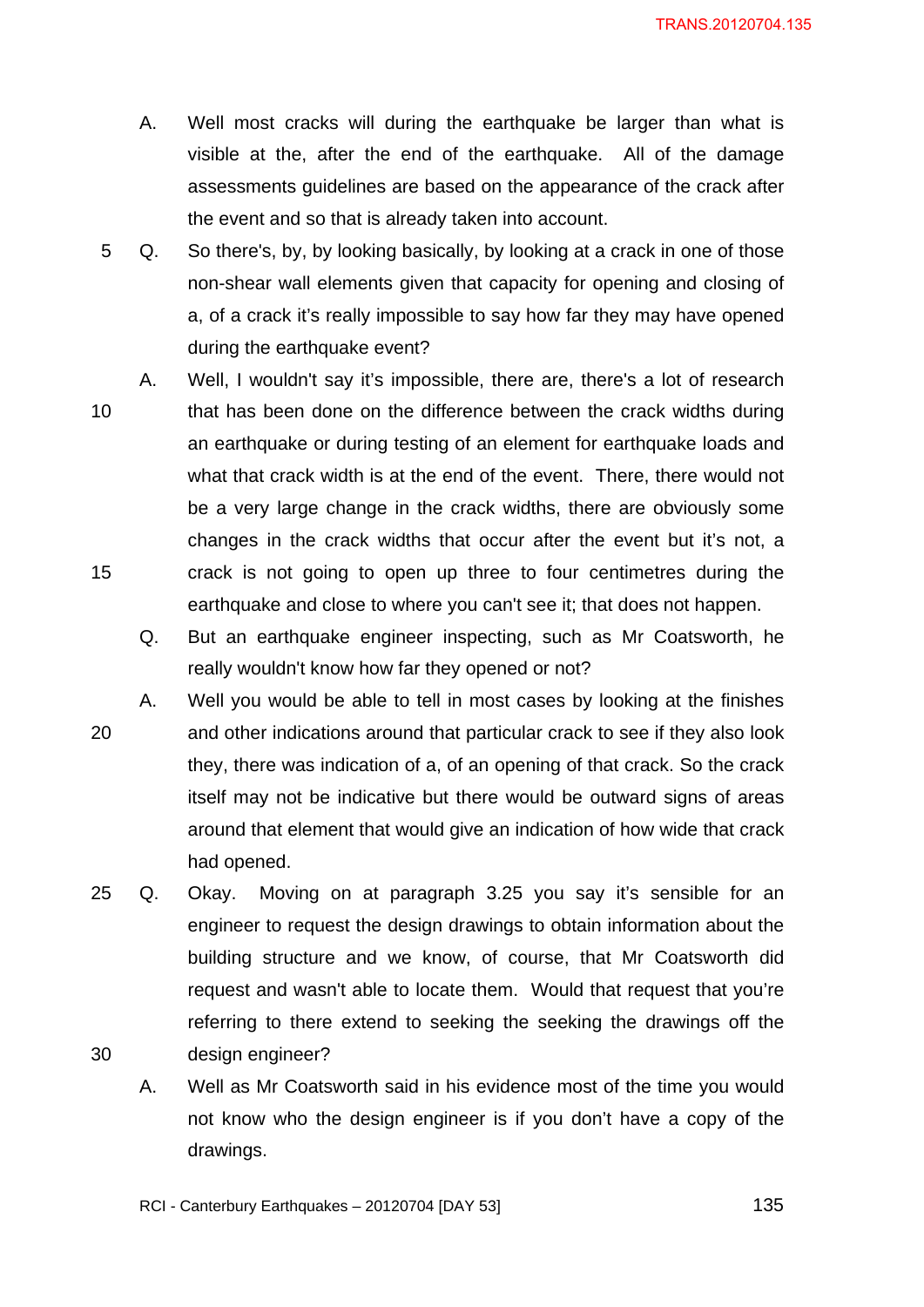- Q. Would you make enquiries?
- A. In a large community the, you'd have to call a lot of engineers to figure out who the designer would be and it would not be, you know, very prudent to do so.
- 5 Q. And in a small community?
	- A. In a small community when you know that there may only be three or four, or five large firms that might be designing buildings of that type it might be more reasonable to make, ah, make a couple of enquiries.
- 10 Q. Okay. At 3.29 you say that an engineer would generally not obtain and review structural drawings for modern buildings and you go on to explain that that's because of the higher design codes for seismicity. Mr Coatsworth did say that the drawings would be very helpful. I assume that even for modern buildings if you can get the drawings you should try and do so, is that correct?
- 15 A. That's correct, yeah, I would agree that any time you can have the drawings they would certainly be useful.
- 20 25 Q. At 3.33 you draw together a number of evidential threads here and say that, "the absence of visible physical evidence of some diminution of capacity would be all the more significant if the intensity of earthquake shaking that prompted the assessment was near that of a design level event, such as the 4 September earthquake, because exposure to actual earthquake shaking at design level intensity is a better test of capacity than any calculation or analysis". Do I take it from that that you're saying that if a building is, has weathered the storm so to speak or gone through the, the earthquake that you're referring to here than the fact that visible design is not present is a good indication that the building is structurally sound?
	- A. Yeah that's the, the implication here is that if the building has gone through its design level event, we can assume that it would good for its design level event and would not need to do any calculations to verify that.
		- Q. Bearing in mind that we've all experienced significant aftershocks since the  $4<sup>th</sup>$  of September including unfortunately the Boxing Day earthquake

RCI - Canterbury Earthquakes – 20120704 [DAY 53]

30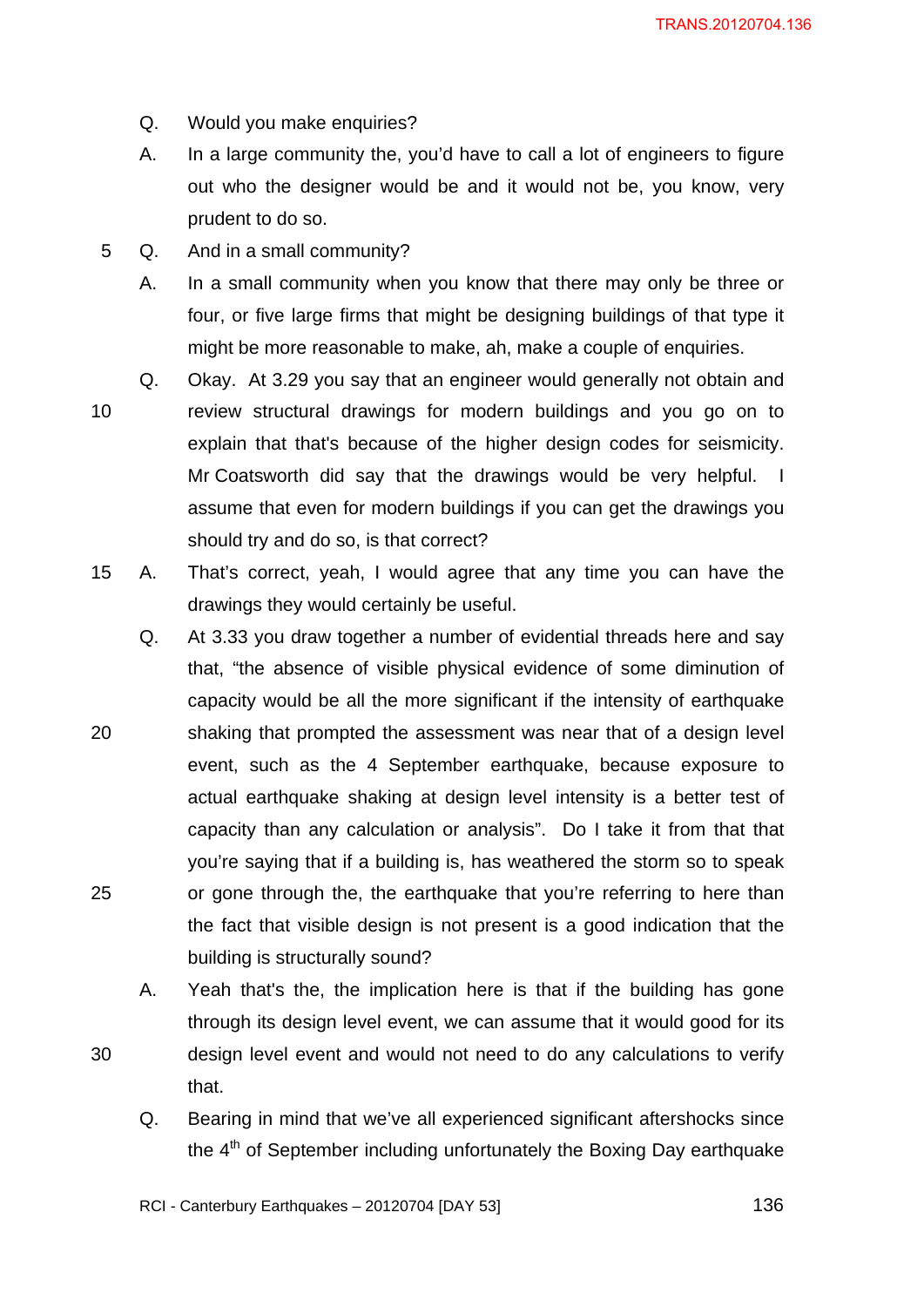### 5 A. Yes.

- Q. What about the phenomenon of low, low cycle fatigue and its effect on, on the reinforcing in such buildings?
- 10 A. Well there's been studies done as part of the FEMA 306, 307, 308 process of which Dr Mander was a part which studied this exact condition, whether a previous earthquake damage would affect a building's ability to resist further earthquakes and the conclusion based on thousands of numerical analyses of buildings concluded that previous earthquake experience of a building did not significantly affect its ability to affect a future earthquake.
- 20 15 Q. It's almost impossible for a lay person like myself to conceive that the, that a strong earthquake exhibiting force to a building could not have an effect on the strength or the capacity of a building to withstand further earthquakes. It's been likened by some of the experts that I've spoken to as something like a slow cancer taking hold, which with the building's capacity being used up in the process. Are you saying that the 4 September and subsequent aftershocks up to the time of inspection on the 29<sup>th</sup> of September would have had no or nil effect on the capacity of the building?
	- A. That's what I'm saying, yes.

#### 25 **COMMISSION ADJOURNS: 5.05 PM**